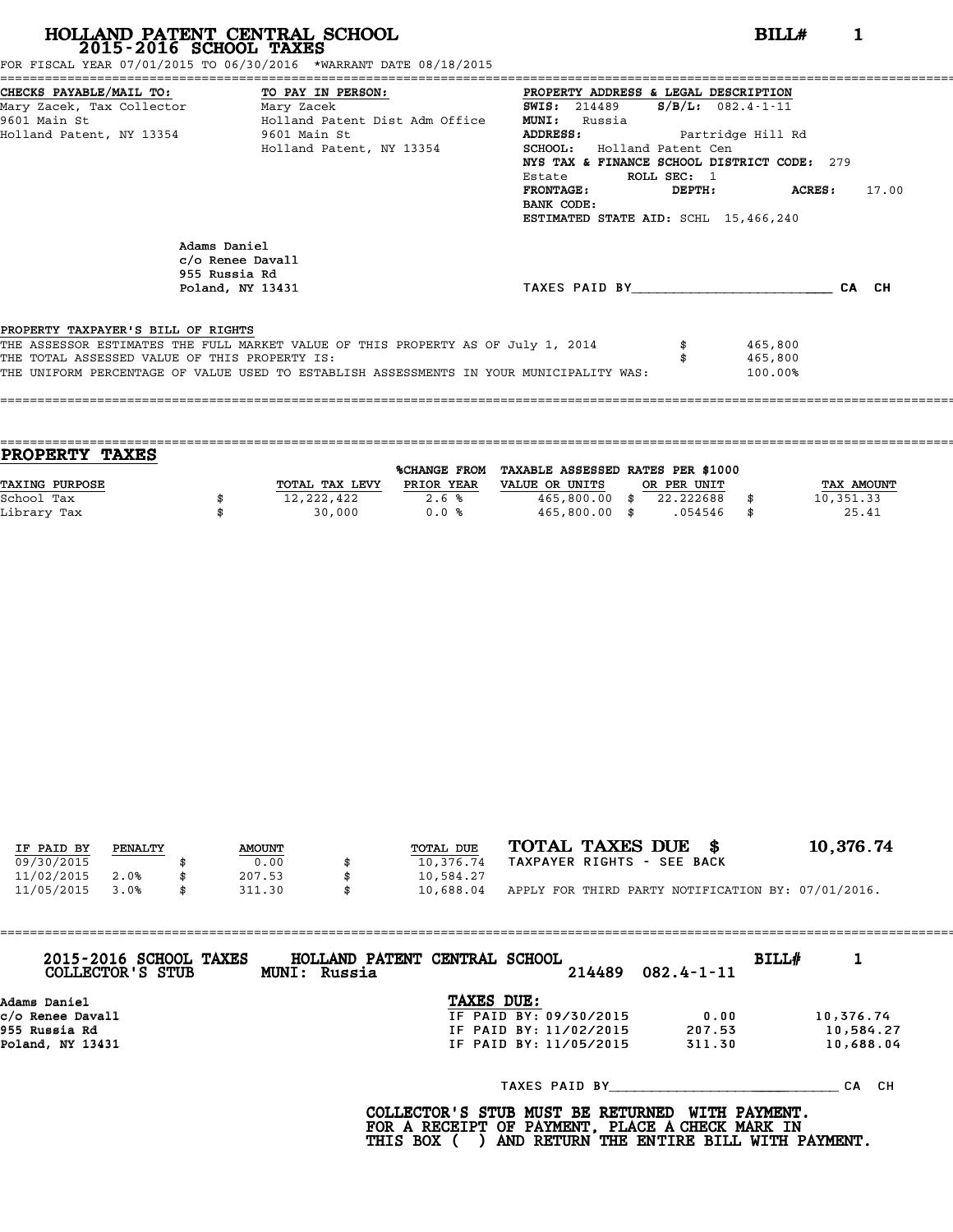FOR FISCAL YEAR 07/01/2015 TO 06/30/2016 \*WARRANT DATE 08/18/2015

| CHECKS PAYABLE/MAIL TO: TO PAY IN PERSON:     |                                                                                         | PROPERTY ADDRESS & LEGAL DESCRIPTION        |                     |      |
|-----------------------------------------------|-----------------------------------------------------------------------------------------|---------------------------------------------|---------------------|------|
| Mary Zacek, Tax Collector ________ Mary Zacek |                                                                                         | <b>SWIS:</b> 214489                         | $S/B/L$ : 082.4-1-4 |      |
| 9601 Main St                                  | Holland Patent Dist Adm Office                                                          | <b>MUNI:</b><br>Russia                      |                     |      |
| Holland Patent, NY 13354 9601 Main St         |                                                                                         | <b>ADDRESS:</b>                             | Partridge Hill Rd   |      |
|                                               | Holland Patent, NY 13354                                                                | <b>SCHOOL:</b> Holland Patent Cen           |                     |      |
|                                               |                                                                                         | NYS TAX & FINANCE SCHOOL DISTRICT CODE: 279 |                     |      |
|                                               |                                                                                         | 1 Family Res ROLL SEC: 1                    |                     |      |
|                                               |                                                                                         | <b>FRONTAGE:</b>                            | $DEPTH:$ $ACRES:$   | 5.30 |
|                                               |                                                                                         | BANK CODE:                                  |                     |      |
|                                               |                                                                                         | ESTIMATED STATE AID: SCHL 15,466,240        |                     |      |
| 20 E 74th St                                  | Adams Katharine<br>New York, NY 10021                                                   |                                             |                     |      |
|                                               |                                                                                         | TAXES PAID BY CA CH                         |                     |      |
| PROPERTY TAXPAYER'S BILL OF RIGHTS            |                                                                                         |                                             |                     |      |
|                                               | THE ASSESSOR ESTIMATES THE FULL MARKET VALUE OF THIS PROPERTY AS OF July 1, 2014        |                                             | 298,000             |      |
| THE TOTAL ASSESSED VALUE OF THIS PROPERTY IS: |                                                                                         |                                             | 298,000             |      |
|                                               | THE UNIFORM PERCENTAGE OF VALUE USED TO ESTABLISH ASSESSMENTS IN YOUR MUNICIPALITY WAS: |                                             | 100.00%             |      |
|                                               |                                                                                         |                                             |                     |      |

| <b>PROPERTY TAXES</b> |                |                     |                                   |             |            |
|-----------------------|----------------|---------------------|-----------------------------------|-------------|------------|
|                       |                | <b>%CHANGE FROM</b> | TAXABLE ASSESSED RATES PER \$1000 |             |            |
| <b>TAXING PURPOSE</b> | TOTAL TAX LEVY | PRIOR YEAR          | VALUE OR UNITS                    | OR PER UNIT | TAX AMOUNT |
| School Tax            | 12,222,422     | 2.6%                | 298,000.00 \$                     | 22.222688   | 6,622.36   |
| Library Tax           | 30,000         | 0.0%                | 298,000.00 \$                     | .054546     | 16.25      |
|                       |                |                     |                                   |             |            |

| IF PAID BY | PENALTY | <b>AMOUNT</b> | TOTAL DUE      | TOTAL TAXES DUE \$                                 | 6,638.61 |
|------------|---------|---------------|----------------|----------------------------------------------------|----------|
| 09/30/2015 |         | 0.00          | 6,638.61       | TAXPAYER RIGHTS - SEE BACK                         |          |
| 11/02/2015 | 2.0%    | 132.77        | 6,771.38       |                                                    |          |
| 11/05/2015 | 3.0%    | 199.16        | \$<br>6,837.77 | APPLY FOR THIRD PARTY NOTIFICATION BY: 07/01/2016. |          |

| 2015-2016 SCHOOL TAXES<br>COLLECTOR'S STUB | HOLLAND PATENT CENTRAL SCHOOL<br>MUNI: Russia |                        | 214489 | $082.4 - 1 - 4$ | BILL# | 2        |
|--------------------------------------------|-----------------------------------------------|------------------------|--------|-----------------|-------|----------|
| Adams Katharine                            |                                               | TAXES DUE:             |        |                 |       |          |
| 20 E 74th St                               |                                               | IF PAID BY: 09/30/2015 |        | 0.00            |       | 6,638.61 |
| New York, NY 10021                         |                                               | IF PAID BY: 11/02/2015 |        | 132.77          |       | 6,771.38 |
|                                            |                                               | IF PAID BY: 11/05/2015 |        | 199.16          |       | 6,837.77 |
|                                            |                                               |                        |        | TAXES PAID BY   |       | CA CH    |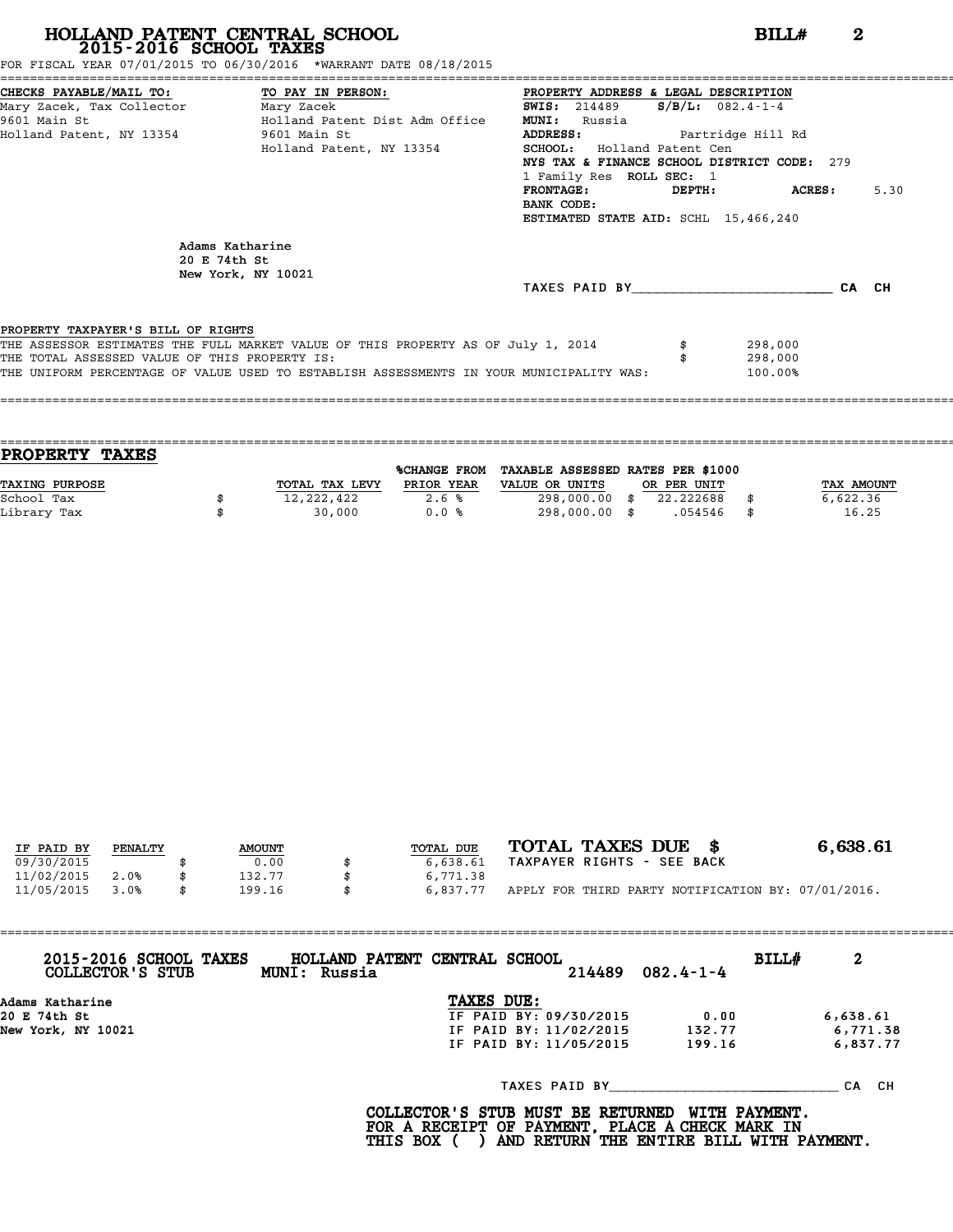FOR FISCAL YEAR 07/01/2015 TO 06/30/2016 \*WARRANT DATE 08/18/2015

| CHECKS PAYABLE/MAIL TO: TO PAY IN PERSON:     |                                                                                                           | PROPERTY ADDRESS & LEGAL DESCRIPTION        |                          |       |
|-----------------------------------------------|-----------------------------------------------------------------------------------------------------------|---------------------------------------------|--------------------------|-------|
| Mary Zacek, Tax Collector Mary Zacek          |                                                                                                           | <b>SWIS:</b> 214489                         | $S/B/L: 082.4 - 1 - 6.1$ |       |
| 9601 Main St                                  | Holland Patent Dist Adm Office                                                                            | <b>MUNI:</b><br>Russia                      |                          |       |
| Holland Patent, NY 13354 5601 Main St         |                                                                                                           | <b>ADDRESS:</b>                             | Partridge Hill Rd        |       |
|                                               | Holland Patent, NY 13354                                                                                  | <b>SCHOOL:</b> Holland Patent Cen           |                          |       |
|                                               |                                                                                                           | NYS TAX & FINANCE SCHOOL DISTRICT CODE: 279 |                          |       |
|                                               |                                                                                                           | Priv forest ROLL SEC: 1                     |                          |       |
|                                               |                                                                                                           | FRONTAGE: 1165.00 DEPTH: ACRES:             |                          | 73.40 |
|                                               |                                                                                                           | BANK CODE:                                  |                          |       |
|                                               |                                                                                                           | ESTIMATED STATE AID: SCHL 15,466,240        |                          |       |
|                                               | Adams Testamentary Trust D Nel<br>Adams Daniel N<br>c/o Renee Davall<br>955 Russia Rd<br>Poland, NY 13431 | TAXES PAID BY                               |                          | CA CH |
| PROPERTY TAXPAYER'S BILL OF RIGHTS            |                                                                                                           |                                             |                          |       |
|                                               | THE ASSESSOR ESTIMATES THE FULL MARKET VALUE OF THIS PROPERTY AS OF July 1, 2014                          |                                             | 104,200                  |       |
| THE TOTAL ASSESSED VALUE OF THIS PROPERTY IS: |                                                                                                           |                                             | 104,200                  |       |
|                                               | THE UNIFORM PERCENTAGE OF VALUE USED TO ESTABLISH ASSESSMENTS IN YOUR MUNICIPALITY WAS:                   |                                             | 100.00%                  |       |

| PROPERTY TAXES        |                |                     |                                   |             |      |                   |
|-----------------------|----------------|---------------------|-----------------------------------|-------------|------|-------------------|
|                       |                | <b>%CHANGE FROM</b> | TAXABLE ASSESSED RATES PER \$1000 |             |      |                   |
| <b>TAXING PURPOSE</b> | TOTAL TAX LEVY | PRIOR YEAR          | VALUE OR UNITS                    | OR PER UNIT |      | <b>TAX AMOUNT</b> |
| School Tax            | 12,222,422     | 2.6%                | $104, 200.00$ \$                  | 22.222688   |      | 2,315.60          |
| Library Tax           | 30,000         | 0.0%                | $104, 200.00$ \$                  | .054546     | - \$ | 5.68              |
|                       |                |                     |                                   |             |      |                   |

====================================================================================================================================

| IF PAID BY | PENALTY | <b>AMOUNT</b> | TOTAL DUE | TOTAL TAXES DUE \$                                 | 2,321.28 |
|------------|---------|---------------|-----------|----------------------------------------------------|----------|
| 09/30/2015 |         | 0.00          | 2,321.28  | TAXPAYER RIGHTS - SEE BACK                         |          |
| 11/02/2015 | 2.0%    | 46.43         | 2,367.71  |                                                    |          |
| 11/05/2015 | 3.0%    | \$<br>69.64   | 2,390.92  | APPLY FOR THIRD PARTY NOTIFICATION BY: 07/01/2016. |          |

| 2015-2016 SCHOOL TAXES<br>COLLECTOR'S STUB | MUNI: Russia | HOLLAND PATENT CENTRAL SCHOOL |                        | 214489 | $082.4 - 1 - 6.1$ | BILL# | 3        |
|--------------------------------------------|--------------|-------------------------------|------------------------|--------|-------------------|-------|----------|
| Adams Testamentary Trust D Nel             |              |                               | TAXES DUE:             |        |                   |       |          |
| Adams Daniel N                             |              |                               | IF PAID BY: 09/30/2015 |        | 0.00              |       | 2,321.28 |
| c/o Renee Davall                           |              |                               | IF PAID BY: 11/02/2015 |        | 46.43             |       | 2,367.71 |
| 955 Russia Rd<br>Poland, NY 13431          |              |                               | IF PAID BY: 11/05/2015 |        | 69.64             |       | 2,390.92 |
|                                            |              |                               |                        |        | TAXES PAID BY     |       | CA CH    |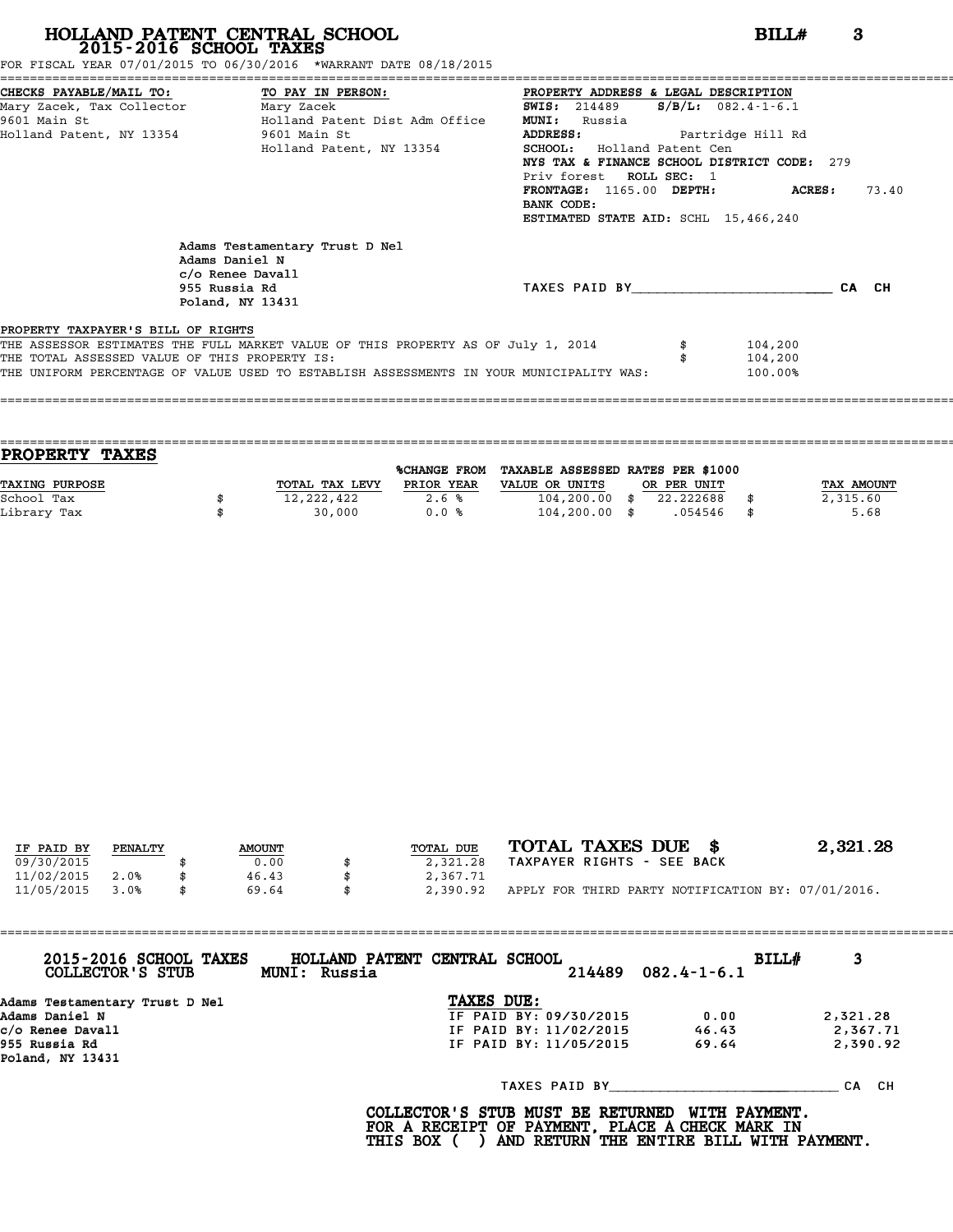FOR FISCAL YEAR 07/01/2015 TO 06/30/2016 \*WARRANT DATE 08/18/2015

|                                               | CHECKS PAYABLE/MAIL TO: TO PAY IN PERSON:                                                                 | PROPERTY ADDRESS & LEGAL DESCRIPTION        |                       |  |  |  |
|-----------------------------------------------|-----------------------------------------------------------------------------------------------------------|---------------------------------------------|-----------------------|--|--|--|
| Mary Zacek, Tax Collector Mary Zacek          |                                                                                                           | <b>SWIS:</b> 214489                         | $S/B/L$ : 082.4-1-6.2 |  |  |  |
|                                               | 9601 Main St                           Holland Patent Dist Adm Office                                     | <b>MUNI:</b><br>Russia                      |                       |  |  |  |
| Holland Patent, NY 13354 9601 Main St         |                                                                                                           | <b>ADDRESS:</b><br>Partridge Hill Rd        |                       |  |  |  |
|                                               | Holland Patent, NY 13354                                                                                  | <b>SCHOOL:</b> Holland Patent Cen           |                       |  |  |  |
|                                               |                                                                                                           | NYS TAX & FINANCE SCHOOL DISTRICT CODE: 279 |                       |  |  |  |
|                                               |                                                                                                           | Vac farmland ROLL SEC: 1                    |                       |  |  |  |
|                                               |                                                                                                           | <b>FRONTAGE:</b><br>DEPTH:                  | ACRES :<br>18.00      |  |  |  |
|                                               |                                                                                                           | BANK CODE:                                  |                       |  |  |  |
|                                               |                                                                                                           | ESTIMATED STATE AID: SCHL 15,466,240        |                       |  |  |  |
|                                               | Adams Testamentary Trust D Nel<br>Adams Daniel N<br>c/o Renee Davall<br>955 Russia Rd<br>Poland, NY 13431 | TAXES PAID BY                               | CA CH                 |  |  |  |
| PROPERTY TAXPAYER'S BILL OF RIGHTS            | THE ASSESSOR ESTIMATES THE FULL MARKET VALUE OF THIS PROPERTY AS OF July 1, 2014                          |                                             | 35,800                |  |  |  |
| THE TOTAL ASSESSED VALUE OF THIS PROPERTY IS: |                                                                                                           |                                             | 35,800                |  |  |  |
|                                               | THE UNIFORM PERCENTAGE OF VALUE USED TO ESTABLISH ASSESSMENTS IN YOUR MUNICIPALITY WAS:                   |                                             | 100.00%               |  |  |  |
|                                               |                                                                                                           |                                             |                       |  |  |  |

==================================================================================================================================== **PROPERTY TAXES** %CHANGE FROM TAXABLE ASSESSED RATES PER \$1000 **PROPERTY TAXES**<br>
TAXING PURPOSE TOTAL TAX LEVY PRIOR YEAR VALUE OR UNITS OR PER UNIT TAX AMOUNT<br>
School Tax = TOTAL TAX LEVY PRIOR YEAR VALUE OR UNITS OR PER UNIT TAX AMOUNT School Tax \$ 12,222,422 2.6 % 35,800.00 \$ 22.222688 \$ 795.57 Library Tax \$ 30,000 0.0 % 35,800.00 \$ .054546 \$ 1.95

====================================================================================================================================

| IF PAID BY | PENALTY | <b>AMOUNT</b> | TOTAL DUE | TOTAL TAXES DUE \$                                 | 797.52 |
|------------|---------|---------------|-----------|----------------------------------------------------|--------|
|            |         |               |           |                                                    |        |
| 09/30/2015 |         | 0.00          | 797.52    | TAXPAYER RIGHTS - SEE BACK                         |        |
| 11/02/2015 | 2.0%    | 15.95         | 813.47    |                                                    |        |
| 11/05/2015 | 3.0%    | \$<br>23.93   | 821.45    | APPLY FOR THIRD PARTY NOTIFICATION BY: 07/01/2016. |        |

| 2015-2016 SCHOOL TAXES<br>COLLECTOR'S STUB | HOLLAND PATENT CENTRAL SCHOOL<br>MUNI: Russia |                        | $214489$ $082.4 - 1 - 6.2$ | 4<br>BILL# |
|--------------------------------------------|-----------------------------------------------|------------------------|----------------------------|------------|
| Adams Testamentary Trust D Nel             |                                               | TAXES DUE:             |                            |            |
| Adams Daniel N                             |                                               | IF PAID BY: 09/30/2015 | 0.00                       | 797.52     |
| c/o Renee Davall                           |                                               | IF PAID BY: 11/02/2015 | 15.95                      | 813.47     |
| 955 Russia Rd<br>Poland, NY 13431          |                                               | IF PAID BY: 11/05/2015 | 23.93                      | 821.45     |
|                                            |                                               | TAXES PAID BY          |                            | CA CH      |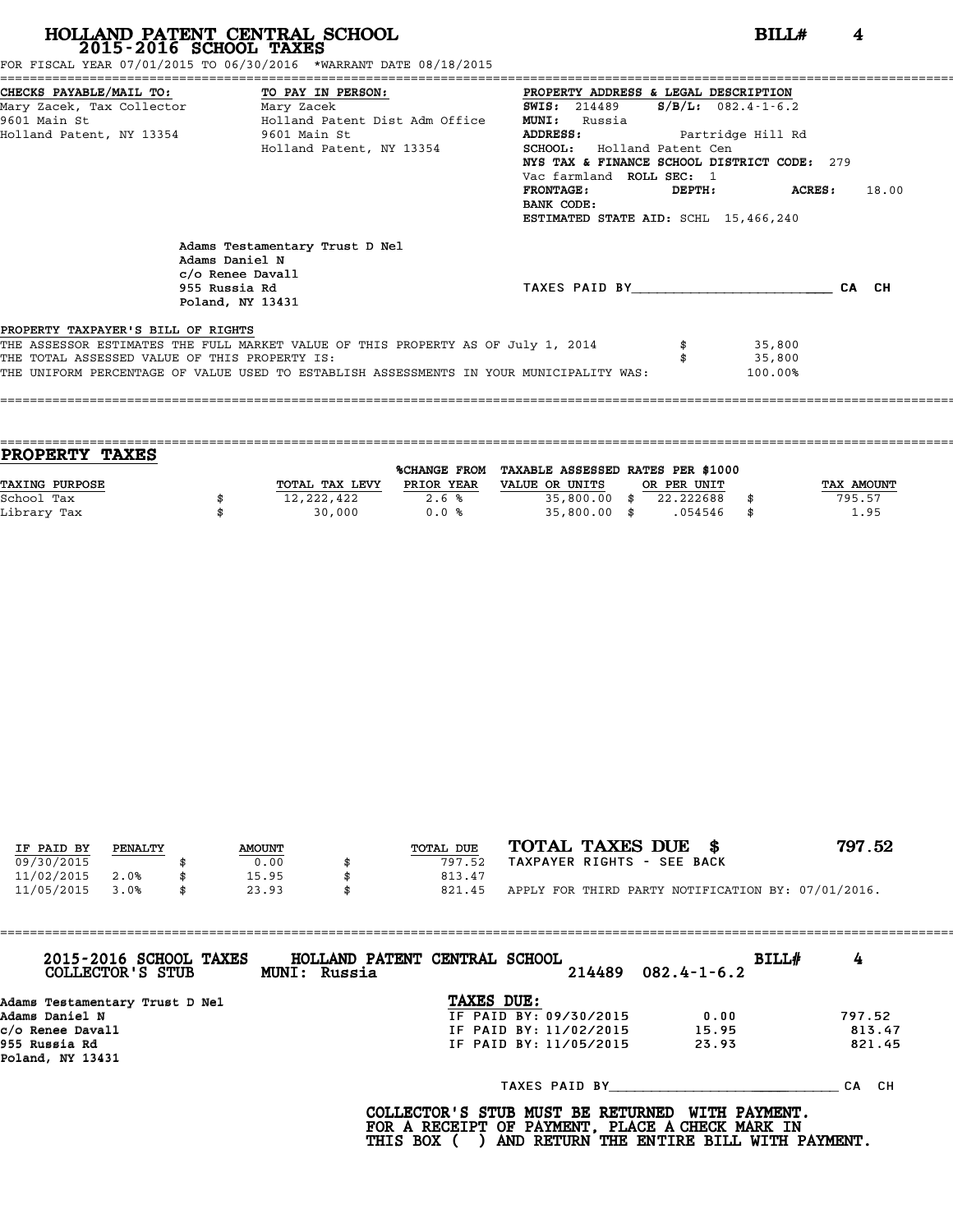FOR FISCAL YEAR 07/01/2015 TO 06/30/2016 \*WARRANT DATE 08/18/2015

|                                               | CHECKS PAYABLE/MAIL TO: TO PAY IN PERSON:                                                                 | PROPERTY ADDRESS & LEGAL DESCRIPTION        |                          |
|-----------------------------------------------|-----------------------------------------------------------------------------------------------------------|---------------------------------------------|--------------------------|
| Mary Zacek, Tax Collector Mary Zacek          |                                                                                                           | SWIS: 214489                                | $S/B/L: 082.4 - 1 - 6.4$ |
| 9601 Main St                                  | Holland Patent Dist Adm Office                                                                            | <b>MUNI:</b><br>Russia                      |                          |
|                                               | Holland Patent, NY 13354 9601 Main St                                                                     | <b>ADDRESS:</b><br>Partridge Hl             |                          |
|                                               | Holland Patent, NY 13354                                                                                  | <b>SCHOOL:</b> Holland Patent Cen           |                          |
|                                               |                                                                                                           | NYS TAX & FINANCE SCHOOL DISTRICT CODE: 279 |                          |
|                                               |                                                                                                           | Vac farmland ROLL SEC: 1                    |                          |
|                                               |                                                                                                           | <b>FRONTAGE:</b><br>DEPTH:                  | ACRES :<br>26.00         |
|                                               |                                                                                                           | BANK CODE:                                  |                          |
|                                               |                                                                                                           | ESTIMATED STATE AID: SCHL 15,466,240        |                          |
|                                               | Adams Testamentary Trust D Nel<br>Adams Daniel N<br>c/o Renee Davall<br>955 Russia Rd<br>Poland, NY 13431 | TAXES PAID BY                               | CA CH                    |
| PROPERTY TAXPAYER'S BILL OF RIGHTS            | THE ASSESSOR ESTIMATES THE FULL MARKET VALUE OF THIS PROPERTY AS OF July 1, 2014                          |                                             | 40,000                   |
| THE TOTAL ASSESSED VALUE OF THIS PROPERTY IS: |                                                                                                           |                                             | 40,000                   |
|                                               | THE UNIFORM PERCENTAGE OF VALUE USED TO ESTABLISH ASSESSMENTS IN YOUR MUNICIPALITY WAS:                   |                                             | 100.00%                  |
|                                               |                                                                                                           |                                             |                          |

==================================================================================================================================== **PROPERTY TAXES** %CHANGE FROM TAXABLE ASSESSED RATES PER \$1000 **PROPERTY TAXES**<br>
TAXING PURPOSE TOTAL TAX LEVY PRIOR YEAR VALUE OR UNITS OR PER UNIT TAX AMOUNT<br>
School Tax = 388 91 School Tax \$ 12,222,422 2.6 % 40,000.00 \$ 22.222688 \$ 888.91 Library Tax \$ 30,000 0.0 % 40,000.00 \$ .054546 \$ 2.18

====================================================================================================================================

| TOTAL TAXES DUE \$<br>891.09                       |
|----------------------------------------------------|
| TAXPAYER RIGHTS - SEE BACK                         |
|                                                    |
| APPLY FOR THIRD PARTY NOTIFICATION BY: 07/01/2016. |
|                                                    |

| 2015-2016 SCHOOL TAXES<br>COLLECTOR'S STUB | HOLLAND PATENT CENTRAL SCHOOL<br>BILL#<br>$214489$ $082.4 - 1 - 6.4$<br>MUNI: Russia | 5      |
|--------------------------------------------|--------------------------------------------------------------------------------------|--------|
| Adams Testamentary Trust D Nel             | TAXES DUE:                                                                           |        |
| Adams Daniel N                             | IF PAID BY: 09/30/2015<br>0.00                                                       | 891.09 |
| c/o Renee Davall                           | IF PAID BY: 11/02/2015<br>17.82                                                      | 908.91 |
| 955 Russia Rd<br>Poland, NY 13431          | IF PAID BY: 11/05/2015<br>26.73                                                      | 917.82 |
|                                            | TAXES PAID BY                                                                        | CA CH  |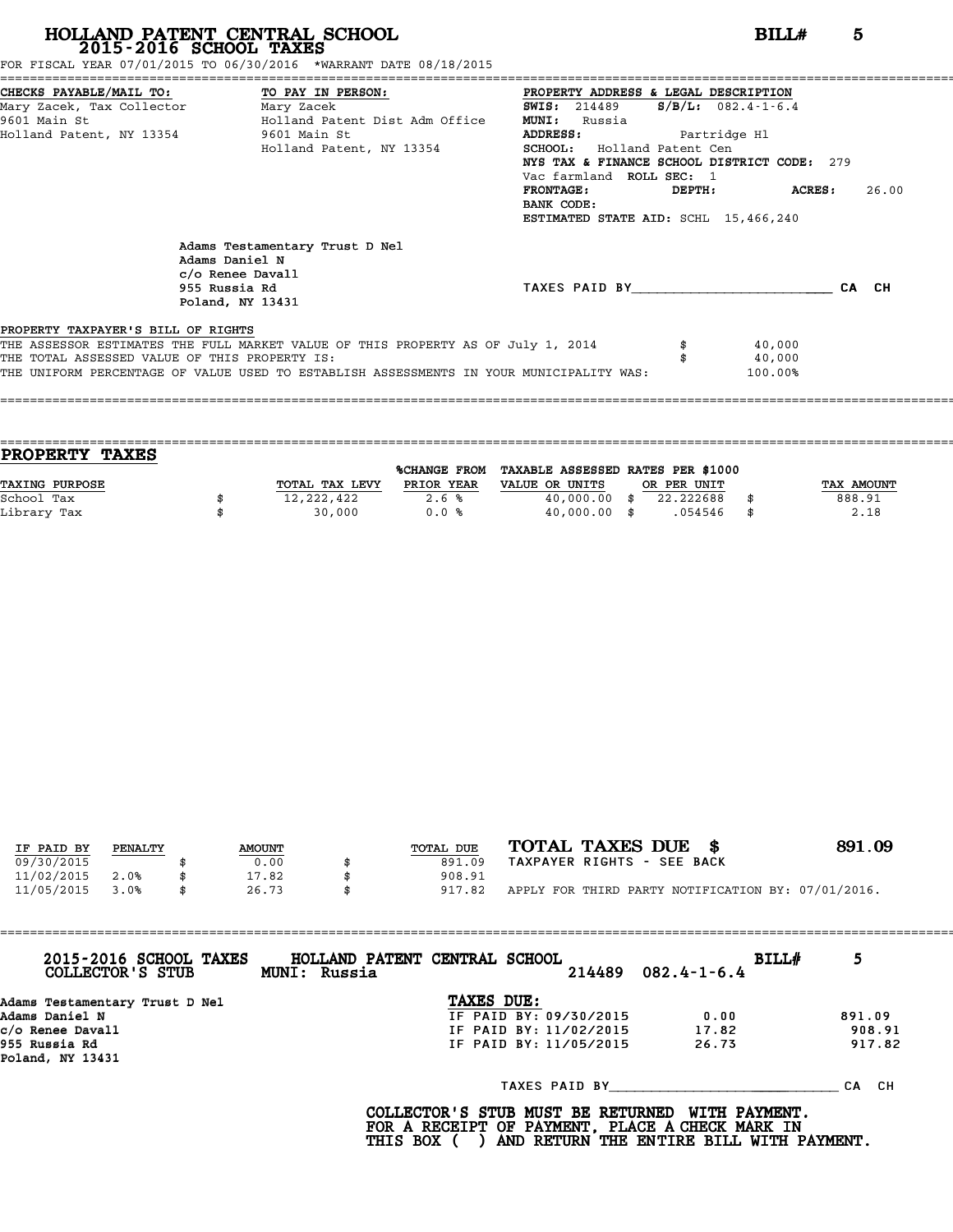FOR FISCAL YEAR 07/01/2015 TO 06/30/2016 \*WARRANT DATE 08/18/2015

|                                               | CHECKS PAYABLE/MAIL TO: TO PAY IN PERSON:                                                                 | PROPERTY ADDRESS & LEGAL DESCRIPTION        |         |                         |
|-----------------------------------------------|-----------------------------------------------------------------------------------------------------------|---------------------------------------------|---------|-------------------------|
| Mary Zacek, Tax Collector ________ Mary Zacek |                                                                                                           | <b>SWIS:</b> 214489 $S/B/L$ : 082.4-1-10    |         |                         |
| 9601 Main St                                  | Holland Patent Dist Adm Office                                                                            | <b>MUNI:</b><br>Russia                      |         |                         |
| Holland Patent, NY 13354 9601 Main St         |                                                                                                           | ADDRESS: Partridge Hill Rd                  |         |                         |
|                                               | Holland Patent, NY 13354                                                                                  | <b>SCHOOL:</b> Holland Patent Cen           |         |                         |
|                                               |                                                                                                           | NYS TAX & FINANCE SCHOOL DISTRICT CODE: 279 |         |                         |
|                                               |                                                                                                           | Dairy farm ROLL SEC: 1                      |         |                         |
|                                               |                                                                                                           | FRONTAGE:                                   | DEPTH:  | <b>ACRES:</b><br>193.00 |
|                                               |                                                                                                           | BANK CODE:                                  |         |                         |
|                                               |                                                                                                           | ESTIMATED STATE AID: SCHL 15,466,240        |         |                         |
|                                               | Adams Testamentary Trust D Nel<br>Adams Daniel N<br>c/o Renee Davall<br>955 Russia Rd<br>Poland, NY 13431 | TAXES PAID BY                               |         | CA CH                   |
| PROPERTY TAXPAYER'S BILL OF RIGHTS            |                                                                                                           |                                             |         |                         |
|                                               | THE ASSESSOR ESTIMATES THE FULL MARKET VALUE OF THIS PROPERTY AS OF July 1, 2014                          |                                             | 545,000 |                         |
| THE TOTAL ASSESSED VALUE OF THIS PROPERTY IS: |                                                                                                           |                                             | 545,000 |                         |
|                                               | THE UNIFORM PERCENTAGE OF VALUE USED TO ESTABLISH ASSESSMENTS IN YOUR MUNICIPALITY WAS:                   |                                             | 100.00% |                         |
|                                               |                                                                                                           |                                             |         |                         |

==================================================================================================================================== **PROPERTY TAXES** %CHANGE FROM TAXABLE ASSESSED RATES PER \$1000 **PROPERTY TAXES**<br>
TAXING PURPOSE TOTAL TAX LEVY PRIOR YEAR VALUE OR UNITS OR PER UNIT TAX AMOUNT<br>
School Tax = 12 111 36 School Tax \$ 12,222,422 2.6 % 545,000.00 \$ 22.222688 \$ 12,111.36 Library Tax \$ 30,000 0.0 % 545,000.00 \$ .054546 \$ 29.73

====================================================================================================================================

| IF PAID BY | PENALTY | <b>AMOUNT</b> | TOTAL DUE       | TOTAL TAXES DUE \$                                 | 12, 141.09 |
|------------|---------|---------------|-----------------|----------------------------------------------------|------------|
| 09/30/2015 |         | 0.00          | 12,141.09       | TAXPAYER RIGHTS - SEE BACK                         |            |
|            |         |               |                 |                                                    |            |
| 11/02/2015 | 2.0%    | \$<br>242.82  | \$<br>12,383.91 |                                                    |            |
| 11/05/2015 | 3.0%    | 364.23        | 12,505.32       | APPLY FOR THIRD PARTY NOTIFICATION BY: 07/01/2016. |            |
|            |         |               |                 |                                                    |            |

|                                   | 2015-2016 SCHOOL TAXES<br>COLLECTOR'S STUB |  | HOLLAND PATENT CENTRAL SCHOOL<br>MUNI: Russia |            | 214489                 | $082.4 - 1 - 10$ | BILL# | 6         |
|-----------------------------------|--------------------------------------------|--|-----------------------------------------------|------------|------------------------|------------------|-------|-----------|
|                                   | Adams Testamentary Trust D Nel             |  |                                               | TAXES DUE: |                        |                  |       |           |
|                                   | Adams Daniel N                             |  |                                               |            | IF PAID BY: 09/30/2015 | 0.00             |       | 12,141.09 |
|                                   | c/o Renee Davall                           |  |                                               |            | IF PAID BY: 11/02/2015 | 242.82           |       | 12,383.91 |
| 955 Russia Rd<br>Poland, NY 13431 |                                            |  | IF PAID BY: 11/05/2015                        | 364.23     |                        | 12,505.32        |       |           |
|                                   |                                            |  |                                               |            |                        | TAXES PAID BY    |       | CA CH     |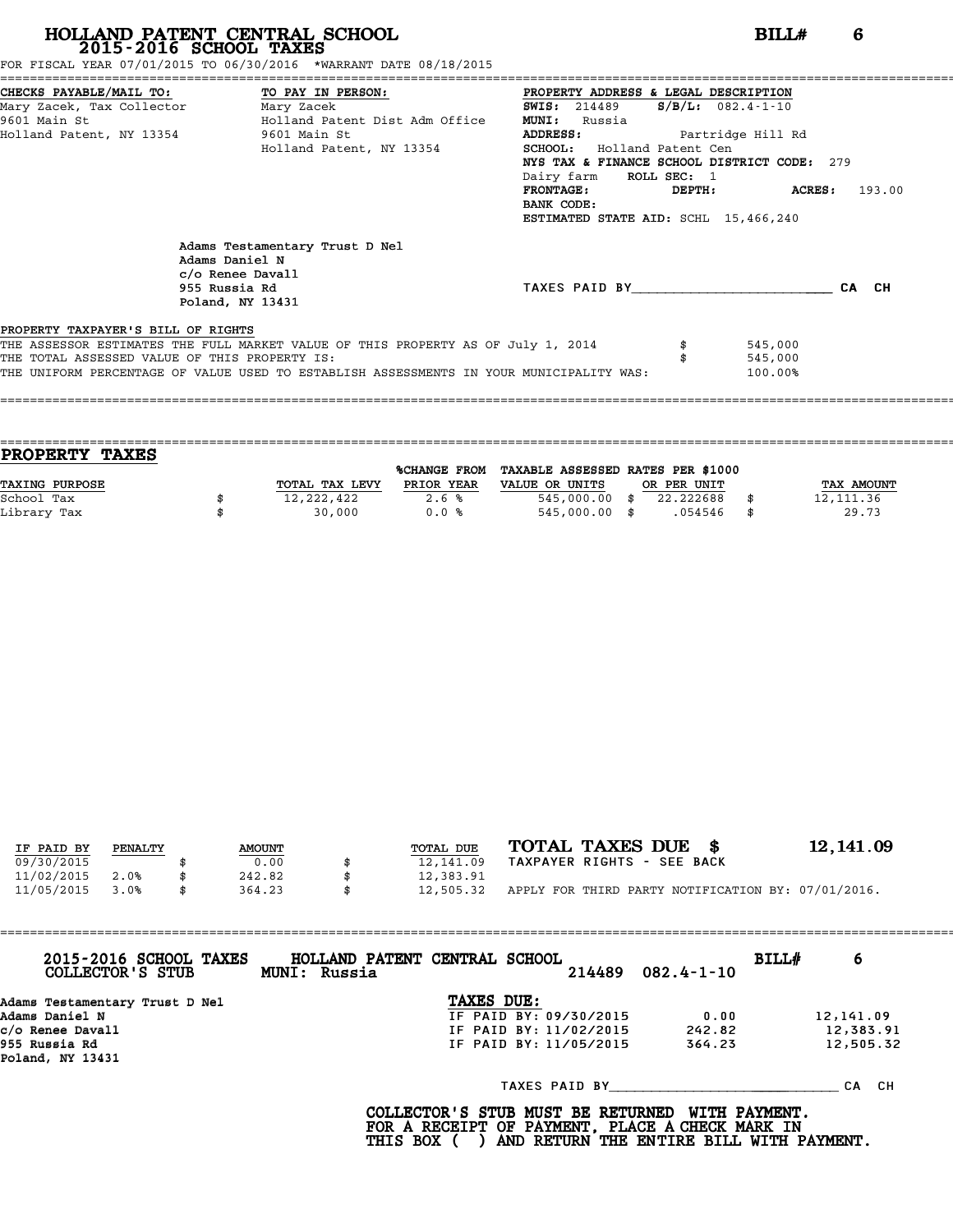FOR FISCAL YEAR 07/01/2015 TO 06/30/2016 \*WARRANT DATE 08/18/2015

|                                               | CHECKS PAYABLE/MAIL TO: TO PAY IN PERSON:                                                                 | PROPERTY ADDRESS & LEGAL DESCRIPTION        |        |                    |       |
|-----------------------------------------------|-----------------------------------------------------------------------------------------------------------|---------------------------------------------|--------|--------------------|-------|
| Mary Zacek, Tax Collector ________ Mary Zacek |                                                                                                           | SWIS: $214489$ S/B/L: $082.4 - 1 - 14$      |        |                    |       |
| 9601 Main St                                  | Holland Patent Dist Adm Office                                                                            | <b>MUNI:</b><br>Russia                      |        |                    |       |
| Holland Patent, NY 13354 9601 Main St         |                                                                                                           | ADDRESS: Partridge Hl                       |        |                    |       |
|                                               | Holland Patent, NY 13354                                                                                  | <b>SCHOOL:</b> Holland Patent Cen           |        |                    |       |
|                                               |                                                                                                           | NYS TAX & FINANCE SCHOOL DISTRICT CODE: 279 |        |                    |       |
|                                               |                                                                                                           | Vac w/imprv ROLL SEC: 1                     |        |                    |       |
|                                               |                                                                                                           | FRONTAGE:                                   | DEPTH: | ACRES :            | 58.00 |
|                                               |                                                                                                           | BANK CODE:                                  |        |                    |       |
|                                               |                                                                                                           | ESTIMATED STATE AID: SCHL 15,466,240        |        |                    |       |
|                                               | Adams Testamentary Trust D Nel<br>Adams Daniel N<br>c/o Renee Davall<br>955 Russia Rd<br>Poland, NY 13431 | TAXES PAID BY                               |        |                    | CA CH |
| PROPERTY TAXPAYER'S BILL OF RIGHTS            |                                                                                                           |                                             |        |                    |       |
| THE TOTAL ASSESSED VALUE OF THIS PROPERTY IS: | THE ASSESSOR ESTIMATES THE FULL MARKET VALUE OF THIS PROPERTY AS OF July 1, 2014                          |                                             |        | 128,000<br>128,000 |       |
|                                               | THE UNIFORM PERCENTAGE OF VALUE USED TO ESTABLISH ASSESSMENTS IN YOUR MUNICIPALITY WAS:                   |                                             |        | 100.00%            |       |
|                                               |                                                                                                           |                                             |        |                    |       |

==================================================================================================================================== **PROPERTY TAXES** %CHANGE FROM TAXABLE ASSESSED RATES PER \$1000 **PROPERTY TAXES**<br>
TAXING PURPOSE TOTAL TAX LEVY PRIOR YEAR VALUE OR UNITS OR PER UNIT TAX AMOUNT<br>
School Tax = 3844 50 School Tax \$ 12,222,422 2.6 % 128,000.00 \$ 22.222688 \$ 2,844.50 Library Tax \$ 30,000 0.0 % 128,000.00 \$ .054546 \$ 6.98

====================================================================================================================================

| IF PAID BY | PENALTY | <b>AMOUNT</b> | TOTAL DUE      | TOTAL TAXES DUE \$                                 | 2,851.48 |
|------------|---------|---------------|----------------|----------------------------------------------------|----------|
| 09/30/2015 |         | 0.00          | 2,851.48       | TAXPAYER RIGHTS - SEE BACK                         |          |
| 11/02/2015 | 2.0%    | 57.03         | 2,908.51       |                                                    |          |
| 11/05/2015 | 3.0%    | \$<br>85.54   | \$<br>2,937.02 | APPLY FOR THIRD PARTY NOTIFICATION BY: 07/01/2016. |          |

| 2015-2016 SCHOOL TAXES<br>COLLECTOR'S STUB | HOLLAND PATENT CENTRAL SCHOOL<br>MUNI: Russia | 214489                 | $082.4 - 1 - 14$ | BILL#    |
|--------------------------------------------|-----------------------------------------------|------------------------|------------------|----------|
| Adams Testamentary Trust D Nel             |                                               | TAXES DUE:             |                  |          |
| Adams Daniel N                             |                                               | IF PAID BY: 09/30/2015 | 0.00             | 2,851.48 |
| c/o Renee Davall                           |                                               | IF PAID BY: 11/02/2015 | 57.03            | 2,908.51 |
| 955 Russia Rd<br>Poland, NY 13431          |                                               | IF PAID BY: 11/05/2015 | 85.54            | 2,937.02 |
|                                            |                                               | TAXES PAID BY          |                  | CA CH    |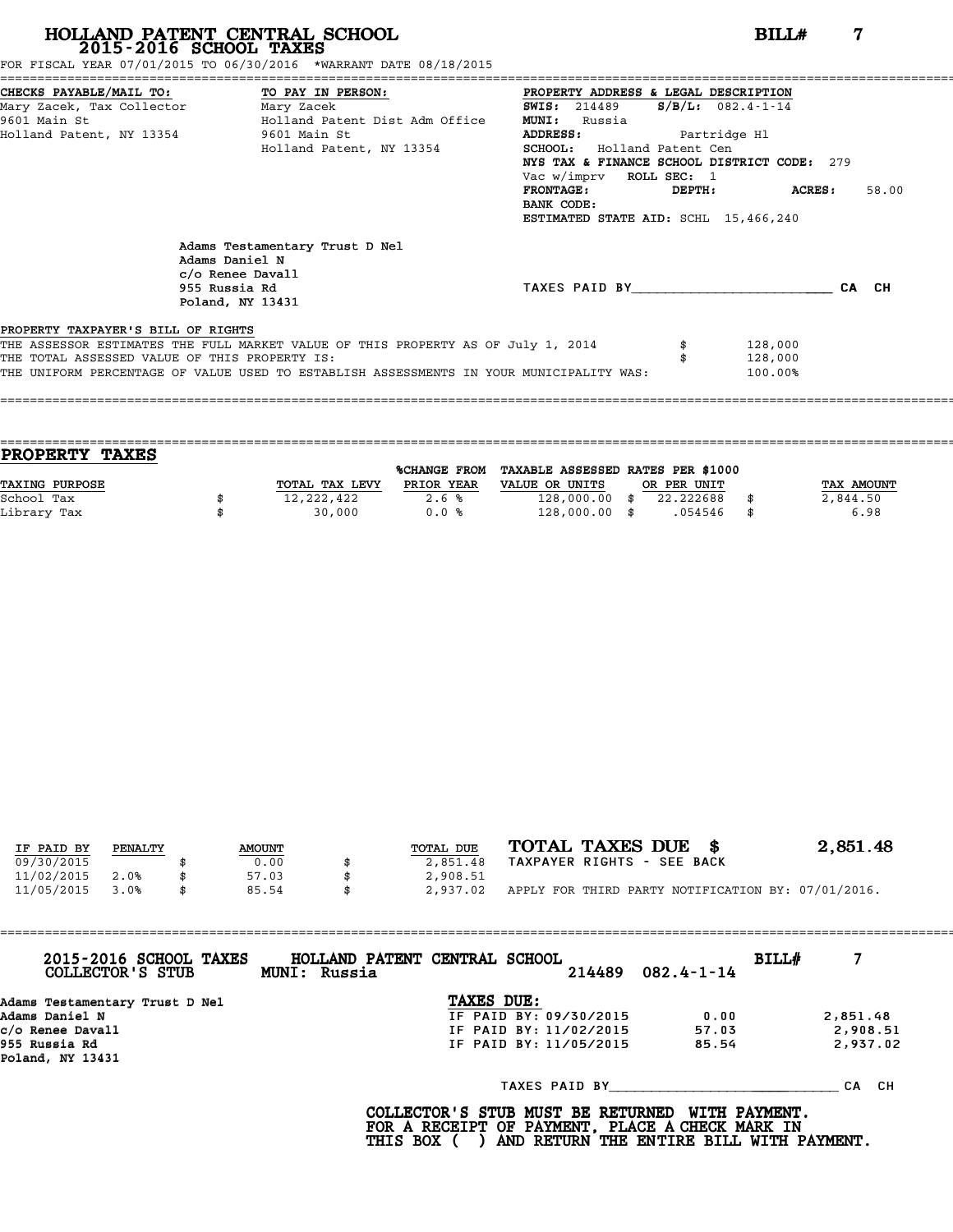FOR FISCAL YEAR 07/01/2015 TO 06/30/2016 \*WARRANT DATE 08/18/2015

| CHECKS PAYABLE/MAIL TO: TO PAY IN PERSON:     |                                                                                         | PROPERTY ADDRESS & LEGAL DESCRIPTION        |                           |         |       |      |
|-----------------------------------------------|-----------------------------------------------------------------------------------------|---------------------------------------------|---------------------------|---------|-------|------|
| Mary Zacek, Tax Collector         Mary Zacek  |                                                                                         | <b>SWIS:</b> 214489                         | $S/B/L: 082.2 - 1 - 51.1$ |         |       |      |
|                                               | 9601 Main St                         Holland Patent Dist Adm Office                     | <b>MUNI:</b><br>Russia                      |                           |         |       |      |
| Holland Patent, NY 13354 9601 Main St         |                                                                                         | ADDRESS:                                    | Dover Rd                  |         |       |      |
|                                               | Holland Patent, NY 13354                                                                | <b>SCHOOL:</b> Holland Patent Cen           |                           |         |       |      |
|                                               |                                                                                         | NYS TAX & FINANCE SCHOOL DISTRICT CODE: 279 |                           |         |       |      |
|                                               |                                                                                         | Vacant rural ROLL SEC: 1                    |                           |         |       |      |
|                                               |                                                                                         | <b>FRONTAGE:</b>                            | DEPTH:                    | ACRES : |       | 5.00 |
|                                               |                                                                                         | BANK CODE:                                  |                           |         |       |      |
|                                               |                                                                                         | ESTIMATED STATE AID: SCHL 15,466,240        |                           |         |       |      |
|                                               | Baldwin Frederic Jr K<br>316 Dover Rd<br>Barneveld, NY 13304                            |                                             |                           |         |       |      |
|                                               |                                                                                         | TAXES PAID BY                               |                           |         | CA CH |      |
|                                               |                                                                                         |                                             |                           |         |       |      |
| PROPERTY TAXPAYER'S BILL OF RIGHTS            |                                                                                         |                                             |                           |         |       |      |
|                                               | THE ASSESSOR ESTIMATES THE FULL MARKET VALUE OF THIS PROPERTY AS OF July 1, 2014        |                                             |                           | 13,500  |       |      |
| THE TOTAL ASSESSED VALUE OF THIS PROPERTY IS: |                                                                                         |                                             |                           | 13,500  |       |      |
|                                               | THE UNIFORM PERCENTAGE OF VALUE USED TO ESTABLISH ASSESSMENTS IN YOUR MUNICIPALITY WAS: |                                             |                           | 100.00% |       |      |
|                                               |                                                                                         |                                             |                           |         |       |      |

|                | %CHANGE FROM |                |                                  |             |                                   |
|----------------|--------------|----------------|----------------------------------|-------------|-----------------------------------|
| TOTAL TAX LEVY | PRIOR YEAR   | VALUE OR UNITS |                                  |             | TAX AMOUNT                        |
| 12,222,422     | 2.6%         |                | 22.222688                        |             | 300.01                            |
| 30,000         | 0.0%         |                | .054546                          |             | 0.74                              |
|                |              |                | $13,500.00$ \$<br>$13,500.00$ \$ | OR PER UNIT | TAXABLE ASSESSED RATES PER \$1000 |

====================================================================================================================================

| IF PAID BY | PENALTY | <b>AMOUNT</b> | TOTAL DUE | TOTAL TAXES DUE \$<br>300.75                       |  |
|------------|---------|---------------|-----------|----------------------------------------------------|--|
| 09/30/2015 |         | 0.00          | 300.75    | TAXPAYER RIGHTS - SEE BACK                         |  |
| 11/02/2015 | 2.0%    | 6.02          | 306.77    |                                                    |  |
| 11/05/2015 | 3.0%    | 9.02          | 309.77    | APPLY FOR THIRD PARTY NOTIFICATION BY: 07/01/2016. |  |

| 2015-2016 SCHOOL TAXES<br>COLLECTOR'S STUB | HOLLAND PATENT CENTRAL SCHOOL<br>MUNI: Russia |                        | 214489 | <b>BILL#</b><br>$082.2 - 1 - 51.1$ | 8         |
|--------------------------------------------|-----------------------------------------------|------------------------|--------|------------------------------------|-----------|
| Baldwin Frederic – Jr K                    |                                               | TAXES DUE:             |        |                                    |           |
| 316 Dover Rd                               |                                               | IF PAID BY: 09/30/2015 |        | 0.00                               | 300.75    |
| Barneveld, NY 13304                        |                                               | IF PAID BY: 11/02/2015 |        | 6.02                               | 306.77    |
|                                            |                                               | IF PAID BY: 11/05/2015 |        | 9.02                               | 309.77    |
|                                            |                                               | TAXES PAID BY          |        |                                    | CH.<br>СA |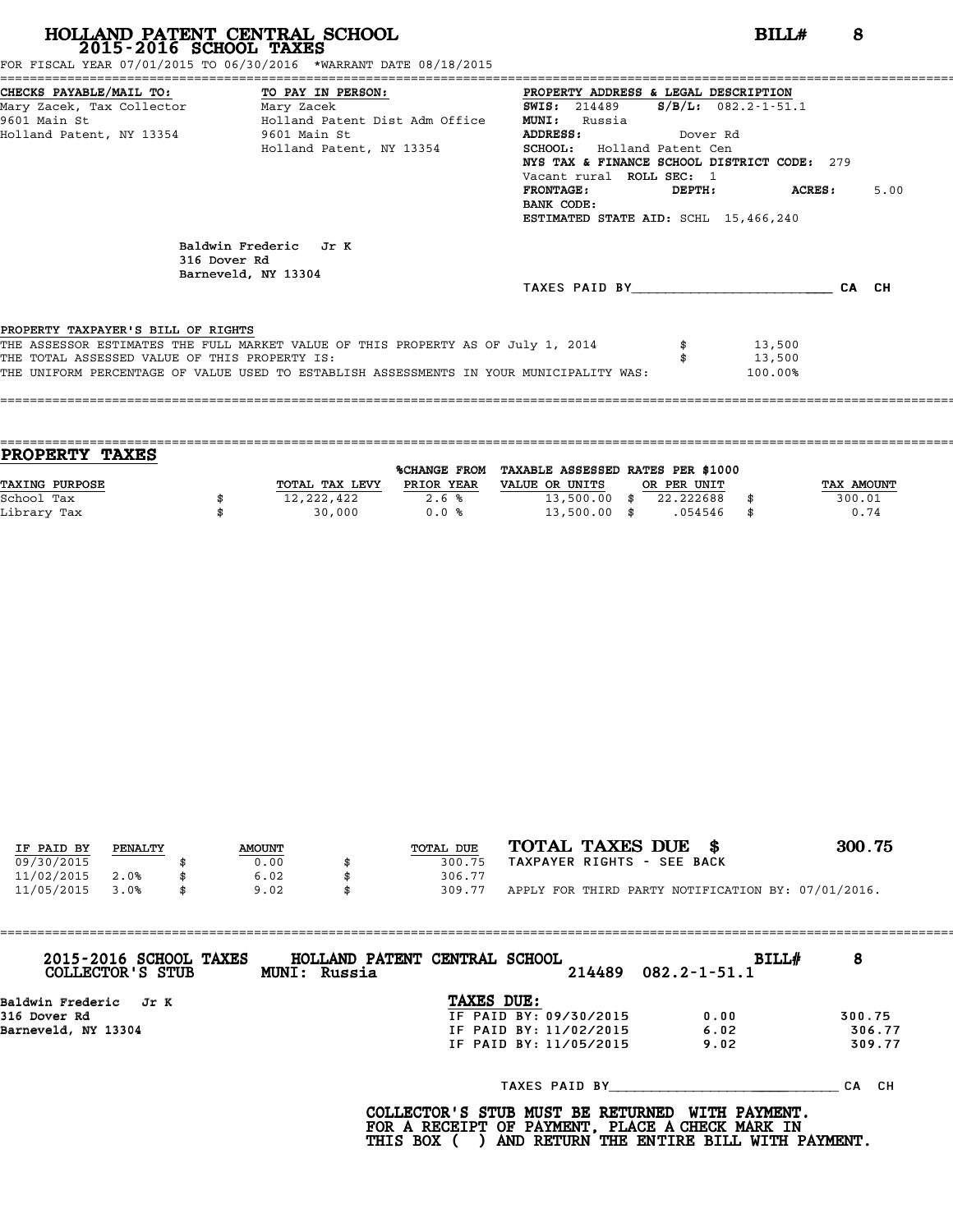FOR FISCAL YEAR 07/01/2015 TO 06/30/2016 \*WARRANT DATE 08/18/2015

| CHECKS PAYABLE/MAIL TO: TO PAY IN PERSON:     |                                                                                         | PROPERTY ADDRESS & LEGAL DESCRIPTION        |              |                         |       |
|-----------------------------------------------|-----------------------------------------------------------------------------------------|---------------------------------------------|--------------|-------------------------|-------|
| Mary Zacek, Tax Collector                     | Mary Zacek                                                                              | <b>SWIS: 214489</b>                         |              | $S/B/L: 082.2 - 1 - 28$ |       |
| 9601 Main St                                  | Holland Patent Dist Adm Office                                                          | <b>MUNI:</b><br>Russia                      |              |                         |       |
| Holland Patent, NY 13354                      | 9601 Main St                                                                            | ADDRESS:                                    | 316 Dover Rd |                         |       |
|                                               | Holland Patent, NY 13354                                                                | Holland Patent Cen<br><b>SCHOOL:</b>        |              |                         |       |
|                                               |                                                                                         | NYS TAX & FINANCE SCHOOL DISTRICT CODE: 279 |              |                         |       |
|                                               |                                                                                         | Rural res                                   | ROLL SEC: 1  |                         |       |
|                                               |                                                                                         | <b>FRONTAGE:</b>                            | DEPTH:       | ACRES:                  | 28.40 |
|                                               |                                                                                         | BANK CODE:                                  |              |                         |       |
|                                               |                                                                                         | ESTIMATED STATE AID: SCHL 15,466,240        |              |                         |       |
| 316 Dover Rd                                  | Baldwin Frederick K Jr<br>Barneveld, NY 13304                                           |                                             |              |                         |       |
|                                               |                                                                                         | TAXES PAID BY                               |              |                         | CA CH |
|                                               |                                                                                         |                                             |              |                         |       |
| PROPERTY TAXPAYER'S BILL OF RIGHTS            |                                                                                         |                                             |              |                         |       |
|                                               | THE ASSESSOR ESTIMATES THE FULL MARKET VALUE OF THIS PROPERTY AS OF July 1, 2014        |                                             |              | 330,000                 |       |
| THE TOTAL ASSESSED VALUE OF THIS PROPERTY IS: |                                                                                         |                                             |              | 330,000                 |       |
|                                               | THE UNIFORM PERCENTAGE OF VALUE USED TO ESTABLISH ASSESSMENTS IN YOUR MUNICIPALITY WAS: |                                             |              | 100.00%                 |       |
|                                               |                                                                                         |                                             |              |                         |       |

| <b>TAXES</b><br><b>PROPERTY</b> |                |                     |                                   |             |             |
|---------------------------------|----------------|---------------------|-----------------------------------|-------------|-------------|
|                                 |                | <b>%CHANGE FROM</b> | TAXABLE ASSESSED RATES PER \$1000 |             |             |
| TAXING PURPOSE                  | TOTAL TAX LEVY | PRIOR YEAR          | VALUE OR UNITS                    | OR PER UNIT | TAX AMOUNT  |
| School Tax                      | 12,222,422     | 2.6%                | 330,000.00 \$                     | 22.222688   | 7,333.49    |
| Library Tax                     | 30,000         | 0.0%                | $330,000.00$ \$                   | .054546     | \$<br>18.00 |
|                                 |                |                     |                                   |             |             |

====================================================================================================================================

| IF PAID BY | PENALTY | <b>AMOUNT</b> | TOTAL DUE | TOTAL TAXES DUE \$                                 | 7,351.49 |
|------------|---------|---------------|-----------|----------------------------------------------------|----------|
| 09/30/2015 |         | 0.00          | 7,351.49  | TAXPAYER RIGHTS - SEE BACK                         |          |
| 11/02/2015 | 2.0%    | 147.03        | 7,498.52  |                                                    |          |
| 11/05/2015 | 3.0%    | \$<br>220.54  | 7,572.03  | APPLY FOR THIRD PARTY NOTIFICATION BY: 07/01/2016. |          |

| 2015-2016 SCHOOL TAXES<br>COLLECTOR'S STUB | HOLLAND PATENT CENTRAL SCHOOL<br>BILL#<br>9<br>214489<br>$082.2 - 1 - 28$<br>MUNI: Russia |
|--------------------------------------------|-------------------------------------------------------------------------------------------|
| Baldwin Frederick K Jr                     | TAXES DUE:                                                                                |
| 316 Dover Rd                               | IF PAID BY: 09/30/2015<br>7,351.49<br>0.00                                                |
| Barneveld, NY 13304                        | IF PAID BY: 11/02/2015<br>7,498.52<br>147.03                                              |
|                                            | 7,572.03<br>IF PAID BY: 11/05/2015<br>220.54                                              |
|                                            | TAXES PAID BY<br>CA CH                                                                    |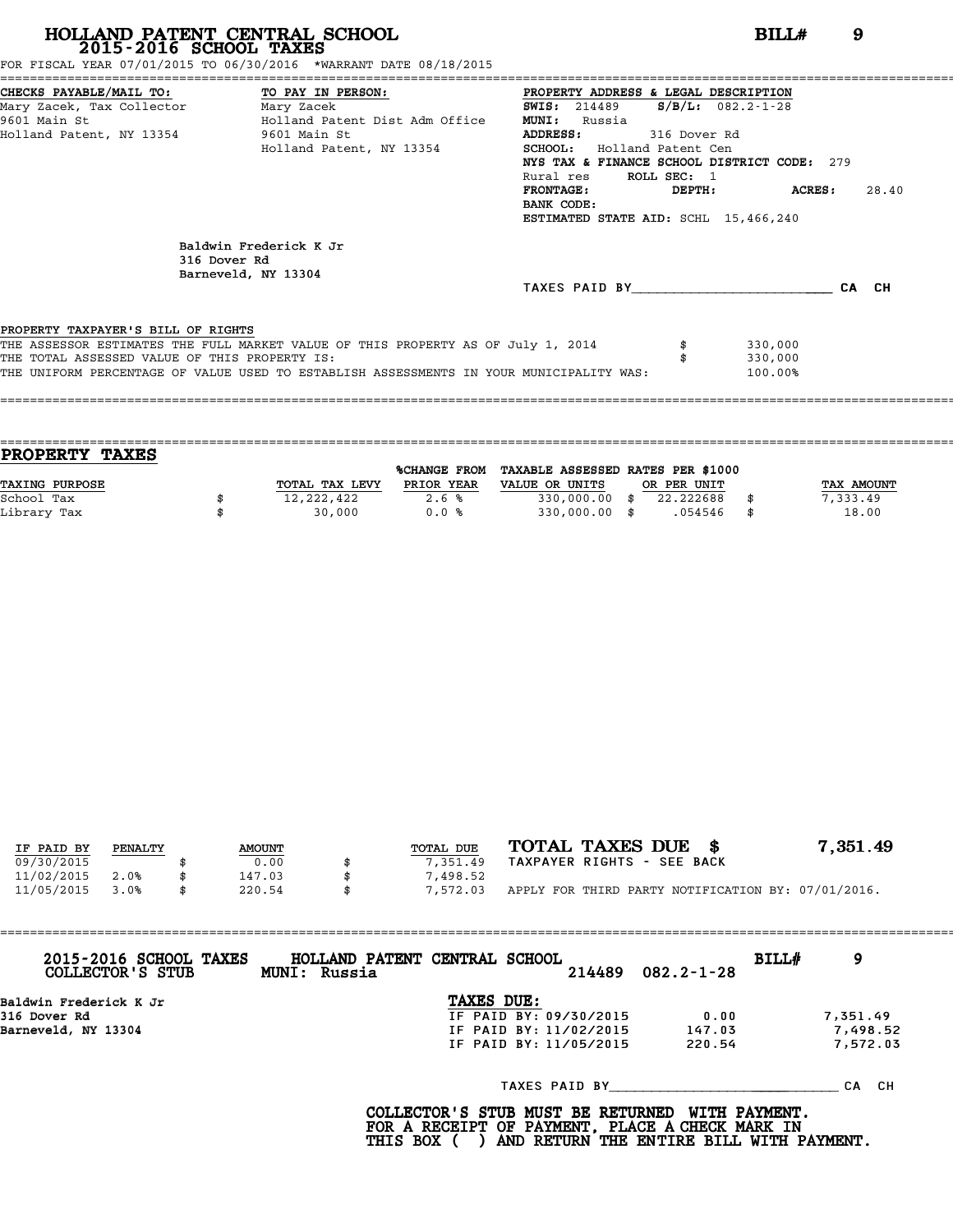| 2015-2016 SCHOOL TAXES                                                                                      | HOLLAND PATENT CENTRAL SCHOOL<br>FOR FISCAL YEAR 07/01/2015 TO 06/30/2016 *WARRANT DATE 08/18/2015                                                                          | BILLH<br><b>10</b>                                                                                                                                                                                                                                                                                                                   |                                  |
|-------------------------------------------------------------------------------------------------------------|-----------------------------------------------------------------------------------------------------------------------------------------------------------------------------|--------------------------------------------------------------------------------------------------------------------------------------------------------------------------------------------------------------------------------------------------------------------------------------------------------------------------------------|----------------------------------|
| CHECKS PAYABLE/MAIL TO:<br>Mary Zacek, Tax Collector Mary Zacek<br>9601 Main St<br>Holland Patent, NY 13354 | TO PAY IN PERSON:<br>Holland Patent Dist Adm Office<br>9601 Main St<br>Holland Patent, NY 13354                                                                             | PROPERTY ADDRESS & LEGAL DESCRIPTION<br><b>SWIS:</b> 214489 $S/B/L$ : 082.2-1-42<br><b>MUNI:</b> Russia<br>ADDRESS: 187 Dover Rd<br>SCHOOL: Holland Patent Cen<br>NYS TAX & FINANCE SCHOOL DISTRICT CODE: 279<br>Rurl res&rec ROLL SEC: 1<br>FRONTAGE: 484.00 DEPTH:<br>ACRES:<br>BANK CODE:<br>ESTIMATED STATE AID: SCHL 15,466,240 | 7.00                             |
|                                                                                                             | Baldwin Robert C<br>187 Dover Rd                                                                                                                                            |                                                                                                                                                                                                                                                                                                                                      |                                  |
|                                                                                                             | Barneveld, NY 13304                                                                                                                                                         | TAXES PAID BY CA CH                                                                                                                                                                                                                                                                                                                  |                                  |
| PROPERTY TAXPAYER'S BILL OF RIGHTS<br>THE TOTAL ASSESSED VALUE OF THIS PROPERTY IS:                         | THE ASSESSOR ESTIMATES THE FULL MARKET VALUE OF THIS PROPERTY AS OF July 1, 2014<br>THE UNIFORM PERCENTAGE OF VALUE USED TO ESTABLISH ASSESSMENTS IN YOUR MUNICIPALITY WAS: | 190,000<br>190,000<br>100.00%                                                                                                                                                                                                                                                                                                        |                                  |
| EXEMPTION*<br>$30,000$ SCHOOL<br>STAR B                                                                     | VALUE TAX PURPOSE<br>FULL VALUE EXEMPTION<br>30,000                                                                                                                         | VALUE TAX PURPOSE<br>FULL VALUE                                                                                                                                                                                                                                                                                                      |                                  |
| <b>PROPERTY TAXES</b>                                                                                       |                                                                                                                                                                             | %CHANGE FROM TAXABLE ASSESSED RATES PER \$1000                                                                                                                                                                                                                                                                                       |                                  |
| <b>TAXING PURPOSE</b><br>School Tax<br>Library Tax                                                          | TOTAL TAX LEVY PRIOR YEAR<br>12,222,422<br>2.6%<br>\$<br>0.0%<br>\$<br>30,000                                                                                               | VALUE OR UNITS OR PER UNIT<br>190,000.00 \$ 22.222688 \$<br>4,222.31<br>190,000.00 \$ .054546 \$                                                                                                                                                                                                                                     | TAX AMOUNT<br>10.36              |
|                                                                                                             | * THIS YEAR'S STAR TAX SAVINGS GENERALLY MAY NOT EXCEED LAST YEAR'S BY MORE THAN 2%.                                                                                        | TOTAL SAVINGS DUE TO STAR \$<br>605.00                                                                                                                                                                                                                                                                                               |                                  |
| IF PAID BY PENALTY                                                                                          | TOTAL DUE<br><b>AMOUNT</b>                                                                                                                                                  | TOTAL TAXES DUE \$                                                                                                                                                                                                                                                                                                                   | 3,627.67                         |
| 09/30/2015<br>\$<br>11/02/2015 2.0%<br>\$<br>11/05/2015 3.0%<br>$\mathbb S$                                 | 0.00<br>3,627.67<br>\$<br>72.55<br>\$<br>3,700.22<br>108.83<br>$\mathbf{s}$                                                                                                 | TAXPAYER RIGHTS - SEE BACK<br>3,736.50 APPLY FOR THIRD PARTY NOTIFICATION BY: 07/01/2016.                                                                                                                                                                                                                                            |                                  |
|                                                                                                             | 2015-2016 SCHOOL TAXES HOLLAND PATENT CENTRAL SCHOOL<br>COLLECTOR'S STUB MUNI: Russia                                                                                       | BILL#<br>$082.2 - 1 - 42$<br>214489                                                                                                                                                                                                                                                                                                  | 10                               |
| Baldwin Robert C<br>187 Dover Rd<br>Barneveld, NY 13304                                                     |                                                                                                                                                                             | TAXES DUE:<br>IF PAID BY: 09/30/2015<br>0.00<br>IF PAID BY: 11/02/2015 72.55<br>IF PAID BY: 11/05/2015 108.83                                                                                                                                                                                                                        | 3,627.67<br>3,700.22<br>3,736.50 |
|                                                                                                             |                                                                                                                                                                             | TAXES PAID BY CA CH                                                                                                                                                                                                                                                                                                                  |                                  |
|                                                                                                             |                                                                                                                                                                             | COLLECTOR'S STUB MUST BE RETURNED WITH PAYMENT.<br>FOR A RECEIPT OF PAYMENT, PLACE A CHECK MARK IN<br>THIS BOX ( ) AND RETURN THE ENTIRE BILL WITH PAYMENT.                                                                                                                                                                          |                                  |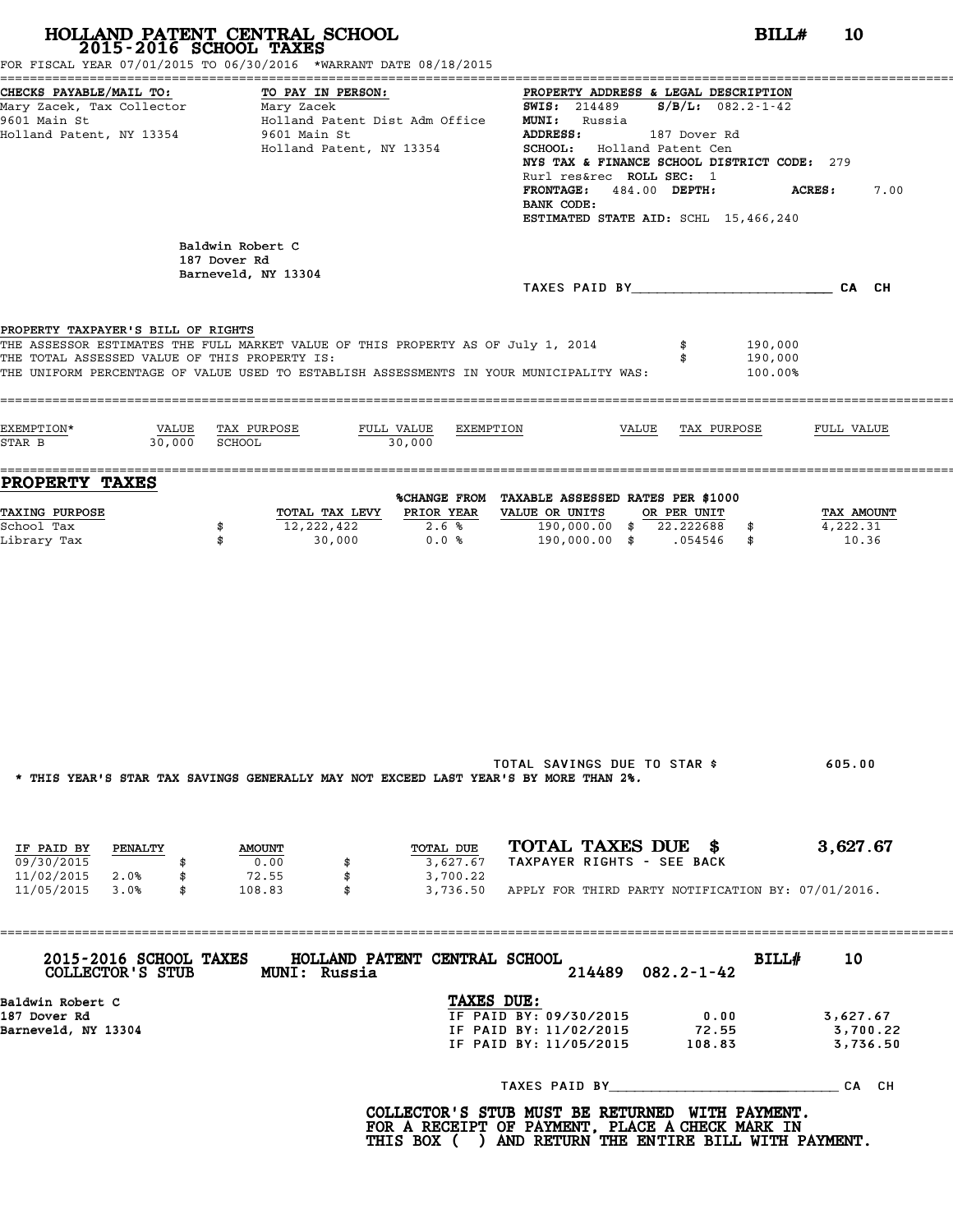| CHECKS PAYABLE/MAIL TO:<br>Mary Zacek, Tax Collector Mary Zacek<br>9601 Main St<br>Holland Patent, NY 13354                                                                                                                                                        | TO PAY IN PERSON:<br>Holland Patent Dist Adm Office<br>9601 Main St<br>Holland Patent, NY 13354 |                                   | PROPERTY ADDRESS & LEGAL DESCRIPTION<br><b>SWIS:</b> 214489 $S/B/L$ : 082.2-1-38<br><b>MUNI:</b> Russia<br><b>ADDRESS:</b><br>SCHOOL: Holland Patent Cen<br>NYS TAX & FINANCE SCHOOL DISTRICT CODE: 279<br>1 Family Res ROLL SEC: 1<br><b>FRONTAGE:</b><br>BANK CODE:<br>ESTIMATED STATE AID: SCHL 15,466,240 | 247 Dover Rd<br>DEPTH: | <b>ACRES :</b>                | 1.53                             |
|--------------------------------------------------------------------------------------------------------------------------------------------------------------------------------------------------------------------------------------------------------------------|-------------------------------------------------------------------------------------------------|-----------------------------------|---------------------------------------------------------------------------------------------------------------------------------------------------------------------------------------------------------------------------------------------------------------------------------------------------------------|------------------------|-------------------------------|----------------------------------|
|                                                                                                                                                                                                                                                                    | Becker Holly<br>Becker Revocable Trust<br>247 Dover Rd<br>Barneveld, NY 13304                   |                                   | TAXES PAID BY CAN CHE CAN CH                                                                                                                                                                                                                                                                                  |                        |                               |                                  |
|                                                                                                                                                                                                                                                                    |                                                                                                 |                                   |                                                                                                                                                                                                                                                                                                               |                        |                               |                                  |
| PROPERTY TAXPAYER'S BILL OF RIGHTS<br>THE ASSESSOR ESTIMATES THE FULL MARKET VALUE OF THIS PROPERTY AS OF July 1, 2014<br>THE TOTAL ASSESSED VALUE OF THIS PROPERTY IS:<br>THE UNIFORM PERCENTAGE OF VALUE USED TO ESTABLISH ASSESSMENTS IN YOUR MUNICIPALITY WAS: |                                                                                                 |                                   |                                                                                                                                                                                                                                                                                                               |                        | 147,500<br>147,500<br>100.00% |                                  |
| EXEMPTION*                                                                                                                                                                                                                                                         | VALUE TAX PURPOSE                                                                               | FULL VALUE EXEMPTION              |                                                                                                                                                                                                                                                                                                               | VALUE TAX PURPOSE      |                               | FULL VALUE                       |
| STAR EN 65,300 SCHOOL                                                                                                                                                                                                                                              |                                                                                                 | 65,300                            |                                                                                                                                                                                                                                                                                                               |                        |                               |                                  |
| <b>PROPERTY TAXES</b>                                                                                                                                                                                                                                              |                                                                                                 |                                   |                                                                                                                                                                                                                                                                                                               |                        |                               |                                  |
| <b>TAXING PURPOSE</b>                                                                                                                                                                                                                                              | TOTAL TAX LEVY PRIOR YEAR                                                                       |                                   | %CHANGE FROM TAXABLE ASSESSED RATES PER \$1000<br>VALUE OR UNITS OR PER UNIT                                                                                                                                                                                                                                  |                        |                               |                                  |
| School Tax                                                                                                                                                                                                                                                         | 12,222,422<br>\$                                                                                | 2.6%<br>0.0%                      | 147,500.00 \$ 22.222688 \$<br>147,500.00 \$ .054546 \$                                                                                                                                                                                                                                                        |                        |                               | TAX AMOUNT<br>3,277.85<br>8.05   |
|                                                                                                                                                                                                                                                                    |                                                                                                 |                                   |                                                                                                                                                                                                                                                                                                               |                        |                               |                                  |
|                                                                                                                                                                                                                                                                    | * THIS YEAR'S STAR TAX SAVINGS GENERALLY MAY NOT EXCEED LAST YEAR'S BY MORE THAN 2%.            |                                   | TOTAL SAVINGS DUE TO STAR \$                                                                                                                                                                                                                                                                                  |                        |                               | 1,211.00                         |
| IF PAID BY<br><b>PENALTY</b><br>09/30/2015<br>\$<br>11/02/2015 2.0%<br>\$                                                                                                                                                                                          | <b>AMOUNT</b><br>0.00<br>41.50<br>\$                                                            | TOTAL DUE<br>2,074.90<br>2,116.40 | TOTAL TAXES DUE \$<br>TAXPAYER RIGHTS - SEE BACK                                                                                                                                                                                                                                                              |                        |                               | 2,074.90                         |
| 11/05/2015 3.0%<br>\$                                                                                                                                                                                                                                              | 62.25<br>\$                                                                                     |                                   | 2,137.15 APPLY FOR THIRD PARTY NOTIFICATION BY: 07/01/2016.                                                                                                                                                                                                                                                   |                        |                               |                                  |
| 2015-2016 SCHOOL TAXES                                                                                                                                                                                                                                             | HOLLAND PATENT CENTRAL SCHOOL<br>COLLECTOR'S STUB MUNI: Russia                                  |                                   | 214489                                                                                                                                                                                                                                                                                                        | $082.2 - 1 - 38$       | BILL#                         | 11                               |
|                                                                                                                                                                                                                                                                    |                                                                                                 | TAXES DUE:                        |                                                                                                                                                                                                                                                                                                               |                        |                               |                                  |
| Becker Holly<br>Becker Revocable Trust<br>247 Dover Rd<br>Barneveld, NY 13304                                                                                                                                                                                      |                                                                                                 |                                   | IF PAID BY: 09/30/2015<br>IF PAID BY: 11/02/2015<br>IF PAID BY: 11/05/2015                                                                                                                                                                                                                                    | 0.00<br>41.50<br>62.25 |                               | 2,074.90<br>2,116.40<br>2,137.15 |

COLLECTOR'S STUB MUST BE RETURNED WITH PAYMENT.<br>FOR A RECEIPT OF PAYMENT, PLACE A CHECK MARK IN<br>THIS BOX ( ) AND RETURN THE ENTIRE BILL WITH PAYMENT.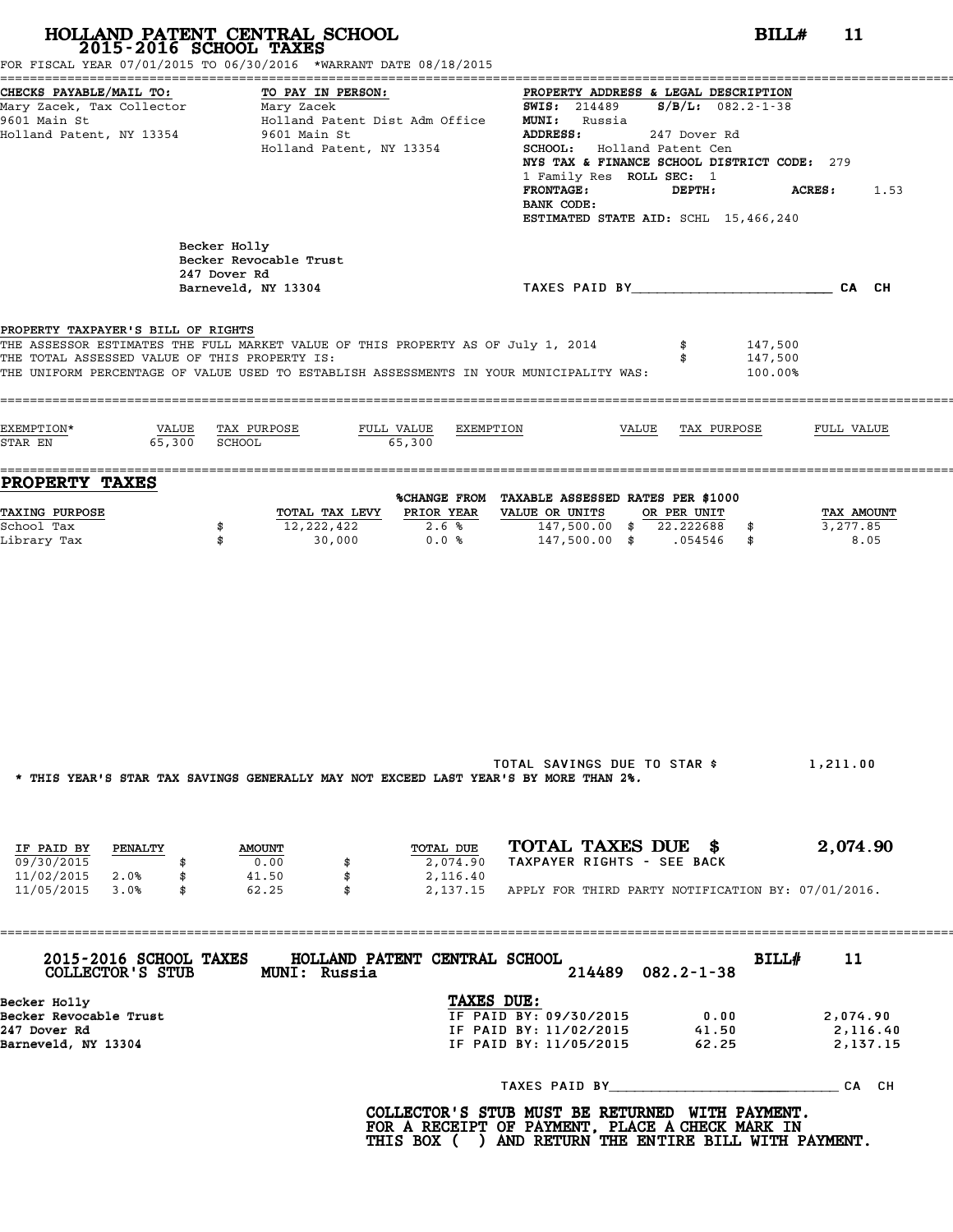| 2015-2016 SCHOOL TAXES                                                                                      | HOLLAND PATENT CENTRAL SCHOOL<br>FOR FISCAL YEAR 07/01/2015 TO 06/30/2016 *WARRANT DATE 08/18/2015                                                                          |                                                                                                                                                                                                                                                                                                                                                   | $BILLH$ 12                       |
|-------------------------------------------------------------------------------------------------------------|-----------------------------------------------------------------------------------------------------------------------------------------------------------------------------|---------------------------------------------------------------------------------------------------------------------------------------------------------------------------------------------------------------------------------------------------------------------------------------------------------------------------------------------------|----------------------------------|
| CHECKS PAYABLE/MAIL TO:<br>Mary Zacek, Tax Collector Mary Zacek<br>9601 Main St<br>Holland Patent, NY 13354 | TO PAY IN PERSON:<br>Holland Patent Dist Adm Office<br>9601 Main St<br>Holland Patent, NY 13354                                                                             | PROPERTY ADDRESS & LEGAL DESCRIPTION<br><b>SWIS:</b> 214489 <b>S/B/L:</b> 077.3-1-38.1<br><b>MUNI:</b> Russia<br><b>ADDRESS:</b><br>361 Elm Flats Rd<br>SCHOOL: Holland Patent Cen<br>NYS TAX & FINANCE SCHOOL DISTRICT CODE: 279<br>Rurl res&rec ROLL SEC: 1<br><b>FRONTAGE:</b><br>DEPTH:<br>BANK CODE:<br>ESTIMATED STATE AID: SCHL 15,466,240 | <b>ACRES:</b> 43.40              |
|                                                                                                             | Casper Joshua<br>Casper Shanon<br>361 Elm Flats Rd<br>Cold Brook, NY 13324                                                                                                  | TAXES PAID BY TAND AND TAXES PAID BY                                                                                                                                                                                                                                                                                                              |                                  |
| PROPERTY TAXPAYER'S BILL OF RIGHTS<br>THE TOTAL ASSESSED VALUE OF THIS PROPERTY IS:                         | THE ASSESSOR ESTIMATES THE FULL MARKET VALUE OF THIS PROPERTY AS OF July 1, 2014<br>THE UNIFORM PERCENTAGE OF VALUE USED TO ESTABLISH ASSESSMENTS IN YOUR MUNICIPALITY WAS: | 120,000<br>120,000<br>100.00%                                                                                                                                                                                                                                                                                                                     |                                  |
| EXEMPTION*<br>30,000 SCHOOL<br>STAR B                                                                       | VALUE TAX PURPOSE<br>FULL VALUE EXEMPTION<br>30,000                                                                                                                         | VALUE TAX PURPOSE                                                                                                                                                                                                                                                                                                                                 | FULL VALUE                       |
| <b>PROPERTY TAXES</b><br><b>TAXING PURPOSE</b><br>School Tax<br>Library Tax                                 | TOTAL TAX LEVY PRIOR YEAR<br>12,222,422<br>2.6%<br>\$<br>0.0%<br>\$<br>30,000                                                                                               | %CHANGE FROM TAXABLE ASSESSED RATES PER \$1000<br>VALUE OR UNITS OR PER UNIT<br>120,000.00 \$ 22.222688 \$<br>120,000.00 \$ .054546 \$                                                                                                                                                                                                            | TAX AMOUNT<br>2,666.72<br>6.55   |
|                                                                                                             | * THIS YEAR'S STAR TAX SAVINGS GENERALLY MAY NOT EXCEED LAST YEAR'S BY MORE THAN 2%.                                                                                        | TOTAL SAVINGS DUE TO STAR \$                                                                                                                                                                                                                                                                                                                      | 605.00                           |
| IF PAID BY<br>PENALTY<br>09/30/2015<br>\$<br>11/02/2015 2.0%<br>\$<br>11/05/2015 3.0%<br>\$                 | TOTAL DUE<br><b>AMOUNT</b><br>0.00<br>2,068.27<br>41.37<br>\$<br>2,109.64<br>62.05<br>\$                                                                                    | TOTAL TAXES DUE \$<br>TAXPAYER RIGHTS - SEE BACK<br>2,130.32 APPLY FOR THIRD PARTY NOTIFICATION BY: 07/01/2016.                                                                                                                                                                                                                                   | 2,068.27                         |
| 2015-2016 SCHOOL TAXES<br>COLLECTOR'S STUB                                                                  | HOLLAND PATENT CENTRAL SCHOOL<br>MUNI: Russia                                                                                                                               | BILL#<br>214489<br>$077.3 - 1 - 38.1$                                                                                                                                                                                                                                                                                                             | 12                               |
| Casper Joshua<br>Casper Shanon<br>361 Elm Flats Rd<br>Cold Brook, NY 13324                                  | TAXES DUE:                                                                                                                                                                  | IF PAID BY: 09/30/2015<br>0.00<br>IF PAID BY: 11/02/2015<br>41.37<br>IF PAID BY: 11/05/2015<br>62.05                                                                                                                                                                                                                                              | 2,068.27<br>2,109.64<br>2,130.32 |
|                                                                                                             |                                                                                                                                                                             |                                                                                                                                                                                                                                                                                                                                                   |                                  |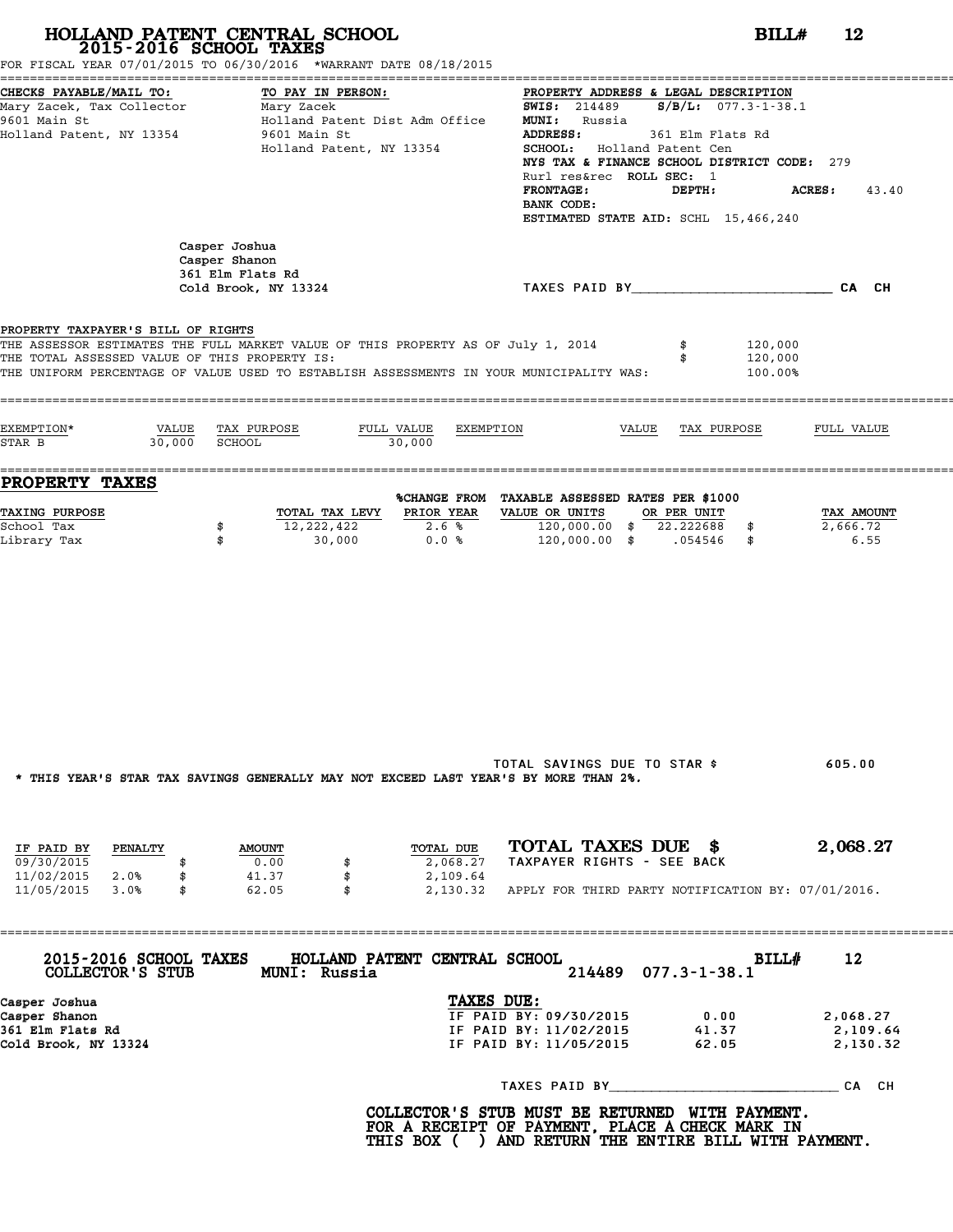FOR FISCAL YEAR 07/01/2015 TO 06/30/2016 \*WARRANT DATE 08/18/2015

| CHECKS PAYABLE/MAIL TO: TO PAY IN PERSON:     |                                                                                         | PROPERTY ADDRESS & LEGAL DESCRIPTION        |        |                         |       |
|-----------------------------------------------|-----------------------------------------------------------------------------------------|---------------------------------------------|--------|-------------------------|-------|
| Mary Zacek, Tax Collector Mary Zacek          |                                                                                         | <b>SWIS:</b> 214489                         |        | $S/B/L: 082.4 - 1 - 18$ |       |
| 9601 Main St                                  | Holland Patent Dist Adm Office                                                          | <b>MUNI:</b><br>Russia                      |        |                         |       |
| Holland Patent, NY 13354 9601 Main St         |                                                                                         | <b>ADDRESS:</b>                             |        | 252 Partridge Hill Rd   |       |
|                                               | Holland Patent, NY 13354                                                                | <b>SCHOOL:</b> Holland Patent Cen           |        |                         |       |
|                                               |                                                                                         | NYS TAX & FINANCE SCHOOL DISTRICT CODE: 279 |        |                         |       |
|                                               |                                                                                         | Seasonal res ROLL SEC: 1                    |        |                         |       |
|                                               |                                                                                         | <b>FRONTAGE :</b>                           | DEPTH: | ACRES:                  | 17.50 |
|                                               |                                                                                         | BANK CODE:                                  |        |                         |       |
|                                               |                                                                                         | ESTIMATED STATE AID: SCHL 15,466,240        |        |                         |       |
| Clarke Ann                                    | 175 W 73rd St Apt 14A<br>New York, NY 10023                                             | TAXES PAID BY                               |        |                         | CA CH |
| PROPERTY TAXPAYER'S BILL OF RIGHTS            |                                                                                         |                                             |        |                         |       |
|                                               | THE ASSESSOR ESTIMATES THE FULL MARKET VALUE OF THIS PROPERTY AS OF July 1, 2014        |                                             |        | 82,000                  |       |
| THE TOTAL ASSESSED VALUE OF THIS PROPERTY IS: |                                                                                         |                                             |        | 82,000                  |       |
|                                               | THE UNIFORM PERCENTAGE OF VALUE USED TO ESTABLISH ASSESSMENTS IN YOUR MUNICIPALITY WAS: |                                             |        | 100.00%                 |       |
|                                               |                                                                                         |                                             |        |                         |       |
|                                               | =========================                                                               |                                             |        |                         |       |

| PROPERTY TAXES |                |              |                                   |             |            |
|----------------|----------------|--------------|-----------------------------------|-------------|------------|
|                |                | %CHANGE FROM | TAXABLE ASSESSED RATES PER \$1000 |             |            |
| TAXING PURPOSE | TOTAL TAX LEVY | PRIOR YEAR   | VALUE OR UNITS                    | OR PER UNIT | TAX AMOUNT |
| School Tax     | 12,222,422     | 2.6%         | 82,000.00                         | 22.222688   | 1,822.26   |
| Library Tax    | 30,000         | 0.0%         | 82,000.00 \$                      | .054546     | \$<br>4.47 |
|                |                |              |                                   |             |            |

| IF PAID BY | PENALTY | <b>AMOUNT</b> | TOTAL DUE | TOTAL TAXES DUE \$                                 | 1,826.73 |
|------------|---------|---------------|-----------|----------------------------------------------------|----------|
| 09/30/2015 |         | 0.00          | 1,826.73  | TAXPAYER RIGHTS - SEE BACK                         |          |
| 11/02/2015 | 2.0%    | 36.53         | 1,863.26  |                                                    |          |
| 11/05/2015 | 3.0%    | 54.80         | 1,881.53  | APPLY FOR THIRD PARTY NOTIFICATION BY: 07/01/2016. |          |
|            |         |               |           |                                                    |          |

| 2015-2016 SCHOOL TAXES<br>COLLECTOR'S STUB | HOLLAND PATENT CENTRAL SCHOOL<br>MUNI: Russia |                        | 214489 | $082.4 - 1 - 18$ | BILL# | 13        |
|--------------------------------------------|-----------------------------------------------|------------------------|--------|------------------|-------|-----------|
| Clarke Ann                                 |                                               | TAXES DUE:             |        |                  |       |           |
| 175 W 73rd St Apt 14A                      |                                               | IF PAID BY: 09/30/2015 |        | 0.00             |       | 1,826.73  |
| New York, NY 10023                         |                                               | IF PAID BY: 11/02/2015 |        | 36.53            |       | 1,863.26  |
|                                            |                                               | IF PAID BY: 11/05/2015 |        | 54.80            |       | 1,881.53  |
|                                            |                                               | TAXES PAID BY          |        |                  |       | CH.<br>СA |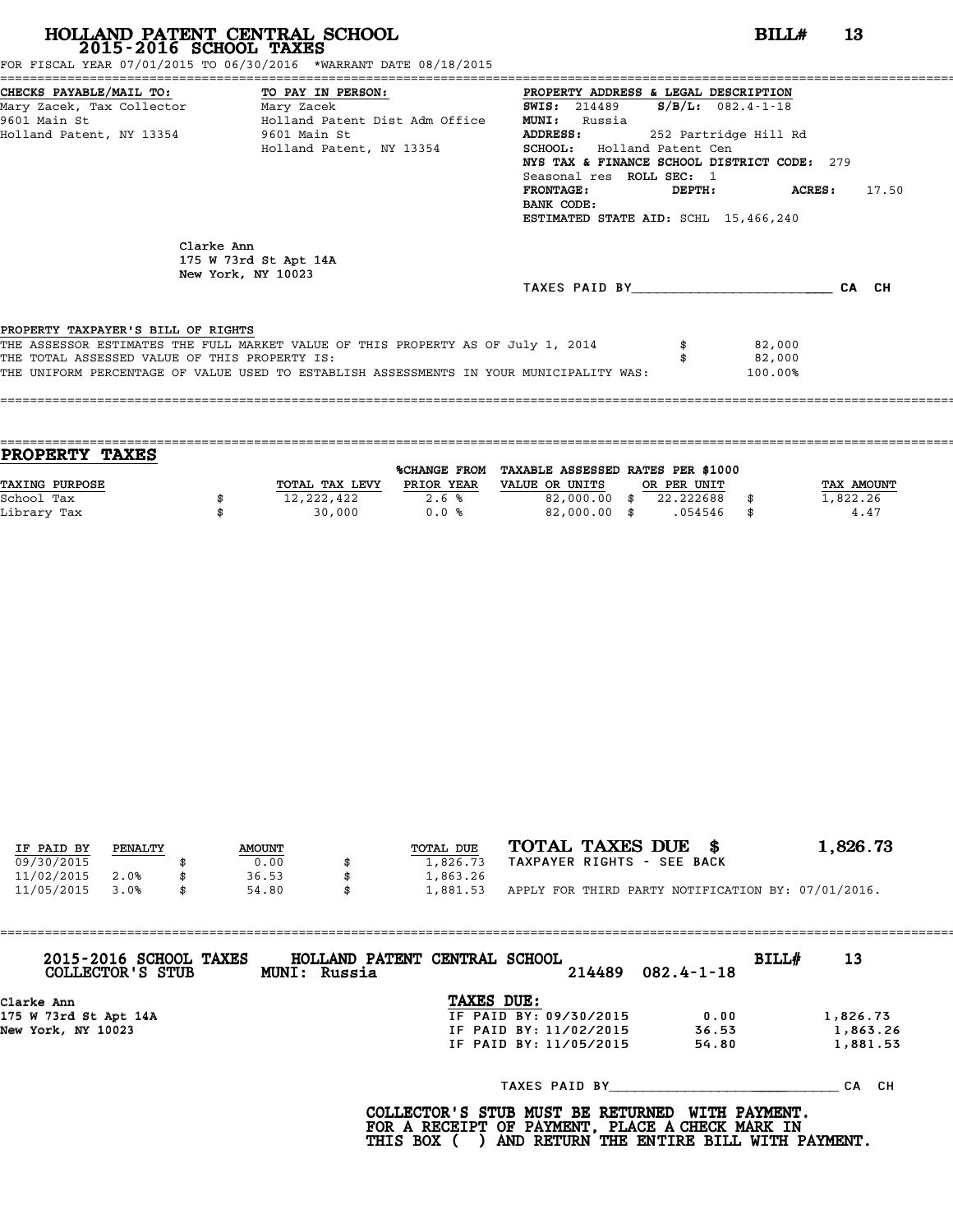FOR FISCAL YEAR 07/01/2015 TO 06/30/2016 \*WARRANT DATE 08/18/2015

| Mary Zacek, Tax Collector Mary Zacek          | CHECKS PAYABLE/MAIL TO: TO PAY IN PERSON:                                               | PROPERTY ADDRESS & LEGAL DESCRIPTION<br>$S/B/L$ : 082.4-1-12.1<br><b>SWIS:</b> 214489 |                             |
|-----------------------------------------------|-----------------------------------------------------------------------------------------|---------------------------------------------------------------------------------------|-----------------------------|
| 9601 Main St                                  | Holland Patent Dist Adm Office                                                          | <b>MUNI:</b><br>Russia                                                                |                             |
| Holland Patent, NY 13354                      | 9601 Main St                                                                            | <b>ADDRESS:</b><br>463 Partridge Hill Rd                                              |                             |
|                                               | Holland Patent, NY 13354                                                                | <b>SCHOOL:</b> Holland Patent Cen                                                     |                             |
|                                               |                                                                                         | NYS TAX & FINANCE SCHOOL DISTRICT CODE: 279                                           |                             |
|                                               |                                                                                         | Rural res&aq ROLL SEC: 1                                                              |                             |
|                                               |                                                                                         | <b>FRONTAGE:</b>                                                                      | $DEPTH:$ $ACRES:$<br>103.73 |
|                                               |                                                                                         | BANK CODE:                                                                            |                             |
|                                               |                                                                                         | ESTIMATED STATE AID: SCHL 15,466,240                                                  |                             |
|                                               | Clarke Anne<br>Clarke Catherine<br>463 Partridge Hill Rd<br>Barneveld, NY 13304         | TAXES PAID BY                                                                         | CA CH                       |
|                                               |                                                                                         |                                                                                       |                             |
| PROPERTY TAXPAYER'S BILL OF RIGHTS            |                                                                                         |                                                                                       |                             |
|                                               | THE ASSESSOR ESTIMATES THE FULL MARKET VALUE OF THIS PROPERTY AS OF July 1, 2014        |                                                                                       | 275,000                     |
| THE TOTAL ASSESSED VALUE OF THIS PROPERTY IS: |                                                                                         |                                                                                       | 275,000                     |
|                                               | THE UNIFORM PERCENTAGE OF VALUE USED TO ESTABLISH ASSESSMENTS IN YOUR MUNICIPALITY WAS: |                                                                                       | 100.00%                     |
|                                               |                                                                                         |                                                                                       |                             |
|                                               |                                                                                         |                                                                                       |                             |

| PROPERTY TAXES        |                |                     |                                   |             |      |                   |
|-----------------------|----------------|---------------------|-----------------------------------|-------------|------|-------------------|
|                       |                | <b>%CHANGE FROM</b> | TAXABLE ASSESSED RATES PER \$1000 |             |      |                   |
| <b>TAXING PURPOSE</b> | TOTAL TAX LEVY | PRIOR YEAR          | VALUE OR UNITS                    | OR PER UNIT |      | <b>TAX AMOUNT</b> |
| School Tax            | 12,222,422     | 2.6%                | $275,000.00$ \$                   | 22.222688   |      | 6,111.24          |
| Library Tax           | 30,000         | 0.0%                | 275,000.00 \$                     | .054546     | - \$ | 15.00             |
|                       |                |                     |                                   |             |      |                   |

| IF PAID BY | PENALTY | <b>AMOUNT</b> | TOTAL DUE | TOTAL TAXES DUE \$                                 | 6,126.24 |
|------------|---------|---------------|-----------|----------------------------------------------------|----------|
|            |         |               |           |                                                    |          |
| 09/30/2015 |         | 0.00          | 6.126.24  | TAXPAYER RIGHTS - SEE BACK                         |          |
| 11/02/2015 | 2.0%    | 122.52        | 6,248.76  |                                                    |          |
| 11/05/2015 | 3.0%    | \$<br>183.79  | 6,310.03  | APPLY FOR THIRD PARTY NOTIFICATION BY: 07/01/2016. |          |

| 2015-2016 SCHOOL TAXES<br>COLLECTOR'S STUB | HOLLAND PATENT CENTRAL SCHOOL<br>BILL#<br>$214489$ $082.4 - 1 - 12.1$<br>MUNI: Russia | 14        |
|--------------------------------------------|---------------------------------------------------------------------------------------|-----------|
| Clarke Anne                                | TAXES DUE:                                                                            |           |
| Clarke Catherine                           | IF PAID BY: 09/30/2015<br>0.00                                                        | 6, 126.24 |
| 463 Partridge Hill Rd                      | IF PAID BY: 11/02/2015<br>122.52                                                      | 6,248.76  |
| Barneveld, NY 13304                        | IF PAID BY: 11/05/2015<br>183.79                                                      | 6,310.03  |
|                                            | TAXES PAID BY                                                                         | CA CH     |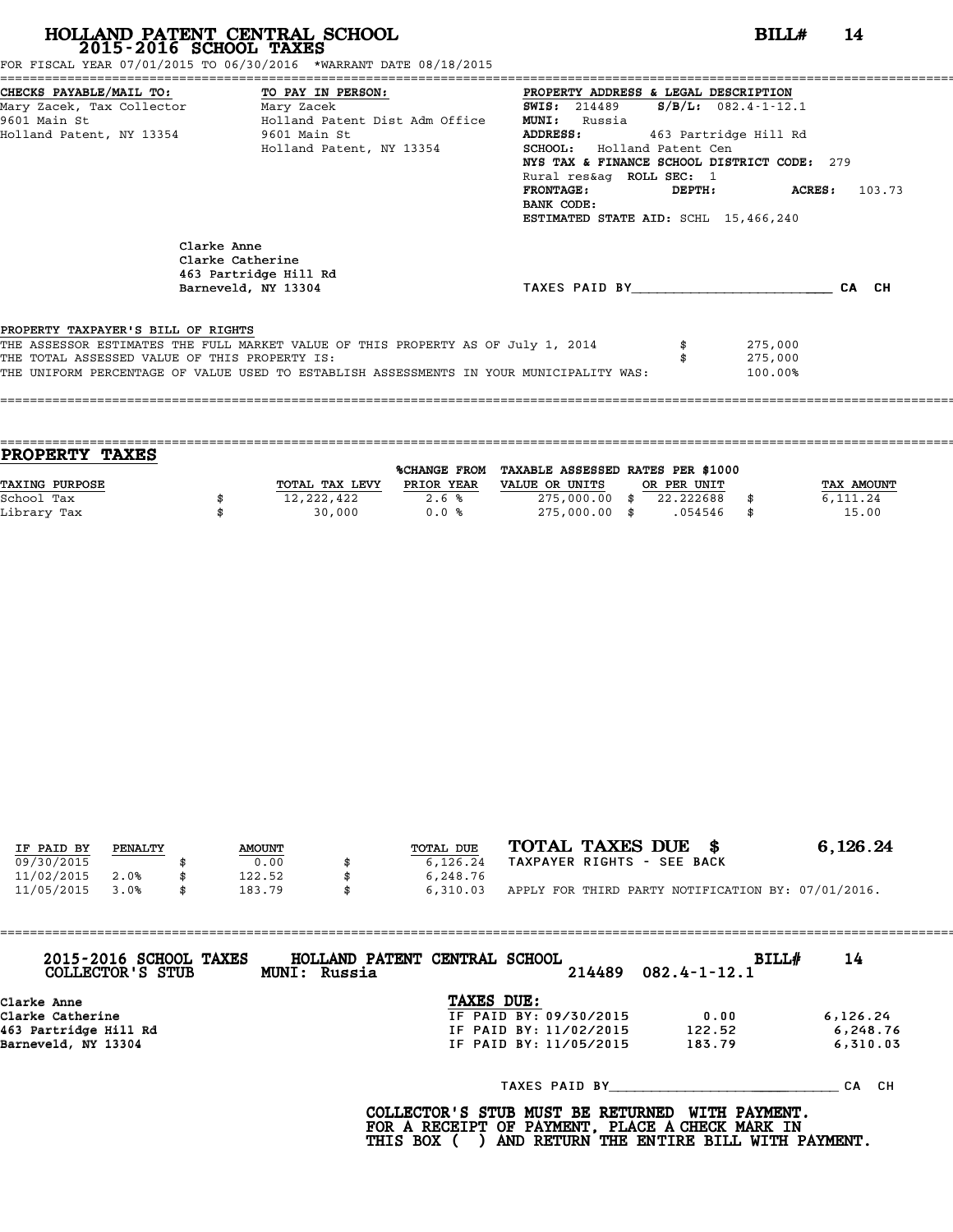FOR FISCAL YEAR 07/01/2015 TO 06/30/2016 \*WARRANT DATE 08/18/2015

| CHECKS PAYABLE/MAIL TO: TO PAY IN PERSON:     |                                                                                         | PROPERTY ADDRESS & LEGAL DESCRIPTION        |             |                           |       |
|-----------------------------------------------|-----------------------------------------------------------------------------------------|---------------------------------------------|-------------|---------------------------|-------|
| Mary Zacek, Tax Collector Mary Zacek          |                                                                                         | <b>SWIS:</b> 214489                         |             | $S/B/L: 082.4 - 1 - 16.1$ |       |
| 9601 Main St                                  | Holland Patent Dist Adm Office                                                          | <b>MUNI:</b><br>Russia                      |             |                           |       |
| Holland Patent, NY 13354 9601 Main St         |                                                                                         | ADDRESS:                                    |             | Partridge Hill Rd         |       |
|                                               | Holland Patent, NY 13354                                                                | <b>SCHOOL:</b> Holland Patent Cen           |             |                           |       |
|                                               |                                                                                         | NYS TAX & FINANCE SCHOOL DISTRICT CODE: 279 |             |                           |       |
|                                               |                                                                                         | Cemetery                                    | ROLL SEC: 1 |                           |       |
|                                               |                                                                                         | <b>FRONTAGE:</b>                            | DEPTH:      | <b>ACRES:</b>             | .01   |
|                                               |                                                                                         | BANK CODE:                                  |             |                           |       |
|                                               |                                                                                         | ESTIMATED STATE AID: SCHL 15,466,240        |             |                           |       |
|                                               | Dewar Randolph L<br>Dewar Helen L<br>337 Partridge Hill Rd<br>Barneveld, NY 13304       | TAXES PAID BY                               |             |                           | CA CH |
| PROPERTY TAXPAYER'S BILL OF RIGHTS            |                                                                                         |                                             |             |                           |       |
|                                               | THE ASSESSOR ESTIMATES THE FULL MARKET VALUE OF THIS PROPERTY AS OF July 1, 2014        |                                             |             | 100                       |       |
| THE TOTAL ASSESSED VALUE OF THIS PROPERTY IS: |                                                                                         |                                             |             | 100                       |       |
|                                               | THE UNIFORM PERCENTAGE OF VALUE USED TO ESTABLISH ASSESSMENTS IN YOUR MUNICIPALITY WAS: |                                             |             | 100.00%                   |       |
|                                               |                                                                                         |                                             |             |                           |       |
|                                               |                                                                                         |                                             |             |                           |       |

| <b>TAXES</b><br><b>PROPERTY</b> |                |              |                                   |             |            |
|---------------------------------|----------------|--------------|-----------------------------------|-------------|------------|
|                                 |                | %CHANGE FROM | TAXABLE ASSESSED RATES PER \$1000 |             |            |
| <b>TAXING PURPOSE</b>           | TOTAL TAX LEVY | PRIOR YEAR   | VALUE OR UNITS                    | OR PER UNIT | TAX AMOUNT |
| School Tax                      | 12,222,422     | 2.6%         | 100.00                            | 22.222688   | 2.22       |
| Library Tax                     | 30,000         | 0.0%         | $100.00$ \$                       | .054546     | \$<br>0.01 |
|                                 |                |              |                                   |             |            |

| IF PAID BY | PENALTY | <b>AMOUNT</b> | TOTAL DUE | TOTAL TAXES DUE \$<br>2.23                         |  |
|------------|---------|---------------|-----------|----------------------------------------------------|--|
| 09/30/2015 |         | 0.00          | 2.23      | TAXPAYER RIGHTS - SEE BACK                         |  |
| 11/02/2015 | 2.0%    | 0.04          | 2.27      |                                                    |  |
| 11/05/2015 | 3.0%    | 0.07          | 2.30      | APPLY FOR THIRD PARTY NOTIFICATION BY: 07/01/2016. |  |
|            |         |               |           |                                                    |  |

| 2015-2016 SCHOOL TAXES<br>COLLECTOR'S STUB | HOLLAND PATENT CENTRAL SCHOOL<br>MUNI: Russia | 214489                 | <b>BILL#</b><br>$082.4 - 1 - 16.1$ | 15        |
|--------------------------------------------|-----------------------------------------------|------------------------|------------------------------------|-----------|
| Dewar Randolph L                           |                                               | TAXES DUE:             |                                    |           |
| Dewar Helen L                              |                                               | IF PAID BY: 09/30/2015 | 0.00                               | 2.23      |
| 337 Partridge Hill Rd                      |                                               | IF PAID BY: 11/02/2015 | 0.04                               | 2.27      |
| Barneveld, NY 13304                        |                                               | IF PAID BY: 11/05/2015 | 0.07                               | 2.30      |
|                                            |                                               | TAXES PAID BY          |                                    | CH.<br>СA |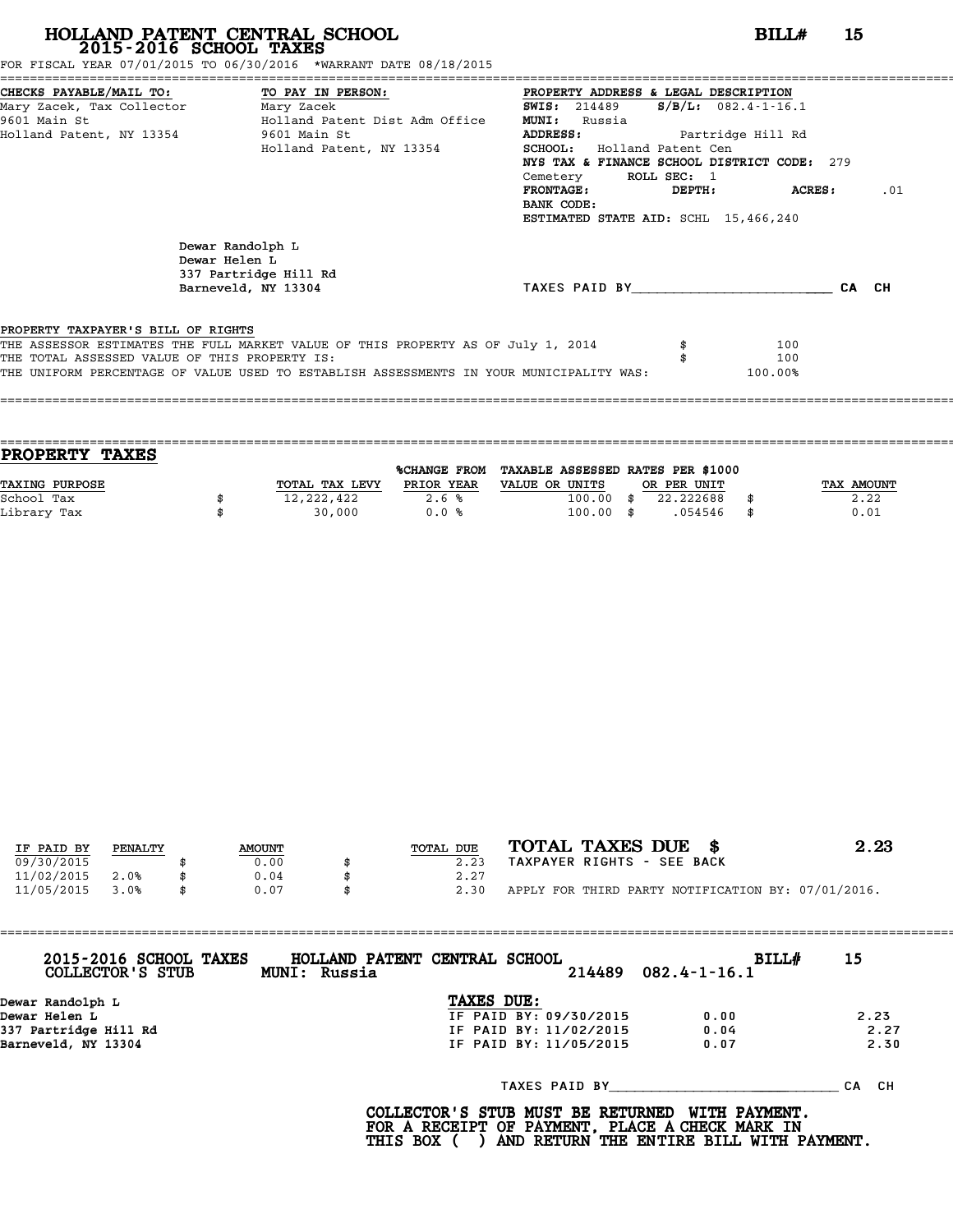|                                                                                                             | HOLLAND PATENT CENTRAL SCHOOL<br>2015-2016 SCHOOL TAXES<br>FOR FISCAL YEAR 07/01/2015 TO 06/30/2016 *WARRANT DATE 08/18/2015                                                |                                                                                                                                           |                                                                                                                                                                                                                  | BILL#<br>16                      |
|-------------------------------------------------------------------------------------------------------------|-----------------------------------------------------------------------------------------------------------------------------------------------------------------------------|-------------------------------------------------------------------------------------------------------------------------------------------|------------------------------------------------------------------------------------------------------------------------------------------------------------------------------------------------------------------|----------------------------------|
| CHECKS PAYABLE/MAIL TO:<br>Mary Zacek, Tax Collector Mary Zacek<br>9601 Main St<br>Holland Patent, NY 13354 | TO PAY IN PERSON:<br>Holland Patent Dist Adm Office<br>9601 Main St<br>Holland Patent, NY 13354                                                                             | <b>MUNI:</b> Russia<br><b>ADDRESS:</b><br>SCHOOL: Holland Patent Cen<br>1 Family Res ROLL SEC: 1<br>FRONTAGE: 420.00 DEPTH:<br>BANK CODE: | PROPERTY ADDRESS & LEGAL DESCRIPTION<br><b>SWIS:</b> 214489 <b>S/B/L:</b> 082.4-1-16.2<br>337 Partridge Hill Rd<br>NYS TAX & FINANCE SCHOOL DISTRICT CODE: 279<br>ACRES:<br>ESTIMATED STATE AID: SCHL 15,466,240 | 38.00                            |
|                                                                                                             | Dewar Randolph L<br>Dewar Helen L<br>337 Partridge Hill Rd<br>Barneveld, NY 13304                                                                                           |                                                                                                                                           | TAXES PAID BY CA CH                                                                                                                                                                                              |                                  |
| PROPERTY TAXPAYER'S BILL OF RIGHTS<br>THE TOTAL ASSESSED VALUE OF THIS PROPERTY IS:                         | THE ASSESSOR ESTIMATES THE FULL MARKET VALUE OF THIS PROPERTY AS OF July 1, 2014<br>THE UNIFORM PERCENTAGE OF VALUE USED TO ESTABLISH ASSESSMENTS IN YOUR MUNICIPALITY WAS: |                                                                                                                                           | 195,000<br>195,000<br>100.00%                                                                                                                                                                                    |                                  |
| EXEMPTION*<br>30,000 SCHOOL<br>STAR B                                                                       | VALUE TAX PURPOSE<br>30,000                                                                                                                                                 | FULL VALUE EXEMPTION                                                                                                                      | VALUE TAX PURPOSE                                                                                                                                                                                                | FULL VALUE                       |
| <b>PROPERTY TAXES</b>                                                                                       |                                                                                                                                                                             | %CHANGE FROM TAXABLE ASSESSED RATES PER \$1000                                                                                            |                                                                                                                                                                                                                  |                                  |
| <b>TAXING PURPOSE</b><br>School Tax<br>Library Tax                                                          | TOTAL TAX LEVY PRIOR YEAR<br>12,222,422<br>\$<br>\$<br>30,000                                                                                                               | VALUE OR UNITS<br>195,000.00 \$ 22.222688 \$<br>2.6%<br>0.0%                                                                              | OR PER UNIT<br>195,000.00 \$ .054546 \$                                                                                                                                                                          | TAX AMOUNT<br>4,333.42<br>10.64  |
|                                                                                                             | * THIS YEAR'S STAR TAX SAVINGS GENERALLY MAY NOT EXCEED LAST YEAR'S BY MORE THAN 2%.                                                                                        | TOTAL SAVINGS DUE TO STAR \$                                                                                                              |                                                                                                                                                                                                                  | 605.00                           |
| IF PAID BY<br><b>PENALTY</b><br>09/30/2015<br>\$                                                            | <b>AMOUNT</b><br>0.00                                                                                                                                                       | TOTAL TAXES DUE \$<br>TOTAL DUE<br>TAXPAYER RIGHTS - SEE BACK<br>3,739.06                                                                 |                                                                                                                                                                                                                  | 3,739.06                         |
| 11/02/2015 2.0%<br>\$<br>11/05/2015 3.0%<br>\$                                                              | 74.78<br>\$<br>112.17<br>$\mathbf{s}$                                                                                                                                       | 3,813.84<br>3,851.23 APPLY FOR THIRD PARTY NOTIFICATION BY: 07/01/2016.                                                                   |                                                                                                                                                                                                                  |                                  |
|                                                                                                             | 2015-2016 SCHOOL TAXES HOLLAND PATENT CENTRAL SCHOOL<br>COLLECTOR'S STUB MUNI: Russia                                                                                       | 214489                                                                                                                                    | BILLH<br>$082.4 - 1 - 16.2$                                                                                                                                                                                      | 16                               |
| Dewar Randolph L<br>Dewar Helen L<br>337 Partridge Hill Rd                                                  |                                                                                                                                                                             | TAXES DUE:<br>IF PAID BY: 09/30/2015<br>IF PAID BY: 11/02/2015 74.78<br>IF PAID BY: 11/05/2015 112.17                                     | 0.00                                                                                                                                                                                                             | 3,739.06<br>3,813.84<br>3,851.23 |
| Barneveld, NY 13304                                                                                         |                                                                                                                                                                             |                                                                                                                                           |                                                                                                                                                                                                                  |                                  |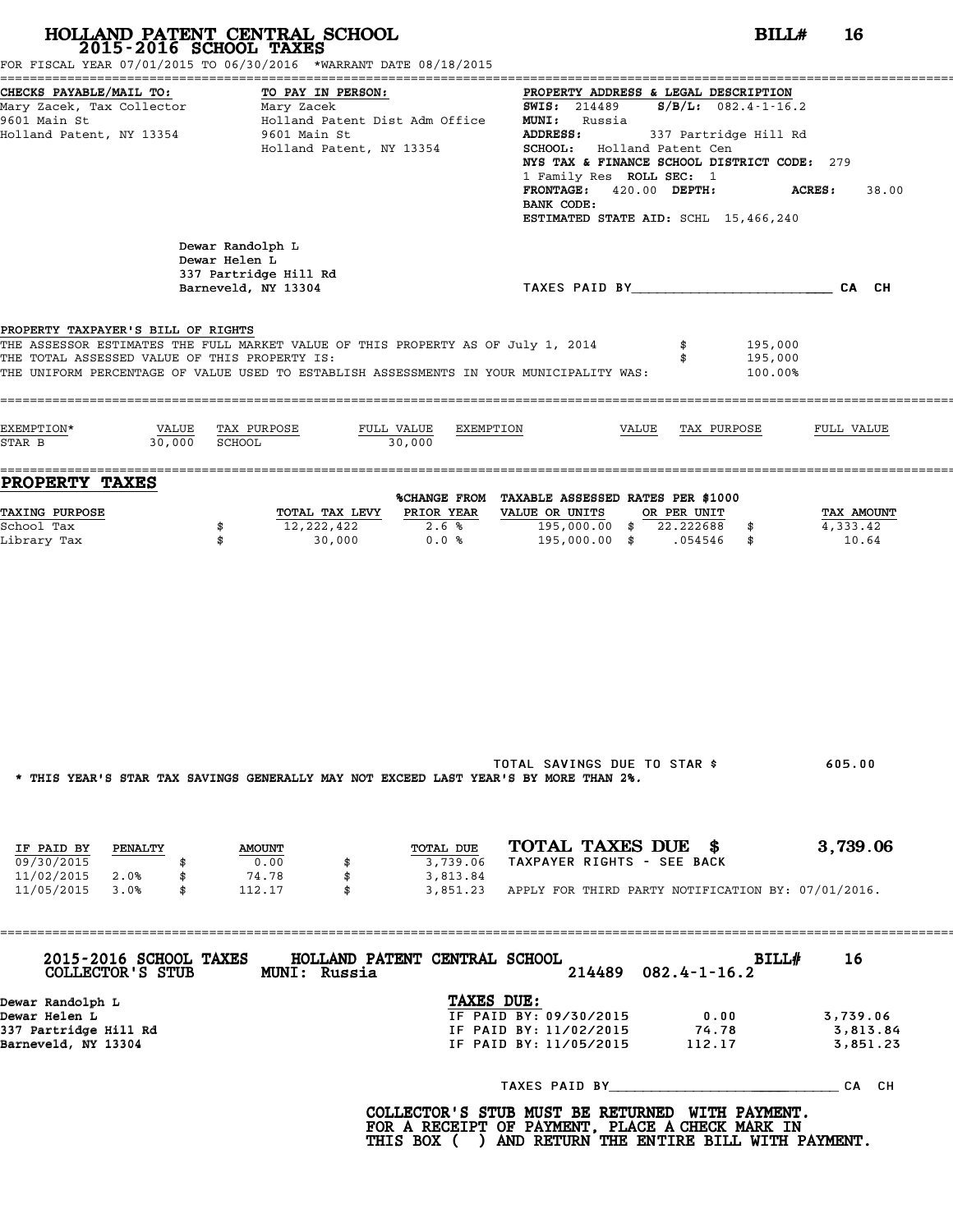FOR FISCAL YEAR 07/01/2015 TO 06/30/2016 \*WARRANT DATE 08/18/2015

| CHECKS PAYABLE/MAIL TO: TO PAY IN PERSON:     |                                                                                         | PROPERTY ADDRESS & LEGAL DESCRIPTION        |             |                         |       |
|-----------------------------------------------|-----------------------------------------------------------------------------------------|---------------------------------------------|-------------|-------------------------|-------|
| Mary Zacek, Tax Collector Mary Zacek          |                                                                                         | <b>SWIS:</b> 214489                         |             | $S/B/L: 082.4 - 1 - 17$ |       |
| 9601 Main St                                  | Holland Patent Dist Adm Office                                                          | <b>MUNI:</b><br>Russia                      |             |                         |       |
| Holland Patent, NY 13354 9601 Main St         |                                                                                         | <b>ADDRESS:</b>                             |             | 337 Partridge Hill Rd   |       |
|                                               | Holland Patent, NY 13354                                                                | <b>SCHOOL:</b> Holland Patent Cen           |             |                         |       |
|                                               |                                                                                         | NYS TAX & FINANCE SCHOOL DISTRICT CODE: 279 |             |                         |       |
|                                               |                                                                                         | Res Vac                                     | ROLL SEC: 1 |                         |       |
|                                               |                                                                                         | <b>FRONTAGE :</b>                           | DEPTH:      | ACRES:                  | 15.30 |
|                                               |                                                                                         | BANK CODE:                                  |             |                         |       |
|                                               |                                                                                         | ESTIMATED STATE AID: SCHL 15,466,240        |             |                         |       |
|                                               |                                                                                         |                                             |             |                         |       |
|                                               | Dewar Randolph L                                                                        |                                             |             |                         |       |
|                                               | Dewar Helen L                                                                           |                                             |             |                         |       |
|                                               | 337 Partridge Hill Rd                                                                   |                                             |             |                         |       |
|                                               | Barneveld, NY 13304                                                                     | TAXES PAID BY                               |             |                         | CA CH |
|                                               |                                                                                         |                                             |             |                         |       |
| PROPERTY TAXPAYER'S BILL OF RIGHTS            |                                                                                         |                                             |             |                         |       |
|                                               | THE ASSESSOR ESTIMATES THE FULL MARKET VALUE OF THIS PROPERTY AS OF July 1, 2014        |                                             |             | 57,800                  |       |
| THE TOTAL ASSESSED VALUE OF THIS PROPERTY IS: |                                                                                         |                                             |             | 57,800                  |       |
|                                               | THE UNIFORM PERCENTAGE OF VALUE USED TO ESTABLISH ASSESSMENTS IN YOUR MUNICIPALITY WAS: |                                             |             | 100.00%                 |       |
|                                               |                                                                                         |                                             |             |                         |       |
|                                               |                                                                                         |                                             |             |                         |       |
|                                               |                                                                                         |                                             |             |                         |       |

| <b>TAXES</b><br><b>PROPERTY</b> |                |              |                                   |             |      |            |
|---------------------------------|----------------|--------------|-----------------------------------|-------------|------|------------|
|                                 |                | %CHANGE FROM | TAXABLE ASSESSED RATES PER \$1000 |             |      |            |
| <b>TAXING PURPOSE</b>           | TOTAL TAX LEVY | PRIOR YEAR   | VALUE OR UNITS                    | OR PER UNIT |      | TAX AMOUNT |
| School Tax                      | 12,222,422     | 2.6%         | $57,800.00$ \$                    | 22.222688   |      | 1,284.47   |
| Library Tax                     | 30,000         | 0.0%         | $57,800.00$ \$                    | .054546     | - \$ | 3.15       |
|                                 |                |              |                                   |             |      |            |

| IF PAID BY | PENALTY | <b>AMOUNT</b> | TOTAL DUE | TOTAL TAXES DUE \$                                 | 1,287.62 |
|------------|---------|---------------|-----------|----------------------------------------------------|----------|
|            |         |               |           |                                                    |          |
| 09/30/2015 |         | 0.00          | 1,287.62  | TAXPAYER RIGHTS - SEE BACK                         |          |
| 11/02/2015 | 2.0%    | 25.75         | 1,313.37  |                                                    |          |
| 11/05/2015 | 3.0%    | 38.63         | 1,326.25  | APPLY FOR THIRD PARTY NOTIFICATION BY: 07/01/2016. |          |
|            |         |               |           |                                                    |          |

| 2015-2016 SCHOOL TAXES<br>COLLECTOR'S STUB | HOLLAND PATENT CENTRAL SCHOOL<br>MUNI: Russia |                        | 214489        | $082.4 - 1 - 17$ | BILL# | 17        |
|--------------------------------------------|-----------------------------------------------|------------------------|---------------|------------------|-------|-----------|
|                                            |                                               |                        |               |                  |       |           |
| Dewar Randolph L                           |                                               | TAXES DUE:             |               |                  |       |           |
| Dewar Helen L                              |                                               | IF PAID BY: 09/30/2015 |               | 0.00             |       | 1,287.62  |
| 337 Partridge Hill Rd                      |                                               | IF PAID BY: 11/02/2015 |               | 25.75            |       | 1,313.37  |
| Barneveld, NY 13304                        |                                               | IF PAID BY: 11/05/2015 |               | 38.63            |       | 1,326.25  |
|                                            |                                               |                        | TAXES PAID BY |                  |       | CH.<br>СA |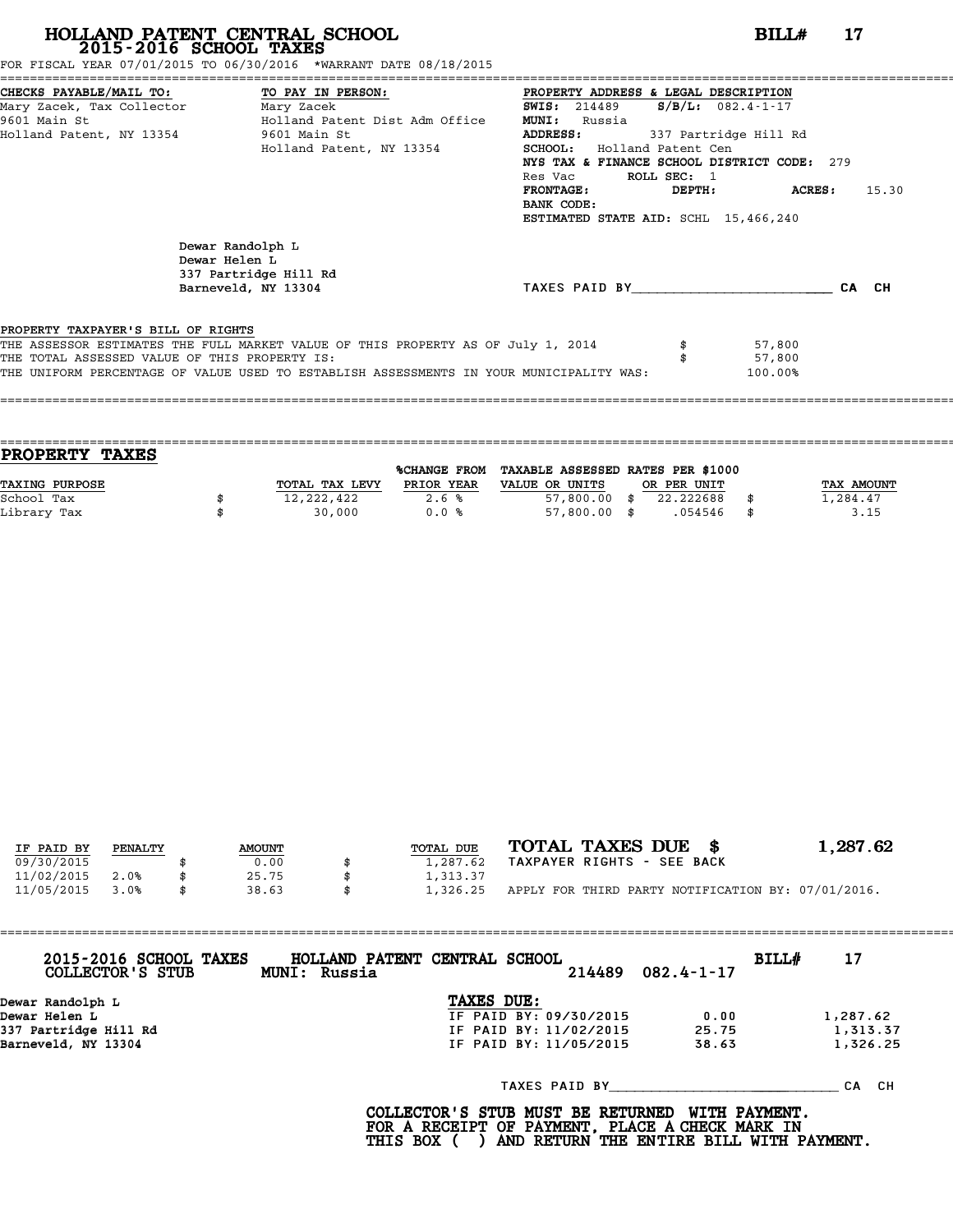| 2015-2016 SCHOOL TAXES                                                              | HOLLAND PATENT CENTRAL SCHOOL<br>FOR FISCAL YEAR 07/01/2015 TO 06/30/2016 *WARRANT DATE 08/18/2015                                                                          | BILL#                                                                                                                                                                                                                                                                                                                                                | 18                               |
|-------------------------------------------------------------------------------------|-----------------------------------------------------------------------------------------------------------------------------------------------------------------------------|------------------------------------------------------------------------------------------------------------------------------------------------------------------------------------------------------------------------------------------------------------------------------------------------------------------------------------------------------|----------------------------------|
| CHECKS PAYABLE/MAIL TO:<br>9601 Main St<br>Holland Patent, NY 13354                 | TO PAY IN PERSON:<br>Holland Patent Dist Adm Office<br>9601 Main St<br>Holland Patent, NY 13354                                                                             | PROPERTY ADDRESS & LEGAL DESCRIPTION<br><b>SWIS:</b> 214489 <b>S/B/L:</b> 082.4-1-13<br><b>MUNI:</b> Russia<br><b>ADDRESS:</b><br>434 Partridge Hill Rd<br>SCHOOL: Holland Patent Cen<br>NYS TAX & FINANCE SCHOOL DISTRICT CODE: 279<br>Rurl res&rec ROLL SEC: 1<br><b>FRONTAGE:</b><br>DEPTH:<br>BANK CODE:<br>ESTIMATED STATE AID: SCHL 15,466,240 | <b>ACRES :</b><br>11.80          |
|                                                                                     | Ernst Hans W<br>434 Partridge Hill Rd<br>Barneveld, NY 13304                                                                                                                |                                                                                                                                                                                                                                                                                                                                                      |                                  |
|                                                                                     |                                                                                                                                                                             | TAXES PAID BY CA CH                                                                                                                                                                                                                                                                                                                                  |                                  |
| PROPERTY TAXPAYER'S BILL OF RIGHTS<br>THE TOTAL ASSESSED VALUE OF THIS PROPERTY IS: | THE ASSESSOR ESTIMATES THE FULL MARKET VALUE OF THIS PROPERTY AS OF July 1, 2014<br>THE UNIFORM PERCENTAGE OF VALUE USED TO ESTABLISH ASSESSMENTS IN YOUR MUNICIPALITY WAS: | 265,000<br>265,000<br>100.00%                                                                                                                                                                                                                                                                                                                        |                                  |
| EXEMPTION*<br>30,000 SCHOOL<br>STAR B                                               | VALUE TAX PURPOSE<br>FULL VALUE EXEMPTION<br>30,000                                                                                                                         | VALUE TAX PURPOSE                                                                                                                                                                                                                                                                                                                                    | FULL VALUE                       |
| <b>PROPERTY TAXES</b>                                                               |                                                                                                                                                                             | %CHANGE FROM TAXABLE ASSESSED RATES PER \$1000                                                                                                                                                                                                                                                                                                       |                                  |
| <b>TAXING PURPOSE</b><br>School Tax<br>Library Tax                                  | TOTAL TAX LEVY PRIOR YEAR<br>12,222,422<br>2.6%<br>\$<br>\$<br>30,000<br>0.0%                                                                                               | VALUE OR UNITS<br>OR PER UNIT<br>265,000.00 \$ 22.222688 \$<br>265,000.00 \$ .054546 \$                                                                                                                                                                                                                                                              | TAX AMOUNT<br>5,889.01<br>14.45  |
|                                                                                     | * THIS YEAR'S STAR TAX SAVINGS GENERALLY MAY NOT EXCEED LAST YEAR'S BY MORE THAN 2%.                                                                                        | TOTAL SAVINGS DUE TO STAR \$                                                                                                                                                                                                                                                                                                                         | 605.00                           |
| IF PAID BY<br><b>PENALTY</b>                                                        | TOTAL DUE<br><b>AMOUNT</b>                                                                                                                                                  | TOTAL TAXES DUE \$                                                                                                                                                                                                                                                                                                                                   | 5,298.46                         |
| 09/30/2015<br>\$<br>11/02/2015 2.0%<br>\$<br>11/05/2015 3.0%<br>\$                  | 0.00<br>5,298.46<br>\$<br>105.97<br>\$<br>5,404.43<br>158.95<br>$\mathbf{s}$                                                                                                | TAXPAYER RIGHTS - SEE BACK<br>5,457.41 APPLY FOR THIRD PARTY NOTIFICATION BY: 07/01/2016.                                                                                                                                                                                                                                                            |                                  |
| 2015-2016 SCHOOL TAXES                                                              | HOLLAND PATENT CENTRAL SCHOOL<br>COLLECTOR'S STUB MUNI: Russia                                                                                                              | BILL#<br>$082.4 - 1 - 13$<br>214489                                                                                                                                                                                                                                                                                                                  | 18                               |
| Ernst Hans W<br>434 Partridge Hill Rd<br>Barneveld, NY 13304                        | TAXES DUE:                                                                                                                                                                  | IF PAID BY: 09/30/2015<br>0.00<br>IF PAID BY: 11/02/2015 105.97<br>IF PAID BY: 11/05/2015<br>158.95                                                                                                                                                                                                                                                  | 5,298.46<br>5,404.43<br>5,457.41 |
|                                                                                     |                                                                                                                                                                             | TAXES PAID BY CA CH                                                                                                                                                                                                                                                                                                                                  |                                  |
|                                                                                     |                                                                                                                                                                             | COLLECTOR'S STUB MUST BE RETURNED WITH PAYMENT.<br>FOR A RECEIPT OF PAYMENT, PLACE A CHECK MARK IN<br>THIS BOX ( ) AND RETURN THE ENTIRE BILL WITH PAYMENT.                                                                                                                                                                                          |                                  |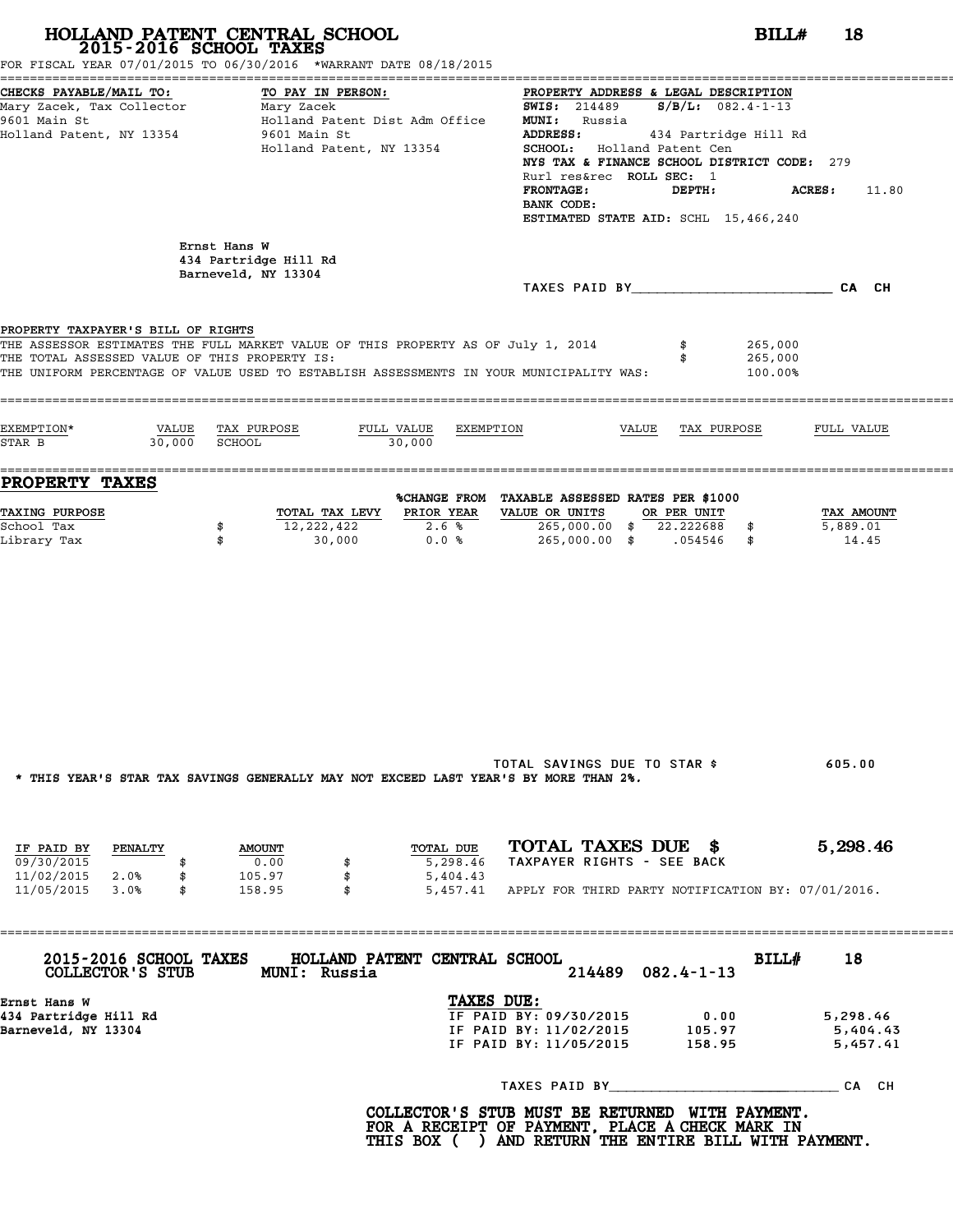| 2015-2016 SCHOOL TAXES                                                                                      | HOLLAND PATENT CENTRAL SCHOOL<br>FOR FISCAL YEAR 07/01/2015 TO 06/30/2016 *WARRANT DATE 08/18/2015                                                                          | BILL#                                                                                                                                                                                                                                                                                                                                                            | 19                               |
|-------------------------------------------------------------------------------------------------------------|-----------------------------------------------------------------------------------------------------------------------------------------------------------------------------|------------------------------------------------------------------------------------------------------------------------------------------------------------------------------------------------------------------------------------------------------------------------------------------------------------------------------------------------------------------|----------------------------------|
| CHECKS PAYABLE/MAIL TO:<br>Mary Zacek, Tax Collector Mary Zacek<br>9601 Main St<br>Holland Patent, NY 13354 | TO PAY IN PERSON:<br>Holland Patent Dist Adm Office<br>9601 Main St<br>Holland Patent, NY 13354                                                                             | PROPERTY ADDRESS & LEGAL DESCRIPTION<br><b>SWIS:</b> 214489 <b>S/B/L:</b> 082.4-1-12.2<br><b>MUNI:</b> Russia<br>ADDRESS:<br>463-469 Partridge Hill Rd<br>SCHOOL: Holland Patent Cen<br>NYS TAX & FINANCE SCHOOL DISTRICT CODE: 279<br>1 Family Res ROLL SEC: 1<br>FRONTAGE: 131.00 DEPTH:<br>90.00 ACRES:<br>BANK CODE:<br>ESTIMATED STATE AID: SCHL 15,466,240 |                                  |
|                                                                                                             | Esterly David<br>Vonbernuth Marietta<br>463 Partridge Hill Rd<br>Barneveld, NY 13304                                                                                        | TAXES PAID BY TAND AND TAXES PAID BY                                                                                                                                                                                                                                                                                                                             |                                  |
| PROPERTY TAXPAYER'S BILL OF RIGHTS<br>THE TOTAL ASSESSED VALUE OF THIS PROPERTY IS:                         | THE ASSESSOR ESTIMATES THE FULL MARKET VALUE OF THIS PROPERTY AS OF July 1, 2014<br>THE UNIFORM PERCENTAGE OF VALUE USED TO ESTABLISH ASSESSMENTS IN YOUR MUNICIPALITY WAS: | 220,000<br>220,000<br>100.00%                                                                                                                                                                                                                                                                                                                                    |                                  |
| EXEMPTION*<br>STAR B                                                                                        | VALUE TAX PURPOSE<br>FULL VALUE EXEMPTION<br>30,000 SCHOOL<br>30,000                                                                                                        | VALUE TAX PURPOSE                                                                                                                                                                                                                                                                                                                                                | FULL VALUE                       |
| <b>PROPERTY TAXES</b><br><b>TAXING PURPOSE</b><br>School Tax<br>Library Tax                                 | TOTAL TAX LEVY PRIOR YEAR<br>12,222,422<br>2.6%<br>\$<br>0.0%<br>\$<br>30,000                                                                                               | %CHANGE FROM TAXABLE ASSESSED RATES PER \$1000<br>VALUE OR UNITS<br>OR PER UNIT<br>220,000.00 \$ 22.222688 \$<br>220,000.00 \$ .054546 \$                                                                                                                                                                                                                        | TAX AMOUNT<br>4,888.99<br>12.00  |
|                                                                                                             | * THIS YEAR'S STAR TAX SAVINGS GENERALLY MAY NOT EXCEED LAST YEAR'S BY MORE THAN 2%.                                                                                        | TOTAL SAVINGS DUE TO STAR \$                                                                                                                                                                                                                                                                                                                                     | 605.00                           |
| IF PAID BY<br><b>PENALTY</b><br>09/30/2015<br>\$<br>11/02/2015 2.0%<br>\$<br>11/05/2015 3.0%<br>\$          | TOTAL DUE<br><b>AMOUNT</b><br>0.00<br>4,295.99<br>\$<br>85.92<br>\$<br>4,381.91<br>128.88<br>- \$                                                                           | TOTAL TAXES DUE \$<br>TAXPAYER RIGHTS - SEE BACK<br>4,424.87 APPLY FOR THIRD PARTY NOTIFICATION BY: 07/01/2016.                                                                                                                                                                                                                                                  | 4,295.99                         |
| 2015-2016 SCHOOL TAXES                                                                                      | HOLLAND PATENT CENTRAL SCHOOL<br>COLLECTOR'S STUB MUNI: Russia                                                                                                              | BILLH<br>$082.4 - 1 - 12.2$<br>214489                                                                                                                                                                                                                                                                                                                            | 19                               |
| Esterly David<br>Vonbernuth Marietta<br>463 Partridge Hill Rd<br>Barneveld, NY 13304                        |                                                                                                                                                                             | TAXES DUE:<br>IF PAID BY: 09/30/2015<br>0.00<br>IF PAID BY: 11/02/2015<br>85.92<br>IF PAID BY: 11/05/2015<br>128.88                                                                                                                                                                                                                                              | 4,295.99<br>4,381.91<br>4,424.87 |
|                                                                                                             |                                                                                                                                                                             |                                                                                                                                                                                                                                                                                                                                                                  |                                  |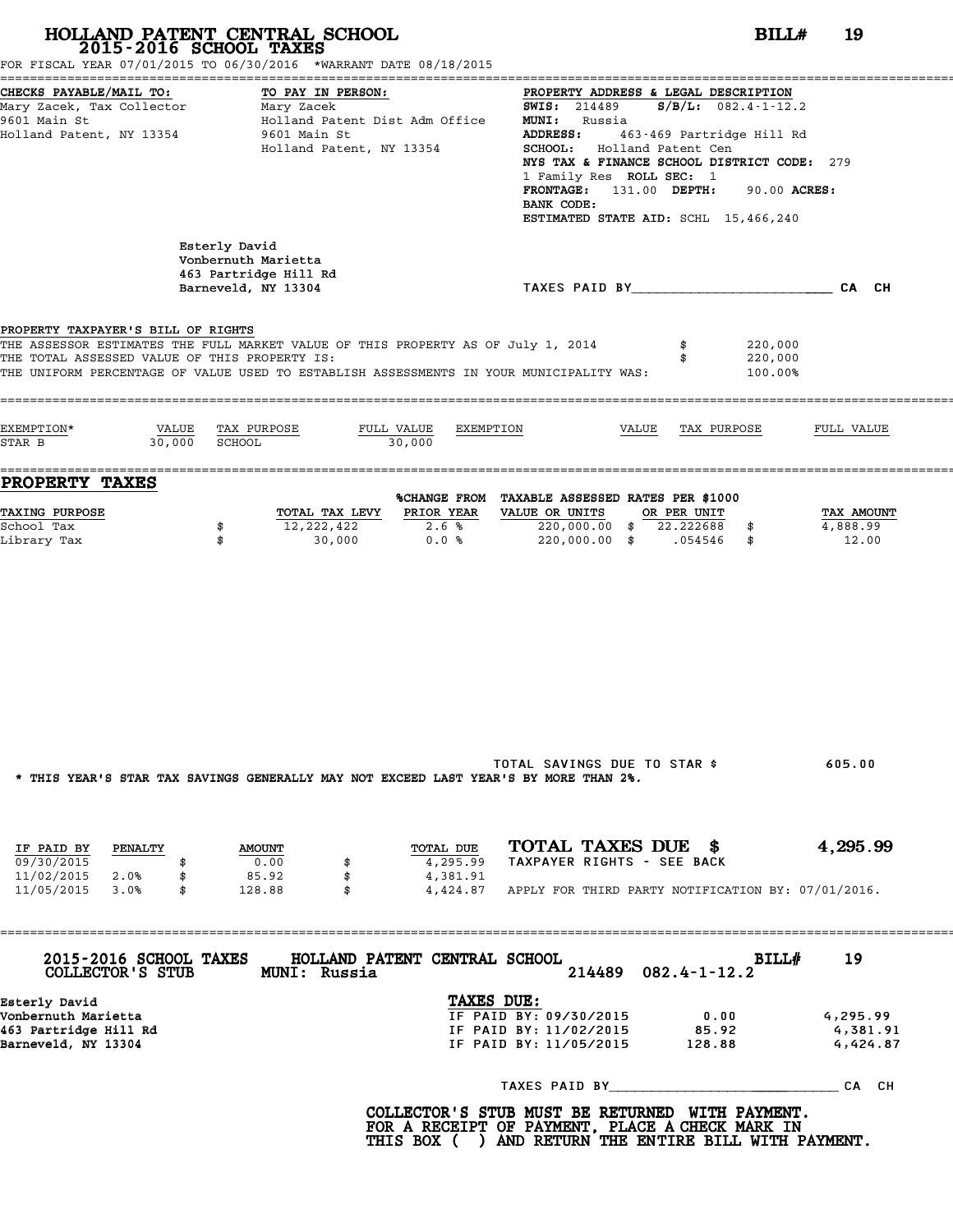FOR FISCAL YEAR 07/01/2015 TO 06/30/2016 \*WARRANT DATE 08/18/2015

| CHECKS PAYABLE/MAIL TO: TO PAY IN PERSON:     |                                                                                                 | PROPERTY ADDRESS & LEGAL DESCRIPTION        |                  |
|-----------------------------------------------|-------------------------------------------------------------------------------------------------|---------------------------------------------|------------------|
| Mary Zacek, Tax Collector Mary Zacek          |                                                                                                 | $S/B/L: 082.4-1-8$<br><b>SWIS:</b> 214489   |                  |
| 9601 Main St                                  | Holland Patent Dist Adm Office                                                                  | <b>MUNI:</b><br>Russia                      |                  |
| Holland Patent, NY 13354 9601 Main St         |                                                                                                 | Partridge Hill Rd<br><b>ADDRESS:</b>        |                  |
|                                               | Holland Patent, NY 13354                                                                        | SCHOOL: Holland Patent Cen                  |                  |
|                                               |                                                                                                 | NYS TAX & FINANCE SCHOOL DISTRICT CODE: 279 |                  |
|                                               |                                                                                                 | Mine/quarry ROLL SEC: 1                     |                  |
|                                               |                                                                                                 | <b>FRONTAGE:</b><br>DEPTH:                  | 64.75<br>ACRES : |
|                                               |                                                                                                 | BANK CODE:                                  |                  |
|                                               |                                                                                                 | ESTIMATED STATE AID: SCHL 15,466,240        |                  |
|                                               | Hanson Aggregates Ny Inc<br>$c$ /o Marvin F Poer & Company<br>PO Box 52427<br>Atlanta, GA 30355 | TAXES PAID BY                               | CA CH            |
|                                               |                                                                                                 |                                             |                  |
| PROPERTY TAXPAYER'S BILL OF RIGHTS            |                                                                                                 |                                             |                  |
|                                               | THE ASSESSOR ESTIMATES THE FULL MARKET VALUE OF THIS PROPERTY AS OF July 1, 2014                |                                             | 76,600           |
| THE TOTAL ASSESSED VALUE OF THIS PROPERTY IS: |                                                                                                 |                                             | 76,600           |
|                                               | THE UNIFORM PERCENTAGE OF VALUE USED TO ESTABLISH ASSESSMENTS IN YOUR MUNICIPALITY WAS:         |                                             | 100.00%          |
|                                               |                                                                                                 |                                             |                  |

==================================================================================================================================== **PROPERTY TAXES** %CHANGE FROM TAXABLE ASSESSED RATES PER \$1000 **PROPERTY TAXES**<br>
TAXING PURPOSE TOTAL TAX LEVY PRIOR YEAR VALUE OR UNITS OR PER UNIT TAX AMOUNT<br>
School Tax = 10 000 \$ 76 600 00 \$ 72 222688 \$ 7.702.26 School Tax \$ 12,222,422 2.6 % 76,600.00 \$ 22.222688 \$ 1,702.26 Library Tax \$ 30,000 0.0 % 76,600.00 \$ .054546 \$ 4.18

====================================================================================================================================

| IF PAID BY | PENALTY | <b>AMOUNT</b> | TOTAL DUE | TOTAL TAXES DUE \$                                 | 1,706.44 |
|------------|---------|---------------|-----------|----------------------------------------------------|----------|
| 09/30/2015 |         | 0.00          | 1,706.44  | TAXPAYER RIGHTS - SEE BACK                         |          |
| 11/02/2015 | 2.0%    | 34.13         | 1,740.57  |                                                    |          |
| 11/05/2015 | 3.0%    | 51.19         | 1,757.63  | APPLY FOR THIRD PARTY NOTIFICATION BY: 07/01/2016. |          |

| 2015-2016 SCHOOL TAXES<br>COLLECTOR'S STUB | HOLLAND PATENT CENTRAL SCHOOL<br>BILL#<br>214489<br>$082.4 - 1 - 8$<br>MUNI: Russia | 20       |
|--------------------------------------------|-------------------------------------------------------------------------------------|----------|
| Hanson Aggregates Ny Inc                   | TAXES DUE:                                                                          |          |
| c/o Marvin F Poer & Company                | IF PAID BY: 09/30/2015<br>0.00                                                      | 1,706.44 |
| PO Box 52427                               | IF PAID BY: 11/02/2015<br>34.13                                                     | 1,740.57 |
| Atlanta, GA 30355                          | IF PAID BY: 11/05/2015<br>51.19                                                     | 1,757.63 |
|                                            | TAXES PAID BY                                                                       | CA CH    |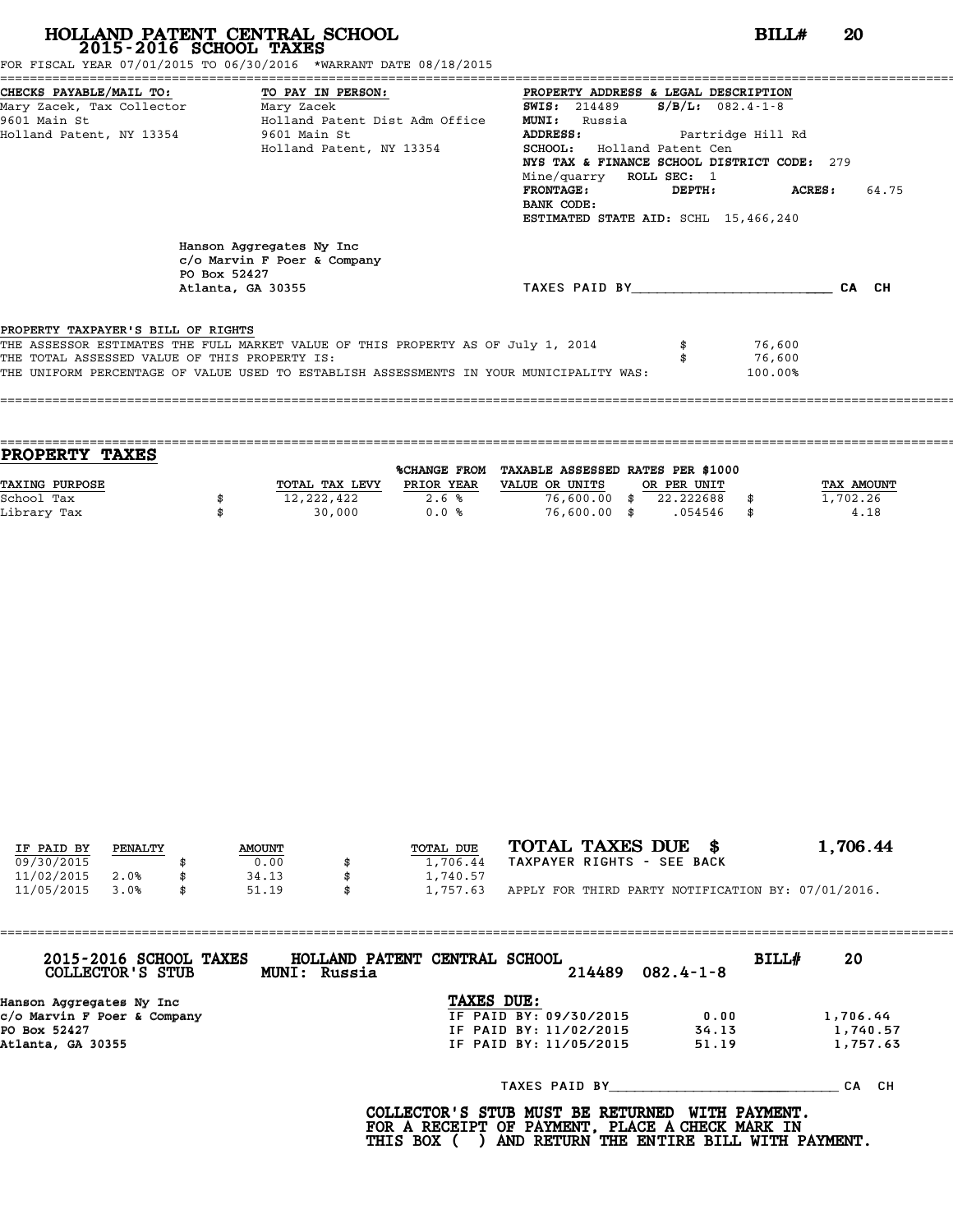FOR FISCAL YEAR 07/01/2015 TO 06/30/2016 \*WARRANT DATE 08/18/2015

|                                    | CHECKS PAYABLE/MAIL TO: TO PAY IN PERSON:                                                                    | PROPERTY ADDRESS & LEGAL DESCRIPTION        |        |                    |       |
|------------------------------------|--------------------------------------------------------------------------------------------------------------|---------------------------------------------|--------|--------------------|-------|
| Mary Zacek, Tax Collector          | Mary Zacek                                                                                                   | <b>SWIS:</b> 214489                         |        | $S/B/L: 082.4-1-8$ |       |
| 9601 Main St                       | Holland Patent Dist Adm Office                                                                               | <b>MUNI:</b><br>Russia                      |        |                    |       |
|                                    | Holland Patent, NY 13354 9601 Main St                                                                        | <b>ADDRESS:</b>                             |        | Partridge Hill Rd  |       |
|                                    | Holland Patent, NY 13354                                                                                     | <b>SCHOOL:</b> Holland Patent Cen           |        |                    |       |
|                                    |                                                                                                              | NYS TAX & FINANCE SCHOOL DISTRICT CODE: 279 |        |                    |       |
|                                    |                                                                                                              | Mine/quarry ROLL SEC: 1                     |        |                    |       |
|                                    |                                                                                                              | <b>FRONTAGE:</b>                            | DEPTH: | ACRES :            | 64.75 |
|                                    |                                                                                                              | BANK CODE:                                  |        |                    |       |
|                                    |                                                                                                              | ESTIMATED STATE AID: SCHL 15,466,240        |        |                    |       |
|                                    | Hanson Aggregates, Inc.<br>Ryan & Company<br>Three Galleria Tower<br>13155 Noel Rd Fl 12<br>Dallas, TX 75240 | TAXES PAID BY                               |        |                    | CA CH |
| PROPERTY TAXPAYER'S BILL OF RIGHTS |                                                                                                              |                                             |        |                    |       |
|                                    | THE ASSESSOR ESTIMATES THE FULL MARKET VALUE OF THIS PROPERTY AS OF July 1, 2014                             |                                             |        | 76,600             |       |
|                                    | THE TOTAL ASSESSED VALUE OF THIS PROPERTY IS:                                                                |                                             |        | 76,600             |       |
|                                    | THE UNIFORM PERCENTAGE OF VALUE USED TO ESTABLISH ASSESSMENTS IN YOUR MUNICIPALITY WAS:                      |                                             |        | 100.00%            |       |
|                                    |                                                                                                              |                                             |        |                    |       |

| <b>TAXES</b><br><b>PROPERTY</b> |                |              |                                   |             |      |            |
|---------------------------------|----------------|--------------|-----------------------------------|-------------|------|------------|
|                                 |                | %CHANGE FROM | TAXABLE ASSESSED RATES PER \$1000 |             |      |            |
| <b>TAXING PURPOSE</b>           | TOTAL TAX LEVY | PRIOR YEAR   | VALUE OR UNITS                    | OR PER UNIT |      | TAX AMOUNT |
| School Tax                      | 12,222,422     | 2.6%         | 76,600.00 \$                      | 22.222688   |      | 1,702.26   |
| Library Tax                     | 30,000         | 0.0%         | 76,600.00 \$                      | .054546     | - \$ | 4.18       |
|                                 |                |              |                                   |             |      |            |

====================================================================================================================================

| IF PAID BY | PENALTY | <b>AMOUNT</b> | TOTAL DUE | TOTAL TAXES DUE \$                                 | 1,706.44 |
|------------|---------|---------------|-----------|----------------------------------------------------|----------|
| 09/30/2015 |         | 0.00          | 1,706.44  | TAXPAYER RIGHTS - SEE BACK                         |          |
| 11/02/2015 | 2.0%    | 34.13         | 1,740.57  |                                                    |          |
| 11/05/2015 | 3.0%    | \$<br>51.19   | 1,757.63  | APPLY FOR THIRD PARTY NOTIFICATION BY: 07/01/2016. |          |

| 2015-2016 SCHOOL TAXES<br>COLLECTOR'S STUB | HOLLAND PATENT CENTRAL SCHOOL<br>BILL#<br>214489<br>$082.4 - 1 - 8$<br>MUNI: Russia | 20       |
|--------------------------------------------|-------------------------------------------------------------------------------------|----------|
| Hanson Aggregates, Inc.                    | TAXES DUE:                                                                          |          |
| Ryan & Company                             | IF PAID BY: 09/30/2015<br>0.00                                                      | 1,706.44 |
| Three Galleria Tower                       | IF PAID BY: 11/02/2015<br>34.13                                                     | 1,740.57 |
| 13155 Noel Rd Fl 12<br>Dallas, TX 75240    | IF PAID BY: 11/05/2015<br>51.19                                                     | 1,757.63 |
|                                            | TAXES PAID BY                                                                       | CA CH    |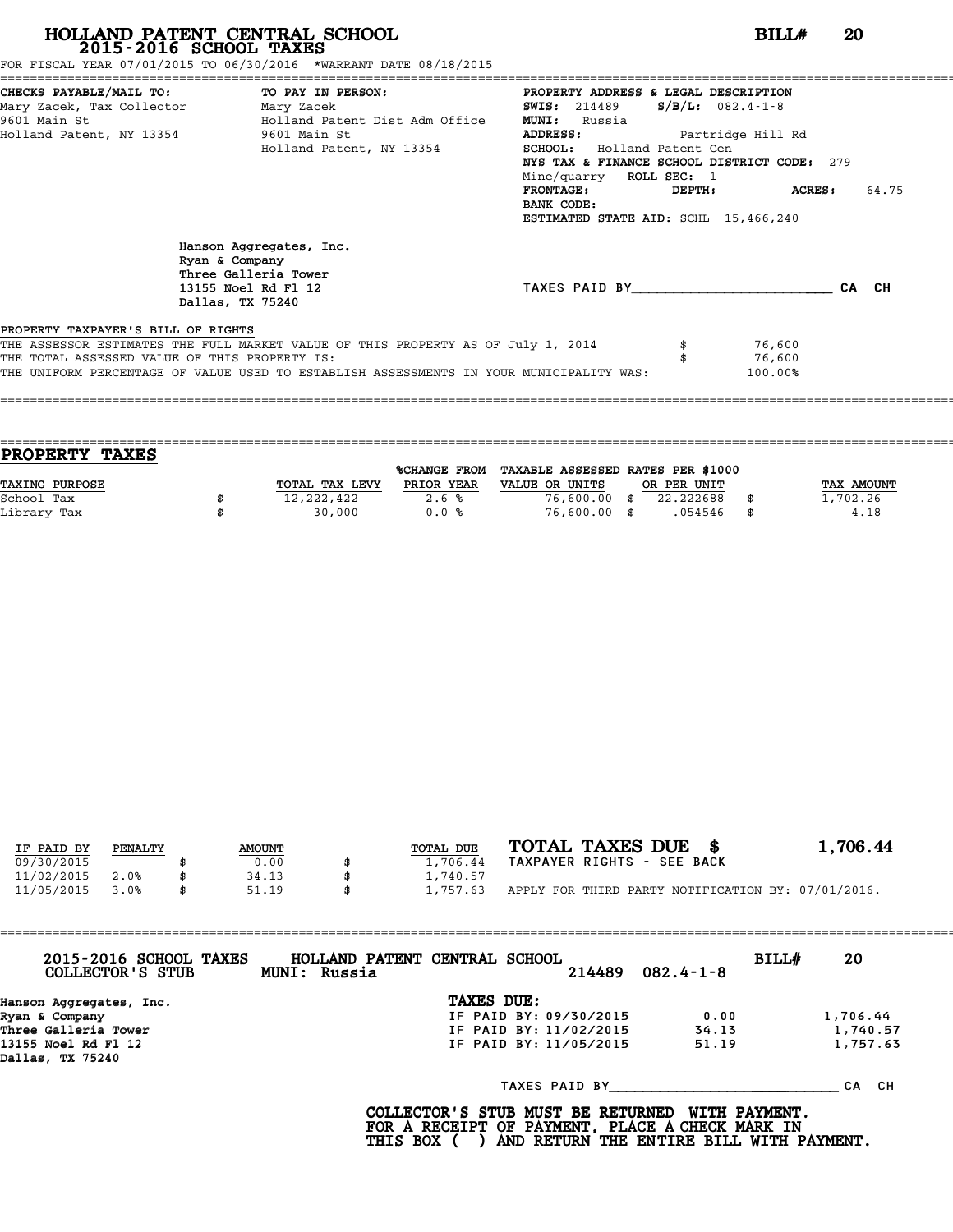FOR FISCAL YEAR 07/01/2015 TO 06/30/2016 \*WARRANT DATE 08/18/2015

|                                    | CHECKS PAYABLE/MAIL TO: TO PAY IN PERSON:                                                                                                                                                                                    | PROPERTY ADDRESS & LEGAL DESCRIPTION        |       |
|------------------------------------|------------------------------------------------------------------------------------------------------------------------------------------------------------------------------------------------------------------------------|---------------------------------------------|-------|
|                                    |                                                                                                                                                                                                                              | <b>SWIS:</b> 214489 <b>S/B/L:</b> 082.4-1-9 |       |
|                                    | 9601 Main St                               Holland Patent Dist Adm Office                                                                                                                                                    | <b>MUNI:</b><br>Russia                      |       |
|                                    | Holland Patent, NY 13354 9601 Main St                                                                                                                                                                                        | ADDRESS: Simpson Rd                         |       |
|                                    | Holland Patent, NY 13354                                                                                                                                                                                                     | <b>SCHOOL:</b> Holland Patent Cen           |       |
|                                    |                                                                                                                                                                                                                              | NYS TAX & FINANCE SCHOOL DISTRICT CODE: 279 |       |
|                                    |                                                                                                                                                                                                                              | Mine/quarry ROLL SEC: 1                     |       |
|                                    |                                                                                                                                                                                                                              | FRONTAGE:<br>ACRES :<br>DEPTH:              | 25.11 |
|                                    |                                                                                                                                                                                                                              | BANK CODE:                                  |       |
|                                    |                                                                                                                                                                                                                              | ESTIMATED STATE AID: SCHL 15,466,240        |       |
|                                    | Hanson Aggregates Ny Inc<br>$c$ /o Marvin F Poer & Company<br>PO Box 52427<br>Atlanta, GA 30355                                                                                                                              | TAXES PAID BY<br>CA CH                      |       |
| PROPERTY TAXPAYER'S BILL OF RIGHTS | THE ASSESSOR ESTIMATES THE FULL MARKET VALUE OF THIS PROPERTY AS OF July 1, 2014<br>THE TOTAL ASSESSED VALUE OF THIS PROPERTY IS:<br>THE UNIFORM PERCENTAGE OF VALUE USED TO ESTABLISH ASSESSMENTS IN YOUR MUNICIPALITY WAS: | 39,900<br>39,900<br>100.00%                 |       |

==================================================================================================================================== **PROPERTY TAXES** %CHANGE FROM TAXABLE ASSESSED RATES PER \$1000 **PROPERTY TAXES**<br>
TAXING PURPOSE TOTAL TAX LEVY PRIOR YEAR VALUE OR UNITS OR PER UNIT TAX AMOUNT<br>
School Tax = 39 900 00 \$ 22 222688 \$ School Tax \$ 12,222,422 2.6 % 39,900.00 \$ 22.222688 \$ 886.69 Library Tax \$ 30,000 0.0 % 39,900.00 \$ .054546 \$ 2.18

====================================================================================================================================

| IF PAID BY | PENALTY | <b>AMOUNT</b> | TOTAL DUE | TOTAL TAXES DUE \$                                 | 888.87 |
|------------|---------|---------------|-----------|----------------------------------------------------|--------|
| 09/30/2015 |         | 0.00          | 888.87    | TAXPAYER RIGHTS - SEE BACK                         |        |
| 11/02/2015 | 2.0%    | 17.78         | 906.65    |                                                    |        |
| 11/05/2015 | 3.0%    | \$<br>26.67   | 915.54    | APPLY FOR THIRD PARTY NOTIFICATION BY: 07/01/2016. |        |

| 2015-2016 SCHOOL TAXES<br>COLLECTOR'S STUB | HOLLAND PATENT CENTRAL SCHOOL<br><b>MUNI: Russia</b> |            | 214489                 | $082.4 - 1 - 9$ | BILL# | 21        |
|--------------------------------------------|------------------------------------------------------|------------|------------------------|-----------------|-------|-----------|
| Hanson Aggregates Ny Inc                   |                                                      | TAXES DUE: |                        |                 |       |           |
| c/o Marvin F Poer & Company                |                                                      |            | IF PAID BY: 09/30/2015 | 0.00            |       | 888.87    |
| PO Box 52427                               |                                                      |            | IF PAID BY: 11/02/2015 | 17.78           |       | 906.65    |
| Atlanta, GA 30355                          |                                                      |            | IF PAID BY: 11/05/2015 | 26.67           |       | 915.54    |
|                                            |                                                      |            | TAXES PAID BY          |                 |       | CH.<br>СA |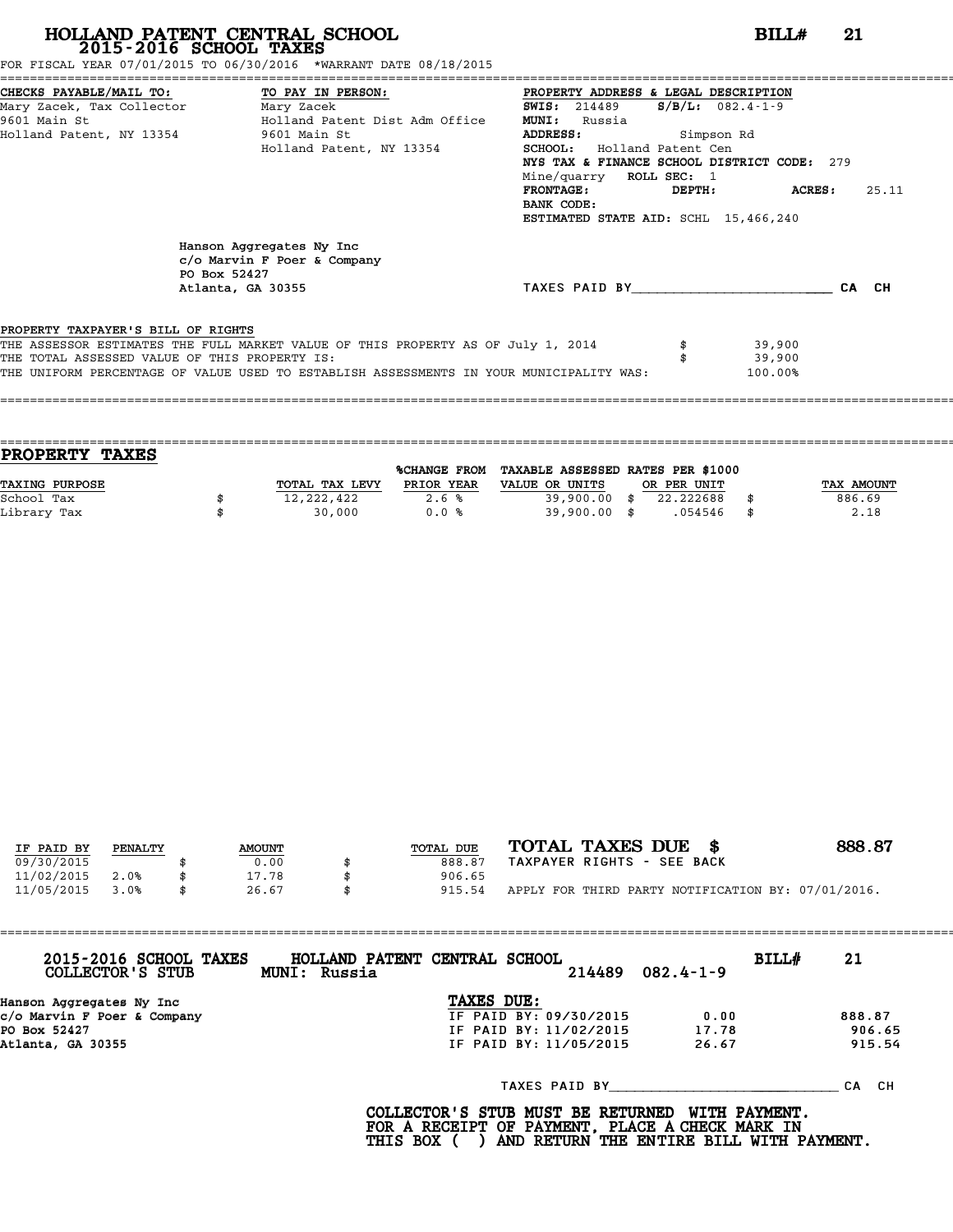FOR FISCAL YEAR 07/01/2015 TO 06/30/2016 \*WARRANT DATE 08/18/2015

| CHECKS PAYABLE/MAIL TO: TO PAY IN PERSON:     |                                                                                                             |                                                                                         | PROPERTY ADDRESS & LEGAL DESCRIPTION        |                     |         |       |
|-----------------------------------------------|-------------------------------------------------------------------------------------------------------------|-----------------------------------------------------------------------------------------|---------------------------------------------|---------------------|---------|-------|
| Mary Zacek, Tax Collector                     |                                                                                                             | Mary Zacek                                                                              | <b>SWIS:</b> 214489                         | $S/B/L$ : 082.4-1-9 |         |       |
| 9601 Main St                                  |                                                                                                             | Holland Patent Dist Adm Office                                                          | <b>MUNI:</b><br>Russia                      |                     |         |       |
| Holland Patent, NY 13354 9601 Main St         |                                                                                                             |                                                                                         | ADDRESS:                                    | Simpson Rd          |         |       |
|                                               |                                                                                                             | Holland Patent, NY 13354                                                                | <b>SCHOOL:</b> Holland Patent Cen           |                     |         |       |
|                                               |                                                                                                             |                                                                                         | NYS TAX & FINANCE SCHOOL DISTRICT CODE: 279 |                     |         |       |
|                                               |                                                                                                             |                                                                                         | Mine/quarry ROLL SEC: 1                     |                     |         |       |
|                                               |                                                                                                             |                                                                                         | <b>FRONTAGE :</b>                           | DEPTH:              | ACRES : | 25.11 |
|                                               |                                                                                                             |                                                                                         | BANK CODE:                                  |                     |         |       |
|                                               |                                                                                                             |                                                                                         | ESTIMATED STATE AID: SCHL 15,466,240        |                     |         |       |
|                                               | Hanson Aggregates Inc.<br>Ryan & Company<br>Three Galleria Tower<br>13155 Noel Rd Fl 12<br>Dallas, TX 75240 |                                                                                         | TAXES PAID BY                               |                     |         | CA CH |
| PROPERTY TAXPAYER'S BILL OF RIGHTS            |                                                                                                             |                                                                                         |                                             |                     |         |       |
|                                               |                                                                                                             | THE ASSESSOR ESTIMATES THE FULL MARKET VALUE OF THIS PROPERTY AS OF July 1, 2014        |                                             |                     | 39,900  |       |
| THE TOTAL ASSESSED VALUE OF THIS PROPERTY IS: |                                                                                                             |                                                                                         |                                             |                     | 39,900  |       |
|                                               |                                                                                                             | THE UNIFORM PERCENTAGE OF VALUE USED TO ESTABLISH ASSESSMENTS IN YOUR MUNICIPALITY WAS: |                                             |                     | 100.00% |       |
|                                               |                                                                                                             |                                                                                         |                                             |                     |         |       |

| <b>TAXES</b><br><b>PROPERTY</b> |                |              |                                   |             |            |
|---------------------------------|----------------|--------------|-----------------------------------|-------------|------------|
|                                 |                | %CHANGE FROM | TAXABLE ASSESSED RATES PER \$1000 |             |            |
| <b>TAXING PURPOSE</b>           | TOTAL TAX LEVY | PRIOR YEAR   | VALUE OR UNITS                    | OR PER UNIT | TAX AMOUNT |
| School Tax                      | 12,222,422     | 2.6%         | 39,900.00 \$                      | 22.222688   | 886.69     |
| Library Tax                     | 30,000         | 0.0%         | 39,900.00 \$                      | .054546     | 2.18       |
|                                 |                |              |                                   |             |            |

====================================================================================================================================

| IF PAID BY | PENALTY | <b>AMOUNT</b> | TOTAL DUE | TOTAL TAXES DUE \$                                 | 888.87 |
|------------|---------|---------------|-----------|----------------------------------------------------|--------|
| 09/30/2015 |         | 0.00          | 888.87    | TAXPAYER RIGHTS - SEE BACK                         |        |
| 11/02/2015 | 2.0%    | 17.78         | 906.65    |                                                    |        |
| 11/05/2015 | 3.0%    | \$<br>26.67   | 915.54    | APPLY FOR THIRD PARTY NOTIFICATION BY: 07/01/2016. |        |

| 2015-2016 SCHOOL TAXES<br>COLLECTOR'S STUB | HOLLAND PATENT CENTRAL SCHOOL<br>$082.4 - 1 - 9$<br>214489<br>MUNI: Russia | BILL#<br>21 |
|--------------------------------------------|----------------------------------------------------------------------------|-------------|
| Hanson Aggregates Inc.                     | TAXES DUE:                                                                 |             |
| Ryan & Company                             | IF PAID BY: 09/30/2015<br>0.00                                             | 888.87      |
| Three Galleria Tower                       | IF PAID BY: 11/02/2015<br>17.78                                            | 906.65      |
| 13155 Noel Rd Fl 12<br>Dallas, TX 75240    | IF PAID BY: 11/05/2015<br>26.67                                            | 915.54      |
|                                            | TAXES PAID BY                                                              | CA CH       |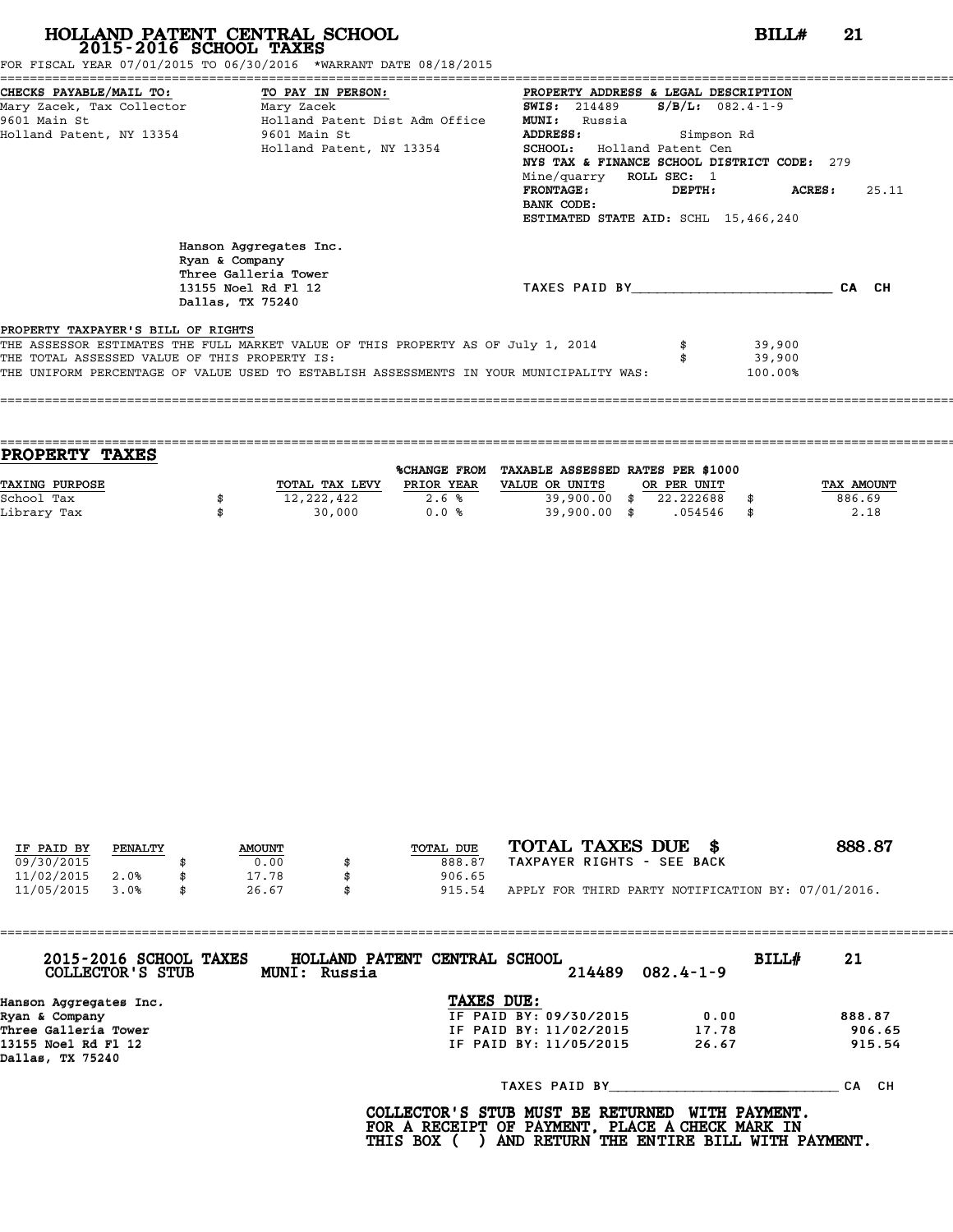|                                                                                                             | HOLLAND PATENT CENTRAL SCHOOL<br>2015-2016 SCHOOL TAXES<br>FOR FISCAL YEAR 07/01/2015 TO 06/30/2016 *WARRANT DATE 08/18/2015                                                |                                                                                                                                                                                                                                                                                                                                  | BILL#<br>22                      |
|-------------------------------------------------------------------------------------------------------------|-----------------------------------------------------------------------------------------------------------------------------------------------------------------------------|----------------------------------------------------------------------------------------------------------------------------------------------------------------------------------------------------------------------------------------------------------------------------------------------------------------------------------|----------------------------------|
| CHECKS PAYABLE/MAIL TO:<br>Mary Zacek, Tax Collector Mary Zacek<br>9601 Main St<br>Holland Patent, NY 13354 | TO PAY IN PERSON:<br>Holland Patent Dist Adm Office<br>9601 Main St<br>Holland Patent, NY 13354                                                                             | PROPERTY ADDRESS & LEGAL DESCRIPTION<br><b>SWIS:</b> 214489 <b>S/B/L:</b> 082.2-1-40.2<br><b>MUNI:</b> Russia<br>ADDRESS:<br>Dover Rd,<br>SCHOOL: Holland Patent Cen<br>NYS TAX & FINANCE SCHOOL DISTRICT CODE: 279<br>1 Family Res ROLL SEC: 1<br>FRONTAGE: 303.00 DEPTH:<br>BANK CODE:<br>ESTIMATED STATE AID: SCHL 15,466,240 | <b>ACRES :</b><br>5.00           |
|                                                                                                             | Hatzinger Bonnie L<br>219 Dover Rd<br>PO Box 173<br>Barneveld, NY 13304                                                                                                     | TAXES PAID BY CA CH                                                                                                                                                                                                                                                                                                              |                                  |
| PROPERTY TAXPAYER'S BILL OF RIGHTS<br>THE TOTAL ASSESSED VALUE OF THIS PROPERTY IS:                         | THE ASSESSOR ESTIMATES THE FULL MARKET VALUE OF THIS PROPERTY AS OF July 1, 2014<br>THE UNIFORM PERCENTAGE OF VALUE USED TO ESTABLISH ASSESSMENTS IN YOUR MUNICIPALITY WAS: | 212,000<br>212,000<br>100.00%                                                                                                                                                                                                                                                                                                    |                                  |
| EXEMPTION*<br>$30,000$ SCHOOL<br>STAR B                                                                     | VALUE TAX PURPOSE<br>FULL VALUE EXEMPTION<br>30,000                                                                                                                         | VALUE TAX PURPOSE                                                                                                                                                                                                                                                                                                                | FULL VALUE                       |
| <b>PROPERTY TAXES</b>                                                                                       |                                                                                                                                                                             | %CHANGE FROM TAXABLE ASSESSED RATES PER \$1000                                                                                                                                                                                                                                                                                   |                                  |
| <b>TAXING PURPOSE</b><br>School Tax<br>Library Tax                                                          | TOTAL TAX LEVY PRIOR YEAR<br>12,222,422<br>2.6%<br>\$<br>0.0%<br>\$<br>30,000                                                                                               | VALUE OR UNITS OR PER UNIT<br>212,000.00 \$ 22.222688 \$<br>212,000.00 \$ .054546 \$                                                                                                                                                                                                                                             | TAX AMOUNT<br>4,711.21<br>11.56  |
|                                                                                                             | * THIS YEAR'S STAR TAX SAVINGS GENERALLY MAY NOT EXCEED LAST YEAR'S BY MORE THAN 2%.                                                                                        | TOTAL SAVINGS DUE TO STAR \$                                                                                                                                                                                                                                                                                                     | 605.00                           |
| IF PAID BY PENALTY<br>09/30/2015<br>\$<br>11/02/2015 2.0%<br>\$                                             | TOTAL DUE<br><b>AMOUNT</b><br>0.00<br>4,117.77<br>82.36<br>\$<br>4,200.13                                                                                                   | TOTAL TAXES DUE \$<br>TAXPAYER RIGHTS - SEE BACK                                                                                                                                                                                                                                                                                 | 4, 117.77                        |
| 11/05/2015 3.0%<br>$\mathbb S$                                                                              | 123.53<br>$\mathbf{s}$                                                                                                                                                      | 4,241.30 APPLY FOR THIRD PARTY NOTIFICATION BY: 07/01/2016.                                                                                                                                                                                                                                                                      |                                  |
|                                                                                                             | 2015-2016 SCHOOL TAXES HOLLAND PATENT CENTRAL SCHOOL<br>COLLECTOR'S STUB MUNI: Russia                                                                                       | BILL#<br>214489 082.2-1-40.2                                                                                                                                                                                                                                                                                                     | 22                               |
| Hatzinger Bonnie L<br>219 Dover Rd<br>PO Box 173<br>Barneveld, NY 13304                                     | TAXES DUE:                                                                                                                                                                  | IF PAID BY: 09/30/2015<br>0.00<br>IF PAID BY: 11/02/2015 82.36<br>IF PAID BY: 11/05/2015 123.53                                                                                                                                                                                                                                  | 4,117.77<br>4,200.13<br>4,241.30 |
|                                                                                                             |                                                                                                                                                                             |                                                                                                                                                                                                                                                                                                                                  |                                  |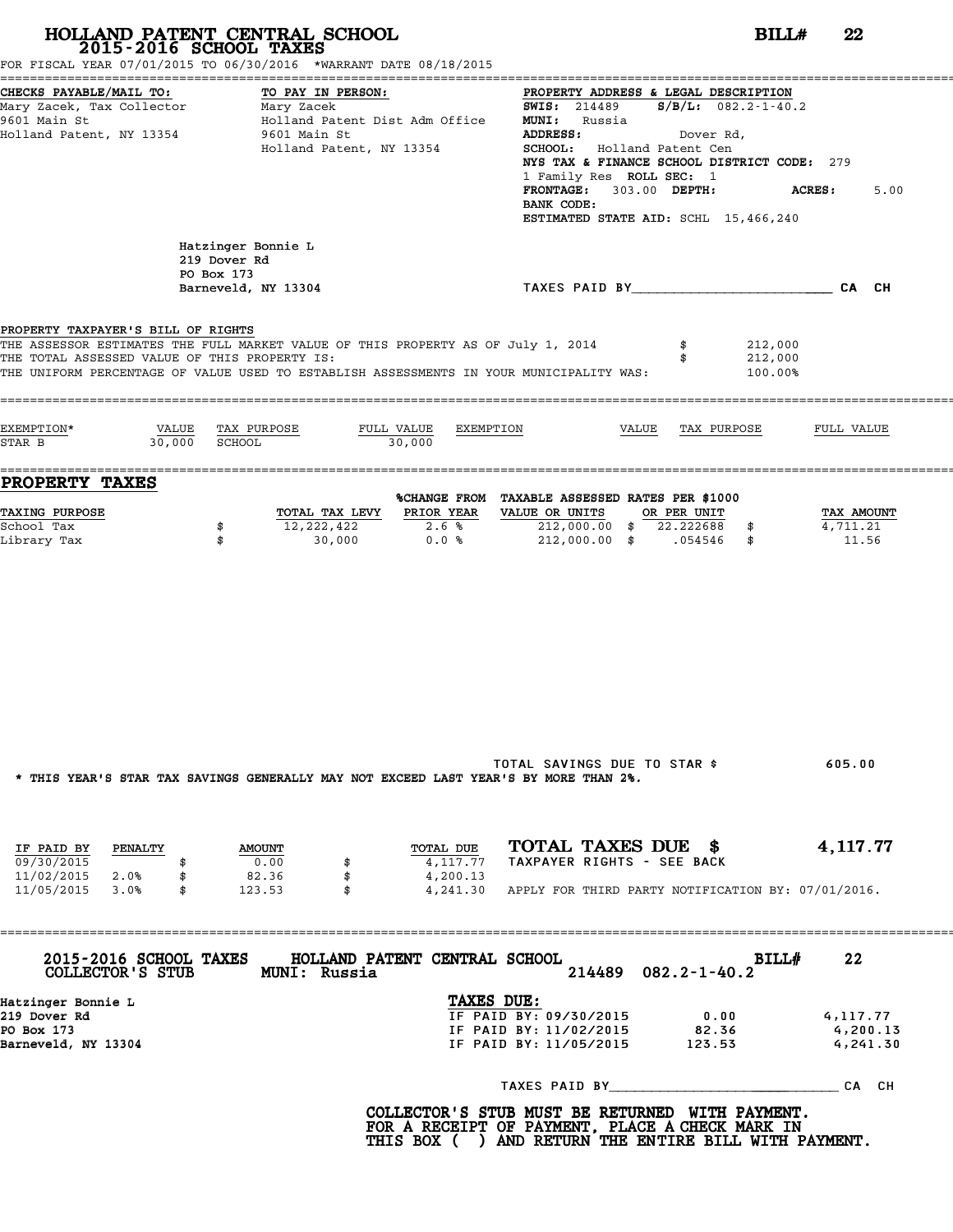# **HOLLAND PATENT CENTRAL SCHOOL BILL# <sup>23</sup> 2015-2016 SCHOOL TAXES** FOR FISCAL YEAR 07/01/2015 TO 06/30/2016 \*WARRANT DATE 08/18/2015

FOR FISCAL YEAR 07/01/2015 TO 06/30/2016 \*WARRANT DATE 08/18/2015

| CHECKS PAYABLE/MAIL TO: TO PAY IN PERSON:     |                                                                                         | PROPERTY ADDRESS & LEGAL DESCRIPTION         |               |       |
|-----------------------------------------------|-----------------------------------------------------------------------------------------|----------------------------------------------|---------------|-------|
| Mary Zacek, Tax Collector Mary Zacek          |                                                                                         | <b>SWIS:</b> 214489 <b>S/B/L:</b> 082.2-1-53 |               |       |
| 9601 Main St                                  | Holland Patent Dist Adm Office                                                          | <b>MUNI:</b><br>Russia                       |               |       |
| Holland Patent, NY 13354 9601 Main St         |                                                                                         | <b>ADDRESS:</b><br>Simpson Rd                |               |       |
|                                               | Holland Patent, NY 13354                                                                | SCHOOL: Holland Patent Cen                   |               |       |
|                                               |                                                                                         | NYS TAX & FINANCE SCHOOL DISTRICT CODE: 279  |               |       |
|                                               |                                                                                         | Rural vac>10 ROLL SEC: 1                     |               |       |
|                                               |                                                                                         | <b>FRONTAGE:</b>                             | DEPTH: ACRES: | 39.30 |
|                                               |                                                                                         | BANK CODE:                                   |               |       |
|                                               |                                                                                         | ESTIMATED STATE AID: SCHL 15,466,240         |               |       |
| Hawes Tim                                     | 1711 Dove Point Ct<br>Vienna, VA 22182                                                  | TAXES PAID BY                                |               | CA CH |
| PROPERTY TAXPAYER'S BILL OF RIGHTS            |                                                                                         |                                              |               |       |
|                                               | THE ASSESSOR ESTIMATES THE FULL MARKET VALUE OF THIS PROPERTY AS OF July 1, 2014        |                                              | 59,100        |       |
| THE TOTAL ASSESSED VALUE OF THIS PROPERTY IS: |                                                                                         |                                              | 59,100        |       |
|                                               | THE UNIFORM PERCENTAGE OF VALUE USED TO ESTABLISH ASSESSMENTS IN YOUR MUNICIPALITY WAS: |                                              | 100.00%       |       |
|                                               |                                                                                         |                                              |               |       |
|                                               |                                                                                         |                                              |               |       |
|                                               |                                                                                         |                                              |               |       |

| <b>TAXES</b><br><b>PROPERTY</b> |                |                     |                                   |             |            |
|---------------------------------|----------------|---------------------|-----------------------------------|-------------|------------|
|                                 |                | <b>%CHANGE FROM</b> | TAXABLE ASSESSED RATES PER \$1000 |             |            |
| TAXING PURPOSE                  | TOTAL TAX LEVY | PRIOR YEAR          | VALUE OR UNITS                    | OR PER UNIT | TAX AMOUNT |
| School Tax                      | 12,222,422     | 2.6%                | 59,100.00                         | 22.222688   | 1,313.36   |
| Library Tax                     | 30,000         | 0.0%                | $59,100.00$ \$                    | .054546     | \$<br>3.22 |
|                                 |                |                     |                                   |             |            |

| IF PAID BY | PENALTY | <b>AMOUNT</b> | TOTAL DUE      | TOTAL TAXES DUE \$                                 | 1,316.58 |
|------------|---------|---------------|----------------|----------------------------------------------------|----------|
| 09/30/2015 |         | 0.00          | 1,316.58       | TAXPAYER RIGHTS - SEE BACK                         |          |
| 11/02/2015 | 2.0%    | 26.33         | 1,342.91       |                                                    |          |
| 11/05/2015 | 3.0%    | \$<br>39.50   | \$<br>1,356.08 | APPLY FOR THIRD PARTY NOTIFICATION BY: 07/01/2016. |          |

| 2015-2016 SCHOOL TAXES<br>COLLECTOR'S STUB | HOLLAND PATENT CENTRAL SCHOOL<br>MUNI: Russia |                        | 214489 | $082.2 - 1 - 53$ | BILL# | 23        |
|--------------------------------------------|-----------------------------------------------|------------------------|--------|------------------|-------|-----------|
| Hawes Tim                                  |                                               | TAXES DUE:             |        |                  |       |           |
| 1711 Dove Point Ct                         |                                               | IF PAID BY: 09/30/2015 |        | 0.00             |       | 1,316.58  |
| Vienna, VA 22182                           |                                               | IF PAID BY: 11/02/2015 |        | 26.33            |       | 1,342.91  |
|                                            |                                               | IF PAID BY: 11/05/2015 |        | 39.50            |       | 1,356.08  |
|                                            |                                               | TAXES PAID BY          |        |                  |       | СA<br>CH. |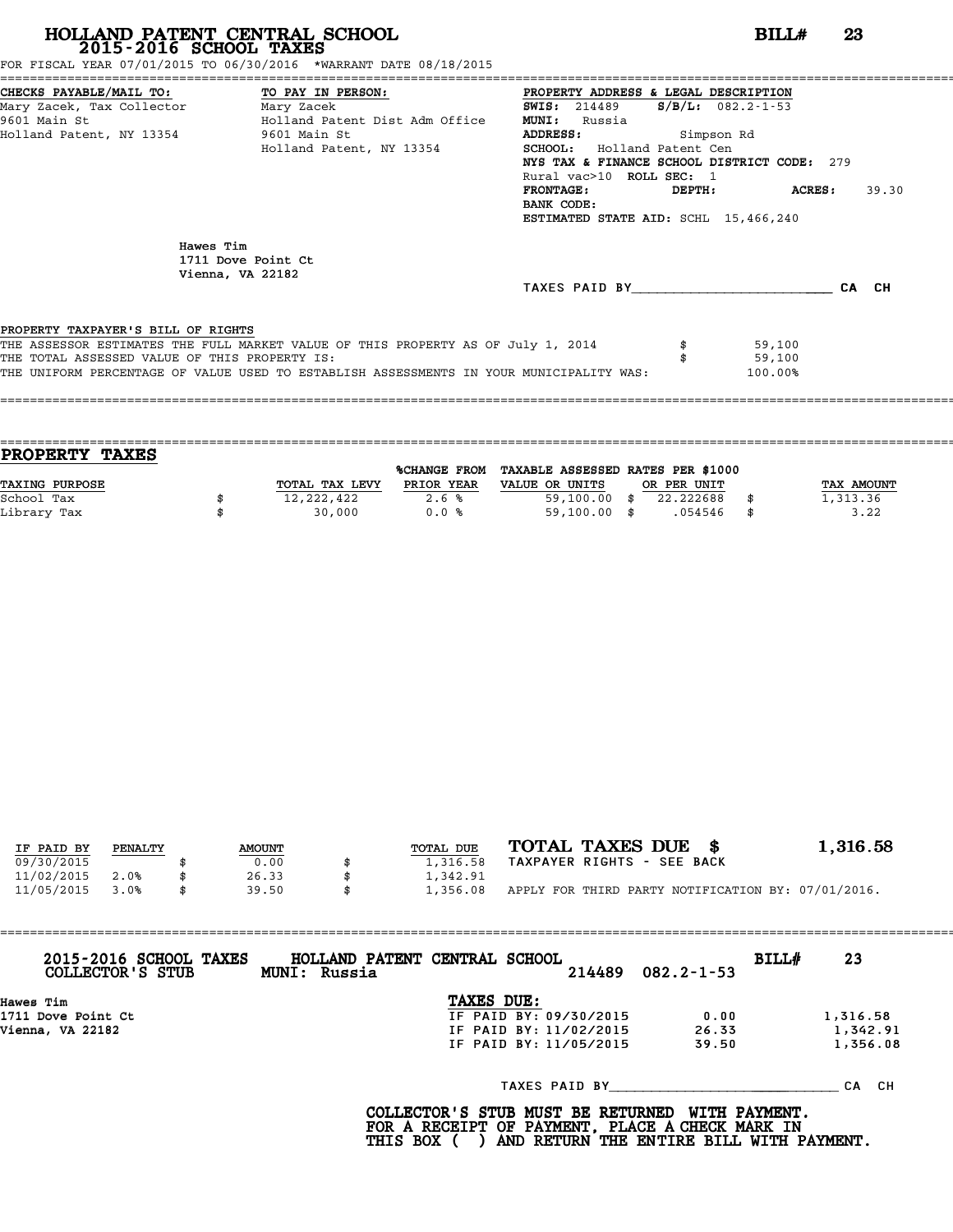# **HOLLAND PATENT CENTRAL SCHOOL**<br> **2015-2016 SCHOOL TAXES**<br>
FOR FISCAL YEAR 07/01/2015 TO 06/30/2016 \*WARRANT DATE 08/18/2015<br> **24**<br> **24**<br> **24**<br> **24**<br> **24**<br> **24**<br> **24**<br> **24**<br> **24**<br> **24**<br> **24**<br> **24**<br> **24**<br> **24**<br> **24**<br> **24**<br>

FOR FISCAL YEAR 07/01/2015 TO 06/30/2016 \*WARRANT DATE 08/18/2015

| CHECKS PAYABLE/MAIL TO: TO PAY IN PERSON:     |                                                                                         | PROPERTY ADDRESS & LEGAL DESCRIPTION        |        |                         |       |      |
|-----------------------------------------------|-----------------------------------------------------------------------------------------|---------------------------------------------|--------|-------------------------|-------|------|
| Mary Zacek, Tax Collector Mary Zacek          |                                                                                         | <b>SWIS:</b> 214489                         |        | $S/B/L: 082.2 - 1 - 45$ |       |      |
| 9601 Main St                                  | Holland Patent Dist Adm Office                                                          | <b>MUNI:</b><br>Russia                      |        |                         |       |      |
| Holland Patent, NY 13354 5601 Main St         |                                                                                         | <b>ADDRESS:</b>                             |        | 657 Partridge Hill Rd   |       |      |
|                                               | Holland Patent, NY 13354                                                                | SCHOOL: Holland Patent Cen                  |        |                         |       |      |
|                                               |                                                                                         | NYS TAX & FINANCE SCHOOL DISTRICT CODE: 279 |        |                         |       |      |
|                                               |                                                                                         | Res vac land ROLL SEC: 1                    |        |                         |       |      |
|                                               |                                                                                         | <b>FRONTAGE:</b>                            | DEPTH: | ACRES :                 |       | 1.10 |
|                                               |                                                                                         | BANK CODE:                                  |        |                         |       |      |
|                                               |                                                                                         | ESTIMATED STATE AID: SCHL 15,466,240        |        |                         |       |      |
|                                               |                                                                                         |                                             |        |                         |       |      |
|                                               | Hickey Molly                                                                            |                                             |        |                         |       |      |
|                                               | 657 Partridge Hill Rd                                                                   |                                             |        |                         |       |      |
|                                               | Barneveld, NY 13304                                                                     |                                             |        |                         |       |      |
|                                               |                                                                                         | TAXES PAID BY                               |        |                         | CA CH |      |
|                                               |                                                                                         |                                             |        |                         |       |      |
| PROPERTY TAXPAYER'S BILL OF RIGHTS            |                                                                                         |                                             |        |                         |       |      |
|                                               | THE ASSESSOR ESTIMATES THE FULL MARKET VALUE OF THIS PROPERTY AS OF July 1, 2014        |                                             |        | 1,600                   |       |      |
| THE TOTAL ASSESSED VALUE OF THIS PROPERTY IS: |                                                                                         |                                             |        | 1,600                   |       |      |
|                                               | THE UNIFORM PERCENTAGE OF VALUE USED TO ESTABLISH ASSESSMENTS IN YOUR MUNICIPALITY WAS: |                                             |        | 100.00%                 |       |      |
|                                               |                                                                                         |                                             |        |                         |       |      |
|                                               |                                                                                         |                                             |        |                         |       |      |
|                                               |                                                                                         |                                             |        |                         |       |      |

| <b>TAXES</b><br><b>PROPERTY</b> |                |                     |                                   |             |            |
|---------------------------------|----------------|---------------------|-----------------------------------|-------------|------------|
|                                 |                | <b>%CHANGE FROM</b> | TAXABLE ASSESSED RATES PER \$1000 |             |            |
| <b>TAXING PURPOSE</b>           | TOTAL TAX LEVY | PRIOR YEAR          | VALUE OR UNITS                    | OR PER UNIT | TAX AMOUNT |
| School Tax                      | 12,222,422     | 2.6%                | $1,600.00$ \$                     | 22.222688   | 35.56      |
| Library Tax                     | 30,000         | 0.0%                | $1,600.00$ \$                     | .054546     | \$<br>0.09 |
|                                 |                |                     |                                   |             |            |

| IF PAID BY | PENALTY |    | <b>AMOUNT</b> |  | TOTAL DUE | TOTAL TAXES DUE \$                                 | 35.65 |  |  |
|------------|---------|----|---------------|--|-----------|----------------------------------------------------|-------|--|--|
| 09/30/2015 |         |    | 0.00          |  | 35.65     | TAXPAYER RIGHTS - SEE BACK                         |       |  |  |
| 11/02/2015 | 2.0%    |    | 0.71          |  | 36.36     |                                                    |       |  |  |
| 11/05/2015 | 3.0%    | \$ | 1.07          |  | 36.72     | APPLY FOR THIRD PARTY NOTIFICATION BY: 07/01/2016. |       |  |  |

| 2015-2016 SCHOOL TAXES<br>COLLECTOR'S STUB | HOLLAND PATENT CENTRAL SCHOOL<br>MUNI: Russia |                        | 214489 | $082.2 - 1 - 45$ | BILL# | 24        |
|--------------------------------------------|-----------------------------------------------|------------------------|--------|------------------|-------|-----------|
| Hickey Molly                               |                                               | <b>TAXES DUE:</b>      |        |                  |       |           |
| 657 Partridge Hill Rd                      |                                               | IF PAID BY: 09/30/2015 |        | 0.00             |       | 35.65     |
| Barneveld, NY 13304                        |                                               | IF PAID BY: 11/02/2015 |        | 0.71             |       | 36.36     |
|                                            |                                               | IF PAID BY: 11/05/2015 |        | 1.07             |       | 36.72     |
|                                            |                                               | TAXES PAID BY          |        |                  |       | CH.<br>СA |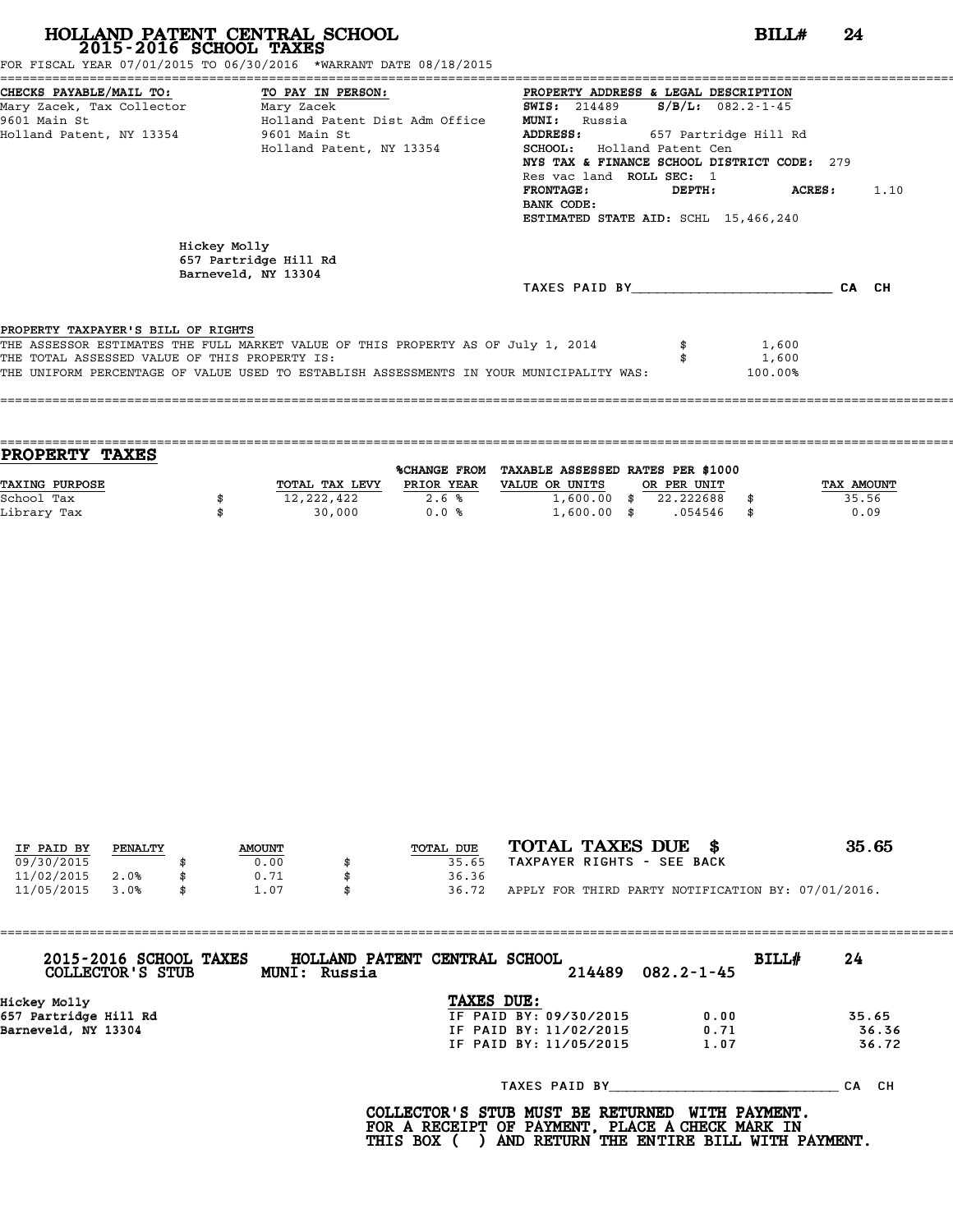FOR FISCAL YEAR 07/01/2015 TO 06/30/2016 \*WARRANT DATE 08/18/2015

| CHECKS PAYABLE/MAIL TO: TO PAY IN PERSON:     |                                                                                         | PROPERTY ADDRESS & LEGAL DESCRIPTION        |          |                           |       |      |
|-----------------------------------------------|-----------------------------------------------------------------------------------------|---------------------------------------------|----------|---------------------------|-------|------|
| Mary Zacek, Tax Collector Mary Zacek          |                                                                                         | <b>SWIS:</b> 214489                         |          | $S/B/L: 082.2 - 1 - 46.2$ |       |      |
| 9601 Main St                                  | Holland Patent Dist Adm Office                                                          | <b>MUNI:</b><br>Russia                      |          |                           |       |      |
| Holland Patent, NY 13354 5601 Main St         |                                                                                         | <b>ADDRESS:</b>                             | Dover Rd |                           |       |      |
|                                               | Holland Patent, NY 13354                                                                | SCHOOL: Holland Patent Cen                  |          |                           |       |      |
|                                               |                                                                                         | NYS TAX & FINANCE SCHOOL DISTRICT CODE: 279 |          |                           |       |      |
|                                               |                                                                                         | Rural vac<10 ROLL SEC: 1                    |          |                           |       |      |
|                                               |                                                                                         | <b>FRONTAGE:</b>                            | DEPTH:   | ACRES :                   |       | 5.00 |
|                                               |                                                                                         | BANK CODE:                                  |          |                           |       |      |
|                                               |                                                                                         | ESTIMATED STATE AID: SCHL 15,466,240        |          |                           |       |      |
|                                               | Hickey Molly<br>657 Partridge Hill Rd<br>Barneveld, NY 13304                            | TAXES PAID BY                               |          |                           | CA CH |      |
| PROPERTY TAXPAYER'S BILL OF RIGHTS            |                                                                                         |                                             |          |                           |       |      |
|                                               | THE ASSESSOR ESTIMATES THE FULL MARKET VALUE OF THIS PROPERTY AS OF July 1, 2014        |                                             |          | 17,000                    |       |      |
| THE TOTAL ASSESSED VALUE OF THIS PROPERTY IS: |                                                                                         |                                             |          | 17,000                    |       |      |
|                                               | THE UNIFORM PERCENTAGE OF VALUE USED TO ESTABLISH ASSESSMENTS IN YOUR MUNICIPALITY WAS: |                                             |          | 100.00%                   |       |      |
|                                               |                                                                                         |                                             |          |                           |       |      |
|                                               | ;========================                                                               |                                             |          |                           |       |      |

| <b>TAXES</b><br><b>PROPERTY</b> |                |                     |                                   |             |            |
|---------------------------------|----------------|---------------------|-----------------------------------|-------------|------------|
|                                 |                | <b>%CHANGE FROM</b> | TAXABLE ASSESSED RATES PER \$1000 |             |            |
| TAXING PURPOSE                  | TOTAL TAX LEVY | PRIOR YEAR          | VALUE OR UNITS                    | OR PER UNIT | TAX AMOUNT |
| School Tax                      | 12,222,422     | 2.6%                | 17,000.00                         | 22.222688   | 377.79     |
| Library Tax                     | 30,000         | 0.0%                | $17,000.00$ \$                    | .054546     | \$<br>0.93 |
|                                 |                |                     |                                   |             |            |

| IF PAID BY | PENALTY | <b>AMOUNT</b> | TOTAL DUE | TOTAL TAXES DUE \$                                 | 378.72 |
|------------|---------|---------------|-----------|----------------------------------------------------|--------|
| 09/30/2015 |         | 0.00          | 378.72    | TAXPAYER RIGHTS - SEE BACK                         |        |
| 11/02/2015 | 2.0%    | 7.57          | 386.29    |                                                    |        |
| 11/05/2015 | 3.0%    | 11.36         | 390.08    | APPLY FOR THIRD PARTY NOTIFICATION BY: 07/01/2016. |        |

| 2015-2016 SCHOOL TAXES<br>COLLECTOR'S STUB | HOLLAND PATENT CENTRAL SCHOOL<br>BILL#<br>$214489$ $082.2 - 1 - 46.2$<br><b>MUNI: Russia</b> | 25     |
|--------------------------------------------|----------------------------------------------------------------------------------------------|--------|
| Hickey Molly                               | TAXES DUE:                                                                                   |        |
| 657 Partridge Hill Rd                      | IF PAID BY: 09/30/2015<br>0.00                                                               | 378.72 |
| Barneveld, NY 13304                        | 7.57<br>IF PAID BY: 11/02/2015                                                               | 386.29 |
|                                            | IF PAID BY: 11/05/2015<br>11.36                                                              | 390.08 |
|                                            | TAXES PAID BY                                                                                | CA CH  |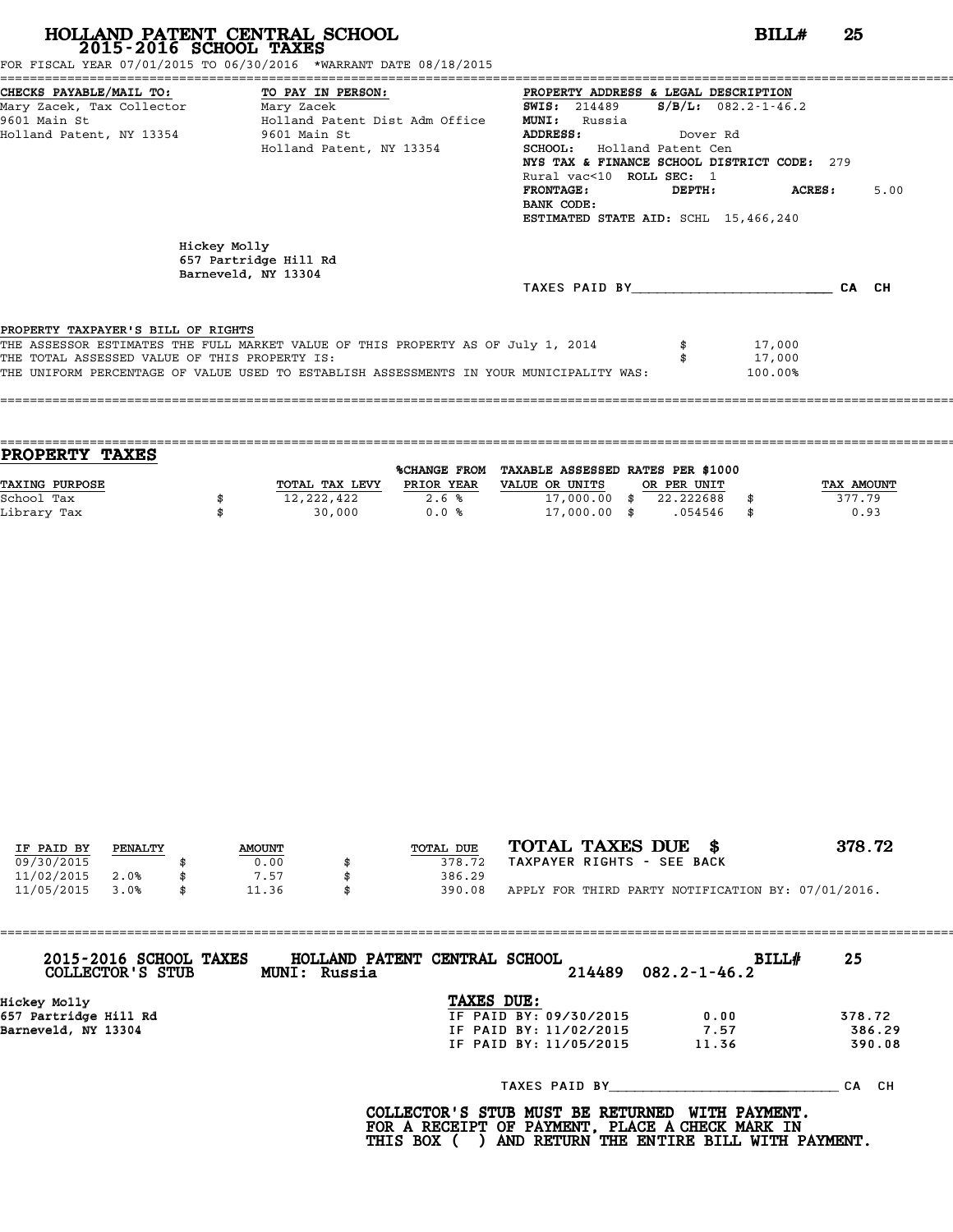FOR FISCAL YEAR 07/01/2015 TO 06/30/2016 \*WARRANT DATE 08/18/2015

| CHECKS PAYABLE/MAIL TO: TO PAY IN PERSON:     |                                                                                         | PROPERTY ADDRESS & LEGAL DESCRIPTION        |        |                       |       |      |
|-----------------------------------------------|-----------------------------------------------------------------------------------------|---------------------------------------------|--------|-----------------------|-------|------|
| Mary Zacek, Tax Collector Mary Zacek          |                                                                                         | <b>SWIS: 214489</b>                         |        | $S/B/L$ : 082.4-1-1   |       |      |
| 9601 Main St                                  | Holland Patent Dist Adm Office                                                          | <b>MUNI:</b><br>Russia                      |        |                       |       |      |
| Holland Patent, NY 13354                      | 9601 Main St                                                                            | <b>ADDRESS:</b>                             |        | 657 Partridge Hill Rd |       |      |
|                                               | Holland Patent, NY 13354                                                                | <b>SCHOOL:</b> Holland Patent Cen           |        |                       |       |      |
|                                               |                                                                                         | NYS TAX & FINANCE SCHOOL DISTRICT CODE: 279 |        |                       |       |      |
|                                               |                                                                                         | 1 Family Res ROLL SEC: 1                    |        |                       |       |      |
|                                               |                                                                                         | <b>FRONTAGE:</b>                            | DEPTH: | <b>ACRES :</b>        |       | 1.50 |
|                                               |                                                                                         | BANK CODE:                                  |        |                       |       |      |
|                                               |                                                                                         | ESTIMATED STATE AID: SCHL 15,466,240        |        |                       |       |      |
|                                               | Hickey Molly<br>657 Partridge Hill Rd<br>Barneveld, NY 13304                            |                                             |        |                       |       |      |
|                                               |                                                                                         | TAXES PAID BY TAXES                         |        |                       | CA CH |      |
| PROPERTY TAXPAYER'S BILL OF RIGHTS            |                                                                                         |                                             |        |                       |       |      |
|                                               | THE ASSESSOR ESTIMATES THE FULL MARKET VALUE OF THIS PROPERTY AS OF July 1, 2014        |                                             |        | 222,000               |       |      |
| THE TOTAL ASSESSED VALUE OF THIS PROPERTY IS: |                                                                                         |                                             |        | 222,000               |       |      |
|                                               | THE UNIFORM PERCENTAGE OF VALUE USED TO ESTABLISH ASSESSMENTS IN YOUR MUNICIPALITY WAS: |                                             |        | 100.00%               |       |      |
|                                               |                                                                                         |                                             |        |                       |       |      |

| <b>TAXES</b><br><b>PROPERTY</b> |                |                     |                                   |             |             |
|---------------------------------|----------------|---------------------|-----------------------------------|-------------|-------------|
|                                 |                | <b>%CHANGE FROM</b> | TAXABLE ASSESSED RATES PER \$1000 |             |             |
| TAXING PURPOSE                  | TOTAL TAX LEVY | PRIOR YEAR          | VALUE OR UNITS                    | OR PER UNIT | TAX AMOUNT  |
| School Tax                      | 12,222,422     | 2.6%                | $222,000.00$ \$                   | 22.222688   | 4,933.44    |
| Library Tax                     | 30,000         | 0.0%                | $222,000.00$ \$                   | .054546     | \$<br>12.11 |
|                                 |                |                     |                                   |             |             |

| IF PAID BY | PENALTY | <b>AMOUNT</b> | TOTAL DUE | TOTAL TAXES DUE \$                                 | 4,945.55 |
|------------|---------|---------------|-----------|----------------------------------------------------|----------|
| 09/30/2015 |         | 0.00          | 4,945.55  | TAXPAYER RIGHTS - SEE BACK                         |          |
| 11/02/2015 | 2.0%    | 98.91         | 5,044.46  |                                                    |          |
| 11/05/2015 | 3.0%    | \$<br>148.37  | 5,093.92  | APPLY FOR THIRD PARTY NOTIFICATION BY: 07/01/2016. |          |

| 2015-2016 SCHOOL TAXES<br>COLLECTOR'S STUB | MUNI: Russia | HOLLAND PATENT CENTRAL SCHOOL | 214489 | $082.4 - 1 - 1$ | BILL# | 26        |
|--------------------------------------------|--------------|-------------------------------|--------|-----------------|-------|-----------|
| Hickey Molly                               |              | TAXES DUE:                    |        |                 |       |           |
| 657 Partridge Hill Rd                      |              | IF PAID BY: 09/30/2015        |        | 0.00            |       | 4,945.55  |
| Barneveld, NY 13304                        |              | IF PAID BY: 11/02/2015        |        | 98.91           |       | 5,044.46  |
|                                            |              | IF PAID BY: 11/05/2015        |        | 148.37          |       | 5,093.92  |
|                                            |              | TAXES PAID BY                 |        |                 |       | CH.<br>СA |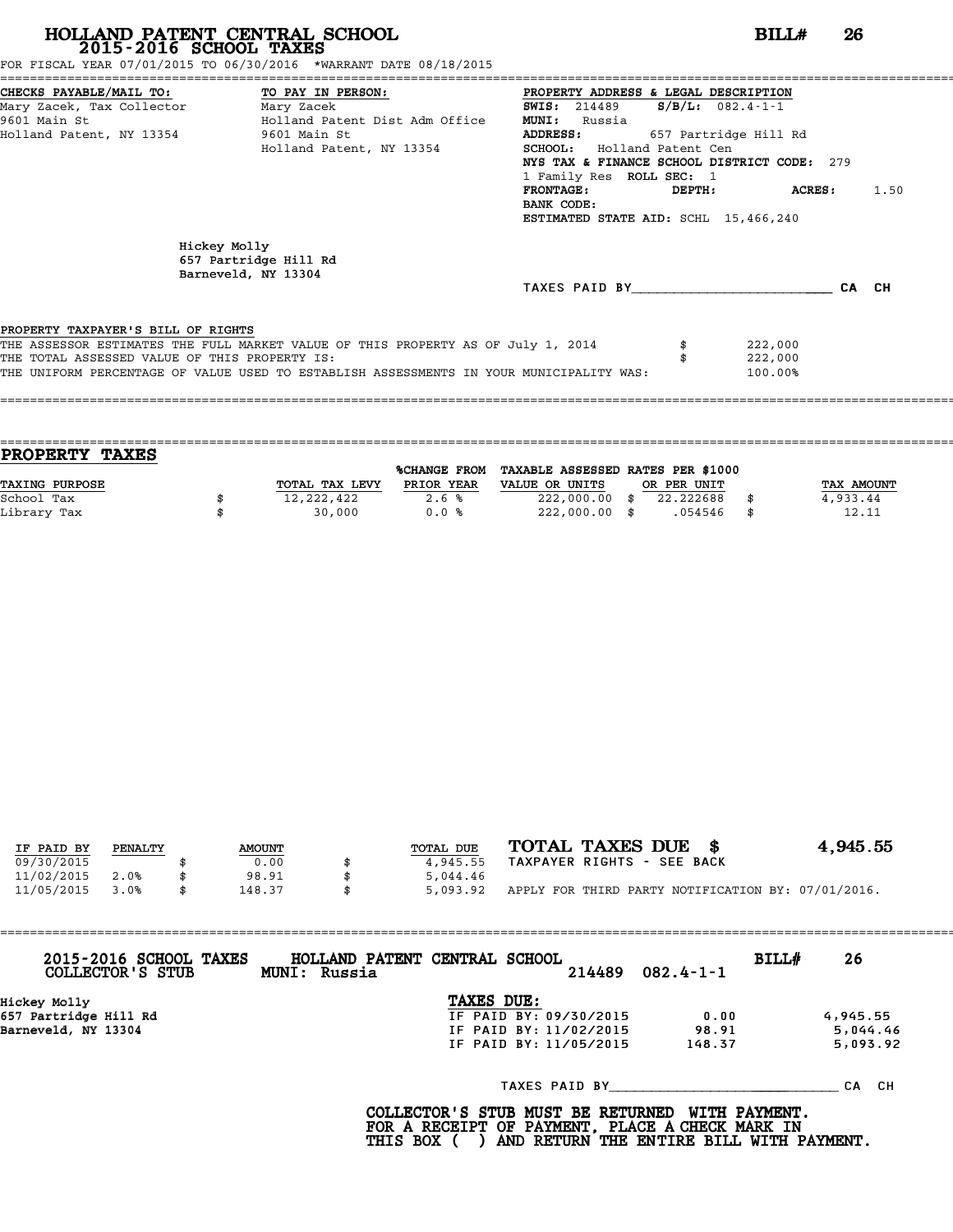|                                                                                     | 2015-2016 SCHOOL TAXES<br>FOR FISCAL YEAR 07/01/2015 TO 06/30/2016 *WARRANT DATE 08/18/2015                                                                                 |                                                                                                                                                                                                                                                                                                                                                                |
|-------------------------------------------------------------------------------------|-----------------------------------------------------------------------------------------------------------------------------------------------------------------------------|----------------------------------------------------------------------------------------------------------------------------------------------------------------------------------------------------------------------------------------------------------------------------------------------------------------------------------------------------------------|
| CHECKS PAYABLE/MAIL TO:<br>9601 Main St<br>Holland Patent, NY 13354                 | TO PAY IN PERSON:<br>Holland Patent Dist Adm Office<br>9601 Main St<br>Holland Patent, NY 13354                                                                             | PROPERTY ADDRESS & LEGAL DESCRIPTION<br><b>SWIS:</b> 214489 $S/B/L$ : 082.2-1-41<br><b>MUNI:</b> Russia<br><b>ADDRESS:</b><br>197 Dover Rd<br>SCHOOL: Holland Patent Cen<br>NYS TAX & FINANCE SCHOOL DISTRICT CODE: 279<br>1 Family Res ROLL SEC: 1<br>FRONTAGE: 662.00 DEPTH:<br><b>ACRES :</b><br>3.50<br>BANK CODE:<br>ESTIMATED STATE AID: SCHL 15,466,240 |
|                                                                                     | Kelly Adam<br>Berez Lydia<br>197 Dover Rd<br>Barneveld, NY 13304                                                                                                            | TAXES PAID BY________________________CA CH                                                                                                                                                                                                                                                                                                                     |
| PROPERTY TAXPAYER'S BILL OF RIGHTS<br>THE TOTAL ASSESSED VALUE OF THIS PROPERTY IS: | THE ASSESSOR ESTIMATES THE FULL MARKET VALUE OF THIS PROPERTY AS OF July 1, 2014<br>THE UNIFORM PERCENTAGE OF VALUE USED TO ESTABLISH ASSESSMENTS IN YOUR MUNICIPALITY WAS: | 240,000<br>240,000<br>100.00%                                                                                                                                                                                                                                                                                                                                  |
| EXEMPTION*<br>STAR B                                                                | VALUE TAX PURPOSE<br>FULL VALUE EXEMPTION<br>30,000 SCHOOL<br>30,000                                                                                                        | VALUE TAX PURPOSE<br>FULL VALUE                                                                                                                                                                                                                                                                                                                                |
| <b>PROPERTY TAXES</b>                                                               |                                                                                                                                                                             | %CHANGE FROM TAXABLE ASSESSED RATES PER \$1000                                                                                                                                                                                                                                                                                                                 |
| <b>TAXING PURPOSE</b><br>School Tax<br>Library Tax                                  | TOTAL TAX LEVY PRIOR YEAR<br>12,222,422<br>2.6%<br>\$<br>0.0%<br>\$<br>30,000                                                                                               | VALUE OR UNITS<br>OR PER UNIT<br>TAX AMOUNT<br>240,000.00 \$ 22.222688 \$<br>5,333.45<br>240,000.00 \$ .054546 \$<br>13.09                                                                                                                                                                                                                                     |
|                                                                                     | * THIS YEAR'S STAR TAX SAVINGS GENERALLY MAY NOT EXCEED LAST YEAR'S BY MORE THAN 2%.                                                                                        | TOTAL SAVINGS DUE TO STAR \$<br>605.00                                                                                                                                                                                                                                                                                                                         |
| IF PAID BY<br>PENALTY<br>09/30/2015<br>\$<br>11/02/2015 2.0%<br>\$                  | TOTAL DUE<br><b>AMOUNT</b><br>0.00<br>4,741.54<br>\$<br>94.83<br>\$<br>4,836.37                                                                                             | TOTAL TAXES DUE \$<br>4,741.54<br>TAXPAYER RIGHTS - SEE BACK                                                                                                                                                                                                                                                                                                   |
| 11/05/2015 3.0%<br>\$                                                               | 142.25<br>- \$                                                                                                                                                              | 4,883.79 APPLY FOR THIRD PARTY NOTIFICATION BY: 07/01/2016.                                                                                                                                                                                                                                                                                                    |
| 2015-2016 SCHOOL TAXES<br>COLLECTOR'S STUB                                          | HOLLAND PATENT CENTRAL SCHOOL<br>MUNI: Russia                                                                                                                               | BILL#<br>27<br>$082.2 - 1 - 41$<br>214489                                                                                                                                                                                                                                                                                                                      |
| Kelly Adam<br>Berez Lydia<br>197 Dover Rd<br>Barneveld, NY 13304                    |                                                                                                                                                                             | TAXES DUE:<br>IF PAID BY: 09/30/2015<br>0.00<br>4,741.54<br>IF PAID BY: 11/02/2015<br>94.83<br>4,836.37<br>IF PAID BY: 11/05/2015<br>142.25<br>4,883.79                                                                                                                                                                                                        |
|                                                                                     |                                                                                                                                                                             |                                                                                                                                                                                                                                                                                                                                                                |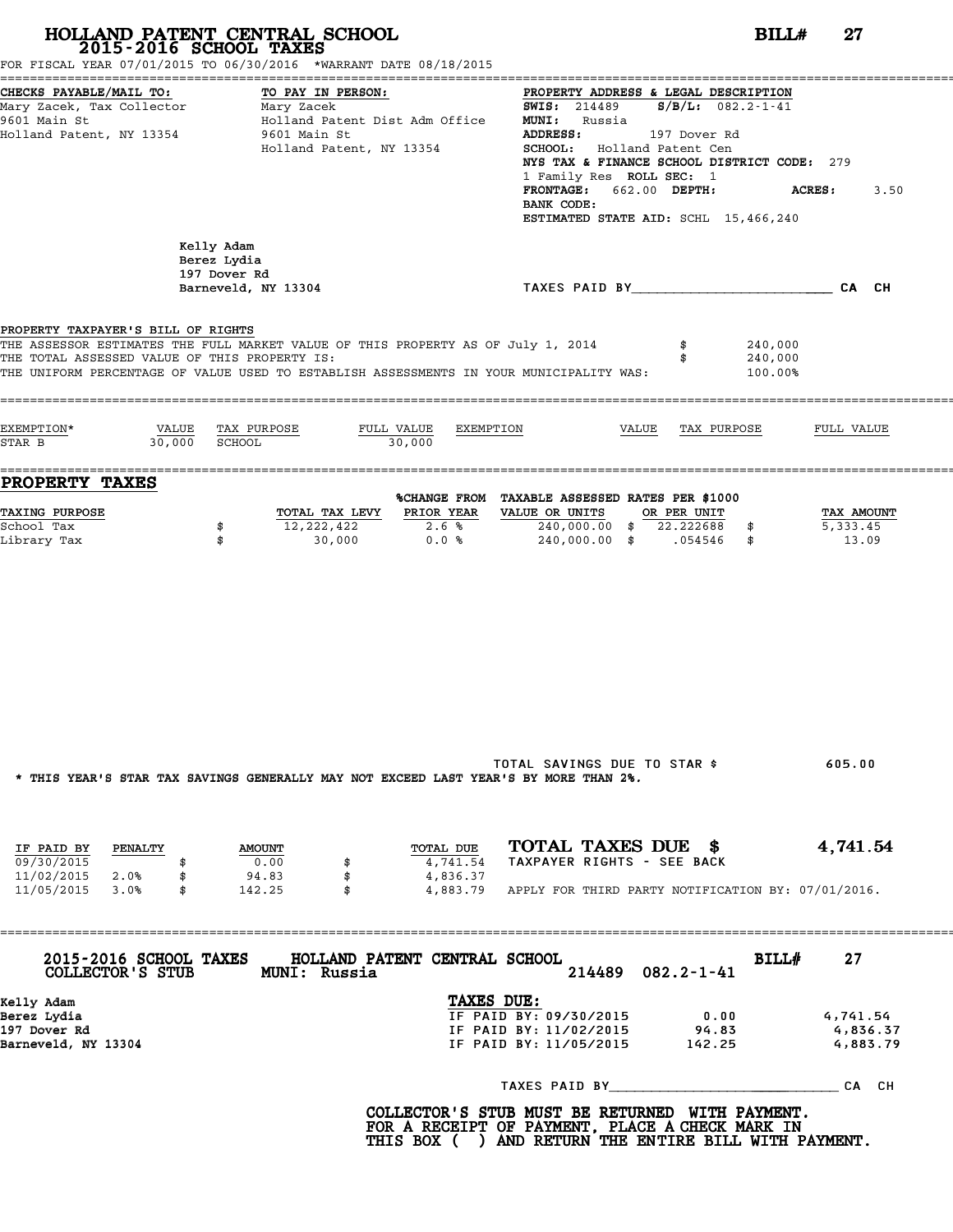|                                                                                     | HOLLAND PATENT CENTRAL SCHOOL<br>2015-2016 SCHOOL TAXES<br>FOR FISCAL YEAR 07/01/2015 TO 06/30/2016 *WARRANT DATE 08/18/2015                                                |                                                                |                                                                                                                                                                                                                                                                                          | BILLH<br>28                      |
|-------------------------------------------------------------------------------------|-----------------------------------------------------------------------------------------------------------------------------------------------------------------------------|----------------------------------------------------------------|------------------------------------------------------------------------------------------------------------------------------------------------------------------------------------------------------------------------------------------------------------------------------------------|----------------------------------|
| CHECKS PAYABLE/MAIL TO:<br>9601 Main St<br>Holland Patent, NY 13354                 | TO PAY IN PERSON:<br>Holland Patent Dist Adm Office<br>9601 Main St<br>Holland Patent, NY 13354                                                                             | <b>ADDRESS:</b><br><b>FRONTAGE:</b><br>BANK CODE:              | PROPERTY ADDRESS & LEGAL DESCRIPTION<br><b>SWIS:</b> 214489 <b>S/B/L:</b> 082.2-1-51.3<br><b>MUNI:</b> Russia<br>294 Dover Rd<br>SCHOOL: Holland Patent Cen<br>NYS TAX & FINANCE SCHOOL DISTRICT CODE: 279<br>Res Multiple ROLL SEC: 1<br>DEPTH:<br>ESTIMATED STATE AID: SCHL 15,466,240 | <b>ACRES :</b><br>15.20          |
|                                                                                     | Kenderdine Donald<br>Kenderdine Sally<br>294 Dover Rd<br>Barneveld, NY 13304                                                                                                |                                                                | TAXES PAID BY TAND AND TAXES PAID BY                                                                                                                                                                                                                                                     |                                  |
| PROPERTY TAXPAYER'S BILL OF RIGHTS<br>THE TOTAL ASSESSED VALUE OF THIS PROPERTY IS: | THE ASSESSOR ESTIMATES THE FULL MARKET VALUE OF THIS PROPERTY AS OF July 1, 2014<br>THE UNIFORM PERCENTAGE OF VALUE USED TO ESTABLISH ASSESSMENTS IN YOUR MUNICIPALITY WAS: |                                                                | 362,000<br>362,000<br>100.00%                                                                                                                                                                                                                                                            |                                  |
| EXEMPTION*<br>STAR B                                                                | VALUE TAX PURPOSE<br>30,000 SCHOOL<br>30,000                                                                                                                                | FULL VALUE EXEMPTION                                           | VALUE TAX PURPOSE                                                                                                                                                                                                                                                                        | FULL VALUE                       |
| <b>PROPERTY TAXES</b>                                                               |                                                                                                                                                                             |                                                                | %CHANGE FROM TAXABLE ASSESSED RATES PER \$1000                                                                                                                                                                                                                                           |                                  |
| <b>TAXING PURPOSE</b><br>School Tax<br>Library Tax                                  | TOTAL TAX LEVY PRIOR YEAR<br>12,222,422<br>\$<br>\$<br>30,000                                                                                                               | VALUE OR UNITS<br>2.6%<br>0.0%                                 | OR PER UNIT<br>362,000.00 \$ 22.222688 \$<br>362,000.00 \$ .054546 \$                                                                                                                                                                                                                    | TAX AMOUNT<br>8,044.61<br>19.75  |
|                                                                                     | * THIS YEAR'S STAR TAX SAVINGS GENERALLY MAY NOT EXCEED LAST YEAR'S BY MORE THAN 2%.                                                                                        |                                                                | TOTAL SAVINGS DUE TO STAR \$                                                                                                                                                                                                                                                             | 605.00                           |
| IF PAID BY PENALTY<br>09/30/2015<br>\$                                              | <b>AMOUNT</b><br>0.00                                                                                                                                                       | TOTAL DUE<br>7,459.36                                          | TOTAL TAXES DUE \$<br>TAXPAYER RIGHTS - SEE BACK                                                                                                                                                                                                                                         | 7,459.36                         |
| 11/02/2015 2.0%<br>\$<br>11/05/2015 3.0%<br>\$                                      | 149.19<br>\$<br>223.78<br>- \$                                                                                                                                              | 7,608.55                                                       | 7,683.14 APPLY FOR THIRD PARTY NOTIFICATION BY: 07/01/2016.                                                                                                                                                                                                                              |                                  |
| 2015-2016 SCHOOL TAXES                                                              | HOLLAND PATENT CENTRAL SCHOOL<br>COLLECTOR'S STUB MUNI: Russia                                                                                                              |                                                                | BILL#<br>$082.2 - 1 - 51.3$<br>214489                                                                                                                                                                                                                                                    | 28                               |
| Kenderdine Donald<br>Kenderdine Sally<br>294 Dover Rd<br>Barneveld, NY 13304        |                                                                                                                                                                             | TAXES DUE:<br>IF PAID BY: 09/30/2015<br>IF PAID BY: 11/05/2015 | 0.00<br>IF PAID BY: 11/02/2015 149.19<br>223.78                                                                                                                                                                                                                                          | 7,459.36<br>7,608.55<br>7,683.14 |
|                                                                                     |                                                                                                                                                                             |                                                                |                                                                                                                                                                                                                                                                                          |                                  |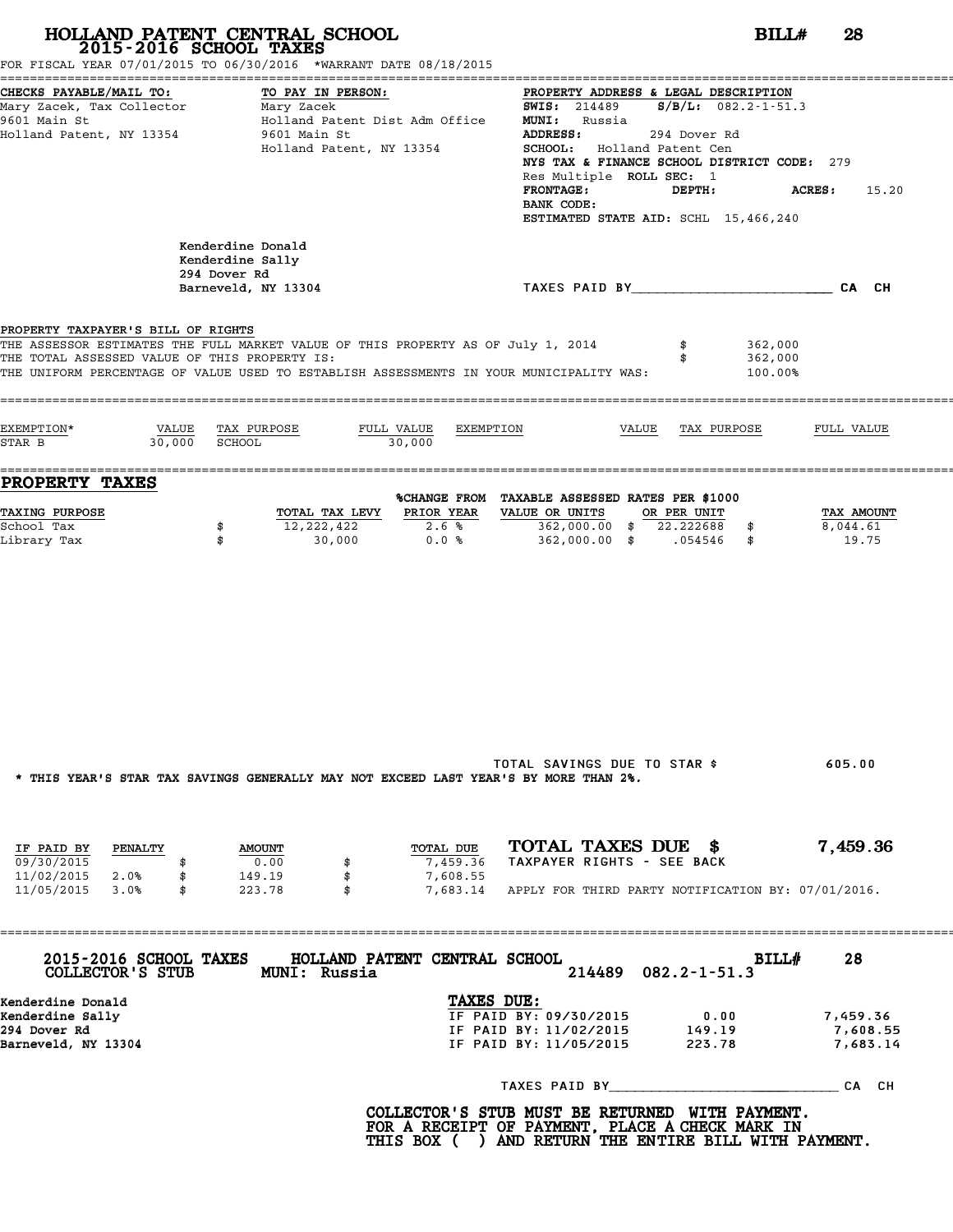| 2015-2016 SCHOOL TAXES                                                                           | HOLLAND PATENT CENTRAL SCHOOL<br>FOR FISCAL YEAR 07/01/2015 TO 06/30/2016 *WARRANT DATE 08/18/2015                                                                          | BILL#                                                                                                                                                                                                                                                                                                                                                  | 29                               |
|--------------------------------------------------------------------------------------------------|-----------------------------------------------------------------------------------------------------------------------------------------------------------------------------|--------------------------------------------------------------------------------------------------------------------------------------------------------------------------------------------------------------------------------------------------------------------------------------------------------------------------------------------------------|----------------------------------|
| CHECKS PAYABLE/MAIL TO:<br>Mary Zacek, Tax Collector<br>9601 Main St<br>Holland Patent, NY 13354 | TO PAY IN PERSON:<br>Mary Zacek<br>Holland Patent Dist Adm Office<br>9601 Main St<br>Holland Patent, NY 13354                                                               | PROPERTY ADDRESS & LEGAL DESCRIPTION<br><b>SWIS:</b> 214489 <b>S/B/L:</b> 082.4-1-15.2<br><b>MUNI:</b> Russia<br>ADDRESS:<br>355 Partridge Hill Rd<br>SCHOOL: Holland Patent Cen<br>NYS TAX & FINANCE SCHOOL DISTRICT CODE: 279<br>1 Family Res ROLL SEC: 1<br><b>FRONTAGE:</b><br>DEPTH:<br>BANK CODE:<br>135<br>ESTIMATED STATE AID: SCHL 15,466,240 | ACRES :<br>5.00                  |
|                                                                                                  | Kennedy Patricia K<br>355 Partridge Hill Rd<br>Barneveld, NY 13304                                                                                                          |                                                                                                                                                                                                                                                                                                                                                        |                                  |
|                                                                                                  |                                                                                                                                                                             |                                                                                                                                                                                                                                                                                                                                                        |                                  |
| PROPERTY TAXPAYER'S BILL OF RIGHTS<br>THE TOTAL ASSESSED VALUE OF THIS PROPERTY IS:              | THE ASSESSOR ESTIMATES THE FULL MARKET VALUE OF THIS PROPERTY AS OF July 1, 2014<br>THE UNIFORM PERCENTAGE OF VALUE USED TO ESTABLISH ASSESSMENTS IN YOUR MUNICIPALITY WAS: | \$<br>265,000<br>265,000<br>100.00%                                                                                                                                                                                                                                                                                                                    |                                  |
| EXEMPTION*<br>30,000<br>STAR B                                                                   | VALUE TAX PURPOSE<br>FULL VALUE<br>EXEMPTION<br>SCHOOL<br>30,000                                                                                                            | VALUE TAX PURPOSE                                                                                                                                                                                                                                                                                                                                      | FULL VALUE                       |
| <b>PROPERTY TAXES</b>                                                                            |                                                                                                                                                                             | %CHANGE FROM TAXABLE ASSESSED RATES PER \$1000                                                                                                                                                                                                                                                                                                         |                                  |
| <b>TAXING PURPOSE</b><br>School Tax<br>Library Tax                                               | <b>PRIOR YEAR</b><br>TOTAL TAX LEVY<br>12,222,422<br>2.6%<br>\$<br>\$<br>30,000<br>0.0%                                                                                     | VALUE OR UNITS<br>OR PER UNIT<br>265,000.00 \$ 22.222688 \$<br>265,000.00 \$ .054546 \$                                                                                                                                                                                                                                                                | TAX AMOUNT<br>5,889.01<br>14.45  |
|                                                                                                  | * THIS YEAR'S STAR TAX SAVINGS GENERALLY MAY NOT EXCEED LAST YEAR'S BY MORE THAN 2%.                                                                                        | TOTAL SAVINGS DUE TO STAR \$                                                                                                                                                                                                                                                                                                                           | 605.00                           |
| IF PAID BY<br>PENALTY<br>09/30/2015<br>\$                                                        | TOTAL DUE<br><b>AMOUNT</b><br>0.00<br>5,298.46                                                                                                                              | TOTAL TAXES DUE \$<br>TAXPAYER RIGHTS - SEE BACK                                                                                                                                                                                                                                                                                                       | 5,298.46                         |
| 11/02/2015 2.0%<br>\$<br>11/05/2015 3.0%<br>\$                                                   | 105.97<br>\$<br>5,404.43<br>158.95<br>- \$                                                                                                                                  | 5,457.41 APPLY FOR THIRD PARTY NOTIFICATION BY: 07/01/2016.                                                                                                                                                                                                                                                                                            |                                  |
| 2015-2016 SCHOOL TAXES                                                                           | HOLLAND PATENT CENTRAL SCHOOL<br>COLLECTOR'S STUB MUNI: Russia                                                                                                              | BILLH<br>$082.4 - 1 - 15.2$<br>214489                                                                                                                                                                                                                                                                                                                  | 29                               |
| Kennedy Patricia K<br>355 Partridge Hill Rd<br>Barneveld, NY 13304                               |                                                                                                                                                                             | TAXES DUE:<br>IF PAID BY: 09/30/2015<br>0.00<br>IF PAID BY: 11/02/2015 105.97<br>IF PAID BY: 11/05/2015<br>158.95                                                                                                                                                                                                                                      | 5,298.46<br>5,404.43<br>5,457.41 |
|                                                                                                  |                                                                                                                                                                             | TAXES PAID BY CA CH                                                                                                                                                                                                                                                                                                                                    |                                  |
|                                                                                                  |                                                                                                                                                                             | COLLECTOR'S STUB MUST BE RETURNED WITH PAYMENT.<br>FOR A RECEIPT OF PAYMENT, PLACE A CHECK MARK IN<br>THIS BOX ( ) AND RETURN THE ENTIRE BILL WITH PAYMENT.                                                                                                                                                                                            |                                  |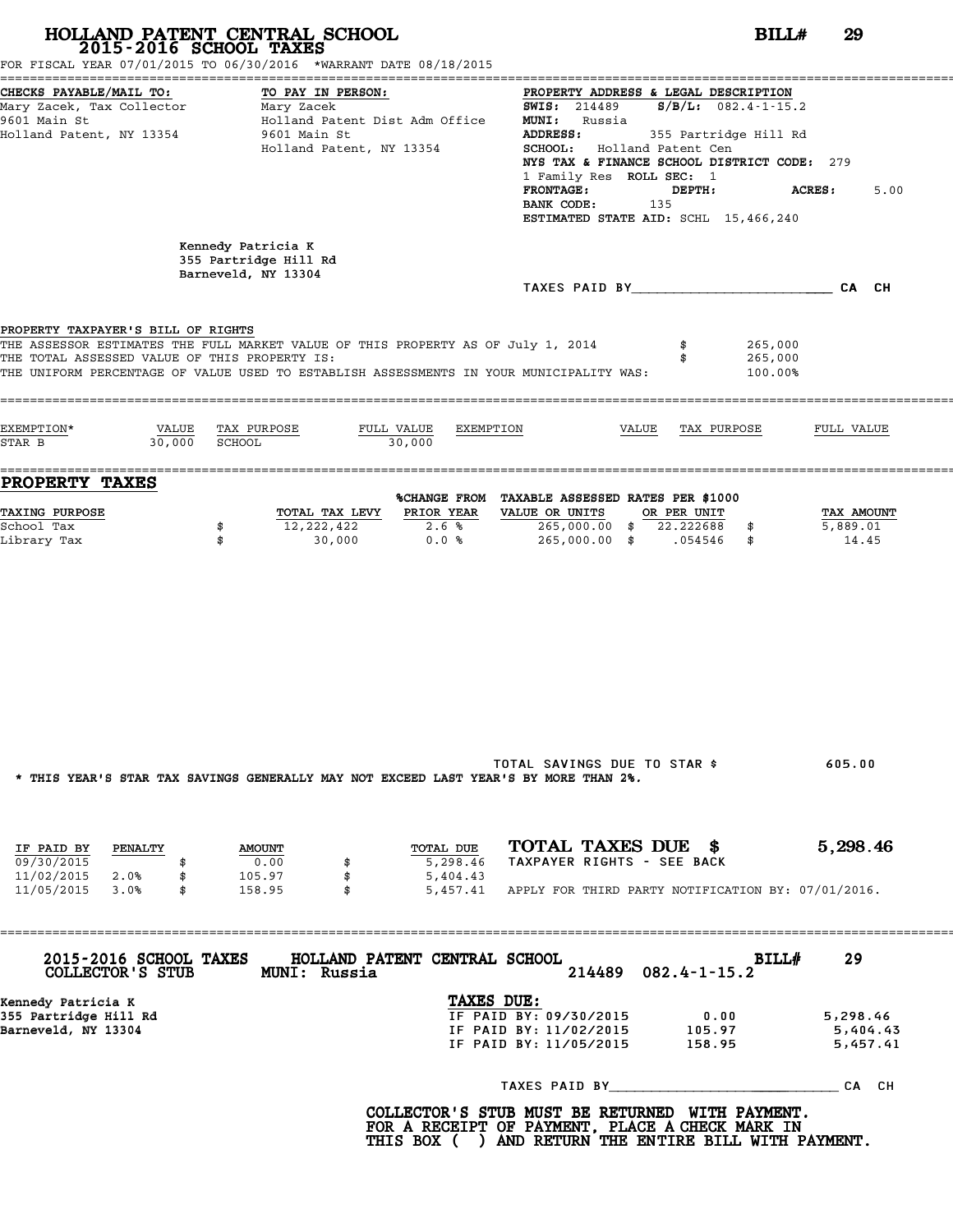FOR FISCAL YEAR 07/01/2015 TO 06/30/2016 \*WARRANT DATE 08/18/2015

| CHECKS PAYABLE/MAIL TO: TO PAY IN PERSON:     |                                                                                         | PROPERTY ADDRESS & LEGAL DESCRIPTION        |          |                        |      |
|-----------------------------------------------|-----------------------------------------------------------------------------------------|---------------------------------------------|----------|------------------------|------|
| Mary Zacek, Tax Collector Mary Zacek          |                                                                                         | <b>SWIS:</b> 214489                         |          | $S/B/L$ : 082.2-1-37.1 |      |
| 9601 Main St                                  | Holland Patent Dist Adm Office                                                          | <b>MUNI:</b><br>Russia                      |          |                        |      |
| Holland Patent, NY 13354 9601 Main St         |                                                                                         | <b>ADDRESS:</b>                             | Dover Rd |                        |      |
|                                               | Holland Patent, NY 13354                                                                | <b>SCHOOL:</b> Holland Patent Cen           |          |                        |      |
|                                               |                                                                                         | NYS TAX & FINANCE SCHOOL DISTRICT CODE: 279 |          |                        |      |
|                                               |                                                                                         | 1 Family Res ROLL SEC: 1                    |          |                        |      |
|                                               |                                                                                         | $\tt FRONTAGE:$                             |          | DEPTH: ACRES:          | 1.90 |
|                                               |                                                                                         | BANK CODE:                                  |          |                        |      |
|                                               |                                                                                         | ESTIMATED STATE AID: SCHL 15,466,240        |          |                        |      |
|                                               |                                                                                         |                                             |          |                        |      |
|                                               | Kernan Mark C<br>14550 Marshview Dr<br>Jacksonville, FL 32250                           |                                             |          |                        |      |
|                                               |                                                                                         | TAXES PAID BY CA CH                         |          |                        |      |
| PROPERTY TAXPAYER'S BILL OF RIGHTS            |                                                                                         |                                             |          |                        |      |
|                                               | THE ASSESSOR ESTIMATES THE FULL MARKET VALUE OF THIS PROPERTY AS OF July 1, 2014        |                                             |          | 116,000                |      |
| THE TOTAL ASSESSED VALUE OF THIS PROPERTY IS: |                                                                                         |                                             |          | 116,000                |      |
|                                               | THE UNIFORM PERCENTAGE OF VALUE USED TO ESTABLISH ASSESSMENTS IN YOUR MUNICIPALITY WAS: |                                             |          | 100.00%                |      |
|                                               |                                                                                         |                                             |          |                        |      |
|                                               |                                                                                         |                                             |          |                        |      |

| <b>PROPERTY TAXES</b> |                |              |                                   |             |                   |
|-----------------------|----------------|--------------|-----------------------------------|-------------|-------------------|
|                       |                | %CHANGE FROM | TAXABLE ASSESSED RATES PER \$1000 |             |                   |
| <b>TAXING PURPOSE</b> | TOTAL TAX LEVY | PRIOR YEAR   | VALUE OR UNITS                    | OR PER UNIT | <b>TAX AMOUNT</b> |
| School Tax            | 12,222,422     | 2.6%         | $116,000.00$ \$                   | 22.222688   | 2,577.83          |
| Library Tax           | 30,000         | 0.0%         | $116,000.00$ \$                   | .054546     | 6.33              |
|                       |                |              |                                   |             |                   |

| IF PAID BY | PENALTY | <b>AMOUNT</b> | TOTAL DUE | TOTAL TAXES DUE \$                                 | 2,584.16 |
|------------|---------|---------------|-----------|----------------------------------------------------|----------|
| 09/30/2015 |         | 0.00          | 2,584.16  | TAXPAYER RIGHTS - SEE BACK                         |          |
| 11/02/2015 | 2.0%    | 51.68         | 2,635.84  |                                                    |          |
| 11/05/2015 | 3.0%    | \$<br>77.52   | 2,661.68  | APPLY FOR THIRD PARTY NOTIFICATION BY: 07/01/2016. |          |

| 2015-2016 SCHOOL TAXES<br>COLLECTOR'S STUB | HOLLAND PATENT CENTRAL SCHOOL<br>MUNI: Russia |                        | 214489 | BILL#<br>$082.2 - 1 - 37.1$ | 30       |
|--------------------------------------------|-----------------------------------------------|------------------------|--------|-----------------------------|----------|
| Kernan Mark C                              |                                               | TAXES DUE:             |        |                             |          |
| 14550 Marshview Dr                         |                                               | IF PAID BY: 09/30/2015 |        | 0.00                        | 2,584.16 |
| Jacksonville, FL 32250                     |                                               | IF PAID BY: 11/02/2015 |        | 51.68                       | 2,635.84 |
|                                            |                                               | IF PAID BY: 11/05/2015 |        | 77.52                       | 2,661.68 |
|                                            |                                               |                        |        | TAXES PAID BY               | CA CH    |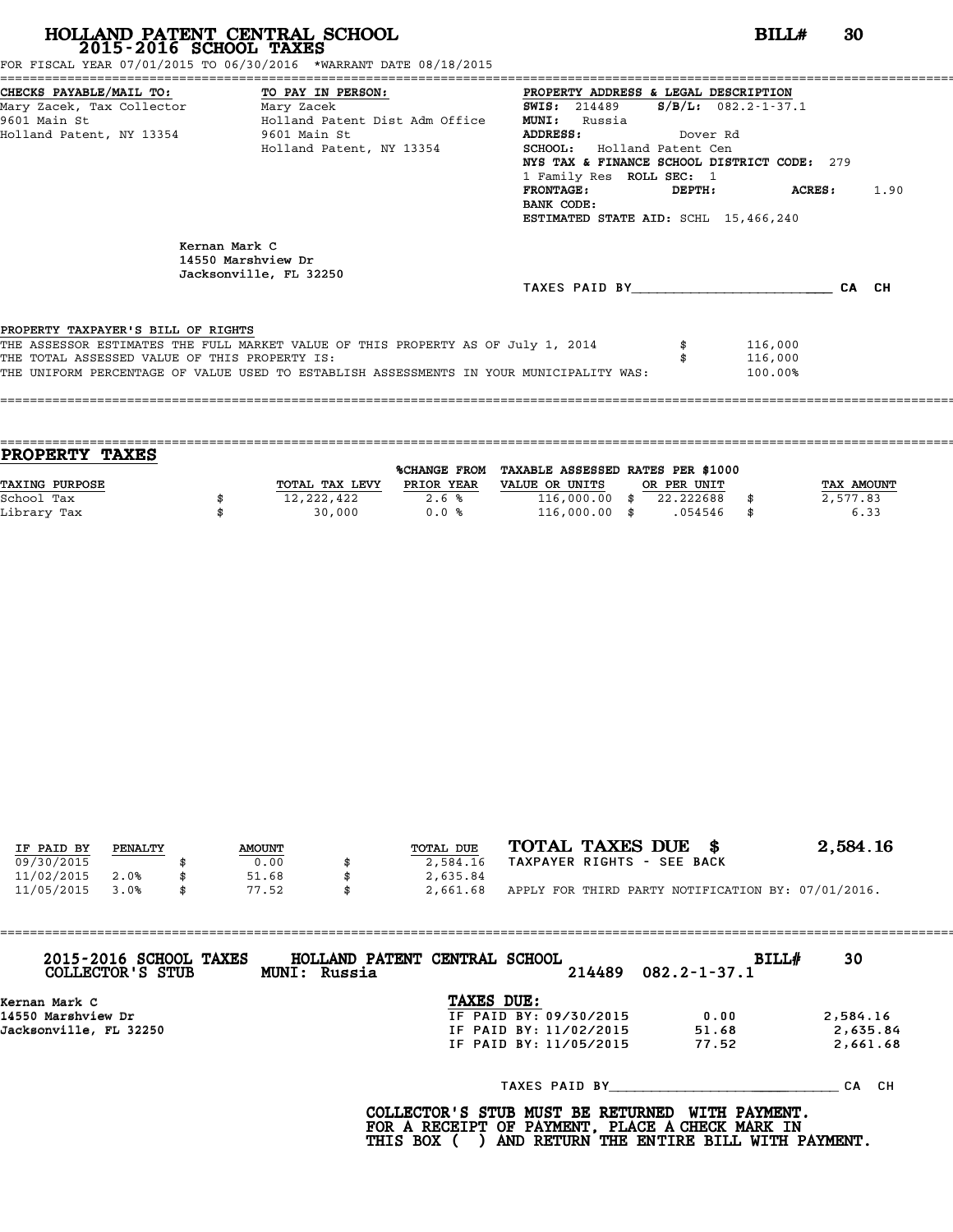| FOR FISCAL YEAR 07/01/2015 TO 06/30/2016 *WARRANT DATE 08/18/2015                                                                                                                                                                                                  | 2015-2016 SCHOOL TAXES                                                                          |                                                                                          |                                                                                                                                                                                                                                                                                          | BILLH                         | 31                               |
|--------------------------------------------------------------------------------------------------------------------------------------------------------------------------------------------------------------------------------------------------------------------|-------------------------------------------------------------------------------------------------|------------------------------------------------------------------------------------------|------------------------------------------------------------------------------------------------------------------------------------------------------------------------------------------------------------------------------------------------------------------------------------------|-------------------------------|----------------------------------|
| CHECKS PAYABLE/MAIL TO:<br>Mary Zacek, Tax Collector Mary Zacek<br>9601 Main St<br>Holland Patent, NY 13354                                                                                                                                                        | TO PAY IN PERSON:<br>Holland Patent Dist Adm Office<br>9601 Main St<br>Holland Patent, NY 13354 | ADDRESS:<br><b>FRONTAGE:</b><br>BANK CODE:                                               | PROPERTY ADDRESS & LEGAL DESCRIPTION<br><b>SWIS:</b> 214489 <b>S/B/L:</b> 082.2-1-54<br><b>MUNI:</b> Russia<br>297 Simpson Rd<br>SCHOOL: Holland Patent Cen<br>NYS TAX & FINANCE SCHOOL DISTRICT CODE: 279<br>1 Family Res ROLL SEC: 1<br>DEPTH:<br>ESTIMATED STATE AID: SCHL 15,466,240 |                               | <b>ACRES:</b><br>4.90            |
|                                                                                                                                                                                                                                                                    | Kimak Matthew<br>Kimak Suzann<br>297 Simpson Rd<br>Remsen, NY 13438                             |                                                                                          | TAXES PAID BY TAND AND TAXES PAID BY                                                                                                                                                                                                                                                     |                               |                                  |
| PROPERTY TAXPAYER'S BILL OF RIGHTS<br>THE ASSESSOR ESTIMATES THE FULL MARKET VALUE OF THIS PROPERTY AS OF July 1, 2014<br>THE TOTAL ASSESSED VALUE OF THIS PROPERTY IS:<br>THE UNIFORM PERCENTAGE OF VALUE USED TO ESTABLISH ASSESSMENTS IN YOUR MUNICIPALITY WAS: |                                                                                                 |                                                                                          |                                                                                                                                                                                                                                                                                          | 130,000<br>130,000<br>100.00% |                                  |
| EXEMPTION*<br>30,000 SCHOOL<br>STAR B                                                                                                                                                                                                                              | VALUE TAX PURPOSE                                                                               | FULL VALUE EXEMPTION<br>30,000                                                           | VALUE TAX PURPOSE                                                                                                                                                                                                                                                                        |                               | FULL VALUE                       |
| <b>PROPERTY TAXES</b>                                                                                                                                                                                                                                              |                                                                                                 | %CHANGE FROM TAXABLE ASSESSED RATES PER \$1000                                           |                                                                                                                                                                                                                                                                                          |                               |                                  |
| <b>TAXING PURPOSE</b><br>School Tax<br>Library Tax                                                                                                                                                                                                                 | TOTAL TAX LEVY PRIOR YEAR<br>12,222,422<br>\$<br>\$<br>30,000                                   | 2.6%<br>0.0%                                                                             | VALUE OR UNITS OR PER UNIT<br>130,000.00 \$ 22.222688 \$<br>130,000.00 \$ .054546 \$                                                                                                                                                                                                     |                               | TAX AMOUNT<br>2,888.95<br>7.09   |
|                                                                                                                                                                                                                                                                    | * THIS YEAR'S STAR TAX SAVINGS GENERALLY MAY NOT EXCEED LAST YEAR'S BY MORE THAN 2%.            |                                                                                          | TOTAL SAVINGS DUE TO STAR \$                                                                                                                                                                                                                                                             |                               | 605.00                           |
| IF PAID BY<br><b>PENALTY</b><br>09/30/2015<br>\$<br>11/02/2015 2.0%<br>\$                                                                                                                                                                                          | <b>AMOUNT</b><br>0.00<br>\$<br>45.82<br>\$                                                      | TOTAL DUE<br>2,291.04<br>2,336.86                                                        | TOTAL TAXES DUE \$<br>TAXPAYER RIGHTS - SEE BACK                                                                                                                                                                                                                                         |                               | 2,291.04                         |
| 11/05/2015 3.0%<br>\$                                                                                                                                                                                                                                              | 68.73<br>$\mathbf{s}$                                                                           |                                                                                          | 2,359.77 APPLY FOR THIRD PARTY NOTIFICATION BY: 07/01/2016.                                                                                                                                                                                                                              |                               |                                  |
| 2015-2016 SCHOOL TAXES<br>COLLECTOR'S STUB                                                                                                                                                                                                                         | MUNI: Russia                                                                                    | HOLLAND PATENT CENTRAL SCHOOL                                                            | $082.2 - 1 - 54$<br>214489                                                                                                                                                                                                                                                               | BILL#                         | 31                               |
| Kimak Matthew<br>Kimak Suzann<br>297 Simpson Rd<br>Remsen, NY 13438                                                                                                                                                                                                |                                                                                                 | TAXES DUE:<br>IF PAID BY: 09/30/2015<br>IF PAID BY: 11/02/2015<br>IF PAID BY: 11/05/2015 | 0.00<br>45.82<br>68.73                                                                                                                                                                                                                                                                   |                               | 2,291.04<br>2,336.86<br>2,359.77 |
|                                                                                                                                                                                                                                                                    |                                                                                                 |                                                                                          |                                                                                                                                                                                                                                                                                          |                               |                                  |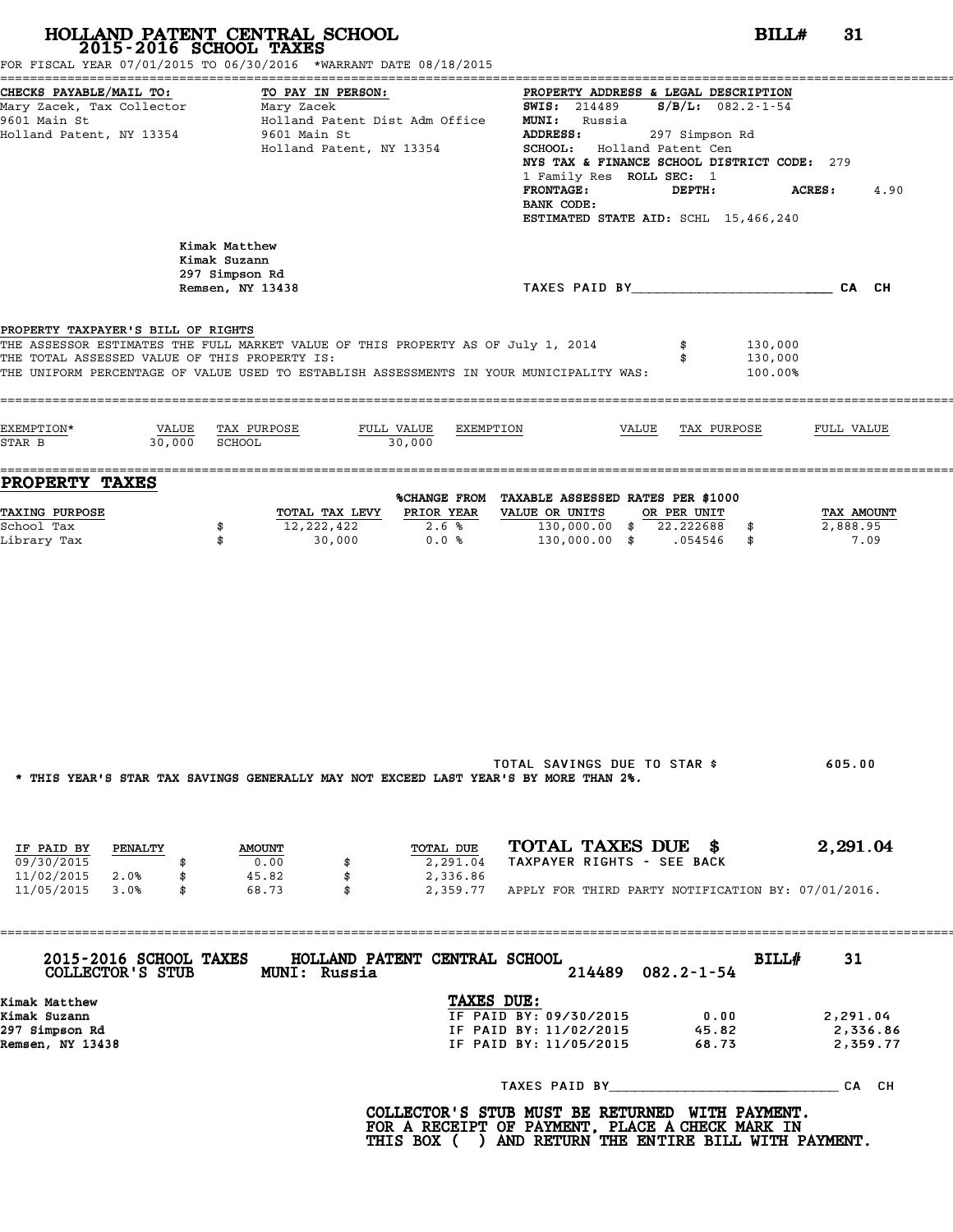FOR FISCAL YEAR 07/01/2015 TO 06/30/2016 \*WARRANT DATE 08/18/2015

| CHECKS PAYABLE/MAIL TO: TO PAY IN PERSON:     |                                                                                         | PROPERTY ADDRESS & LEGAL DESCRIPTION            |                        |         |       |      |
|-----------------------------------------------|-----------------------------------------------------------------------------------------|-------------------------------------------------|------------------------|---------|-------|------|
| Mary Zacek, Tax Collector ________ Mary Zacek |                                                                                         | <b>SWIS:</b> 214489                             | $S/B/L$ : 082.2-1-40.1 |         |       |      |
| 9601 Main St                                  | Holland Patent Dist Adm Office                                                          | <b>MUNI:</b><br>Russia                          |                        |         |       |      |
| Holland Patent, NY 13354 9601 Main St         |                                                                                         | ADDRESS:                                        | 235 Dover Rd           |         |       |      |
|                                               | Holland Patent, NY 13354                                                                | <b>SCHOOL:</b> Holland Patent Cen               |                        |         |       |      |
|                                               |                                                                                         | NYS TAX & FINANCE SCHOOL DISTRICT CODE: 279     |                        |         |       |      |
|                                               |                                                                                         | 1 Family Res ROLL SEC: 1                        |                        |         |       |      |
|                                               |                                                                                         | <b>FRONTAGE:</b><br>330.00 DEPTH:<br>BANK CODE: |                        | ACRES : |       | 5.16 |
|                                               |                                                                                         | 813<br>ESTIMATED STATE AID: SCHL 15,466,240     |                        |         |       |      |
|                                               |                                                                                         |                                                 |                        |         |       |      |
| 235 Dover Rd                                  | Kirkpatrick Judith A<br>Barneveld, NY 13304                                             |                                                 |                        |         |       |      |
|                                               |                                                                                         | TAXES PAID BY                                   |                        |         | CA CH |      |
|                                               |                                                                                         |                                                 |                        |         |       |      |
| PROPERTY TAXPAYER'S BILL OF RIGHTS            |                                                                                         |                                                 |                        |         |       |      |
|                                               | THE ASSESSOR ESTIMATES THE FULL MARKET VALUE OF THIS PROPERTY AS OF July 1, 2014        |                                                 |                        | 280,000 |       |      |
| THE TOTAL ASSESSED VALUE OF THIS PROPERTY IS: |                                                                                         |                                                 |                        | 280,000 |       |      |
|                                               | THE UNIFORM PERCENTAGE OF VALUE USED TO ESTABLISH ASSESSMENTS IN YOUR MUNICIPALITY WAS: |                                                 |                        | 100.00% |       |      |
|                                               |                                                                                         |                                                 |                        |         |       |      |
|                                               |                                                                                         |                                                 |                        |         |       |      |

|                | %CHANGE FROM |                |                                |             |                                   |
|----------------|--------------|----------------|--------------------------------|-------------|-----------------------------------|
| TOTAL TAX LEVY | PRIOR YEAR   | VALUE OR UNITS |                                |             | TAX AMOUNT                        |
| 12,222,422     | 2.6%         |                | 22.222688                      |             | 6,222.35                          |
| 30,000         | 0.0%         |                | .054546                        | - \$        | 15.27                             |
|                |              |                | 280,000.00 \$<br>280,000.00 \$ | OR PER UNIT | TAXABLE ASSESSED RATES PER \$1000 |

====================================================================================================================================

|            |         |               |           | TOTAL TAXES DUE \$                                 | 6,237.62 |
|------------|---------|---------------|-----------|----------------------------------------------------|----------|
| IF PAID BY | PENALTY | <b>AMOUNT</b> | TOTAL DUE |                                                    |          |
| 09/30/2015 |         | 0.00          | 6,237.62  | TAXPAYER RIGHTS - SEE BACK                         |          |
| 11/02/2015 | 2.0%    | 124.75        | 6,362.37  |                                                    |          |
| 11/05/2015 | 3.0%    | 187.13        | 6,424.75  | APPLY FOR THIRD PARTY NOTIFICATION BY: 07/01/2016. |          |

| 2015-2016 SCHOOL TAXES<br>COLLECTOR'S STUB | HOLLAND PATENT CENTRAL SCHOOL<br>MUNI: Russia |                        | BILL#<br>$214489$ $082.2 - 1 - 40.1$ | 32       |
|--------------------------------------------|-----------------------------------------------|------------------------|--------------------------------------|----------|
| Kirkpatrick Judith A                       |                                               | TAXES DUE:             |                                      |          |
| 235 Dover Rd                               |                                               | IF PAID BY: 09/30/2015 | 0.00                                 | 6,237.62 |
| Barneveld, NY 13304                        |                                               | IF PAID BY: 11/02/2015 | 124.75                               | 6,362.37 |
|                                            |                                               | IF PAID BY: 11/05/2015 | 187.13                               | 6,424.75 |
|                                            |                                               |                        | TAXES PAID BY                        | CA CH    |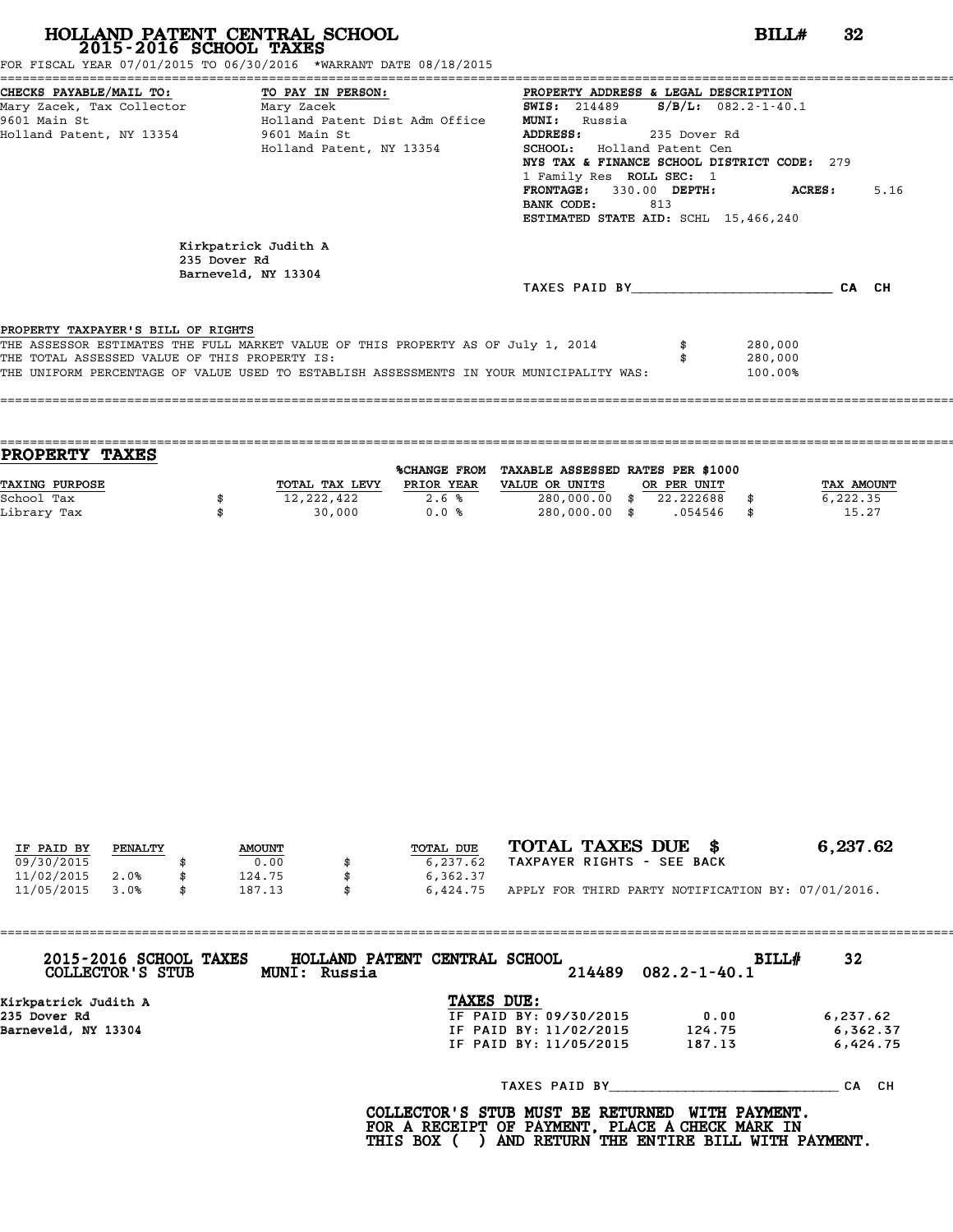|                                                                                                  | HOLLAND PATENT CENTRAL SCHOOL<br>2015-2016 SCHOOL TAXES<br>FOR FISCAL YEAR 07/01/2015 TO 06/30/2016 *WARRANT DATE 08/18/2015                                                | BILLH                                                                                                                                                                                                                                                                                                                                        | 33                               |
|--------------------------------------------------------------------------------------------------|-----------------------------------------------------------------------------------------------------------------------------------------------------------------------------|----------------------------------------------------------------------------------------------------------------------------------------------------------------------------------------------------------------------------------------------------------------------------------------------------------------------------------------------|----------------------------------|
| CHECKS PAYABLE/MAIL TO:<br>Mary Zacek, Tax Collector<br>9601 Main St<br>Holland Patent, NY 13354 | TO PAY IN PERSON:<br>Mary Zacek<br>Holland Patent Dist Adm Office<br>9601 Main St<br>Holland Patent, NY 13354                                                               | PROPERTY ADDRESS & LEGAL DESCRIPTION<br><b>SWIS:</b> 214489 <b>S/B/L:</b> 082.4-1-5<br><b>MUNI:</b> Russia<br>ADDRESS:<br>634 Partridge Hill Rd<br>SCHOOL: Holland Patent Cen<br>NYS TAX & FINANCE SCHOOL DISTRICT CODE: 279<br>1 Family Res ROLL SEC: 1<br><b>FRONTAGE:</b><br>DEPTH:<br>BANK CODE:<br>ESTIMATED STATE AID: SCHL 15,466,240 | <b>ACRES :</b><br>5.00           |
|                                                                                                  | Knower Anne E<br>Kennedy Patricia<br>634 Partridge Hill Rd<br>Barneveld, NY 13304                                                                                           | TAXES PAID BY TAND AND TAXES PAID BY                                                                                                                                                                                                                                                                                                         |                                  |
| PROPERTY TAXPAYER'S BILL OF RIGHTS<br>THE TOTAL ASSESSED VALUE OF THIS PROPERTY IS:              | THE ASSESSOR ESTIMATES THE FULL MARKET VALUE OF THIS PROPERTY AS OF July 1, 2014<br>THE UNIFORM PERCENTAGE OF VALUE USED TO ESTABLISH ASSESSMENTS IN YOUR MUNICIPALITY WAS: | 269,500<br>269,500<br>100.00%                                                                                                                                                                                                                                                                                                                |                                  |
| EXEMPTION*<br>30,000 SCHOOL<br>STAR B                                                            | VALUE TAX PURPOSE<br>FULL VALUE<br>EXEMPTION<br>30,000                                                                                                                      | VALUE TAX PURPOSE                                                                                                                                                                                                                                                                                                                            | FULL VALUE                       |
| <b>PROPERTY TAXES</b>                                                                            |                                                                                                                                                                             | %CHANGE FROM TAXABLE ASSESSED RATES PER \$1000                                                                                                                                                                                                                                                                                               |                                  |
| <b>TAXING PURPOSE</b><br>School Tax<br>Library Tax                                               | <b>PRIOR YEAR</b><br>TOTAL TAX LEVY<br>12,222,422<br>2.6%<br>\$<br>\$<br>30,000<br>0.0%                                                                                     | VALUE OR UNITS<br>OR PER UNIT<br>269,500.00 \$ 22.222688 \$<br>269,500.00 \$ .054546 \$                                                                                                                                                                                                                                                      | TAX AMOUNT<br>5,989.01<br>14.70  |
|                                                                                                  | * THIS YEAR'S STAR TAX SAVINGS GENERALLY MAY NOT EXCEED LAST YEAR'S BY MORE THAN 2%.                                                                                        | TOTAL SAVINGS DUE TO STAR \$                                                                                                                                                                                                                                                                                                                 | 605.00                           |
| IF PAID BY<br>PENALTY<br>09/30/2015<br>\$<br>11/02/2015 2.0%<br>\$                               | TOTAL DUE<br><b>AMOUNT</b><br>0.00<br>5,398.71<br>107.97<br>\$<br>5,506.68                                                                                                  | TOTAL TAXES DUE \$<br>TAXPAYER RIGHTS - SEE BACK                                                                                                                                                                                                                                                                                             | 5,398.71                         |
| 11/05/2015<br>3.0%<br>\$                                                                         | 161.96<br>\$                                                                                                                                                                | 5,560.67 APPLY FOR THIRD PARTY NOTIFICATION BY: 07/01/2016.                                                                                                                                                                                                                                                                                  |                                  |
| 2015-2016 SCHOOL TAXES<br>COLLECTOR'S STUB                                                       | HOLLAND PATENT CENTRAL SCHOOL<br>MUNI: Russia                                                                                                                               | BILL#<br>$082.4 - 1 - 5$<br>214489                                                                                                                                                                                                                                                                                                           | 33                               |
| Knower Anne E<br>Kennedy Patricia<br>634 Partridge Hill Rd<br>Barneveld, NY 13304                | TAXES DUE:                                                                                                                                                                  | IF PAID BY: 09/30/2015<br>0.00<br>IF PAID BY: 11/02/2015 107.97<br>IF PAID BY: 11/05/2015<br>161.96                                                                                                                                                                                                                                          | 5,398.71<br>5,506.68<br>5,560.67 |
|                                                                                                  |                                                                                                                                                                             |                                                                                                                                                                                                                                                                                                                                              |                                  |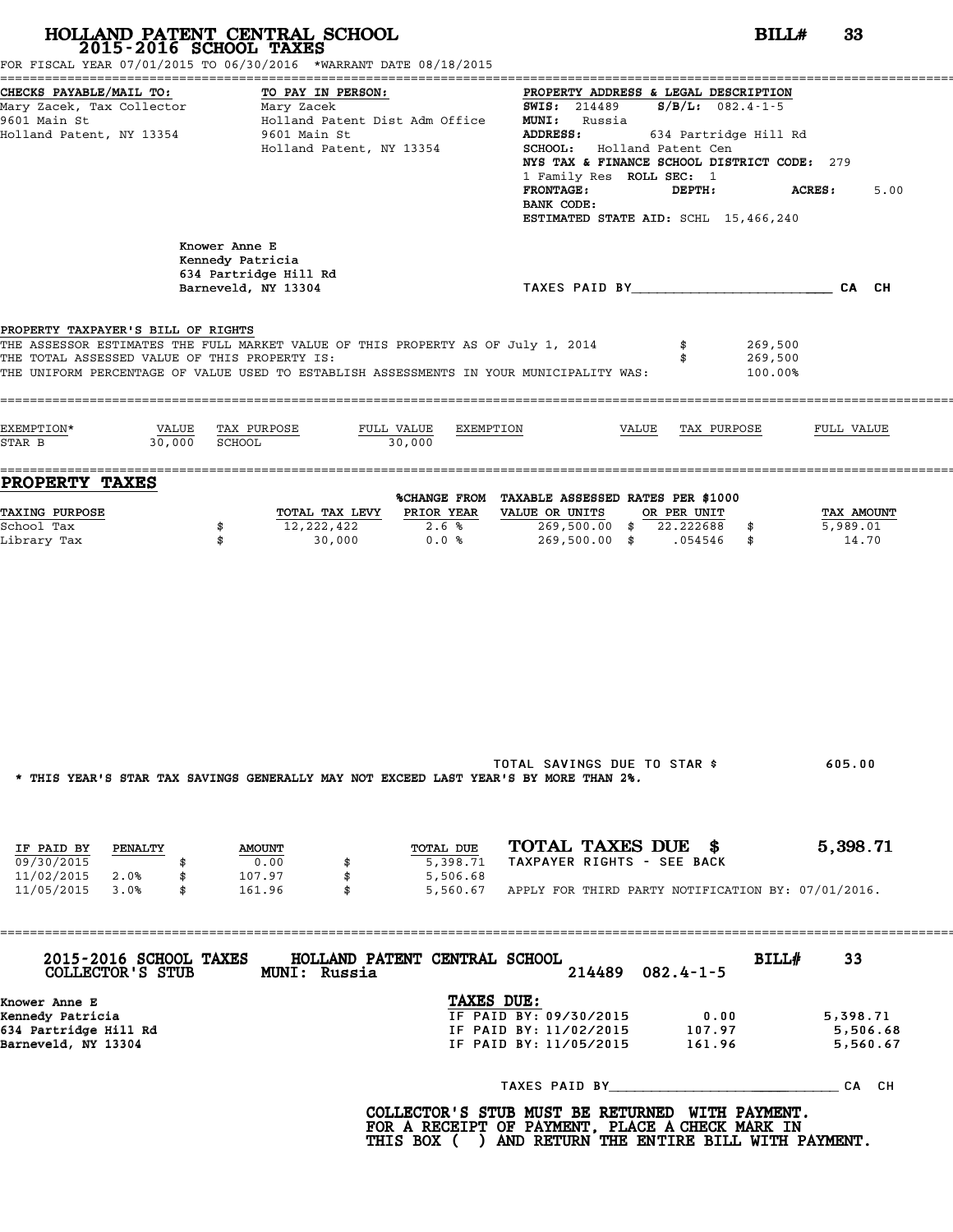|                                                                                                  | 2015-2016 SCHOOL TAXES<br>FOR FISCAL YEAR 07/01/2015 TO 06/30/2016 *WARRANT DATE 08/18/2015                                                                                 | BILLH<br>34                                                                                                                                                                                                                                                                                                                                                     |
|--------------------------------------------------------------------------------------------------|-----------------------------------------------------------------------------------------------------------------------------------------------------------------------------|-----------------------------------------------------------------------------------------------------------------------------------------------------------------------------------------------------------------------------------------------------------------------------------------------------------------------------------------------------------------|
| CHECKS PAYABLE/MAIL TO:<br>Mary Zacek, Tax Collector<br>9601 Main St<br>Holland Patent, NY 13354 | TO PAY IN PERSON:<br>Mary Zacek<br>Holland Patent Dist Adm Office<br>9601 Main St<br>Holland Patent, NY 13354                                                               | PROPERTY ADDRESS & LEGAL DESCRIPTION<br><b>SWIS:</b> 214489 <b>S/B/L:</b> 077.3-1-7<br><b>MUNI:</b> Russia<br>ADDRESS:<br>Cady Rd<br>SCHOOL: Holland Patent Cen<br>NYS TAX & FINANCE SCHOOL DISTRICT CODE: 279<br>Rurl res&rec ROLL SEC: 1<br><b>FRONTAGE:</b><br>DEPTH:<br><b>ACRES:</b><br>17.00<br>BANK CODE:<br>813<br>ESTIMATED STATE AID: SCHL 15,466,240 |
|                                                                                                  | Lynskey Michael A Sr<br>Lynskey Donna K<br>PO Box 49<br>Hinckley, NY 13352                                                                                                  | TAXES PAID BY TAND AND TAXES PAID BY                                                                                                                                                                                                                                                                                                                            |
| PROPERTY TAXPAYER'S BILL OF RIGHTS<br>THE TOTAL ASSESSED VALUE OF THIS PROPERTY IS:              | THE ASSESSOR ESTIMATES THE FULL MARKET VALUE OF THIS PROPERTY AS OF July 1, 2014<br>THE UNIFORM PERCENTAGE OF VALUE USED TO ESTABLISH ASSESSMENTS IN YOUR MUNICIPALITY WAS: | 230,000<br>230,000<br>100.00%                                                                                                                                                                                                                                                                                                                                   |
| EXEMPTION*<br>30,000<br>STAR B                                                                   | VALUE TAX PURPOSE<br>FULL VALUE<br>SCHOOL<br>30,000                                                                                                                         | EXEMPTION<br>VALUE<br>TAX PURPOSE<br>FULL VALUE                                                                                                                                                                                                                                                                                                                 |
| <b>PROPERTY TAXES</b><br><b>TAXING PURPOSE</b><br>School Tax                                     | PRIOR YEAR<br>TOTAL TAX LEVY<br>12,222,422<br>2.6%<br>\$                                                                                                                    | %CHANGE FROM TAXABLE ASSESSED RATES PER \$1000<br>VALUE OR UNITS<br>OR PER UNIT<br>TAX AMOUNT<br>230,000.00 \$ 22.222688 \$<br>5, 111.22                                                                                                                                                                                                                        |
|                                                                                                  |                                                                                                                                                                             |                                                                                                                                                                                                                                                                                                                                                                 |
|                                                                                                  | * THIS YEAR'S STAR TAX SAVINGS GENERALLY MAY NOT EXCEED LAST YEAR'S BY MORE THAN 2%.                                                                                        | TOTAL SAVINGS DUE TO STAR \$<br>605.00                                                                                                                                                                                                                                                                                                                          |
| IF PAID BY<br>PENALTY<br>09/30/2015<br>\$<br>11/02/2015 2.0%<br>\$<br>11/05/2015<br>3.0%<br>\$   | TOTAL DUE<br><b>AMOUNT</b><br>0.00<br>4,518.77<br>\$<br>90.38<br>\$<br>135.56<br>\$                                                                                         | TOTAL TAXES DUE \$<br>4,518.77<br>TAXPAYER RIGHTS - SEE BACK<br>4,609.15<br>4,654.33 APPLY FOR THIRD PARTY NOTIFICATION BY: 07/01/2016.                                                                                                                                                                                                                         |
| 2015-2016 SCHOOL TAXES                                                                           | HOLLAND PATENT CENTRAL SCHOOL                                                                                                                                               | BILL#<br>34.                                                                                                                                                                                                                                                                                                                                                    |
| COLLECTOR'S STUB<br>Lynskey Michael A Sr                                                         | MUNI: Russia                                                                                                                                                                | $077.3 - 1 - 7$<br>214489<br>TAXES DUE:                                                                                                                                                                                                                                                                                                                         |
| Lynskey Donna K<br>PO Box 49                                                                     |                                                                                                                                                                             | IF PAID BY: 09/30/2015<br>0.00<br>4,518.77<br>IF PAID BY: 11/02/2015<br>90.38<br>4,609.15<br>IF PAID BY: 11/05/2015<br>135.56<br>4,654.33                                                                                                                                                                                                                       |
| Hinckley, NY 13352                                                                               |                                                                                                                                                                             |                                                                                                                                                                                                                                                                                                                                                                 |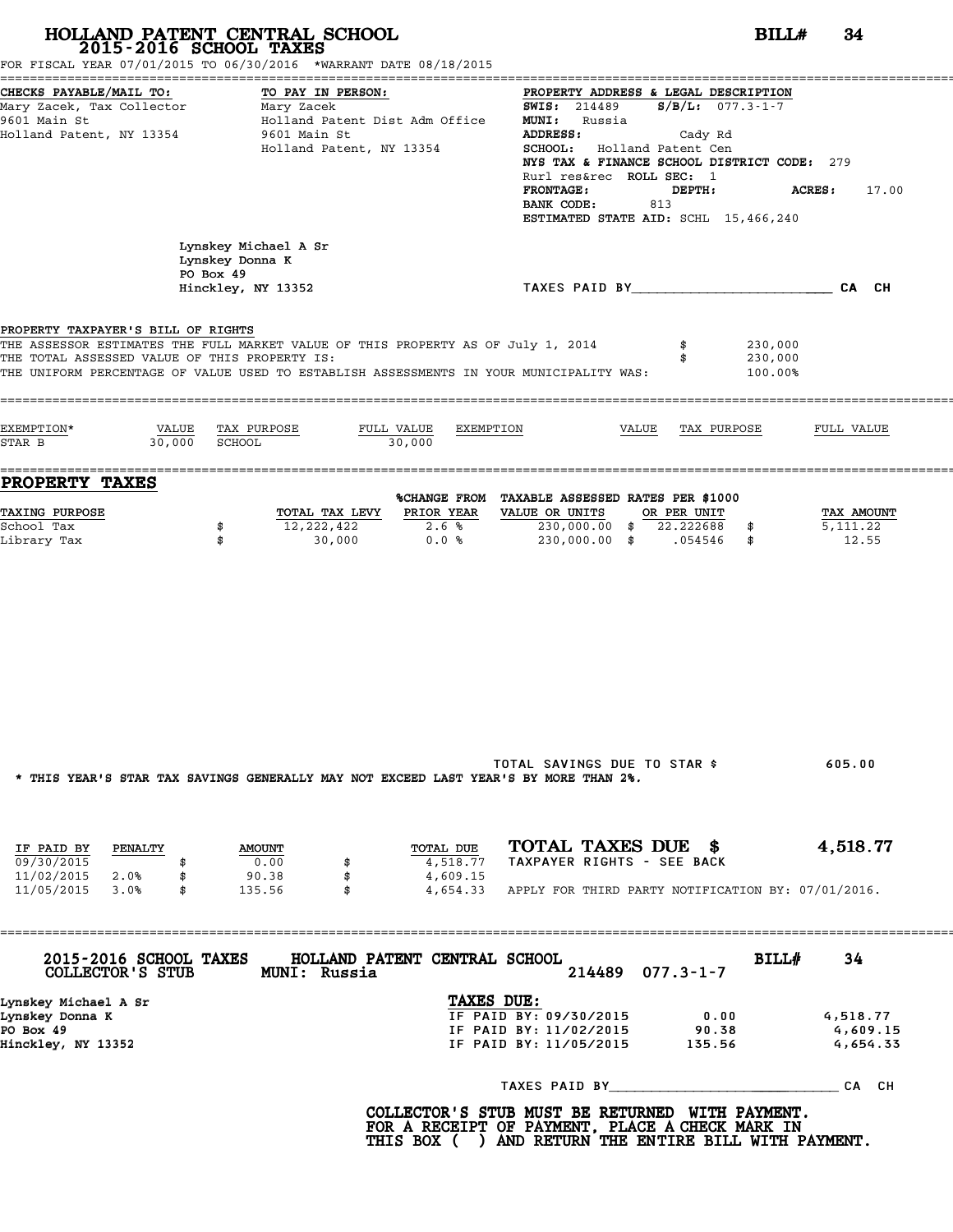|                                                                                                  | 2015-2016 SCHOOL TAXES<br>FOR FISCAL YEAR 07/01/2015 TO 06/30/2016 *WARRANT DATE 08/18/2015                                                                                 |                                                                                                                                                                                                                                                                                                                                    | BILL#<br>35                    |
|--------------------------------------------------------------------------------------------------|-----------------------------------------------------------------------------------------------------------------------------------------------------------------------------|------------------------------------------------------------------------------------------------------------------------------------------------------------------------------------------------------------------------------------------------------------------------------------------------------------------------------------|--------------------------------|
| CHECKS PAYABLE/MAIL TO:<br>Mary Zacek, Tax Collector<br>9601 Main St<br>Holland Patent, NY 13354 | TO PAY IN PERSON:<br>Mary Zacek<br>Holland Patent Dist Adm Office<br>9601 Main St<br>Holland Patent, NY 13354                                                               | PROPERTY ADDRESS & LEGAL DESCRIPTION<br><b>SWIS:</b> 214489 $S/B/L$ : 082.2-1-49<br><b>MUNI:</b> Russia<br>ADDRESS:<br>132 Simpson Rd<br>SCHOOL: Holland Patent Cen<br>NYS TAX & FINANCE SCHOOL DISTRICT CODE: 279<br>Rurl res&rec ROLL SEC: 1<br><b>FRONTAGE:</b><br>DEPTH:<br>BANK CODE:<br>ESTIMATED STATE AID: SCHL 15,466,240 | <b>ACRES:</b><br>10.40         |
|                                                                                                  | Mancini Joseph A<br>132 Simpson Rd<br>Barneveld, NY 13304                                                                                                                   |                                                                                                                                                                                                                                                                                                                                    |                                |
|                                                                                                  |                                                                                                                                                                             |                                                                                                                                                                                                                                                                                                                                    |                                |
| PROPERTY TAXPAYER'S BILL OF RIGHTS<br>THE TOTAL ASSESSED VALUE OF THIS PROPERTY IS:              | THE ASSESSOR ESTIMATES THE FULL MARKET VALUE OF THIS PROPERTY AS OF July 1, 2014<br>THE UNIFORM PERCENTAGE OF VALUE USED TO ESTABLISH ASSESSMENTS IN YOUR MUNICIPALITY WAS: | 162,000<br>162,000<br>100.00%                                                                                                                                                                                                                                                                                                      |                                |
| EXEMPTION*<br>30,000<br>STAR B                                                                   | VALUE TAX PURPOSE<br>FULL VALUE<br>EXEMPTION<br>SCHOOL<br>30,000                                                                                                            | VALUE TAX PURPOSE                                                                                                                                                                                                                                                                                                                  | FULL VALUE                     |
| <b>PROPERTY TAXES</b>                                                                            |                                                                                                                                                                             | %CHANGE FROM TAXABLE ASSESSED RATES PER \$1000                                                                                                                                                                                                                                                                                     |                                |
| <b>TAXING PURPOSE</b><br>School Tax<br>Library Tax                                               | PRIOR YEAR<br>TOTAL TAX LEVY<br>12,222,422<br>2.6%<br>\$<br>\$<br>30,000<br>0.0%                                                                                            | VALUE OR UNITS<br>OR PER UNIT<br>162,000.00 \$ 22.222688 \$<br>162,000.00 \$ .054546 \$                                                                                                                                                                                                                                            | TAX AMOUNT<br>3,600.08<br>8.84 |
|                                                                                                  | * THIS YEAR'S STAR TAX SAVINGS GENERALLY MAY NOT EXCEED LAST YEAR'S BY MORE THAN 2%.                                                                                        | TOTAL SAVINGS DUE TO STAR \$                                                                                                                                                                                                                                                                                                       | 605.00                         |
|                                                                                                  |                                                                                                                                                                             |                                                                                                                                                                                                                                                                                                                                    |                                |
| IF PAID BY<br><b>PENALTY</b><br>09/30/2015<br>\$<br>11/02/2015 2.0%<br>\$                        | TOTAL DUE<br><b>AMOUNT</b><br>0.00<br>3,003.92<br>\$<br>60.08<br>\$<br>3,064.00                                                                                             | TOTAL TAXES DUE \$<br>TAXPAYER RIGHTS - SEE BACK                                                                                                                                                                                                                                                                                   | 3,003.92                       |
| 11/05/2015 3.0%<br>\$                                                                            | 90.12<br>\$                                                                                                                                                                 | 3,094.04 APPLY FOR THIRD PARTY NOTIFICATION BY: 07/01/2016.                                                                                                                                                                                                                                                                        |                                |
| 2015-2016 SCHOOL TAXES<br>COLLECTOR'S STUB                                                       | HOLLAND PATENT CENTRAL SCHOOL<br>MUNI: Russia                                                                                                                               | BILL#<br>$082.2 - 1 - 49$<br>214489                                                                                                                                                                                                                                                                                                | 35                             |
|                                                                                                  | TAXES DUE:                                                                                                                                                                  | IF PAID BY: 09/30/2015                                                                                                                                                                                                                                                                                                             | 3,003.92                       |
| Mancini Joseph A<br>132 Simpson Rd                                                               |                                                                                                                                                                             | 0.00                                                                                                                                                                                                                                                                                                                               |                                |
| Barneveld, NY 13304                                                                              |                                                                                                                                                                             | IF PAID BY: 11/02/2015<br>60.08<br>IF PAID BY: 11/05/2015<br>90.12                                                                                                                                                                                                                                                                 | 3,064.00<br>3,094.04           |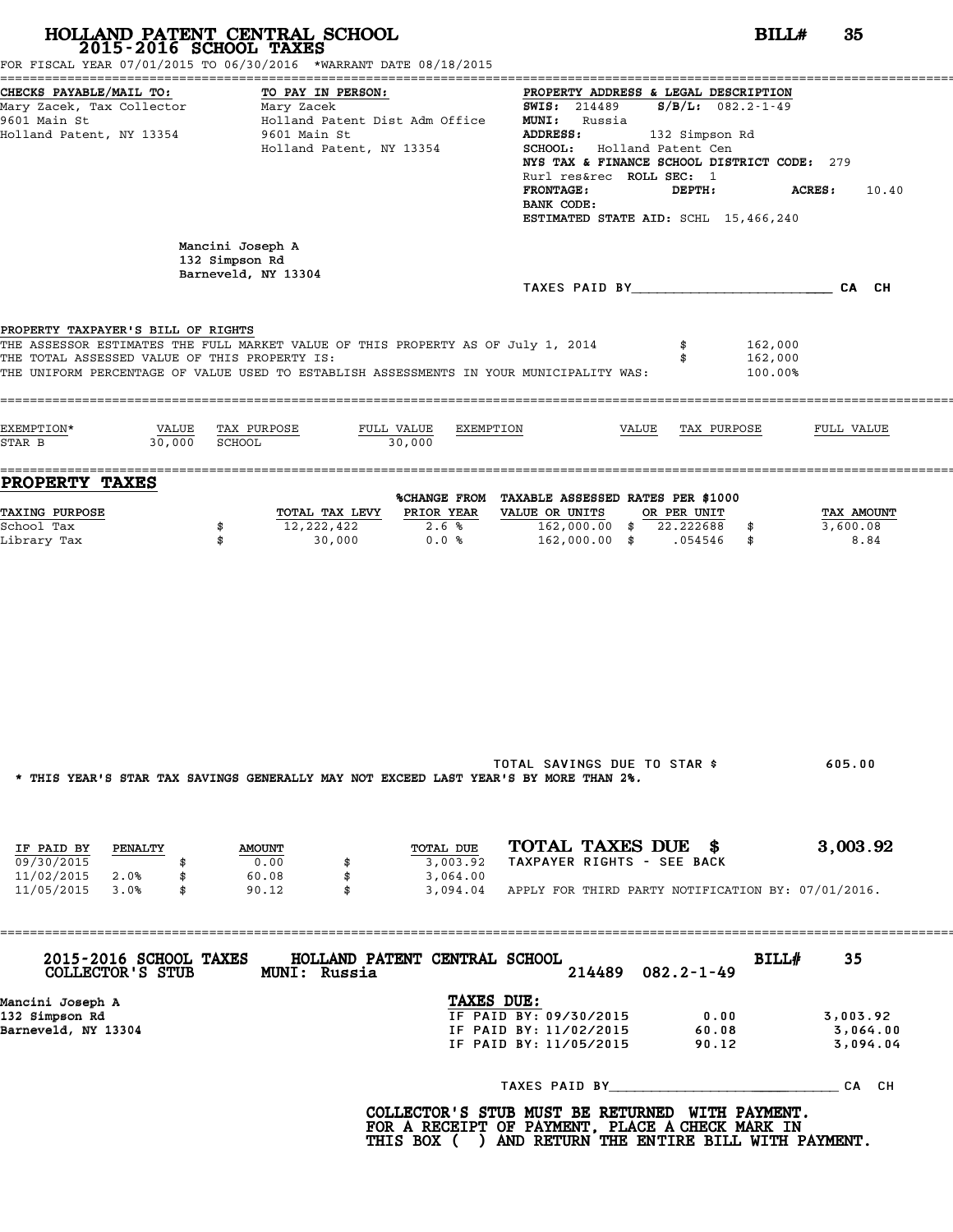FOR FISCAL YEAR 07/01/2015 TO 06/30/2016 \*WARRANT DATE 08/18/2015

| CHECKS PAYABLE/MAIL TO:                       | TO PAY IN PERSON:                                                                       | PROPERTY ADDRESS & LEGAL DESCRIPTION        |        |                     |       |
|-----------------------------------------------|-----------------------------------------------------------------------------------------|---------------------------------------------|--------|---------------------|-------|
| Mary Zacek, Tax Collector                     | Mary Zacek                                                                              | <b>SWIS:</b> 214489                         |        | $S/B/L: 082.4-1-19$ |       |
| 9601 Main St                                  | Holland Patent Dist Adm Office                                                          | MUNI:<br>Russia                             |        |                     |       |
| Holland Patent, NY 13354                      | 9601 Main St                                                                            | ADDRESS:                                    |        | Partridge Hill Rd   |       |
|                                               | Holland Patent, NY 13354                                                                | <b>SCHOOL:</b> Holland Patent Cen           |        |                     |       |
|                                               |                                                                                         | NYS TAX & FINANCE SCHOOL DISTRICT CODE: 279 |        |                     |       |
|                                               |                                                                                         | Rural vac>10 ROLL SEC: 1                    |        |                     |       |
|                                               |                                                                                         | <b>FRONTAGE:</b>                            | DEPTH: | ACRES :             | 14.40 |
|                                               |                                                                                         | BANK CODE:                                  |        |                     |       |
|                                               |                                                                                         | ESTIMATED STATE AID: SCHL 15,466,240        |        |                     |       |
|                                               | Manley Irrevocable Trust Eugen<br>6776 Benton Rd<br>Marcy, NY 13403                     | TAXES PAID BY                               |        |                     | CA CH |
|                                               |                                                                                         |                                             |        |                     |       |
|                                               |                                                                                         |                                             |        |                     |       |
| PROPERTY TAXPAYER'S BILL OF RIGHTS            |                                                                                         |                                             |        |                     |       |
|                                               | THE ASSESSOR ESTIMATES THE FULL MARKET VALUE OF THIS PROPERTY AS OF July 1, 2014        |                                             |        | 31,300              |       |
| THE TOTAL ASSESSED VALUE OF THIS PROPERTY IS: |                                                                                         |                                             |        | 31,300              |       |
|                                               | THE UNIFORM PERCENTAGE OF VALUE USED TO ESTABLISH ASSESSMENTS IN YOUR MUNICIPALITY WAS: |                                             |        | 100.00%             |       |

==================================================================================================================================== **PROPERTY TAXES** %CHANGE FROM TAXABLE ASSESSED RATES PER \$1000 **PROPERTY TAXES**<br>
TAXING PURPOSE TOTAL TAX LEVY PRIOR YEAR VALUE OR UNITS OR PER UNIT TAX AMOUNT<br>
School Tax = 12 222 422 = 26 % = 23 31 300 00 % 22 222688 % = 695 57 School Tax \$ 12,222,422 2.6 % 31,300.00 \$ 22.222688 \$ 695.57 Library Tax \$ 30,000 0.0 % 31,300.00 \$ .054546 \$ 1.71

====================================================================================================================================

| IF PAID BY | PENALTY | <b>AMOUNT</b> | TOTAL DUE | TOTAL TAXES DUE \$                                 | 697.28 |
|------------|---------|---------------|-----------|----------------------------------------------------|--------|
| 09/30/2015 |         | 0.00          | 697.28    | TAXPAYER RIGHTS - SEE BACK                         |        |
| 11/02/2015 | 2.0%    | 13.95         | 711.23    |                                                    |        |
| 11/05/2015 | 3.0%    | 20.92         | 718.20    | APPLY FOR THIRD PARTY NOTIFICATION BY: 07/01/2016. |        |
|            |         |               |           |                                                    |        |

| 2015-2016 SCHOOL TAXES<br>COLLECTOR'S STUB | MUNI: Russia | HOLLAND PATENT CENTRAL SCHOOL | 214489 | $082.4 - 1 - 19$ | BILL# | 36        |
|--------------------------------------------|--------------|-------------------------------|--------|------------------|-------|-----------|
| Manley Irrevocable Trust Eugen             |              | TAXES DUE:                    |        |                  |       |           |
| 6776 Benton Rd                             |              | IF PAID BY: 09/30/2015        |        | 0.00             |       | 697.28    |
| Marcy, NY 13403                            |              | IF PAID BY: 11/02/2015        |        | 13.95            |       | 711.23    |
|                                            |              | IF PAID BY: 11/05/2015        |        | 20.92            |       | 718.20    |
|                                            |              | TAXES PAID BY                 |        |                  |       | CH.<br>СA |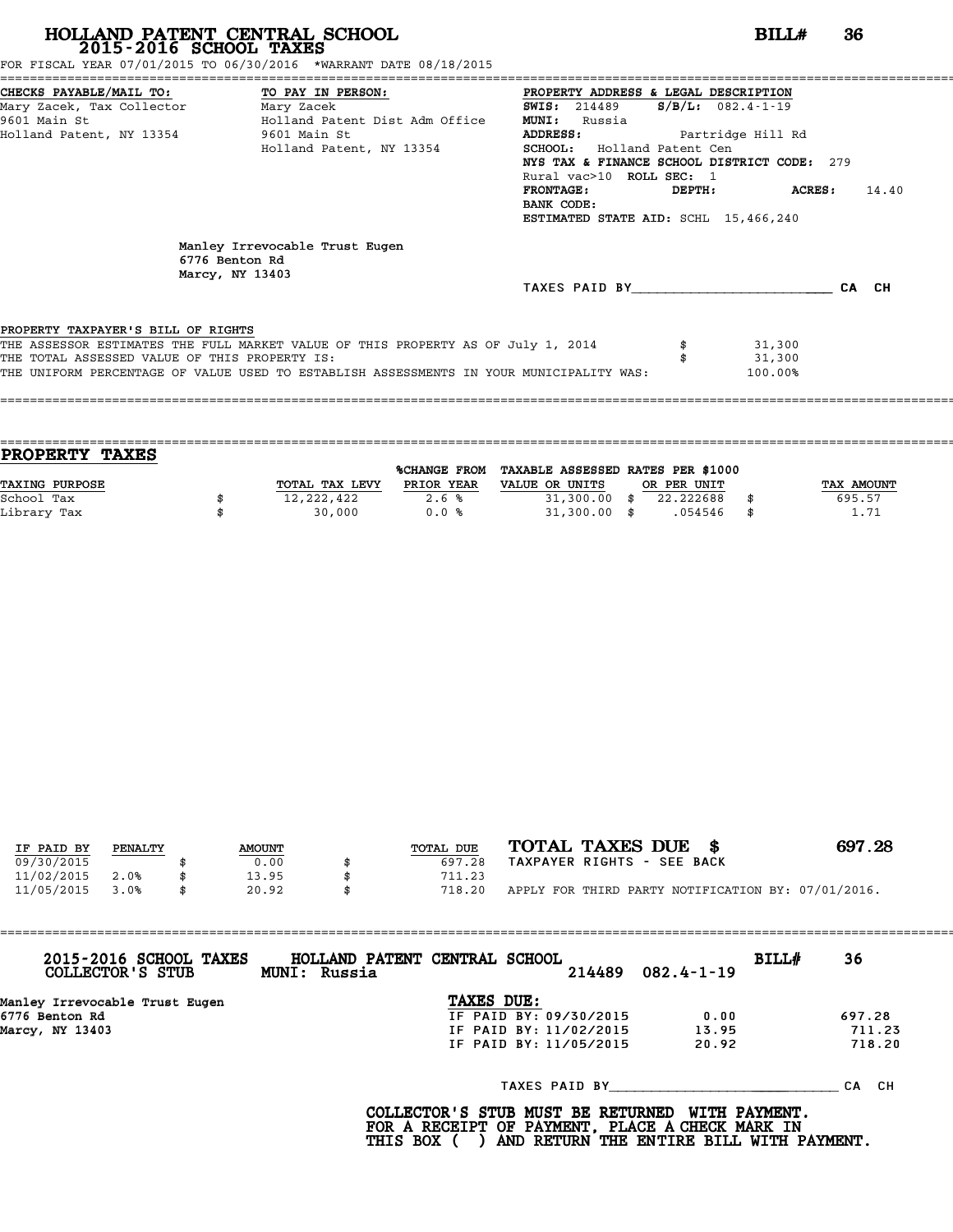FOR FISCAL YEAR 07/01/2015 TO 06/30/2016 \*WARRANT DATE 08/18/2015

| CHECKS PAYABLE/MAIL TO: TO PAY IN PERSON:     |                                                                                         | PROPERTY ADDRESS & LEGAL DESCRIPTION        |              |                         |       |      |
|-----------------------------------------------|-----------------------------------------------------------------------------------------|---------------------------------------------|--------------|-------------------------|-------|------|
| Mary Zacek, Tax Collector Mary Zacek          |                                                                                         | <b>SWIS: 214489</b>                         |              | $S/B/L: 082.2 - 1 - 43$ |       |      |
| 9601 Main St                                  | Holland Patent Dist Adm Office                                                          | <b>MUNI:</b><br>Russia                      |              |                         |       |      |
| Holland Patent, NY 13354                      | 9601 Main St                                                                            | ADDRESS:                                    | 135 Dover Rd |                         |       |      |
|                                               | Holland Patent, NY 13354                                                                | SCHOOL: Holland Patent Cen                  |              |                         |       |      |
|                                               |                                                                                         | NYS TAX & FINANCE SCHOOL DISTRICT CODE: 279 |              |                         |       |      |
|                                               |                                                                                         | 1 Family Res ROLL SEC: 1                    |              |                         |       |      |
|                                               |                                                                                         | <b>FRONTAGE:</b>                            | DEPTH:       | ACRES :                 |       | 8.00 |
|                                               |                                                                                         | BANK CODE:                                  |              |                         |       |      |
|                                               |                                                                                         | ESTIMATED STATE AID: SCHL 15,466,240        |              |                         |       |      |
| McCarthy Trust<br>135 Dover Rd                | Barneveld, NY 13304                                                                     |                                             |              |                         |       |      |
|                                               |                                                                                         | TAXES PAID BY                               |              |                         | CA CH |      |
| PROPERTY TAXPAYER'S BILL OF RIGHTS            |                                                                                         |                                             |              |                         |       |      |
|                                               | THE ASSESSOR ESTIMATES THE FULL MARKET VALUE OF THIS PROPERTY AS OF July 1, 2014        |                                             |              | 306,000                 |       |      |
| THE TOTAL ASSESSED VALUE OF THIS PROPERTY IS: |                                                                                         |                                             |              | 306,000                 |       |      |
|                                               | THE UNIFORM PERCENTAGE OF VALUE USED TO ESTABLISH ASSESSMENTS IN YOUR MUNICIPALITY WAS: |                                             |              | 100.00%                 |       |      |
|                                               |                                                                                         |                                             |              |                         |       |      |

| <b>TAXES</b><br><b>PROPERTY</b> |                |                     |                                   |             |             |
|---------------------------------|----------------|---------------------|-----------------------------------|-------------|-------------|
|                                 |                | <b>%CHANGE FROM</b> | TAXABLE ASSESSED RATES PER \$1000 |             |             |
| <b>TAXING PURPOSE</b>           | TOTAL TAX LEVY | PRIOR YEAR          | VALUE OR UNITS                    | OR PER UNIT | TAX AMOUNT  |
| School Tax                      | 12,222,422     | 2.6%                | $306,000.00$ \$                   | 22.222688   | 6,800.14    |
| Library Tax                     | 30,000         | 0.0%                | $306,000.00$ \$                   | .054546     | \$<br>16.69 |
|                                 |                |                     |                                   |             |             |

| IF PAID BY | PENALTY | <b>AMOUNT</b> | TOTAL DUE      | TOTAL TAXES DUE \$                                 | 6,816.83 |
|------------|---------|---------------|----------------|----------------------------------------------------|----------|
| 09/30/2015 |         | 0.00          | 6,816.83       | TAXPAYER RIGHTS - SEE BACK                         |          |
| 11/02/2015 | 2.0%    | 136.34        | 6,953.17       |                                                    |          |
| 11/05/2015 | 3.0%    | 204.50        | \$<br>7,021.33 | APPLY FOR THIRD PARTY NOTIFICATION BY: 07/01/2016. |          |

| 2015-2016 SCHOOL TAXES<br>COLLECTOR'S STUB | HOLLAND PATENT CENTRAL SCHOOL<br>BILL#<br>$082.2 - 1 - 43$<br>214489<br>MUNI: Russia | 37       |
|--------------------------------------------|--------------------------------------------------------------------------------------|----------|
| McCarthy Trust                             | TAXES DUE:                                                                           |          |
| 135 Dover Rd                               | IF PAID BY: 09/30/2015<br>0.00                                                       | 6,816.83 |
| Barneveld, NY 13304                        | IF PAID BY: 11/02/2015<br>136.34                                                     | 6,953.17 |
|                                            | 204.50<br>IF PAID BY: 11/05/2015                                                     | 7,021.33 |
|                                            | TAXES PAID BY                                                                        | CA CH    |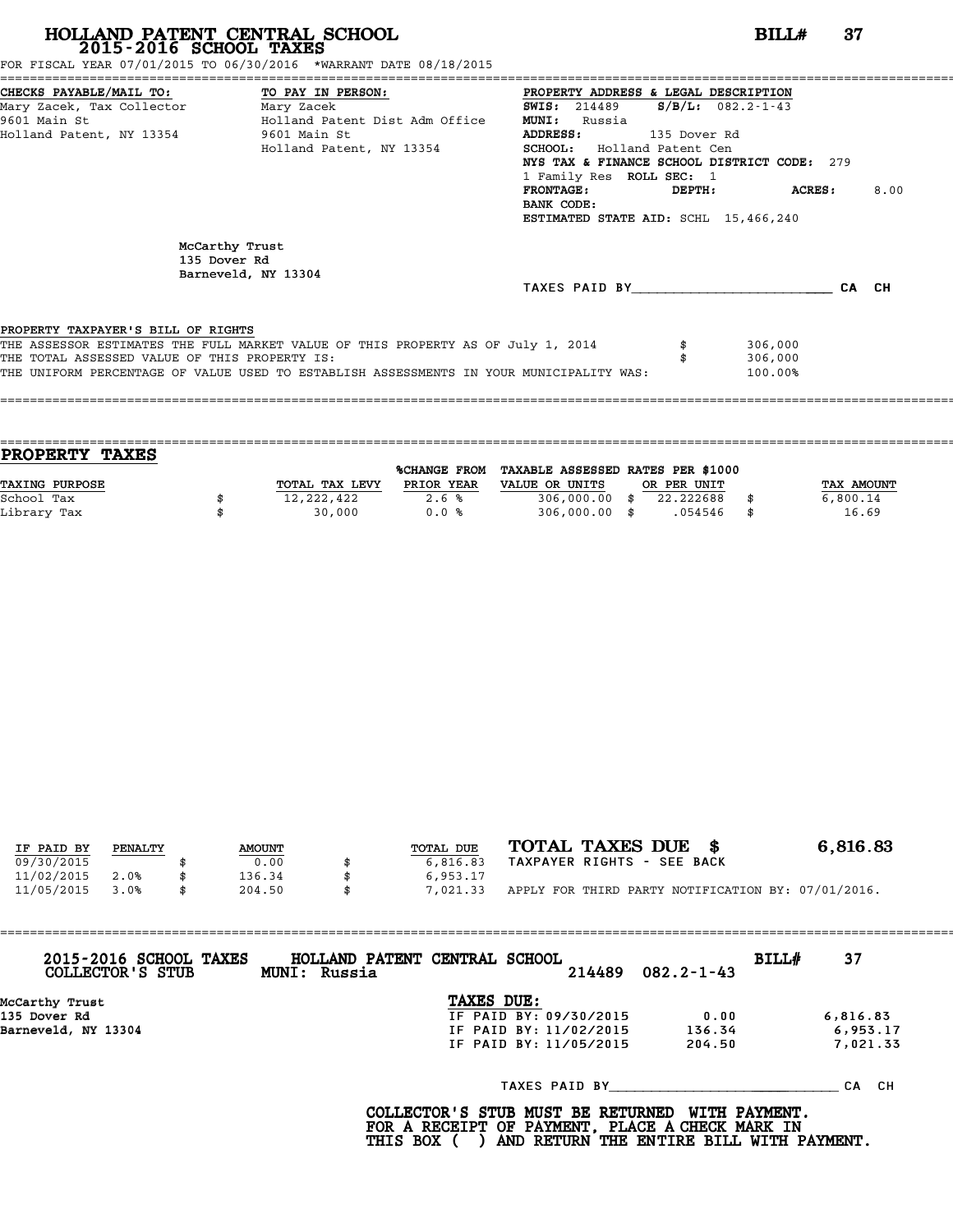FOR FISCAL YEAR 07/01/2015 TO 06/30/2016 \*WARRANT DATE 08/18/2015

| CHECKS PAYABLE/MAIL TO: TO PAY IN PERSON:                  |                                                                                         | PROPERTY ADDRESS & LEGAL DESCRIPTION        |          |                           |       |      |
|------------------------------------------------------------|-----------------------------------------------------------------------------------------|---------------------------------------------|----------|---------------------------|-------|------|
| Mary Zacek, Tax Collector Mary Zacek                       |                                                                                         | <b>SWIS:</b> 214489                         |          | $S/B/L: 082.2 - 1 - 33.2$ |       |      |
| 9601 Main St                                               | Holland Patent Dist Adm Office                                                          | <b>MUNI:</b><br>Russia                      |          |                           |       |      |
| Holland Patent, NY 13354 9601 Main St                      |                                                                                         | ADDRESS:                                    | Dover Rd |                           |       |      |
|                                                            | Holland Patent, NY 13354                                                                | SCHOOL: Holland Patent Cen                  |          |                           |       |      |
|                                                            |                                                                                         | NYS TAX & FINANCE SCHOOL DISTRICT CODE: 279 |          |                           |       |      |
|                                                            |                                                                                         | Rural vac<10 ROLL SEC: 1                    |          |                           |       |      |
|                                                            |                                                                                         | FRONTAGE: 747.00 DEPTH: ACRES:              |          |                           |       | 4.00 |
|                                                            |                                                                                         | BANK CODE:                                  |          |                           |       |      |
|                                                            |                                                                                         | ESTIMATED STATE AID: SCHL 15,466,240        |          |                           |       |      |
| Mele-Zacek Victoria<br>387 Dover Rd<br>Barneveld, NY 13304 |                                                                                         |                                             |          |                           |       |      |
|                                                            |                                                                                         | TAXES PAID BY TAXES                         |          |                           | CA CH |      |
|                                                            |                                                                                         |                                             |          |                           |       |      |
| PROPERTY TAXPAYER'S BILL OF RIGHTS                         |                                                                                         |                                             |          |                           |       |      |
|                                                            | THE ASSESSOR ESTIMATES THE FULL MARKET VALUE OF THIS PROPERTY AS OF July 1, 2014        |                                             |          | 14,500                    |       |      |
| THE TOTAL ASSESSED VALUE OF THIS PROPERTY IS:              |                                                                                         |                                             |          | 14,500                    |       |      |
|                                                            | THE UNIFORM PERCENTAGE OF VALUE USED TO ESTABLISH ASSESSMENTS IN YOUR MUNICIPALITY WAS: |                                             |          | 100.00%                   |       |      |
|                                                            |                                                                                         |                                             |          |                           |       |      |
|                                                            |                                                                                         |                                             |          |                           |       |      |

| <b>PROPERTY TAXES</b> |                |              |                                   |             |      |            |
|-----------------------|----------------|--------------|-----------------------------------|-------------|------|------------|
|                       |                | %CHANGE FROM | TAXABLE ASSESSED RATES PER \$1000 |             |      |            |
| TAXING PURPOSE        | TOTAL TAX LEVY | PRIOR YEAR   | VALUE OR UNITS                    | OR PER UNIT |      | TAX AMOUNT |
| School Tax            | 12,222,422     | 2.6%         | $14,500.00$ \$                    | 22.222688   |      | 322.23     |
| Library Tax           | 30,000         | 0.0%         | $14,500.00$ \$                    | .054546     | - \$ | 0.79       |
|                       |                |              |                                   |             |      |            |

| IF PAID BY | PENALTY |  | <b>AMOUNT</b> | TOTAL DUE | TOTAL TAXES DUE \$                                 | 323.02 |
|------------|---------|--|---------------|-----------|----------------------------------------------------|--------|
| 09/30/2015 |         |  | 0.00          | 323.02    | TAXPAYER RIGHTS - SEE BACK                         |        |
|            |         |  |               |           |                                                    |        |
| 11/02/2015 | 2.0%    |  | 6.46          | 329.48    |                                                    |        |
| 11/05/2015 | 3.0%    |  | 9.69          | 332.71    | APPLY FOR THIRD PARTY NOTIFICATION BY: 07/01/2016. |        |

| 2015-2016 SCHOOL TAXES<br>COLLECTOR'S STUB | HOLLAND PATENT CENTRAL SCHOOL<br>MUNI: Russia | 214489                 | <b>BILL#</b><br>$082.2 - 1 - 33.2$ | 38        |
|--------------------------------------------|-----------------------------------------------|------------------------|------------------------------------|-----------|
| Mele-Zacek Victoria                        |                                               | TAXES DUE:             |                                    |           |
| 387 Dover Rd                               |                                               | IF PAID BY: 09/30/2015 | 0.00                               | 323.02    |
| Barneveld, NY 13304                        |                                               | IF PAID BY: 11/02/2015 | 6.46                               | 329.48    |
|                                            |                                               | IF PAID BY: 11/05/2015 | 9.69                               | 332.71    |
|                                            |                                               | TAXES PAID BY          |                                    | CH.<br>СA |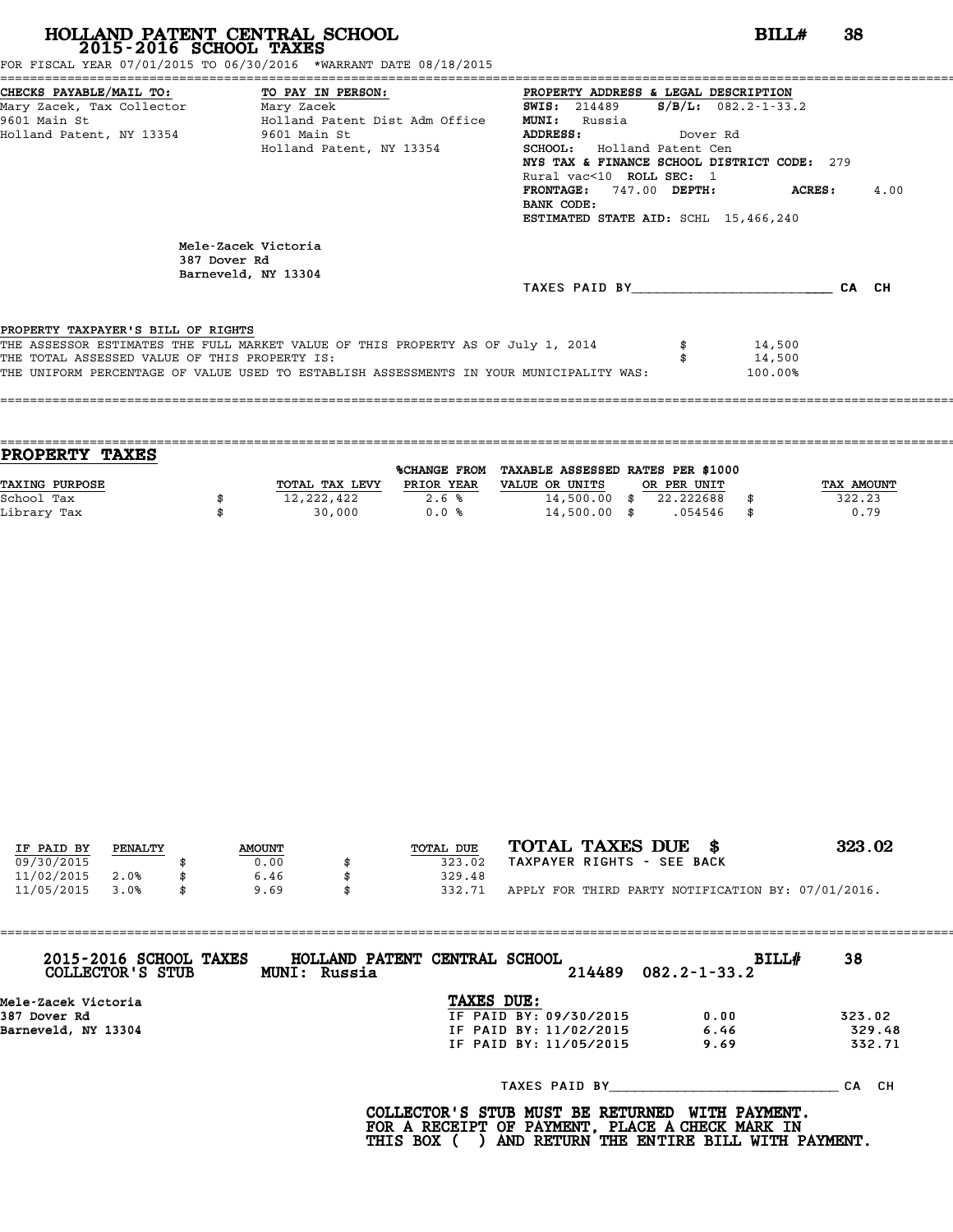|                                                                                                             | HOLLAND PATENT CENTRAL SCHOOL<br>2015-2016 SCHOOL TAXES<br>FOR FISCAL YEAR 07/01/2015 TO 06/30/2016 *WARRANT DATE 08/18/2015                                                | BILL#                                                                                                                                                                                                                                                                                                                                                      | 39                               |
|-------------------------------------------------------------------------------------------------------------|-----------------------------------------------------------------------------------------------------------------------------------------------------------------------------|------------------------------------------------------------------------------------------------------------------------------------------------------------------------------------------------------------------------------------------------------------------------------------------------------------------------------------------------------------|----------------------------------|
| CHECKS PAYABLE/MAIL TO:<br>Mary Zacek, Tax Collector Mary Zacek<br>9601 Main St<br>Holland Patent, NY 13354 | TO PAY IN PERSON:<br>Holland Patent Dist Adm Office<br>9601 Main St<br>Holland Patent, NY 13354                                                                             | PROPERTY ADDRESS & LEGAL DESCRIPTION<br><b>SWIS:</b> 214489 <b>S/B/L:</b> $082.2 - 1 - 37.2$<br><b>MUNI:</b> Russia<br><b>ADDRESS:</b><br>259 Dover Rd<br>SCHOOL: Holland Patent Cen<br>NYS TAX & FINANCE SCHOOL DISTRICT CODE: 279<br>1 Family Res ROLL SEC: 1<br><b>FRONTAGE:</b><br>DEPTH:<br>BANK CODE:<br>415<br>ESTIMATED STATE AID: SCHL 15,466,240 | <b>ACRES :</b><br>5.40           |
|                                                                                                             | Miller Stephen<br>Miller Kendel<br>259 Dover Rd<br>Barneveld, NY 13304                                                                                                      | TAXES PAID BY CA CH                                                                                                                                                                                                                                                                                                                                        |                                  |
| PROPERTY TAXPAYER'S BILL OF RIGHTS<br>THE TOTAL ASSESSED VALUE OF THIS PROPERTY IS:                         | THE ASSESSOR ESTIMATES THE FULL MARKET VALUE OF THIS PROPERTY AS OF July 1, 2014<br>THE UNIFORM PERCENTAGE OF VALUE USED TO ESTABLISH ASSESSMENTS IN YOUR MUNICIPALITY WAS: | 226,300<br>226,300<br>100.00%                                                                                                                                                                                                                                                                                                                              |                                  |
| EXEMPTION*<br>$30,000$ SCHOOL<br>STAR B                                                                     | VALUE TAX PURPOSE<br>FULL VALUE EXEMPTION<br>30,000                                                                                                                         | VALUE TAX PURPOSE                                                                                                                                                                                                                                                                                                                                          | FULL VALUE                       |
| <b>PROPERTY TAXES</b>                                                                                       |                                                                                                                                                                             | %CHANGE FROM TAXABLE ASSESSED RATES PER \$1000                                                                                                                                                                                                                                                                                                             |                                  |
| <b>TAXING PURPOSE</b><br>School Tax<br>Library Tax                                                          | TOTAL TAX LEVY PRIOR YEAR<br>12,222,422<br>2.6%<br>\$<br>0.0%<br>\$<br>30,000                                                                                               | VALUE OR UNITS OR PER UNIT<br>226,300.00 \$ 22.222688 \$<br>226,300.00 \$ .054546 \$                                                                                                                                                                                                                                                                       | TAX AMOUNT<br>5,028.99<br>12.34  |
|                                                                                                             | * THIS YEAR'S STAR TAX SAVINGS GENERALLY MAY NOT EXCEED LAST YEAR'S BY MORE THAN 2%.                                                                                        | TOTAL SAVINGS DUE TO STAR \$                                                                                                                                                                                                                                                                                                                               | 605.00                           |
| IF PAID BY PENALTY<br>09/30/2015<br>\$<br>11/02/2015 2.0%<br>\$                                             | TOTAL DUE<br><b>AMOUNT</b><br>0.00<br>4,436.33<br>\$<br>88.73<br>\$<br>4,525.06                                                                                             | TOTAL TAXES DUE \$<br>TAXPAYER RIGHTS - SEE BACK                                                                                                                                                                                                                                                                                                           | 4,436.33                         |
| 11/05/2015 3.0%<br>\$                                                                                       | 133.09<br>$\mathbf{s}$                                                                                                                                                      | 4,569.42 APPLY FOR THIRD PARTY NOTIFICATION BY: 07/01/2016.                                                                                                                                                                                                                                                                                                |                                  |
|                                                                                                             | 2015-2016 SCHOOL TAXES HOLLAND PATENT CENTRAL SCHOOL<br>COLLECTOR'S STUB MUNI: Russia                                                                                       | BILL#<br>214489 082.2-1-37.2                                                                                                                                                                                                                                                                                                                               | 39                               |
| Miller Stephen<br>Miller Kendel<br>259 Dover Rd<br>Barneveld, NY 13304                                      | TAXES DUE:                                                                                                                                                                  | IF PAID BY: 09/30/2015<br>0.00<br>IF PAID BY: 11/02/2015 88.73<br>IF PAID BY: 11/05/2015 133.09                                                                                                                                                                                                                                                            | 4,436.33<br>4,525.06<br>4,569.42 |
|                                                                                                             |                                                                                                                                                                             |                                                                                                                                                                                                                                                                                                                                                            |                                  |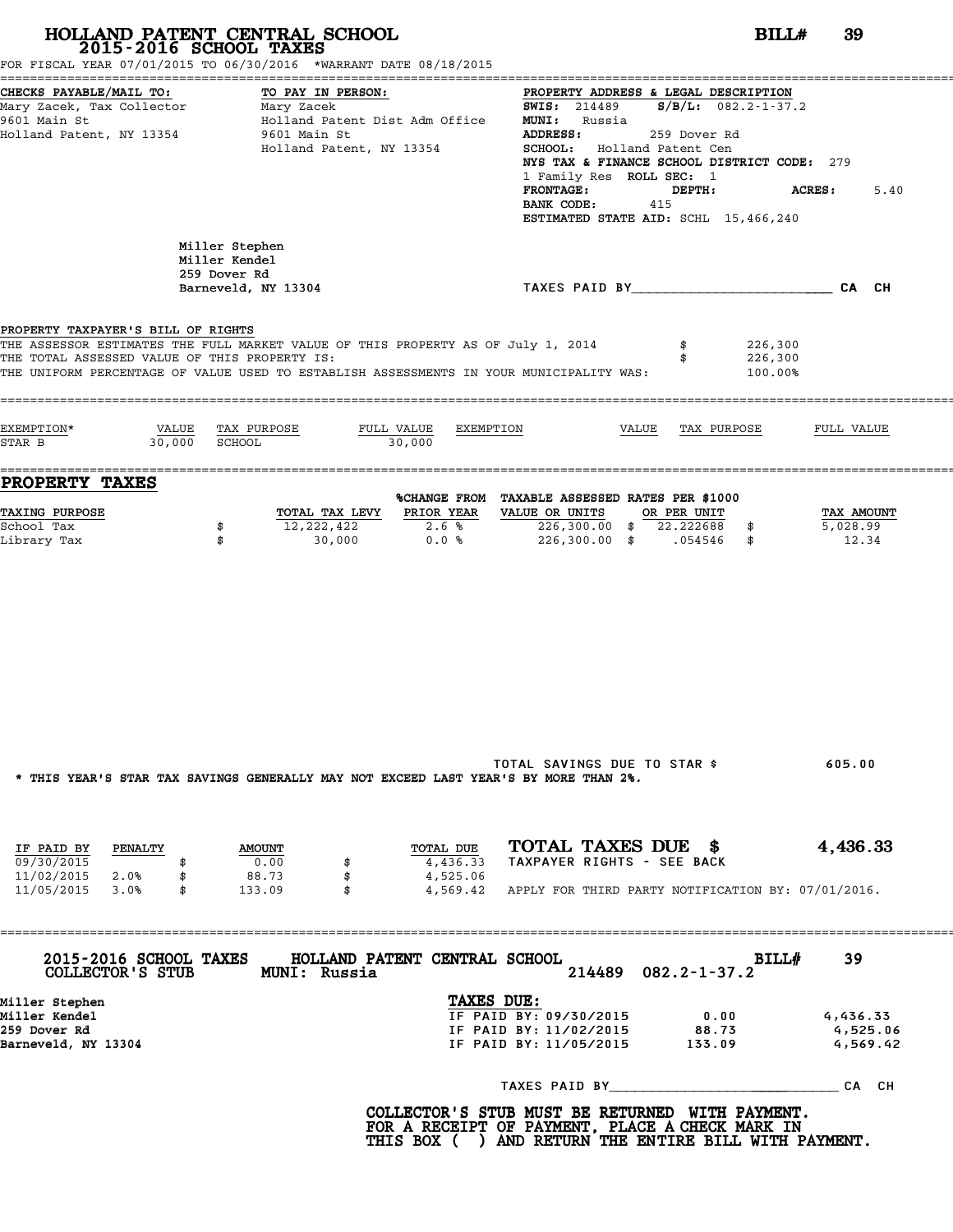|                                                                                     |                                    | 2015-2016 SCHOOL TAXES<br>FOR FISCAL YEAR 07/01/2015 TO 06/30/2016 *WARRANT DATE 08/18/2015                                                                                 |                                     |                                                                                                                                                                                                                                                                                                 |                                       |                               |                                         |
|-------------------------------------------------------------------------------------|------------------------------------|-----------------------------------------------------------------------------------------------------------------------------------------------------------------------------|-------------------------------------|-------------------------------------------------------------------------------------------------------------------------------------------------------------------------------------------------------------------------------------------------------------------------------------------------|---------------------------------------|-------------------------------|-----------------------------------------|
| CHECKS PAYABLE/MAIL TO:<br>9601 Main St<br>Holland Patent, NY 13354                 |                                    | TO PAY IN PERSON:<br>Holland Patent Dist Adm Office<br>9601 Main St<br>Holland Patent, NY 13354                                                                             |                                     | PROPERTY ADDRESS & LEGAL DESCRIPTION<br><b>SWIS:</b> 214489 <b>S/B/L:</b> 082.2-1-36<br><b>MUNI:</b> Russia<br><b>ADDRESS:</b><br>SCHOOL: Holland Patent Cen<br>NYS TAX & FINANCE SCHOOL DISTRICT CODE: 279<br>Estate<br><b>FRONTAGE:</b><br>BANK CODE:<br>ESTIMATED STATE AID: SCHL 15,466,240 | 291 Dover Rd<br>ROLL SEC: 1<br>DEPTH: | <b>ACRES:</b>                 | 27.00                                   |
|                                                                                     | 291 Dover Rd                       | Mongeau Jr William J<br>Barneveld, NY 13304                                                                                                                                 |                                     | TAXES PAID BY CA CH                                                                                                                                                                                                                                                                             |                                       |                               |                                         |
| PROPERTY TAXPAYER'S BILL OF RIGHTS<br>THE TOTAL ASSESSED VALUE OF THIS PROPERTY IS: |                                    | THE ASSESSOR ESTIMATES THE FULL MARKET VALUE OF THIS PROPERTY AS OF July 1, 2014<br>THE UNIFORM PERCENTAGE OF VALUE USED TO ESTABLISH ASSESSMENTS IN YOUR MUNICIPALITY WAS: |                                     |                                                                                                                                                                                                                                                                                                 |                                       | 508,000<br>508,000<br>100.00% |                                         |
| EXEMPTION*<br>STAR EN                                                               | VALUE TAX PURPOSE<br>65,300 SCHOOL |                                                                                                                                                                             | FULL VALUE EXEMPTION<br>65,300      |                                                                                                                                                                                                                                                                                                 | VALUE TAX PURPOSE                     |                               | FULL VALUE                              |
| <b>PROPERTY TAXES</b><br><b>TAXING PURPOSE</b><br>School Tax<br>Library Tax         | \$<br>\$                           | TOTAL TAX LEVY PRIOR YEAR<br>12,222,422<br>30,000                                                                                                                           | 2.6%<br>0.0%                        | %CHANGE FROM TAXABLE ASSESSED RATES PER \$1000<br>VALUE OR UNITS<br>$508,000.00$ \$ 22.222688 \$<br>508,000.00 \$ .054546 \$                                                                                                                                                                    | OR PER UNIT                           |                               | <b>TAX AMOUNT</b><br>11,289.13<br>27.71 |
| IF PAID BY                                                                          | PENALTY                            | * THIS YEAR'S STAR TAX SAVINGS GENERALLY MAY NOT EXCEED LAST YEAR'S BY MORE THAN 2%.<br><b>AMOUNT</b>                                                                       | TOTAL DUE                           | TOTAL SAVINGS DUE TO STAR \$<br>TOTAL TAXES DUE \$                                                                                                                                                                                                                                              |                                       |                               | 1,211.00<br>10, 105.84                  |
| 09/30/2015<br>11/02/2015<br>2.0%<br>11/05/2015<br>3.0%                              | \$<br>\$                           | 0.00<br>202.12<br>303.18                                                                                                                                                    | 10,105.84<br>10,307.96<br>10,409.02 | TAXPAYER RIGHTS - SEE BACK<br>APPLY FOR THIRD PARTY NOTIFICATION BY: 07/01/2016.                                                                                                                                                                                                                |                                       |                               |                                         |

**COLLECTOR'S STUB MUNI: Russia <sup>214489</sup> 082.2-1-36** 2015-2016 SCHOOL TAXES HOLLAND PATENT CENTRAL SCHOOL<br>
COLLECTOR'S STUB MUNI: Russia<br>
Mongeau Jr William J<br>
Mongeau Jr William J<br>
29/30/2015 0.00 10,105.84<br>
Parmeyeld NY 13304 Mongeau Jr William J<br>
Barneveld, NY 13304<br>
Barneveld, NY 13304<br>
Barneveld, NY 13304<br>
IF PAID BY: 11/02/2015 202.12 10,307.96<br>
IF PAID BY: 11/05/2015 303.18 10,409.02 TAXES PAID BY\_\_\_\_\_\_\_\_\_\_\_\_\_\_\_\_\_\_\_\_\_ \_\_\_\_\_\_\_\_\_\_ CA CH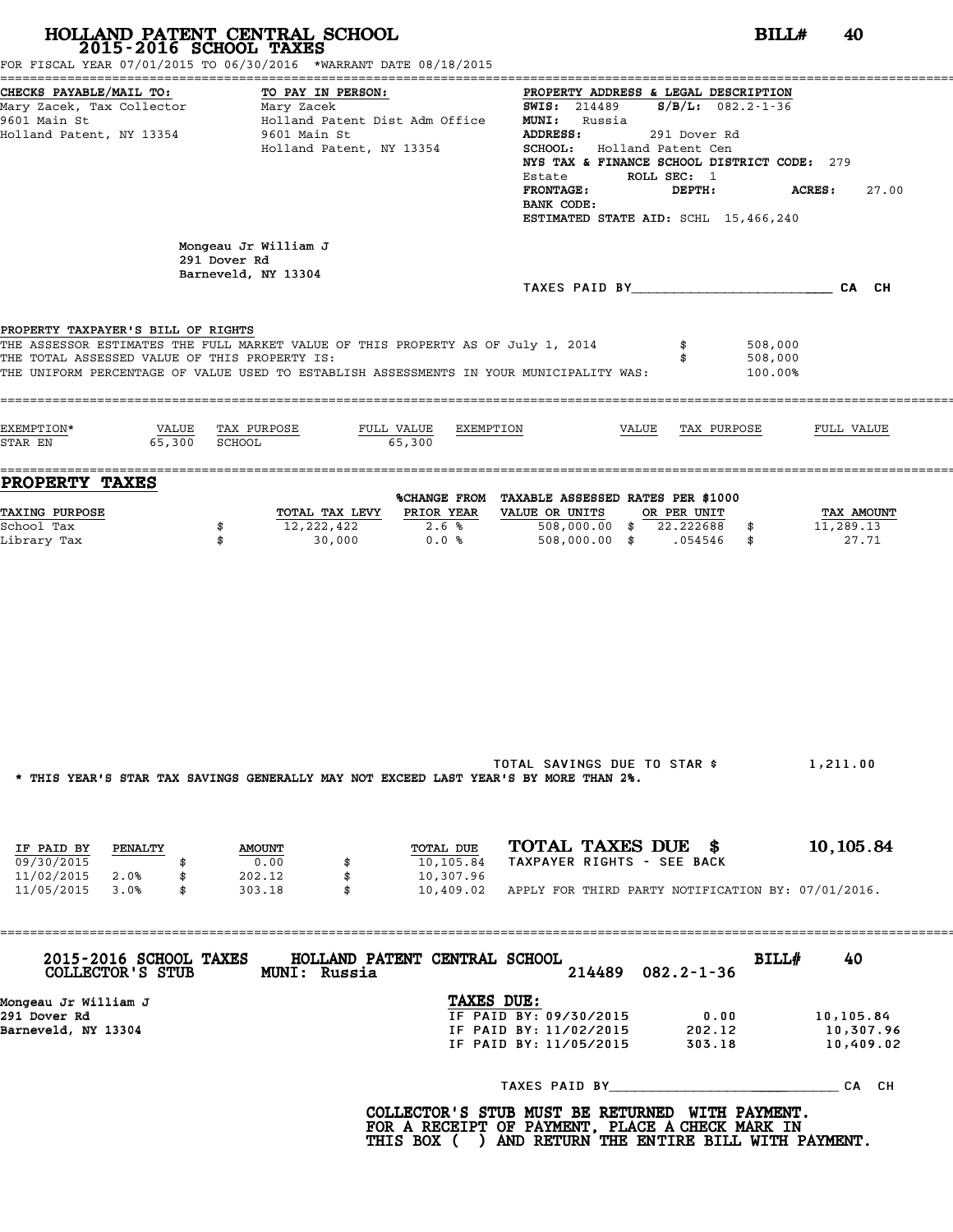FOR FISCAL YEAR 07/01/2015 TO 06/30/2016 \*WARRANT DATE 08/18/2015

|                                                                                   |                                                                                         | PROPERTY ADDRESS & LEGAL DESCRIPTION        |                        |       |      |
|-----------------------------------------------------------------------------------|-----------------------------------------------------------------------------------------|---------------------------------------------|------------------------|-------|------|
| CHECKS PAYABLE/MAIL TO: TO PAY IN PERSON:<br>Mary Zacek, Tax Collector Mary Zacek |                                                                                         | <b>SWIS:</b> 214489                         | $S/B/L$ : 082.4-1-15.1 |       |      |
| 9601 Main St                                                                      | Holland Patent Dist Adm Office                                                          | <b>MUNI:</b><br>Russia                      |                        |       |      |
| Holland Patent, NY 13354 9601 Main St                                             |                                                                                         | ADDRESS: Partridge Hill Rd                  |                        |       |      |
|                                                                                   | Holland Patent, NY 13354                                                                | SCHOOL: Holland Patent Cen                  |                        |       |      |
|                                                                                   |                                                                                         | NYS TAX & FINANCE SCHOOL DISTRICT CODE: 279 |                        |       |      |
|                                                                                   |                                                                                         | Res vac land ROLL SEC: 1                    |                        |       |      |
|                                                                                   |                                                                                         | <b>FRONTAGE:</b>                            | DEPTH: ACRES:          |       | 4.00 |
|                                                                                   |                                                                                         | BANK CODE:                                  |                        |       |      |
|                                                                                   |                                                                                         | ESTIMATED STATE AID: SCHL 15,466,240        |                        |       |      |
|                                                                                   |                                                                                         |                                             |                        |       |      |
|                                                                                   | North Leslie B                                                                          |                                             |                        |       |      |
|                                                                                   | 11 Williams St                                                                          |                                             |                        |       |      |
|                                                                                   | Clinton, NY 13323                                                                       |                                             |                        |       |      |
|                                                                                   |                                                                                         | TAXES PAID BY TAXES                         |                        | CA CH |      |
|                                                                                   |                                                                                         |                                             |                        |       |      |
| PROPERTY TAXPAYER'S BILL OF RIGHTS                                                |                                                                                         |                                             |                        |       |      |
|                                                                                   | THE ASSESSOR ESTIMATES THE FULL MARKET VALUE OF THIS PROPERTY AS OF July 1, 2014        |                                             | 14,500                 |       |      |
| THE TOTAL ASSESSED VALUE OF THIS PROPERTY IS:                                     |                                                                                         |                                             | 14,500                 |       |      |
|                                                                                   | THE UNIFORM PERCENTAGE OF VALUE USED TO ESTABLISH ASSESSMENTS IN YOUR MUNICIPALITY WAS: |                                             | 100.00%                |       |      |
|                                                                                   |                                                                                         |                                             |                        |       |      |
|                                                                                   |                                                                                         |                                             |                        |       |      |
|                                                                                   |                                                                                         |                                             |                        |       |      |

| <b>TAXES</b><br><b>PROPERTY</b> |                |                     |                                   |             |            |
|---------------------------------|----------------|---------------------|-----------------------------------|-------------|------------|
|                                 |                | <b>%CHANGE FROM</b> | TAXABLE ASSESSED RATES PER \$1000 |             |            |
| TAXING PURPOSE                  | TOTAL TAX LEVY | PRIOR YEAR          | VALUE OR UNITS                    | OR PER UNIT | TAX AMOUNT |
| School Tax                      | 12,222,422     | 2.6%                | $14,500.00$ \$                    | 22.222688   | 322.23     |
| Library Tax                     | 30,000         | 0.0%                | $14,500.00$ \$                    | .054546     | \$<br>0.79 |
|                                 |                |                     |                                   |             |            |

| IF PAID BY | PENALTY |  | <b>AMOUNT</b> | TOTAL DUE    | TOTAL TAXES DUE \$                                 | 323.02 |
|------------|---------|--|---------------|--------------|----------------------------------------------------|--------|
| 09/30/2015 |         |  | 0.00          | 323.02       | TAXPAYER RIGHTS - SEE BACK                         |        |
|            |         |  |               |              |                                                    |        |
| 11/02/2015 | 2.0%    |  | 6.46          | 329.48       |                                                    |        |
| 11/05/2015 | 3.0%    |  | 9.69          | \$<br>332.71 | APPLY FOR THIRD PARTY NOTIFICATION BY: 07/01/2016. |        |

| 2015-2016 SCHOOL TAXES<br>COLLECTOR'S STUB | HOLLAND PATENT CENTRAL SCHOOL<br>MUNI: Russia |                        | BILL#<br>$214489$ $082.4 - 1 - 15.1$ | 41     |
|--------------------------------------------|-----------------------------------------------|------------------------|--------------------------------------|--------|
| North Leslie B                             |                                               | TAXES DUE:             |                                      |        |
| 11 Williams St                             |                                               | IF PAID BY: 09/30/2015 | 0.00                                 | 323.02 |
| Clinton, NY 13323                          |                                               | IF PAID BY: 11/02/2015 | 6.46                                 | 329.48 |
|                                            |                                               | IF PAID BY: 11/05/2015 | 9.69                                 | 332.71 |
|                                            |                                               | TAXES PAID BY          |                                      | CA CH  |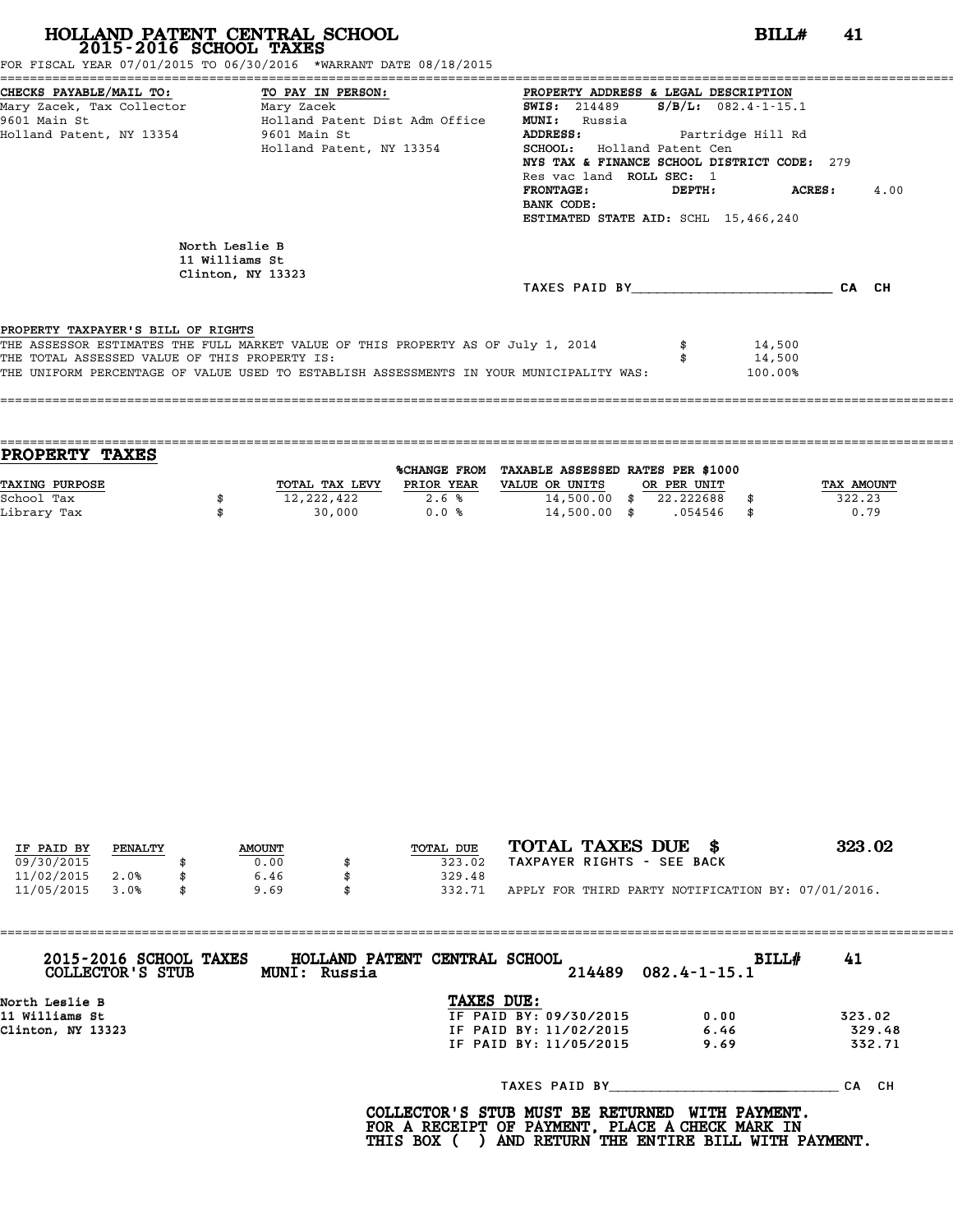FOR FISCAL YEAR 07/01/2015 TO 06/30/2016 \*WARRANT DATE 08/18/2015

|                                               | CHECKS PAYABLE/MAIL TO: TO PAY IN PERSON: PROPERTY ADDRESS & LEGAL DESCRIPTION          |                                                 |                         |       |     |
|-----------------------------------------------|-----------------------------------------------------------------------------------------|-------------------------------------------------|-------------------------|-------|-----|
| Mary Zacek, Tax Collector Mary Zacek          |                                                                                         | <b>SWIS:</b> 214489                             | $S/B/L: 082.2 - 1 - 47$ |       |     |
| 9601 Main St                                  | Holland Patent Dist Adm Office                                                          | <b>MUNI:</b><br>Russia                          |                         |       |     |
| Holland Patent, NY 13354 9601 Main St         |                                                                                         | <b>ADDRESS:</b><br>Dover Rd                     |                         |       |     |
|                                               | Holland Patent, NY 13354                                                                | SCHOOL: Holland Patent Cen                      |                         |       |     |
|                                               |                                                                                         | NYS TAX & FINANCE SCHOOL DISTRICT CODE: 279     |                         |       |     |
|                                               |                                                                                         | Vacant rural ROLL SEC: 1                        |                         |       |     |
|                                               |                                                                                         | $\texttt{FRONTAGE:}$ 355.00 DEPTH: 70.00 ACRES: |                         |       | .84 |
|                                               |                                                                                         | BANK CODE:                                      |                         |       |     |
|                                               |                                                                                         | ESTIMATED STATE AID: SCHL 15,466,240            |                         |       |     |
|                                               |                                                                                         |                                                 |                         |       |     |
| 194 Dover Rd                                  | O'Shea Timothy B<br>O'Shea Margaret                                                     |                                                 |                         |       |     |
|                                               | Barneveld, NY 13304                                                                     | TAXES PAID BY                                   |                         | CA CH |     |
|                                               |                                                                                         |                                                 |                         |       |     |
| PROPERTY TAXPAYER'S BILL OF RIGHTS            |                                                                                         |                                                 |                         |       |     |
|                                               | THE ASSESSOR ESTIMATES THE FULL MARKET VALUE OF THIS PROPERTY AS OF July 1, 2014        |                                                 | 700                     |       |     |
| THE TOTAL ASSESSED VALUE OF THIS PROPERTY IS: |                                                                                         |                                                 | 700                     |       |     |
|                                               | THE UNIFORM PERCENTAGE OF VALUE USED TO ESTABLISH ASSESSMENTS IN YOUR MUNICIPALITY WAS: |                                                 | 100.00%                 |       |     |
|                                               |                                                                                         |                                                 |                         |       |     |
|                                               |                                                                                         |                                                 |                         |       |     |
|                                               |                                                                                         |                                                 |                         |       |     |

| <b>TAXES</b><br><b>PROPERTY</b> |                |                     |                                   |             |            |
|---------------------------------|----------------|---------------------|-----------------------------------|-------------|------------|
|                                 |                | <b>%CHANGE FROM</b> | TAXABLE ASSESSED RATES PER \$1000 |             |            |
| TAXING PURPOSE                  | TOTAL TAX LEVY | PRIOR YEAR          | VALUE OR UNITS                    | OR PER UNIT | TAX AMOUNT |
| School Tax                      | 12, 222, 422   | 2.6%                | 700.00                            | 22.222688   | 15.56      |
| Library Tax                     | 30,000         | 0.0%                | 700.00 \$                         | .054546     | \$<br>0.04 |
|                                 |                |                     |                                   |             |            |

|            |         |               |           | TOTAL TAXES DUE \$                                 | 15.60 |
|------------|---------|---------------|-----------|----------------------------------------------------|-------|
| IF PAID BY | PENALTY | <b>AMOUNT</b> | TOTAL DUE |                                                    |       |
| 09/30/2015 |         | 0.00          | 15.60     | TAXPAYER RIGHTS - SEE BACK                         |       |
| 11/02/2015 | 2.0%    | 0.31          | 15.91     |                                                    |       |
| 11/05/2015 | 3.0%    | \$<br>0.47    | 16.07     | APPLY FOR THIRD PARTY NOTIFICATION BY: 07/01/2016. |       |
|            |         |               |           |                                                    |       |

| 2015-2016 SCHOOL TAXES<br>COLLECTOR'S STUB | HOLLAND PATENT CENTRAL SCHOOL<br>MUNI: Russia |            | 214489                 | $082.2 - 1 - 47$ | BILL# | 42        |
|--------------------------------------------|-----------------------------------------------|------------|------------------------|------------------|-------|-----------|
| O'Shea Timothy B                           |                                               | TAXES DUE: |                        |                  |       |           |
| O'Shea Margaret                            |                                               |            | IF PAID BY: 09/30/2015 | 0.00             |       | 15.60     |
| 194 Dover Rd                               |                                               |            | IF PAID BY: 11/02/2015 | 0.31             |       | 15.91     |
| Barneveld, NY 13304                        |                                               |            | IF PAID BY: 11/05/2015 | 0.47             |       | 16.07     |
|                                            |                                               |            | TAXES PAID BY          |                  |       | CH.<br>CА |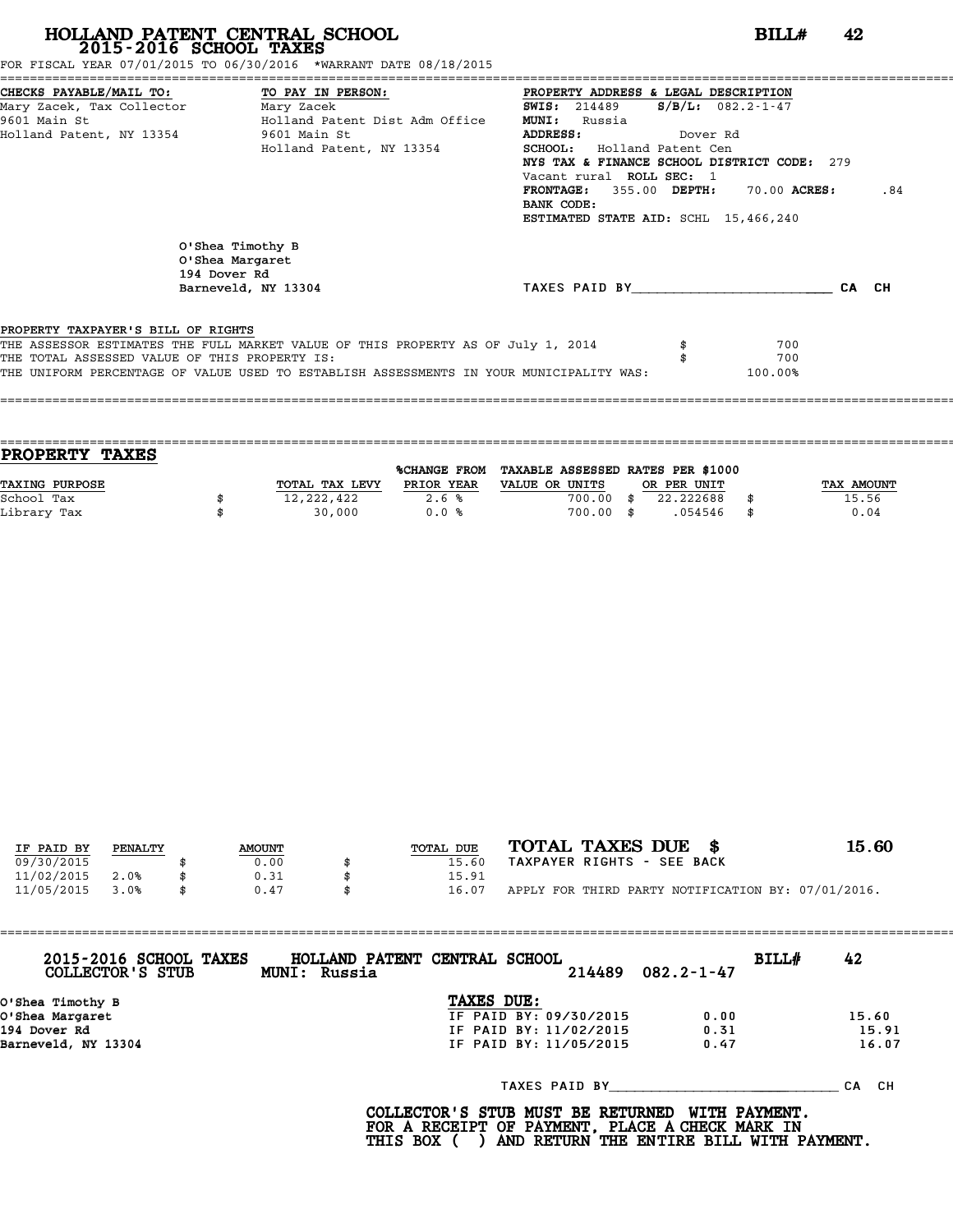| 2015-2016 SCHOOL TAXES                                                                                      | HOLLAND PATENT CENTRAL SCHOOL<br>FOR FISCAL YEAR 07/01/2015 TO 06/30/2016 *WARRANT DATE 08/18/2015                                                                          | BILLH<br>43                                                                                                                                                                                                                                                                                                                                                    |
|-------------------------------------------------------------------------------------------------------------|-----------------------------------------------------------------------------------------------------------------------------------------------------------------------------|----------------------------------------------------------------------------------------------------------------------------------------------------------------------------------------------------------------------------------------------------------------------------------------------------------------------------------------------------------------|
| CHECKS PAYABLE/MAIL TO:<br>Mary Zacek, Tax Collector Mary Zacek<br>9601 Main St<br>Holland Patent, NY 13354 | TO PAY IN PERSON:<br>Holland Patent Dist Adm Office<br>9601 Main St<br>Holland Patent, NY 13354                                                                             | PROPERTY ADDRESS & LEGAL DESCRIPTION<br><b>SWIS:</b> 214489 $S/B/L$ : 082.2-1-48<br><b>MUNI:</b> Russia<br><b>ADDRESS:</b><br>194 Dover Rd<br>SCHOOL: Holland Patent Cen<br>NYS TAX & FINANCE SCHOOL DISTRICT CODE: 279<br>1 Family Res ROLL SEC: 1<br>FRONTAGE: 100.00 DEPTH:<br><b>ACRES :</b><br>2.40<br>BANK CODE:<br>ESTIMATED STATE AID: SCHL 15,466,240 |
|                                                                                                             | O'Shea Timothy B<br>O'Shea Margaret<br>194 Dover Rd<br>Barneveld, NY 13304                                                                                                  | TAXES PAID BY CAN CHE CAN CH                                                                                                                                                                                                                                                                                                                                   |
| PROPERTY TAXPAYER'S BILL OF RIGHTS<br>THE TOTAL ASSESSED VALUE OF THIS PROPERTY IS:                         | THE ASSESSOR ESTIMATES THE FULL MARKET VALUE OF THIS PROPERTY AS OF July 1, 2014<br>THE UNIFORM PERCENTAGE OF VALUE USED TO ESTABLISH ASSESSMENTS IN YOUR MUNICIPALITY WAS: | 207,000<br>207,000<br>100.00%                                                                                                                                                                                                                                                                                                                                  |
| EXEMPTION*<br>30,000 SCHOOL<br>STAR B                                                                       | VALUE TAX PURPOSE<br>FULL VALUE<br>EXEMPTION<br>30,000                                                                                                                      | VALUE TAX PURPOSE<br>FULL VALUE                                                                                                                                                                                                                                                                                                                                |
| <b>PROPERTY TAXES</b>                                                                                       |                                                                                                                                                                             | %CHANGE FROM TAXABLE ASSESSED RATES PER \$1000                                                                                                                                                                                                                                                                                                                 |
| <b>TAXING PURPOSE</b><br>School Tax<br>Library Tax                                                          | PRIOR YEAR<br>TOTAL TAX LEVY<br>12,222,422<br>2.6%<br>\$<br>\$<br>30,000<br>0.0%                                                                                            | VALUE OR UNITS<br>OR PER UNIT<br>TAX AMOUNT<br>207,000.00 \$ 22.222688 \$<br>4,600.10<br>207,000.00 \$ .054546 \$<br>11.29                                                                                                                                                                                                                                     |
|                                                                                                             | * THIS YEAR'S STAR TAX SAVINGS GENERALLY MAY NOT EXCEED LAST YEAR'S BY MORE THAN 2%.                                                                                        | TOTAL SAVINGS DUE TO STAR \$<br>605.00                                                                                                                                                                                                                                                                                                                         |
| IF PAID BY<br><b>PENALTY</b><br>09/30/2015<br>\$<br>11/02/2015 2.0%<br>\$                                   | TOTAL DUE<br><b>AMOUNT</b><br>0.00<br>4,006.39<br>\$<br>80.13<br>\$<br>4,086.52                                                                                             | TOTAL TAXES DUE \$<br>4,006.39<br>TAXPAYER RIGHTS - SEE BACK                                                                                                                                                                                                                                                                                                   |
| 11/05/2015 3.0%<br>\$                                                                                       | 120.19<br>$\mathbf{s}$                                                                                                                                                      | 4,126.58 APPLY FOR THIRD PARTY NOTIFICATION BY: 07/01/2016.                                                                                                                                                                                                                                                                                                    |
| 2015-2016 SCHOOL TAXES<br>COLLECTOR'S STUB                                                                  | HOLLAND PATENT CENTRAL SCHOOL<br><b>MUNI: Russia</b>                                                                                                                        | BILL#<br>43<br>$082.2 - 1 - 48$<br>214489                                                                                                                                                                                                                                                                                                                      |
| O'Shea Timothy B<br>O'Shea Margaret<br>194 Dover Rd<br>Barneveld, NY 13304                                  |                                                                                                                                                                             | TAXES DUE:<br>IF PAID BY: 09/30/2015<br>0.00<br>4,006.39<br>IF PAID BY: 11/02/2015<br>80.13<br>4,086.52<br>IF PAID BY: 11/05/2015 120.19<br>4,126.58                                                                                                                                                                                                           |
|                                                                                                             |                                                                                                                                                                             |                                                                                                                                                                                                                                                                                                                                                                |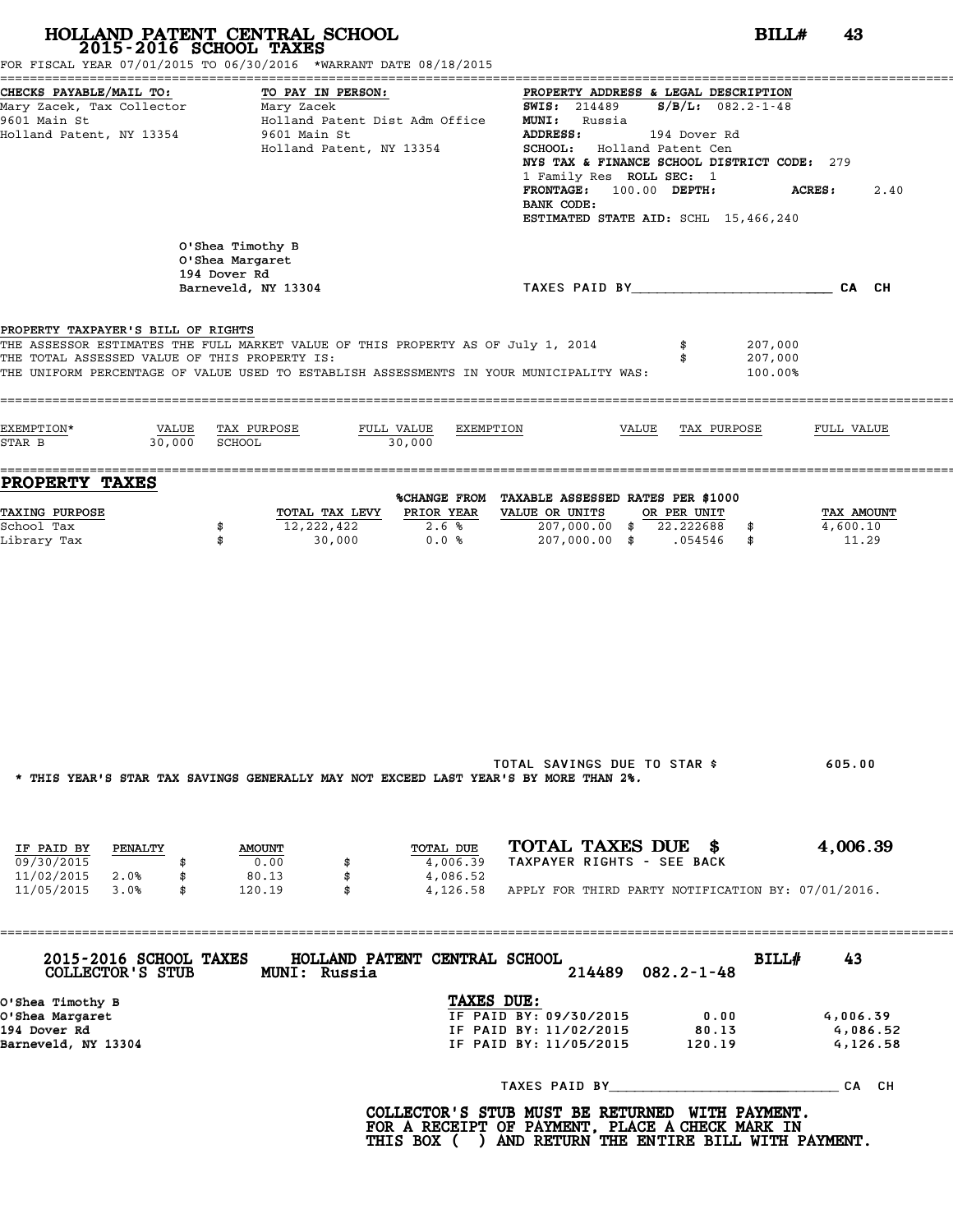FOR FISCAL YEAR 07/01/2015 TO 06/30/2016 \*WARRANT DATE 08/18/2015

|                                               | CHECKS PAYABLE/MAIL TO: TO PAY IN PERSON: PROPERTY ADDRESS & LEGAL DESCRIPTION          |                                             |          |                          |       |
|-----------------------------------------------|-----------------------------------------------------------------------------------------|---------------------------------------------|----------|--------------------------|-------|
| Mary Zacek, Tax Collector Mary Zacek          |                                                                                         | <b>SWIS:</b> 214489                         |          | $S/B/L: 082.4 - 1 - 6.3$ |       |
| 9601 Main St                                  | Holland Patent Dist Adm Office                                                          | <b>MUNI:</b><br>Russia                      |          |                          |       |
| Holland Patent, NY 13354 9601 Main St         |                                                                                         | ADDRESS:                                    | Dover Rd |                          |       |
|                                               | Holland Patent, NY 13354                                                                | SCHOOL: Holland Patent Cen                  |          |                          |       |
|                                               |                                                                                         | NYS TAX & FINANCE SCHOOL DISTRICT CODE: 279 |          |                          |       |
|                                               |                                                                                         | Rural vac>10 ROLL SEC: 1                    |          |                          |       |
|                                               |                                                                                         | <b>FRONTAGE:</b>                            |          | DEPTH: ACRES:            | 16.07 |
|                                               |                                                                                         | BANK CODE:                                  |          |                          |       |
|                                               |                                                                                         | ESTIMATED STATE AID: SCHL 15,466,240        |          |                          |       |
|                                               | O'Shea Timothy B<br>O'Shea Margaret<br>194 Dover Rd<br>Barneveld, NY 13304              | TAXES PAID BY                               |          |                          | CA CH |
| PROPERTY TAXPAYER'S BILL OF RIGHTS            |                                                                                         |                                             |          |                          |       |
|                                               | THE ASSESSOR ESTIMATES THE FULL MARKET VALUE OF THIS PROPERTY AS OF July 1, 2014        |                                             |          | 28,600                   |       |
| THE TOTAL ASSESSED VALUE OF THIS PROPERTY IS: |                                                                                         |                                             |          | 28,600                   |       |
|                                               | THE UNIFORM PERCENTAGE OF VALUE USED TO ESTABLISH ASSESSMENTS IN YOUR MUNICIPALITY WAS: |                                             |          | 100.00%                  |       |
|                                               |                                                                                         |                                             |          |                          |       |
|                                               |                                                                                         |                                             |          |                          |       |

| <b>TAXES</b><br><b>PROPERTY</b> |                |                     |                                   |             |            |
|---------------------------------|----------------|---------------------|-----------------------------------|-------------|------------|
|                                 |                | <b>%CHANGE FROM</b> | TAXABLE ASSESSED RATES PER \$1000 |             |            |
| <b>TAXING PURPOSE</b>           | TOTAL TAX LEVY | PRIOR YEAR          | VALUE OR UNITS                    | OR PER UNIT | TAX AMOUNT |
| School Tax                      | 12,222,422     | 2.6%                | $28,600.00$ \$                    | 22.222688   | 635.57     |
| Library Tax                     | 30,000         | 0.0%                | 28,600.00 \$                      | .054546     | \$<br>1.56 |
|                                 |                |                     |                                   |             |            |

| IF PAID BY | PENALTY | <b>AMOUNT</b> | TOTAL DUE | TOTAL TAXES DUE \$                                 | 637.13 |
|------------|---------|---------------|-----------|----------------------------------------------------|--------|
|            |         |               |           |                                                    |        |
| 09/30/2015 |         | 0.00          | 637.13    | TAXPAYER RIGHTS - SEE BACK                         |        |
| 11/02/2015 | 2.0%    | 12.74         | 649.87    |                                                    |        |
| 11/05/2015 | 3.0%    | \$<br>19.11   | 656.24    | APPLY FOR THIRD PARTY NOTIFICATION BY: 07/01/2016. |        |

| 2015-2016 SCHOOL TAXES<br>COLLECTOR'S STUB | HOLLAND PATENT CENTRAL SCHOOL<br>BILL#<br>$214489$ $082.4 - 1 - 6.3$<br>MUNI: Russia | 44     |
|--------------------------------------------|--------------------------------------------------------------------------------------|--------|
| O'Shea Timothy B                           | TAXES DUE:                                                                           |        |
| O'Shea Margaret                            | IF PAID BY: 09/30/2015<br>0.00                                                       | 637.13 |
| 194 Dover Rd                               | IF PAID BY: 11/02/2015<br>12.74                                                      | 649.87 |
| Barneveld, NY 13304                        | IF PAID BY: 11/05/2015<br>19.11                                                      | 656.24 |
|                                            | TAXES PAID BY                                                                        | CA CH  |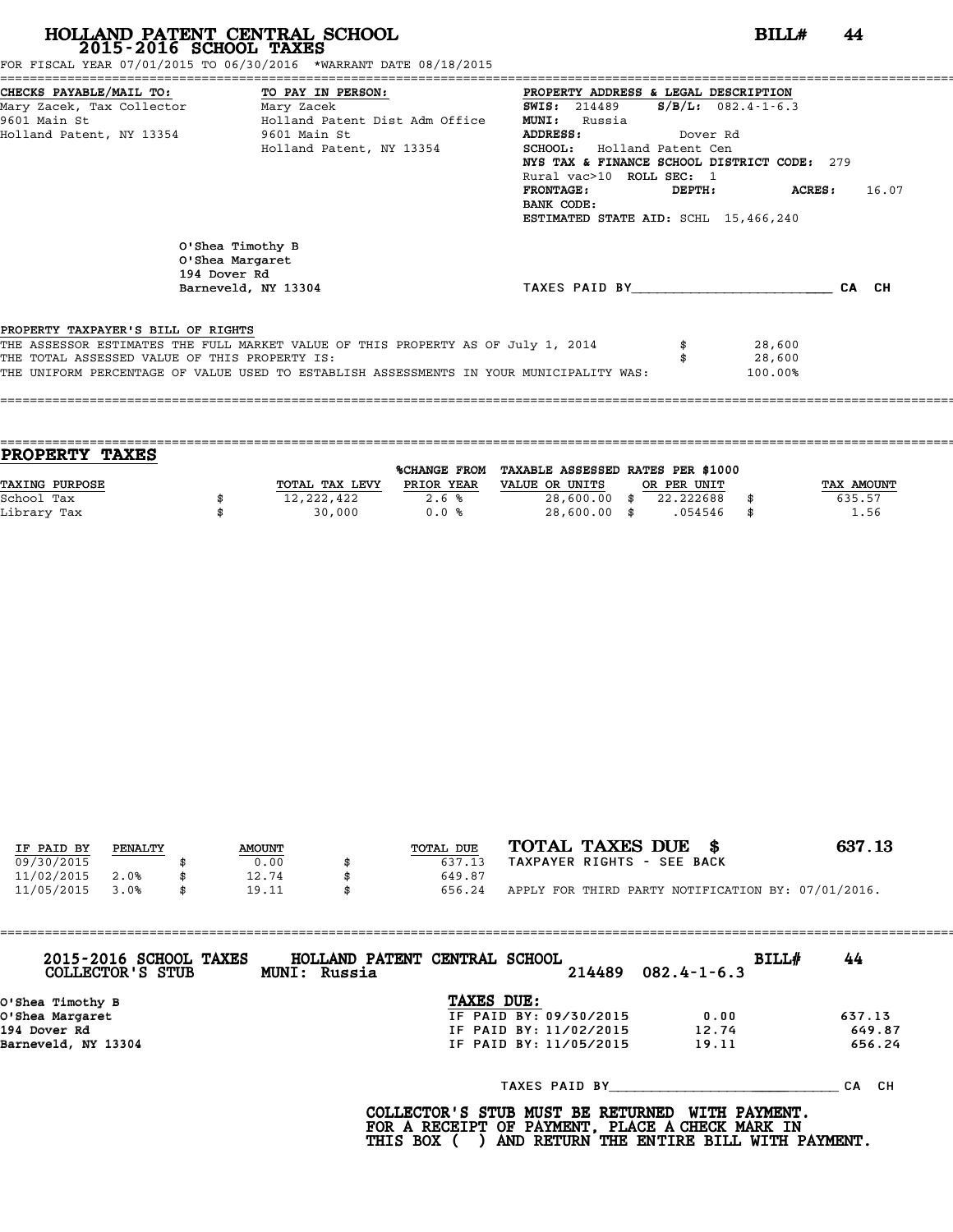| 2015-2016 SCHOOL TAXES<br>FOR FISCAL YEAR 07/01/2015 TO 06/30/2016 *WARRANT DATE 08/18/2015                                                                                                                                                                        | HOLLAND PATENT CENTRAL SCHOOL                                                                   |                      |                                                                                                                 |                                                                                                                                                                                                                      | BILLH<br>45                    |
|--------------------------------------------------------------------------------------------------------------------------------------------------------------------------------------------------------------------------------------------------------------------|-------------------------------------------------------------------------------------------------|----------------------|-----------------------------------------------------------------------------------------------------------------|----------------------------------------------------------------------------------------------------------------------------------------------------------------------------------------------------------------------|--------------------------------|
| CHECKS PAYABLE/MAIL TO:<br>CHECKS PAYABLE/MAIL TO: TO PAY IN PORT TO PAY TO PAY TO PAY TO PAY TO PAY TO PAY TO PAY TO PAY TO PORT TO PORT<br>Mary Zacek, Tax Collector Mary Zacek<br>9601 Main St<br>Holland Patent, NY 13354                                      | TO PAY IN PERSON:<br>Holland Patent Dist Adm Office<br>9601 Main St<br>Holland Patent, NY 13354 |                      | <b>MUNI:</b> Russia<br>SCHOOL: Holland Patent Cen<br>1 Family Res ROLL SEC: 1<br><b>FRONTAGE:</b><br>BANK CODE: | PROPERTY ADDRESS & LEGAL DESCRIPTION<br><b>SWIS:</b> 214489 <b>S/B/L:</b> 077.3-1-38.2<br>ADDRESS: 393 Elm Flats Rd<br>NYS TAX & FINANCE SCHOOL DISTRICT CODE: 279<br>DEPTH:<br>ESTIMATED STATE AID: SCHL 15,466,240 | ACRES:<br>.88                  |
|                                                                                                                                                                                                                                                                    | Potter William J<br>393 Elm Flats Rd<br>Cold Brook, NY 13324                                    |                      |                                                                                                                 | TAXES PAID BY CAN CH                                                                                                                                                                                                 |                                |
| PROPERTY TAXPAYER'S BILL OF RIGHTS<br>THE ASSESSOR ESTIMATES THE FULL MARKET VALUE OF THIS PROPERTY AS OF July 1, 2014<br>THE TOTAL ASSESSED VALUE OF THIS PROPERTY IS:<br>THE UNIFORM PERCENTAGE OF VALUE USED TO ESTABLISH ASSESSMENTS IN YOUR MUNICIPALITY WAS: |                                                                                                 |                      |                                                                                                                 | 63,000<br>63,000<br>\$<br>100.00%                                                                                                                                                                                    |                                |
| EXEMPTION*<br>$STAR EN$ 63,000 SCHOOL                                                                                                                                                                                                                              | VALUE TAX PURPOSE<br>63,000                                                                     | FULL VALUE EXEMPTION |                                                                                                                 | VALUE TAX PURPOSE                                                                                                                                                                                                    | FULL VALUE                     |
| PROPERTY TAXES                                                                                                                                                                                                                                                     |                                                                                                 |                      |                                                                                                                 |                                                                                                                                                                                                                      |                                |
| <b>TAXING PURPOSE</b><br>School Tax<br>Library Tax                                                                                                                                                                                                                 | 12,222,422<br>\$<br>\$<br>30,000                                                                | 2.6%<br>0.0%         | %CHANGE FROM TAXABLE ASSESSED RATES PER \$1000<br>TOTAL TAX LEVY PRIOR YEAR VALUE OR UNITS OR PER UNIT          | 63,000.00 \$ 22.222688 \$<br>63,000.00 \$ .054546 \$                                                                                                                                                                 | TAX AMOUNT<br>1,400.03<br>3.44 |
|                                                                                                                                                                                                                                                                    | * THIS YEAR'S STAR TAX SAVINGS GENERALLY MAY NOT EXCEED LAST YEAR'S BY MORE THAN 2%.            |                      | TOTAL SAVINGS DUE TO STAR \$                                                                                    |                                                                                                                                                                                                                      | 1,211.00                       |
|                                                                                                                                                                                                                                                                    |                                                                                                 |                      |                                                                                                                 |                                                                                                                                                                                                                      |                                |
| IF PAID BY<br><b>PENALTY</b><br>09/30/2015<br>\$                                                                                                                                                                                                                   | <b>AMOUNT</b><br>0.00                                                                           | TOTAL DUE<br>192.47  | TOTAL TAXES DUE \$<br>TAXPAYER RIGHTS - SEE BACK                                                                |                                                                                                                                                                                                                      | 192.47                         |
| 11/02/2015 2.0%<br>\$<br>11/05/2015 3.0%<br>\$                                                                                                                                                                                                                     | 3.85<br>\$<br>5.77<br>\$                                                                        | 196.32               |                                                                                                                 | 198.24 APPLY FOR THIRD PARTY NOTIFICATION BY: 07/01/2016.                                                                                                                                                            |                                |
| 2015-2016 SCHOOL TAXES<br>COLLECTOR'S STUB                                                                                                                                                                                                                         | HOLLAND PATENT CENTRAL SCHOOL<br>MUNI: Russia                                                   |                      | 214489                                                                                                          | BILL#<br>$077.3 - 1 - 38.2$                                                                                                                                                                                          | 45                             |
| Potter William J<br>393 Elm Flats Rd<br>Cold Brook, NY 13324                                                                                                                                                                                                       |                                                                                                 | TAXES DUE:           | IF PAID BY: 09/30/2015<br>IF PAID BY: 11/02/2015<br>IF PAID BY: 11/05/2015                                      | 0.00<br>3.85<br>5.77                                                                                                                                                                                                 | 192.47<br>196.32<br>198.24     |
|                                                                                                                                                                                                                                                                    |                                                                                                 |                      | TAXES PAID BY                                                                                                   |                                                                                                                                                                                                                      | CA CH                          |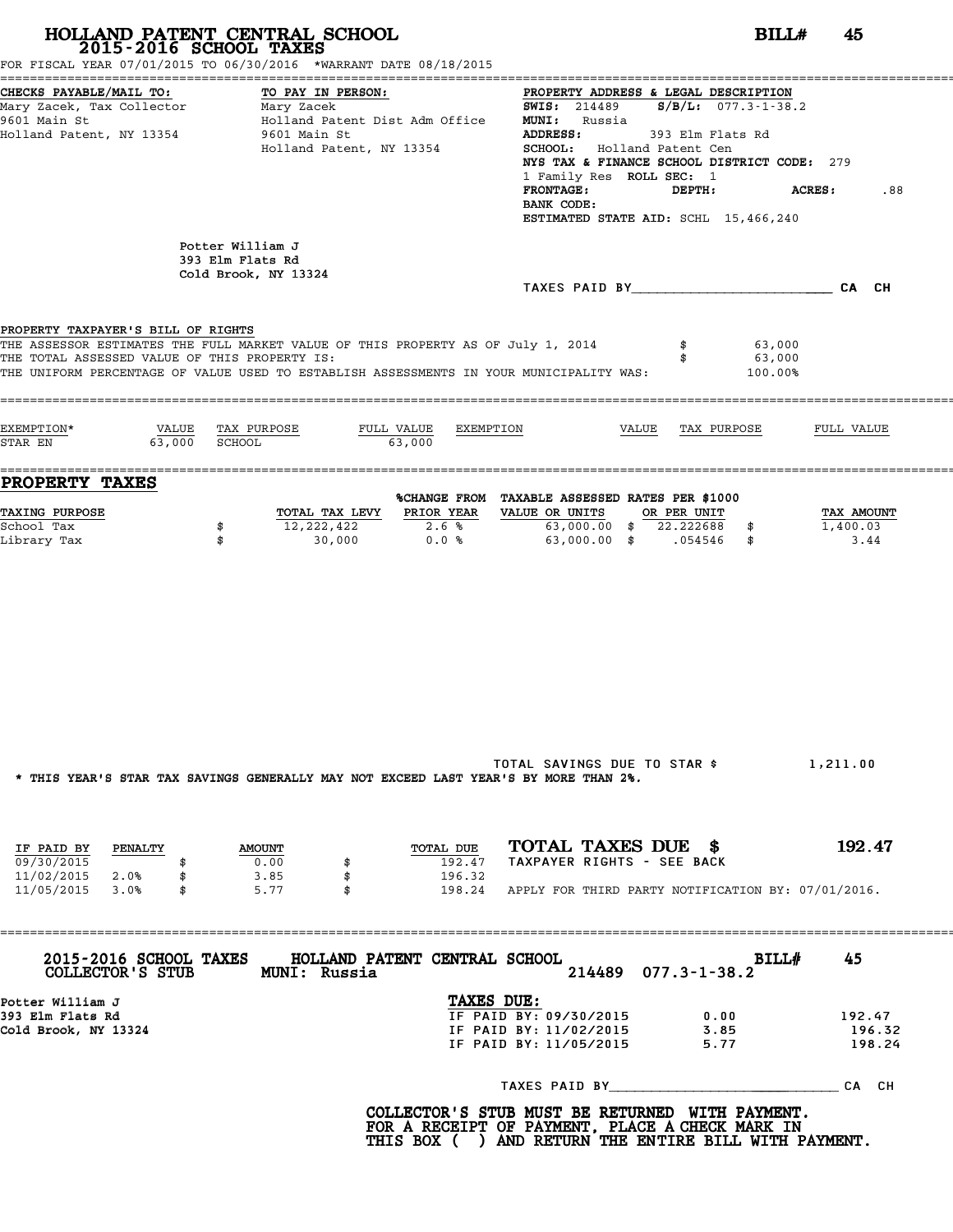FOR FISCAL YEAR 07/01/2015 TO 06/30/2016 \*WARRANT DATE 08/18/2015

| CHECKS PAYABLE/MAIL TO: TO PAY IN PERSON:     |                                                                                         | PROPERTY ADDRESS & LEGAL DESCRIPTION           |               |      |
|-----------------------------------------------|-----------------------------------------------------------------------------------------|------------------------------------------------|---------------|------|
| Mary Zacek, Tax Collector Mary Zacek          |                                                                                         | <b>SWIS:</b> 214489 <b>S/B/L:</b> 077.3-1-38.3 |               |      |
| 9601 Main St                                  | Holland Patent Dist Adm Office                                                          | <b>MUNI:</b><br>Russia                         |               |      |
| Holland Patent, NY 13354 9601 Main St         |                                                                                         | ADDRESS: Elm Flatts Rd                         |               |      |
|                                               | Holland Patent, NY 13354                                                                | SCHOOL: Holland Patent Cen                     |               |      |
|                                               |                                                                                         | NYS TAX & FINANCE SCHOOL DISTRICT CODE: 279    |               |      |
|                                               |                                                                                         | Rural vac<10 ROLL SEC: 1                       |               |      |
|                                               |                                                                                         | FRONTAGE:                                      | DEPTH: ACRES: | 5.20 |
|                                               |                                                                                         | BANK CODE:                                     |               |      |
|                                               |                                                                                         | ESTIMATED STATE AID: SCHL 15,466,240           |               |      |
|                                               |                                                                                         |                                                |               |      |
|                                               | Potter William J                                                                        |                                                |               |      |
|                                               | Elm Flatts Rd                                                                           |                                                |               |      |
|                                               | Cold Brook, NY 13324                                                                    | TAXES PAID BY CA CH                            |               |      |
|                                               |                                                                                         |                                                |               |      |
| PROPERTY TAXPAYER'S BILL OF RIGHTS            |                                                                                         |                                                |               |      |
|                                               | THE ASSESSOR ESTIMATES THE FULL MARKET VALUE OF THIS PROPERTY AS OF July 1, 2014        |                                                | 8,800         |      |
| THE TOTAL ASSESSED VALUE OF THIS PROPERTY IS: |                                                                                         |                                                | 8,800         |      |
|                                               | THE UNIFORM PERCENTAGE OF VALUE USED TO ESTABLISH ASSESSMENTS IN YOUR MUNICIPALITY WAS: |                                                | 100.00%       |      |
|                                               |                                                                                         |                                                |               |      |
|                                               |                                                                                         |                                                |               |      |

| <b>TAXES</b><br><b>PROPERTY</b> |                |                     |                                   |             |     |            |
|---------------------------------|----------------|---------------------|-----------------------------------|-------------|-----|------------|
|                                 |                | <b>%CHANGE FROM</b> | TAXABLE ASSESSED RATES PER \$1000 |             |     |            |
| <b>TAXING PURPOSE</b>           | TOTAL TAX LEVY | PRIOR YEAR          | VALUE OR UNITS                    | OR PER UNIT |     | TAX AMOUNT |
| School Tax                      | 12,222,422     | 2.6%                | $8,800.00$ \$                     | 22.222688   |     | 195.56     |
| Library Tax                     | 30,000         | 0.0%                | $8,800,00$ \$                     | .054546     | -\$ | 0.48       |
|                                 |                |                     |                                   |             |     |            |

| IF PAID BY | PENALTY | <b>AMOUNT</b> | TOTAL DUE | TOTAL TAXES DUE \$                                 | 196.04 |
|------------|---------|---------------|-----------|----------------------------------------------------|--------|
|            |         |               |           | TAXPAYER RIGHTS - SEE BACK                         |        |
| 09/30/2015 |         | 0.00          | 196.04    |                                                    |        |
| 11/02/2015 | 2.0%    | 3.92          | 199.96    |                                                    |        |
| 11/05/2015 | 3.0%    | \$<br>5.88    | 201.92    | APPLY FOR THIRD PARTY NOTIFICATION BY: 07/01/2016. |        |

| 2015-2016 SCHOOL TAXES<br>COLLECTOR'S STUB | HOLLAND PATENT CENTRAL SCHOOL<br>MUNI: Russia | $214489$ 077.3-1-38.3 | 46<br><b>BILL#</b> |
|--------------------------------------------|-----------------------------------------------|-----------------------|--------------------|
| Potter William J                           | TAXES DUE:                                    |                       |                    |
| Elm Flatts Rd                              | IF PAID BY: 09/30/2015                        | 0.00                  | 196.04             |
| Cold Brook, NY 13324                       | IF PAID BY: 11/02/2015                        | 3.92                  | 199.96             |
|                                            | IF PAID BY: 11/05/2015                        | 5.88                  | 201.92             |
|                                            |                                               | TAXES PAID BY         | CA CH              |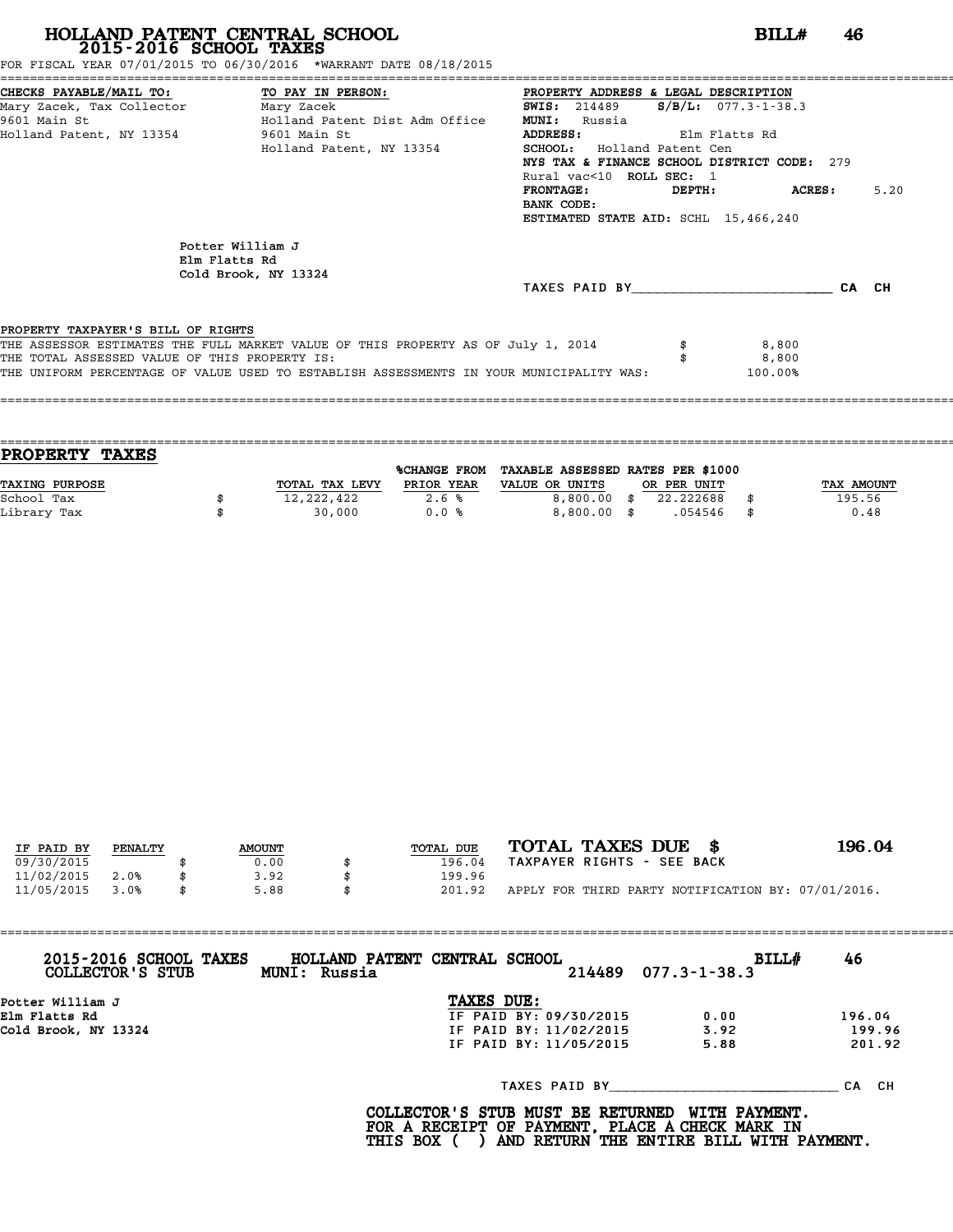FOR FISCAL YEAR 07/01/2015 TO 06/30/2016 \*WARRANT DATE 08/18/2015

|                                               | CHECKS PAYABLE/MAIL TO: TO PAY IN PERSON:                                                   | PROPERTY ADDRESS & LEGAL DESCRIPTION         |                  |
|-----------------------------------------------|---------------------------------------------------------------------------------------------|----------------------------------------------|------------------|
|                                               | Mary Zacek, Tax Collector ________ Mary Zacek                                               | $S/B/L$ : 077.3-1-8.3<br><b>SWIS:</b> 214489 |                  |
| 9601 Main St                                  | Holland Patent Dist Adm Office                                                              | <b>MUNI:</b><br>Russia                       |                  |
|                                               | Holland Patent, NY 13354 9601 Main St                                                       | ADDRESS:<br>Elm Flatts Rd                    |                  |
|                                               | Holland Patent, NY 13354                                                                    | SCHOOL: Holland Patent Cen                   |                  |
|                                               |                                                                                             | NYS TAX & FINANCE SCHOOL DISTRICT CODE: 279  |                  |
|                                               |                                                                                             | Rural vac>10 ROLL SEC: 1                     |                  |
|                                               |                                                                                             | <b>FRONTAGE:</b><br>DEPTH:                   | 63.60<br>ACRES : |
|                                               |                                                                                             | BANK CODE:                                   |                  |
|                                               |                                                                                             | ESTIMATED STATE AID: SCHL 15,466,240         |                  |
|                                               | Pratt Schonewald Margaret<br>c/o Isabel Schonewald<br>129 Middle Rd<br>Cumberland, ME 04021 | TAXES PAID BY                                | CA CH            |
| PROPERTY TAXPAYER'S BILL OF RIGHTS            |                                                                                             |                                              |                  |
|                                               | THE ASSESSOR ESTIMATES THE FULL MARKET VALUE OF THIS PROPERTY AS OF July 1, 2014            |                                              | 61,800           |
| THE TOTAL ASSESSED VALUE OF THIS PROPERTY IS: |                                                                                             |                                              | 61,800           |
|                                               | THE UNIFORM PERCENTAGE OF VALUE USED TO ESTABLISH ASSESSMENTS IN YOUR MUNICIPALITY WAS:     |                                              | 100.00%          |
|                                               |                                                                                             |                                              |                  |

| <b>TAXES</b><br><b>PROPERTY</b> |                |                     |                                   |             |            |
|---------------------------------|----------------|---------------------|-----------------------------------|-------------|------------|
|                                 |                | <b>%CHANGE FROM</b> | TAXABLE ASSESSED RATES PER \$1000 |             |            |
| TAXING PURPOSE                  | TOTAL TAX LEVY | PRIOR YEAR          | VALUE OR UNITS                    | OR PER UNIT | TAX AMOUNT |
| School Tax                      | 12,222,422     | 2.6%                | $61,800.00$ \$                    | 22.222688   | 1,373.36   |
| Library Tax                     | 30,000         | 0.0%                | $61,800.00$ \$                    | .054546     | \$<br>3.37 |
|                                 |                |                     |                                   |             |            |

====================================================================================================================================

| IF PAID BY | PENALTY | <b>AMOUNT</b> | TOTAL DUE | TOTAL TAXES DUE \$                                 | 1,376.73 |
|------------|---------|---------------|-----------|----------------------------------------------------|----------|
| 09/30/2015 |         | 0.00          | 1,376.73  | TAXPAYER RIGHTS - SEE BACK                         |          |
| 11/02/2015 | 2.0%    | 27.53         | 1,404.26  |                                                    |          |
| 11/05/2015 | 3.0%    | \$<br>41.30   | 1,418.03  | APPLY FOR THIRD PARTY NOTIFICATION BY: 07/01/2016. |          |

| 2015-2016 SCHOOL TAXES<br>COLLECTOR'S STUB | HOLLAND PATENT CENTRAL SCHOOL<br>MUNI: Russia | BILL#<br>$214489$ $077.3 - 1 - 8.3$ | 47       |
|--------------------------------------------|-----------------------------------------------|-------------------------------------|----------|
| Pratt Schonewald Margaret                  | TAXES DUE:                                    |                                     |          |
| c/o Isabel Schonewald                      | IF PAID BY: 09/30/2015                        | 0.00                                | 1,376.73 |
| 129 Middle Rd                              | IF PAID BY: 11/02/2015                        | 27.53                               | 1,404.26 |
| Cumberland, ME 04021                       | IF PAID BY: 11/05/2015                        | 41.30                               | 1,418.03 |
|                                            | TAXES PAID BY                                 |                                     | CA CH    |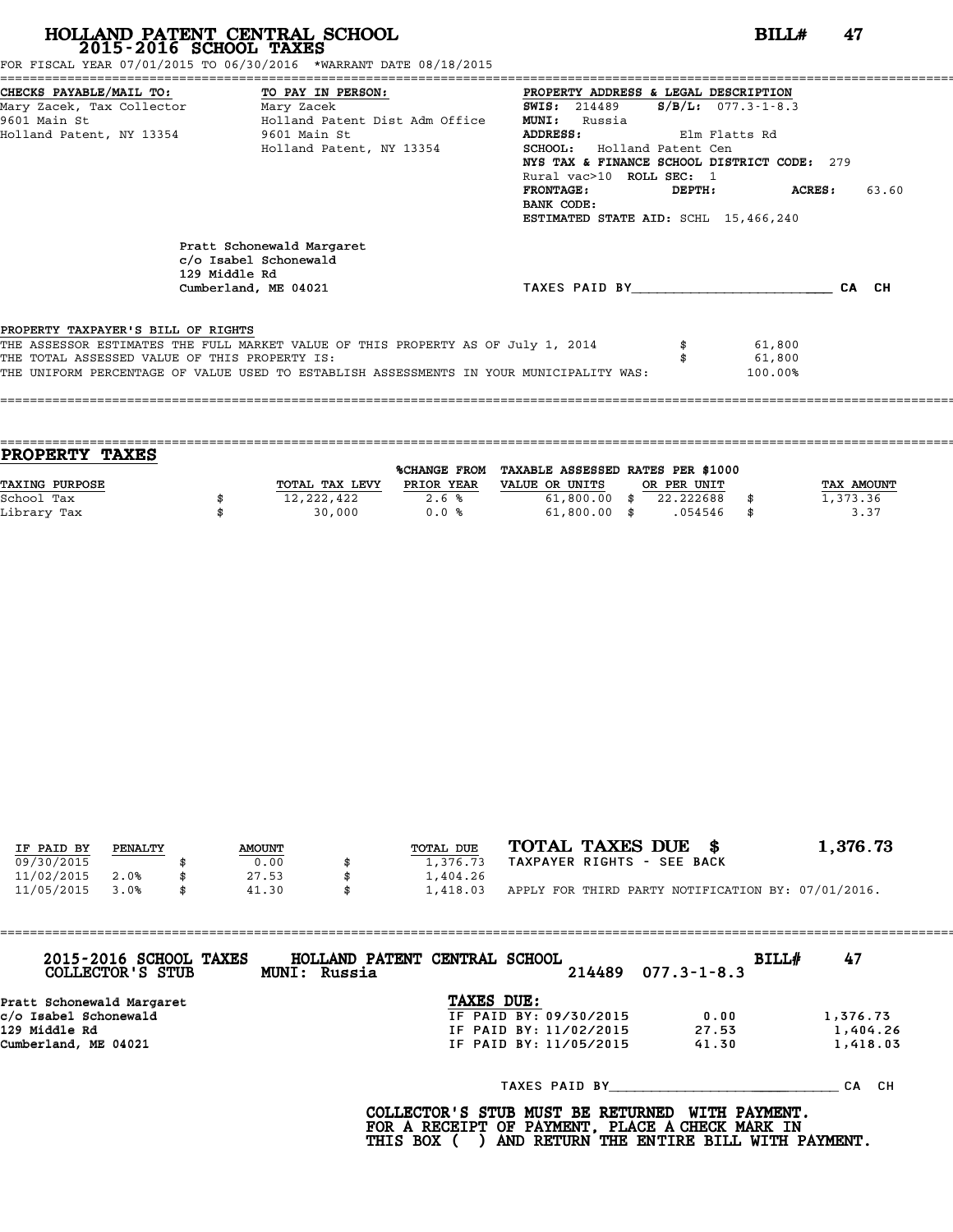|                                                                                                             | HOLLAND PATENT CENTRAL SCHOOL<br>2015-2016 SCHOOL TAXES<br>FOR FISCAL YEAR 07/01/2015 TO 06/30/2016 *WARRANT DATE 08/18/2015                                                | BILLH                                                                                                                                                                                                                                                                                                                                                       | 48                             |
|-------------------------------------------------------------------------------------------------------------|-----------------------------------------------------------------------------------------------------------------------------------------------------------------------------|-------------------------------------------------------------------------------------------------------------------------------------------------------------------------------------------------------------------------------------------------------------------------------------------------------------------------------------------------------------|--------------------------------|
| CHECKS PAYABLE/MAIL TO:<br>Mary Zacek, Tax Collector Mary Zacek<br>9601 Main St<br>Holland Patent, NY 13354 | TO PAY IN PERSON:<br>Holland Patent Dist Adm Office<br>9601 Main St<br>Holland Patent, NY 13354                                                                             | PROPERTY ADDRESS & LEGAL DESCRIPTION<br><b>SWIS:</b> 214489 <b>S/B/L:</b> 077.3-1-3<br><b>MUNI:</b> Russia<br><b>ADDRESS:</b><br>Southside Rd<br>SCHOOL: Holland Patent Cen<br>NYS TAX & FINANCE SCHOOL DISTRICT CODE: 279<br>1 Family Res ROLL SEC: 1<br>$FROMTAGE: 245.00$ $DEPTH: 105.00$ $ACRES:$<br>BANK CODE:<br>ESTIMATED STATE AID: SCHL 15,466,240 | .71                            |
|                                                                                                             | Prevost Charles F<br>1098 Hinckley Rd                                                                                                                                       |                                                                                                                                                                                                                                                                                                                                                             |                                |
|                                                                                                             | Remsen, NY 13438                                                                                                                                                            | TAXES PAID BY CA CH                                                                                                                                                                                                                                                                                                                                         |                                |
| PROPERTY TAXPAYER'S BILL OF RIGHTS<br>THE TOTAL ASSESSED VALUE OF THIS PROPERTY IS:                         | THE ASSESSOR ESTIMATES THE FULL MARKET VALUE OF THIS PROPERTY AS OF July 1, 2014<br>THE UNIFORM PERCENTAGE OF VALUE USED TO ESTABLISH ASSESSMENTS IN YOUR MUNICIPALITY WAS: | 49,020<br>49,020<br>100.00%                                                                                                                                                                                                                                                                                                                                 |                                |
| EXEMPTION*<br>VALUE TAX PURPOSE<br>49,020 SCHOOL<br>STAR EN                                                 | FULL VALUE EXEMPTION<br>49,020                                                                                                                                              | VALUE TAX PURPOSE                                                                                                                                                                                                                                                                                                                                           | FULL VALUE                     |
| <b>PROPERTY TAXES</b>                                                                                       |                                                                                                                                                                             | %CHANGE FROM TAXABLE ASSESSED RATES PER \$1000                                                                                                                                                                                                                                                                                                              |                                |
| <b>TAXING PURPOSE</b><br>School Tax<br>\$<br>Library Tax<br>\$                                              | TOTAL TAX LEVY PRIOR YEAR<br>12,222,422<br>2.6%<br>0.0%<br>30,000                                                                                                           | VALUE OR UNITS OR PER UNIT<br>49,020.00 \$ 22.222688 \$<br>49,020.00 \$ .054546 \$                                                                                                                                                                                                                                                                          | TAX AMOUNT<br>1,089.36<br>2.67 |
|                                                                                                             | * THIS YEAR'S STAR TAX SAVINGS GENERALLY MAY NOT EXCEED LAST YEAR'S BY MORE THAN 2%.                                                                                        | TOTAL SAVINGS DUE TO STAR \$                                                                                                                                                                                                                                                                                                                                | 1,089.36                       |
| IF PAID BY PENALTY<br>09/30/2015<br>\$<br>11/02/2015 2.0%<br>\$                                             | TOTAL DUE<br><b>AMOUNT</b><br>0.00<br>2.67<br>\$<br>0.05<br>\$<br>2.72                                                                                                      | TOTAL TAXES DUE \$<br>TAXPAYER RIGHTS - SEE BACK                                                                                                                                                                                                                                                                                                            | 2.67                           |
| 11/05/2015 3.0%<br>\$                                                                                       | 0.08<br>\$                                                                                                                                                                  | 2.75 APPLY FOR THIRD PARTY NOTIFICATION BY: 07/01/2016.                                                                                                                                                                                                                                                                                                     |                                |
| COLLECTOR'S STUB MUNI: Russia                                                                               | 2015-2016 SCHOOL TAXES HOLLAND PATENT CENTRAL SCHOOL                                                                                                                        | BILL#<br>$077.3 - 1 - 3$<br>214489                                                                                                                                                                                                                                                                                                                          | 48                             |
|                                                                                                             | TAXES DUE:                                                                                                                                                                  |                                                                                                                                                                                                                                                                                                                                                             |                                |
| Prevost Charles F                                                                                           |                                                                                                                                                                             | IF PAID BY: 09/30/2015<br>0.00                                                                                                                                                                                                                                                                                                                              | 2.67<br>2.72                   |
| 1098 Hinckley Rd<br>Remsen, NY 13438                                                                        |                                                                                                                                                                             | IF PAID BY: 11/02/2015<br>0.05<br>IF PAID BY: 11/05/2015<br>0.08                                                                                                                                                                                                                                                                                            | 2.75                           |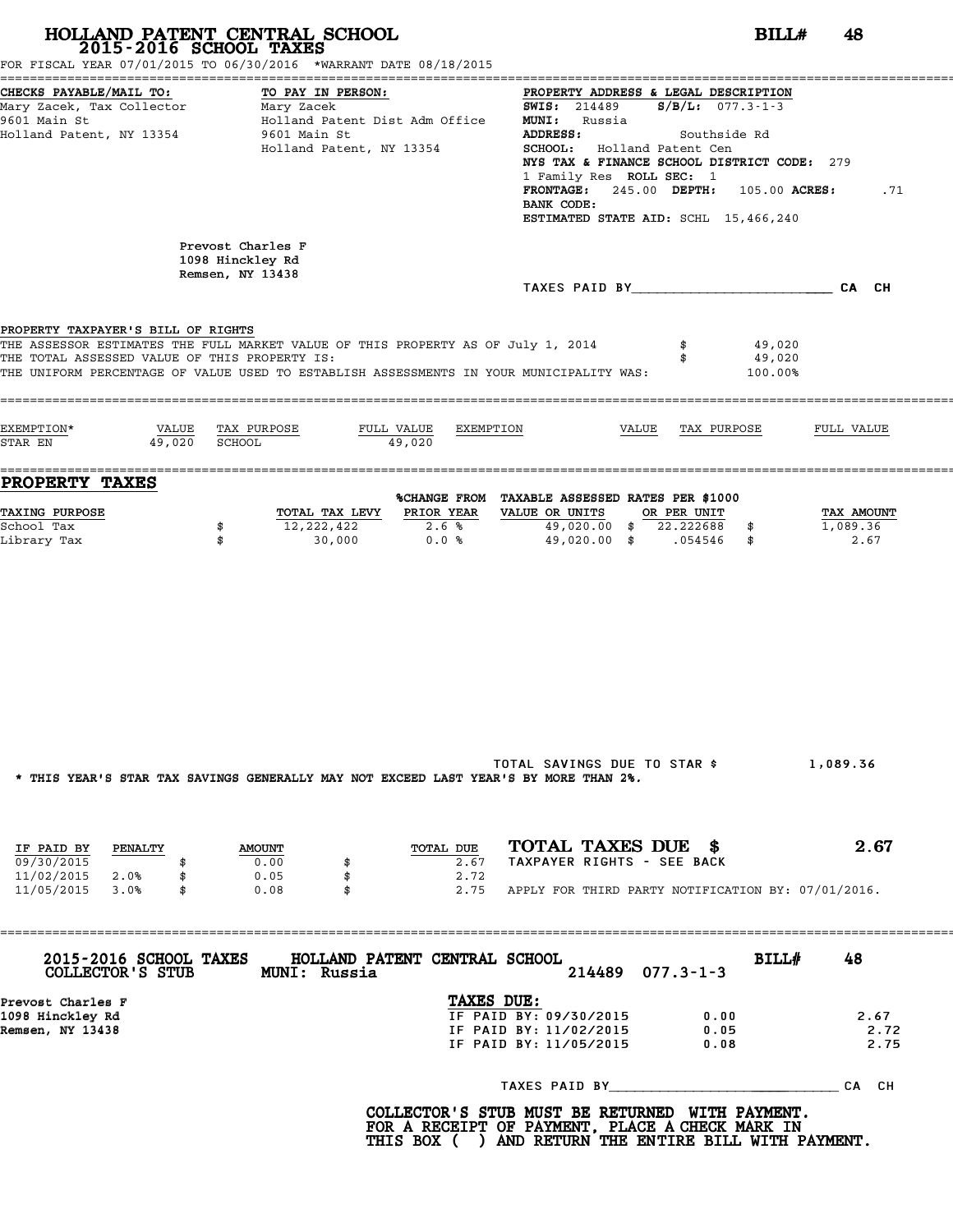FOR FISCAL YEAR 07/01/2015 TO 06/30/2016 \*WARRANT DATE 08/18/2015

|                                               | CHECKS PAYABLE/MAIL TO: TO PAY IN PERSON:                                                | PROPERTY ADDRESS & LEGAL DESCRIPTION           |                  |
|-----------------------------------------------|------------------------------------------------------------------------------------------|------------------------------------------------|------------------|
| Mary Zacek, Tax Collector ________ Mary Zacek |                                                                                          | $S/B/L: 077.3 - 1 - 37$<br><b>SWIS:</b> 214489 |                  |
| 9601 Main St                                  | Holland Patent Dist Adm Office                                                           | <b>MUNI:</b><br>Russia                         |                  |
|                                               | Holland Patent, NY 13354 9601 Main St                                                    | <b>ADDRESS:</b><br>416 Elm Flats Rd            |                  |
|                                               | Holland Patent, NY 13354                                                                 | <b>SCHOOL:</b> Holland Patent Cen              |                  |
|                                               |                                                                                          | NYS TAX & FINANCE SCHOOL DISTRICT CODE: 279    |                  |
|                                               |                                                                                          | Rurl res&rec ROLL SEC: 1                       |                  |
|                                               |                                                                                          | <b>FRONTAGE:</b><br>DEPTH:                     | ACRES:<br>219.90 |
|                                               |                                                                                          | BANK CODE:                                     |                  |
|                                               |                                                                                          | ESTIMATED STATE AID: SCHL 15,466,240           |                  |
|                                               | Rathbun Neil<br>Howe Linda P<br>c/o B Rathbun<br>416 Elm Flats Rd<br>Coldbrook, NY 13324 | TAXES PAID BY <b>CA</b> CH                     |                  |
| PROPERTY TAXPAYER'S BILL OF RIGHTS            |                                                                                          |                                                |                  |
|                                               | THE ASSESSOR ESTIMATES THE FULL MARKET VALUE OF THIS PROPERTY AS OF July 1, 2014         | 290,000                                        |                  |
| THE TOTAL ASSESSED VALUE OF THIS PROPERTY IS: |                                                                                          | 290,000                                        |                  |
|                                               | THE UNIFORM PERCENTAGE OF VALUE USED TO ESTABLISH ASSESSMENTS IN YOUR MUNICIPALITY WAS:  | 100.00%                                        |                  |
|                                               |                                                                                          |                                                |                  |

| <b>PROPERTY</b><br><b>TAXES</b> |                |              |                                   |             |     |            |
|---------------------------------|----------------|--------------|-----------------------------------|-------------|-----|------------|
|                                 |                | %CHANGE FROM | TAXABLE ASSESSED RATES PER \$1000 |             |     |            |
| <b>TAXING PURPOSE</b>           | TOTAL TAX LEVY | PRIOR YEAR   | VALUE OR UNITS                    | OR PER UNIT |     | TAX AMOUNT |
| School Tax                      | 12,222,422     | 2.6%         | $290,000.00$ \$                   | 22.222688   |     | 6,444.58   |
| Library Tax                     | 30,000         | 0.0%         | 290,000.00 \$                     | .054546     | -\$ | 15.82      |
|                                 |                |              |                                   |             |     |            |

====================================================================================================================================

| IF PAID BY | PENALTY | <b>AMOUNT</b> | TOTAL DUE | TOTAL TAXES DUE \$                                 | 6,460.40 |
|------------|---------|---------------|-----------|----------------------------------------------------|----------|
| 09/30/2015 |         | 0.00          | 6,460.40  | TAXPAYER RIGHTS - SEE BACK                         |          |
| 11/02/2015 | 2.0%    | 129.21        | 6,589.61  |                                                    |          |
| 11/05/2015 | 3.0%    | 193.81        | 6,654.21  | APPLY FOR THIRD PARTY NOTIFICATION BY: 07/01/2016. |          |
|            |         |               |           |                                                    |          |

| COLLECTOR'S STUB                        | 2015-2016 SCHOOL TAXES | HOLLAND PATENT CENTRAL SCHOOL<br>MUNI: Russia |                        | $214489$ $077.3 - 1 - 37$ | BILL# | 49       |
|-----------------------------------------|------------------------|-----------------------------------------------|------------------------|---------------------------|-------|----------|
| Rathbun Neil                            |                        |                                               | TAXES DUE:             |                           |       |          |
| Howe Linda P                            |                        |                                               | IF PAID BY: 09/30/2015 | 0.00                      |       | 6,460.40 |
| c/o B Rathbun                           |                        |                                               | IF PAID BY: 11/02/2015 | 129.21                    |       | 6,589.61 |
| 416 Elm Flats Rd<br>Coldbrook, NY 13324 |                        |                                               | IF PAID BY: 11/05/2015 | 193.81                    |       | 6,654.21 |
|                                         |                        |                                               |                        | TAXES PAID BY             |       | CA CH    |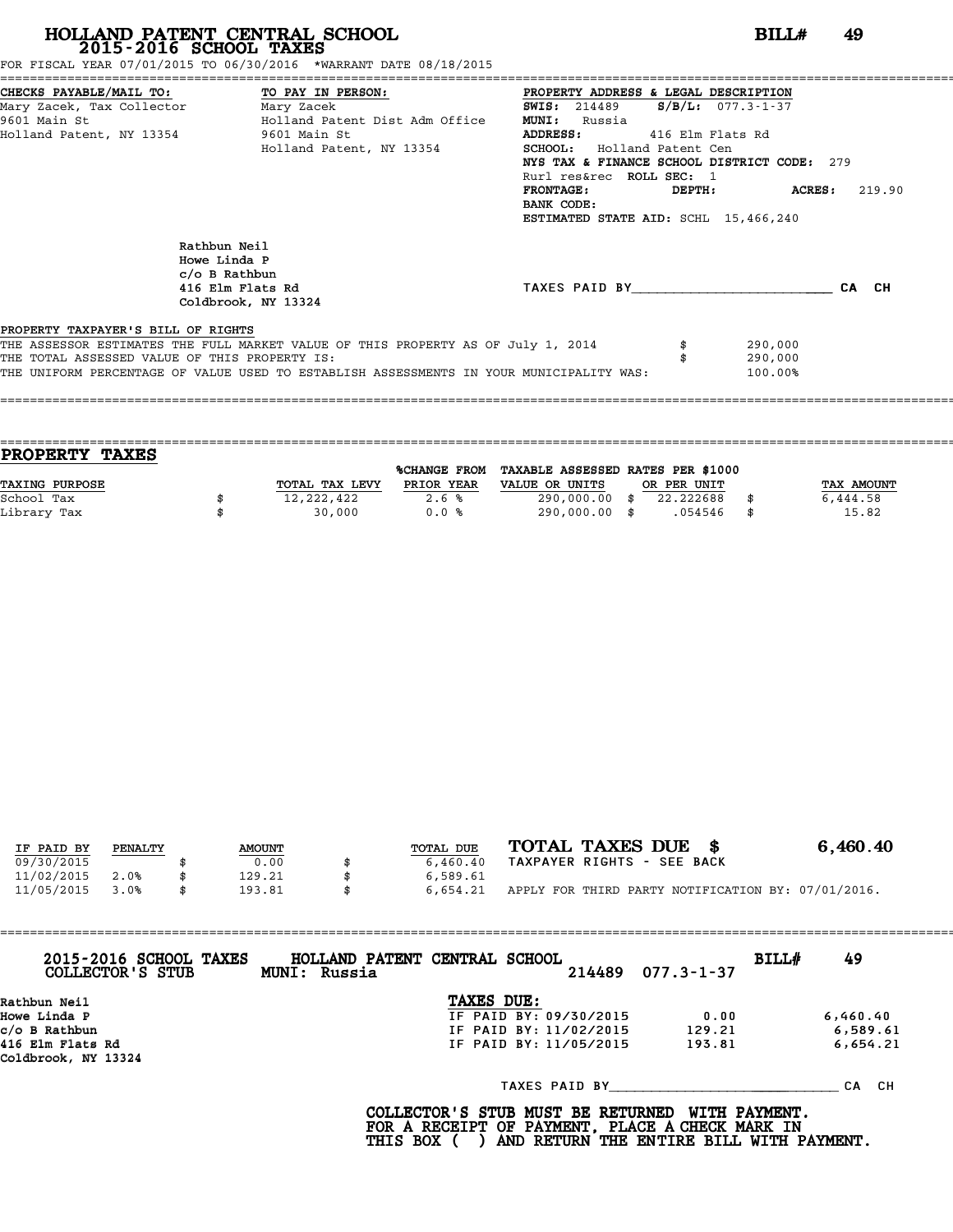|                                                                                                  | HOLLAND PATENT CENTRAL SCHOOL<br>2015-2016 SCHOOL TAXES<br>FOR FISCAL YEAR 07/01/2015 TO 06/30/2016 *WARRANT DATE 08/18/2015                                                | BILL#                                                                                                                                                                                                                                                                                                                                   | 50                               |
|--------------------------------------------------------------------------------------------------|-----------------------------------------------------------------------------------------------------------------------------------------------------------------------------|-----------------------------------------------------------------------------------------------------------------------------------------------------------------------------------------------------------------------------------------------------------------------------------------------------------------------------------------|----------------------------------|
| CHECKS PAYABLE/MAIL TO:<br>Mary Zacek, Tax Collector<br>9601 Main St<br>Holland Patent, NY 13354 | TO PAY IN PERSON:<br>Mary Zacek<br>Holland Patent Dist Adm Office<br>9601 Main St<br>Holland Patent, NY 13354                                                               | PROPERTY ADDRESS & LEGAL DESCRIPTION<br><b>SWIS:</b> 214489 $S/B/L$ : 082.2-1-44<br><b>MUNI:</b> Russia<br><b>ADDRESS:</b><br>123 Dover Rd<br>SCHOOL: Holland Patent Cen<br>NYS TAX & FINANCE SCHOOL DISTRICT CODE: 279<br>1 Family Res ROLL SEC: 1<br><b>FRONTAGE:</b><br>DEPTH:<br>BANK CODE:<br>ESTIMATED STATE AID: SCHL 15,466,240 | <b>ACRES :</b><br>1.74           |
|                                                                                                  | Richard Jennifer D<br>Malpezzi Robert J<br>123 Dover Rd<br>Barneveld, NY 13304                                                                                              | TAXES PAID BY TAND AND TAXES PAID BY                                                                                                                                                                                                                                                                                                    |                                  |
| PROPERTY TAXPAYER'S BILL OF RIGHTS<br>THE TOTAL ASSESSED VALUE OF THIS PROPERTY IS:              | THE ASSESSOR ESTIMATES THE FULL MARKET VALUE OF THIS PROPERTY AS OF July 1, 2014<br>THE UNIFORM PERCENTAGE OF VALUE USED TO ESTABLISH ASSESSMENTS IN YOUR MUNICIPALITY WAS: | 213,000<br>213,000<br>100.00%                                                                                                                                                                                                                                                                                                           |                                  |
| EXEMPTION*<br>30,000 SCHOOL<br>STAR B                                                            | VALUE TAX PURPOSE<br>FULL VALUE<br>EXEMPTION<br>30,000                                                                                                                      | VALUE TAX PURPOSE                                                                                                                                                                                                                                                                                                                       | FULL VALUE                       |
| <b>PROPERTY TAXES</b>                                                                            |                                                                                                                                                                             | %CHANGE FROM TAXABLE ASSESSED RATES PER \$1000                                                                                                                                                                                                                                                                                          |                                  |
| <b>TAXING PURPOSE</b><br>School Tax<br>Library Tax                                               | PRIOR YEAR<br>TOTAL TAX LEVY<br>12,222,422<br>2.6%<br>\$<br>\$<br>30,000<br>0.0%                                                                                            | VALUE OR UNITS<br>OR PER UNIT<br>213,000.00 \$ 22.222688 \$<br>213,000.00 \$ .054546 \$                                                                                                                                                                                                                                                 | TAX AMOUNT<br>4,733.43<br>11.62  |
|                                                                                                  | * THIS YEAR'S STAR TAX SAVINGS GENERALLY MAY NOT EXCEED LAST YEAR'S BY MORE THAN 2%.                                                                                        | TOTAL SAVINGS DUE TO STAR \$                                                                                                                                                                                                                                                                                                            | 605.00                           |
| IF PAID BY PENALTY<br>09/30/2015<br>\$<br>11/02/2015 2.0%<br>\$                                  | TOTAL DUE<br><b>AMOUNT</b><br>0.00<br>4,140.05<br>\$<br>82.80<br>\$<br>4,222.85                                                                                             | TOTAL TAXES DUE \$<br>TAXPAYER RIGHTS - SEE BACK                                                                                                                                                                                                                                                                                        | 4,140.05                         |
| 11/05/2015 3.0%<br>\$                                                                            | 124.20<br>$\mathbf{s}$                                                                                                                                                      | 4, 264.25 APPLY FOR THIRD PARTY NOTIFICATION BY: 07/01/2016.                                                                                                                                                                                                                                                                            |                                  |
|                                                                                                  | 2015-2016 SCHOOL TAXES HOLLAND PATENT CENTRAL SCHOOL<br>COLLECTOR'S STUB MUNI: Russia                                                                                       | BILL#<br>$082.2 - 1 - 44$<br>214489                                                                                                                                                                                                                                                                                                     | 50                               |
| Richard Jennifer D<br>Malpezzi Robert J<br>123 Dover Rd<br>Barneveld, NY 13304                   | TAXES DUE:                                                                                                                                                                  | IF PAID BY: 09/30/2015<br>0.00<br>IF PAID BY: 11/02/2015<br>82.80<br>IF PAID BY: 11/05/2015 124.20                                                                                                                                                                                                                                      | 4,140.05<br>4,222.85<br>4,264.25 |
|                                                                                                  |                                                                                                                                                                             |                                                                                                                                                                                                                                                                                                                                         |                                  |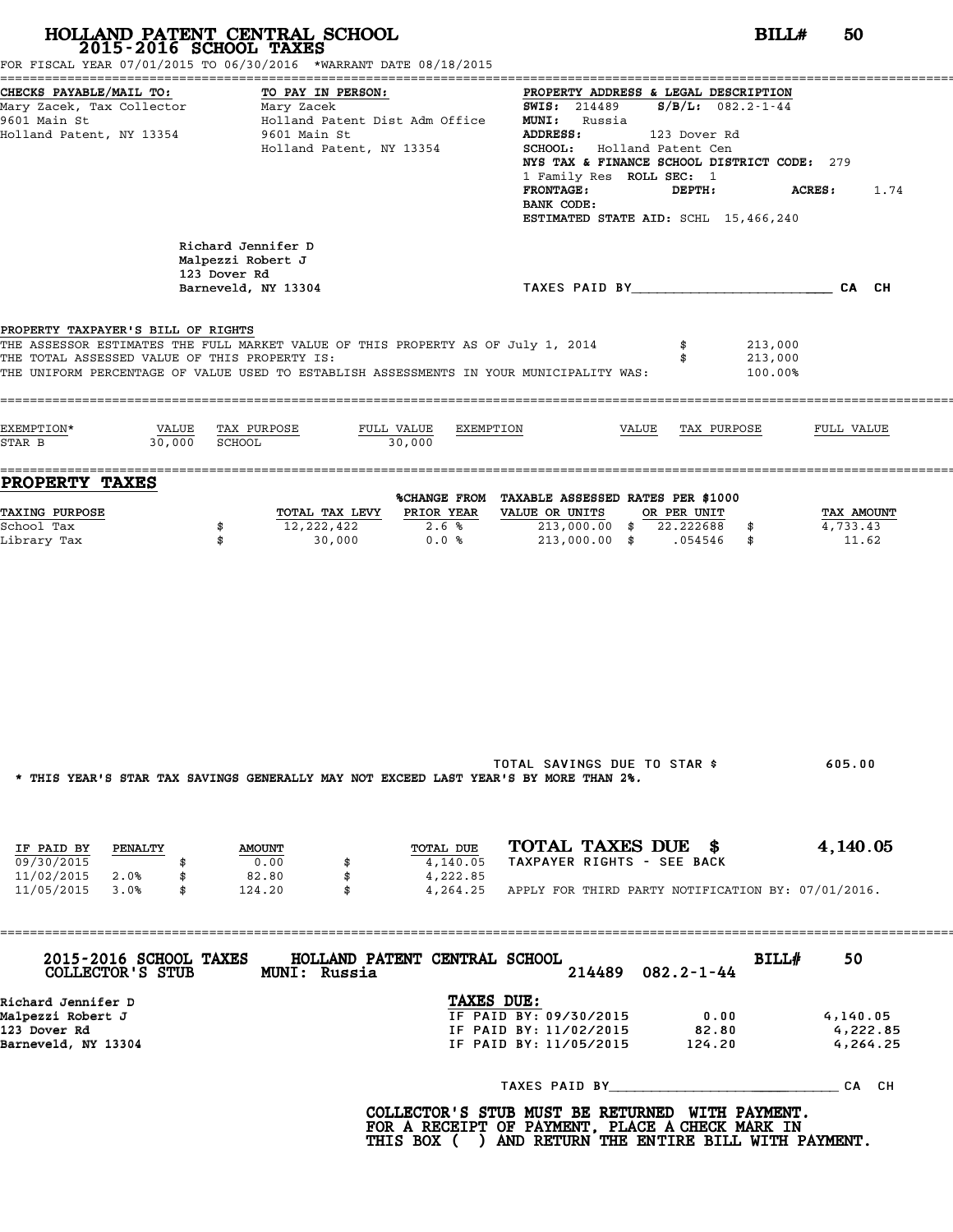FOR FISCAL YEAR 07/01/2015 TO 06/30/2016 \*WARRANT DATE 08/18/2015

|                                               | CHECKS PAYABLE/MAIL TO: TO PAY IN PERSON: PROPERTY ADDRESS & LEGAL DESCRIPTION                            |                                                |         |
|-----------------------------------------------|-----------------------------------------------------------------------------------------------------------|------------------------------------------------|---------|
|                                               | Mary Zacek, Tax Collector         Mary Zacek                         SWIS: 214489     S/B/L: 082.2-1-33.3 |                                                |         |
|                                               | 9601 Main St                         Holland Patent Dist Adm Office                                       | <b>MUNI:</b><br>Russia                         |         |
| Holland Patent, NY 13354 9601 Main St         |                                                                                                           | ADDRESS: Dover Rd                              |         |
|                                               | Holland Patent, NY 13354                                                                                  | SCHOOL: Holland Patent Cen                     |         |
|                                               |                                                                                                           | NYS TAX & FINANCE SCHOOL DISTRICT CODE: 279    |         |
|                                               |                                                                                                           | Rural vac<10 ROLL SEC: 1                       |         |
|                                               |                                                                                                           | <b>FRONTAGE:</b><br>78.00 DEPTH: 468.00 ACRES: |         |
|                                               |                                                                                                           | BANK CODE: 135                                 |         |
|                                               |                                                                                                           | ESTIMATED STATE AID: SCHL 15,466,240           |         |
|                                               | Richmond Nathaniel I<br>Kerleo Anne<br>396 Dover Rd                                                       |                                                |         |
|                                               | Barneveld, NY 13304                                                                                       | TAXES PAID BY                                  | CA CH   |
|                                               |                                                                                                           |                                                |         |
| PROPERTY TAXPAYER'S BILL OF RIGHTS            |                                                                                                           |                                                |         |
|                                               | THE ASSESSOR ESTIMATES THE FULL MARKET VALUE OF THIS PROPERTY AS OF July 1, 2014                          |                                                | 1,000   |
| THE TOTAL ASSESSED VALUE OF THIS PROPERTY IS: |                                                                                                           |                                                | 1,000   |
|                                               | THE UNIFORM PERCENTAGE OF VALUE USED TO ESTABLISH ASSESSMENTS IN YOUR MUNICIPALITY WAS:                   |                                                | 100.00% |
|                                               |                                                                                                           |                                                |         |

| PROPERTY TAXES        |                |                     |                                   |             |      |            |
|-----------------------|----------------|---------------------|-----------------------------------|-------------|------|------------|
|                       |                | <b>%CHANGE FROM</b> | TAXABLE ASSESSED RATES PER \$1000 |             |      |            |
| <b>TAXING PURPOSE</b> | TOTAL TAX LEVY | PRIOR YEAR          | VALUE OR UNITS                    | OR PER UNIT |      | TAX AMOUNT |
| School Tax            | 12,222,422     | 2.6%                | $1,000.00$ \$                     | 22.222688   |      | 22.22      |
| Library Tax           | 30,000         | 0.0%                | $1,000.00$ \$                     | .054546     | - \$ | 0.05       |
|                       |                |                     |                                   |             |      |            |

====================================================================================================================================

| IF PAID BY | PENALTY | <b>AMOUNT</b> | TOTAL DUE | TOTAL TAXES DUE \$                                 | 22.27 |
|------------|---------|---------------|-----------|----------------------------------------------------|-------|
| 09/30/2015 |         | 0.00          | 22.27     | TAXPAYER RIGHTS - SEE BACK                         |       |
| 11/02/2015 | 2.0%    | 0.45          | 22.72     |                                                    |       |
| 11/05/2015 | 3.0%    | 0.67          | 22.94     | APPLY FOR THIRD PARTY NOTIFICATION BY: 07/01/2016. |       |
|            |         |               |           |                                                    |       |

| 2015-2016 SCHOOL TAXES<br>COLLECTOR'S STUB | HOLLAND PATENT CENTRAL SCHOOL<br>MUNI: Russia | 214489                 | <b>BILL#</b><br>$082.2 - 1 - 33.3$ | 51        |
|--------------------------------------------|-----------------------------------------------|------------------------|------------------------------------|-----------|
| Richmond Nathaniel I                       |                                               | TAXES DUE:             |                                    |           |
| Kerleo Anne                                |                                               | IF PAID BY: 09/30/2015 | 0.00                               | 22.27     |
| 396 Dover Rd                               |                                               | IF PAID BY: 11/02/2015 | 0.45                               | 22.72     |
| Barneveld, NY 13304                        |                                               | IF PAID BY: 11/05/2015 | 0.67                               | 22.94     |
|                                            |                                               | TAXES PAID BY          |                                    | CH.<br>СA |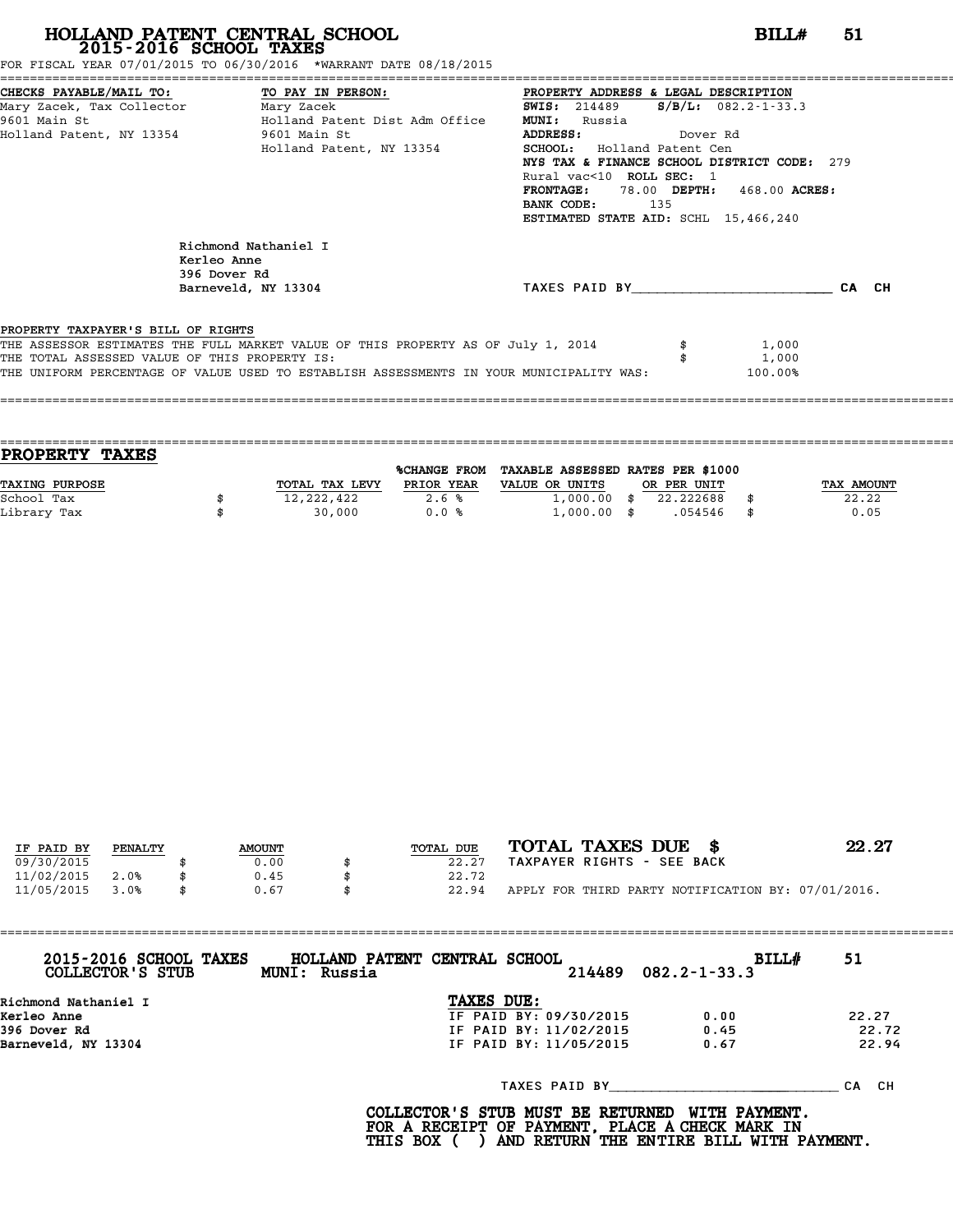FOR FISCAL YEAR 07/01/2015 TO 06/30/2016 \*WARRANT DATE 08/18/2015

| CHECKS PAYABLE/MAIL TO: TO PAY IN PERSON:     |                                                                                         | PROPERTY ADDRESS & LEGAL DESCRIPTION        |                |                         |       |      |
|-----------------------------------------------|-----------------------------------------------------------------------------------------|---------------------------------------------|----------------|-------------------------|-------|------|
| Mary Zacek, Tax Collector ________ Mary Zacek |                                                                                         | <b>SWIS:</b> 214489                         |                | $S/B/L: 082.2 - 1 - 50$ |       |      |
| 9601 Main St                                  | Holland Patent Dist Adm Office                                                          | <b>MUNI:</b><br>Russia                      |                |                         |       |      |
| Holland Patent, NY 13354                      | 9601 Main St                                                                            | <b>ADDRESS:</b>                             | 117 Simpson Rd |                         |       |      |
|                                               | Holland Patent, NY 13354                                                                | SCHOOL: Holland Patent Cen                  |                |                         |       |      |
|                                               |                                                                                         | NYS TAX & FINANCE SCHOOL DISTRICT CODE: 279 |                |                         |       |      |
|                                               |                                                                                         | 1 Family Res ROLL SEC: 1                    |                |                         |       |      |
|                                               |                                                                                         | <b>FRONTAGE:</b>                            | DEPTH:         | ACRES :                 |       | 6.40 |
|                                               |                                                                                         | BANK CODE:                                  | 231            |                         |       |      |
|                                               |                                                                                         | ESTIMATED STATE AID: SCHL 15,466,240        |                |                         |       |      |
|                                               | Smith James R<br>Smith Margaret M<br>6120 Adleigh St<br>Philadelphia, NY 19138          | TAXES PAID BY TAXES                         |                |                         | CA CH |      |
| PROPERTY TAXPAYER'S BILL OF RIGHTS            |                                                                                         |                                             |                |                         |       |      |
|                                               | THE ASSESSOR ESTIMATES THE FULL MARKET VALUE OF THIS PROPERTY AS OF July 1, 2014        |                                             |                | 172,000                 |       |      |
| THE TOTAL ASSESSED VALUE OF THIS PROPERTY IS: |                                                                                         |                                             |                | 172,000                 |       |      |
|                                               | THE UNIFORM PERCENTAGE OF VALUE USED TO ESTABLISH ASSESSMENTS IN YOUR MUNICIPALITY WAS: |                                             |                | 100.00%                 |       |      |
|                                               |                                                                                         |                                             |                |                         |       |      |
|                                               |                                                                                         |                                             |                |                         |       |      |

| <b>TAXES</b><br><b>PROPERTY</b> |                |                     |                                   |             |            |
|---------------------------------|----------------|---------------------|-----------------------------------|-------------|------------|
|                                 |                | <b>%CHANGE FROM</b> | TAXABLE ASSESSED RATES PER \$1000 |             |            |
| TAXING PURPOSE                  | TOTAL TAX LEVY | PRIOR YEAR          | VALUE OR UNITS                    | OR PER UNIT | TAX AMOUNT |
| School Tax                      | 12,222,422     | 2.6%                | $172,000.00$ \$                   | 22.222688   | 3,822.30   |
| Library Tax                     | 30,000         | 0.0%                | $172,000.00$ \$                   | .054546     | \$<br>9.38 |
|                                 |                |                     |                                   |             |            |

| IF PAID BY | PENALTY | <b>AMOUNT</b> | TOTAL DUE | TOTAL TAXES DUE \$                                 | 3,831.68 |
|------------|---------|---------------|-----------|----------------------------------------------------|----------|
| 09/30/2015 |         | 0.00          | 3,831.68  | TAXPAYER RIGHTS - SEE BACK                         |          |
| 11/02/2015 | 2.0%    | 76.63         | 3,908.31  |                                                    |          |
| 11/05/2015 | 3.0%    | \$<br>114.95  | 3,946.63  | APPLY FOR THIRD PARTY NOTIFICATION BY: 07/01/2016. |          |

| 2015-2016 SCHOOL TAXES<br>COLLECTOR'S STUB | HOLLAND PATENT CENTRAL SCHOOL<br>MUNI: Russia |                        | 214489 | $082.2 - 1 - 50$ | BILL# | 52        |
|--------------------------------------------|-----------------------------------------------|------------------------|--------|------------------|-------|-----------|
| Smith James R                              |                                               | TAXES DUE:             |        |                  |       |           |
| Smith Margaret M                           |                                               | IF PAID BY: 09/30/2015 |        | 0.00             |       | 3,831.68  |
| 6120 Adleigh St                            |                                               | IF PAID BY: 11/02/2015 |        | 76.63            |       | 3,908.31  |
| Philadelphia, NY 19138                     |                                               | IF PAID BY: 11/05/2015 |        | 114.95           |       | 3,946.63  |
|                                            |                                               | TAXES PAID BY          |        |                  |       | CH.<br>СA |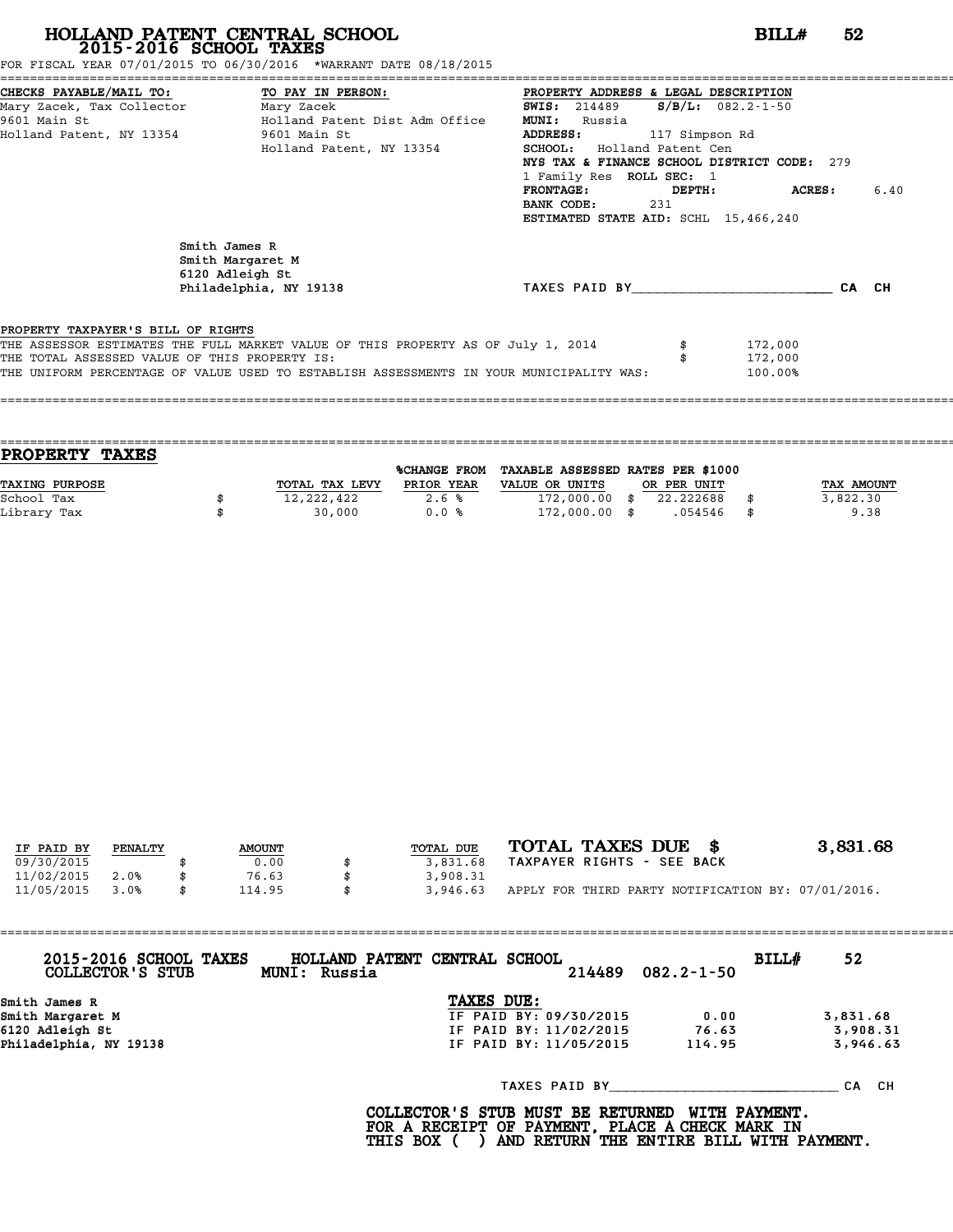FOR FISCAL YEAR 07/01/2015 TO 06/30/2016 \*WARRANT DATE 08/18/2015

| CHECKS PAYABLE/MAIL TO: TO PAY IN PERSON:     |                                                                                         | PROPERTY ADDRESS & LEGAL DESCRIPTION        |        |                         |       |
|-----------------------------------------------|-----------------------------------------------------------------------------------------|---------------------------------------------|--------|-------------------------|-------|
| Mary Zacek, Tax Collector ________ Mary Zacek |                                                                                         | <b>SWIS:</b> 214489                         |        | $S/B/L: 082.2 - 1 - 52$ |       |
| 9601 Main St                                  | Holland Patent Dist Adm Office                                                          | <b>MUNI:</b><br>Russia                      |        |                         |       |
| Holland Patent, NY 13354                      | 9601 Main St                                                                            | <b>ADDRESS:</b><br>Simpson Rd               |        |                         |       |
|                                               | Holland Patent, NY 13354                                                                | SCHOOL: Holland Patent Cen                  |        |                         |       |
|                                               |                                                                                         | NYS TAX & FINANCE SCHOOL DISTRICT CODE: 279 |        |                         |       |
|                                               |                                                                                         | Vacant rural ROLL SEC: 1                    |        |                         |       |
|                                               |                                                                                         | <b>FRONTAGE:</b>                            | DEPTH: | ACRES :                 | 22.00 |
|                                               |                                                                                         | BANK CODE:                                  | 231    |                         |       |
|                                               |                                                                                         | ESTIMATED STATE AID: SCHL 15,466,240        |        |                         |       |
|                                               | Smith James R<br>Smith Margaret M<br>6120 Adleigh St<br>Philadelphia, NY 19138          | TAXES PAID BY TAXES                         |        |                         | CA CH |
| PROPERTY TAXPAYER'S BILL OF RIGHTS            |                                                                                         |                                             |        |                         |       |
|                                               | THE ASSESSOR ESTIMATES THE FULL MARKET VALUE OF THIS PROPERTY AS OF July 1, 2014        |                                             |        | 40,800                  |       |
| THE TOTAL ASSESSED VALUE OF THIS PROPERTY IS: |                                                                                         |                                             |        | 40,800                  |       |
|                                               | THE UNIFORM PERCENTAGE OF VALUE USED TO ESTABLISH ASSESSMENTS IN YOUR MUNICIPALITY WAS: |                                             |        | 100.00%                 |       |
|                                               |                                                                                         |                                             |        |                         |       |
|                                               |                                                                                         |                                             |        |                         |       |

| PROPERTY TAXES |                |              |                                   |             |            |
|----------------|----------------|--------------|-----------------------------------|-------------|------------|
|                |                | %CHANGE FROM | TAXABLE ASSESSED RATES PER \$1000 |             |            |
| TAXING PURPOSE | TOTAL TAX LEVY | PRIOR YEAR   | VALUE OR UNITS                    | OR PER UNIT | TAX AMOUNT |
| School Tax     | 12,222,422     | 2.6%         | $40,800.00$ \$                    | 22.222688   | 906.69     |
| Library Tax    | 30,000         | 0.0%         | $40,800.00$ \$                    | .054546     | \$<br>2.23 |
|                |                |              |                                   |             |            |

| IF PAID BY | PENALTY | <b>AMOUNT</b> | TOTAL DUE | TOTAL TAXES DUE \$                                 | 908.92 |
|------------|---------|---------------|-----------|----------------------------------------------------|--------|
| 09/30/2015 |         | 0.00          | 908.92    | TAXPAYER RIGHTS - SEE BACK                         |        |
| 11/02/2015 | 2.0%    | 18.18         | 927.10    |                                                    |        |
| 11/05/2015 | 3.0%    | 27.27         | 936.19    | APPLY FOR THIRD PARTY NOTIFICATION BY: 07/01/2016. |        |
|            |         |               |           |                                                    |        |

| 2015-2016 SCHOOL TAXES<br>COLLECTOR'S STUB | HOLLAND PATENT CENTRAL SCHOOL<br>MUNI: Russia |                        | 214489 | $082.2 - 1 - 52$ | BILL# | 53        |
|--------------------------------------------|-----------------------------------------------|------------------------|--------|------------------|-------|-----------|
| Smith James R                              |                                               | TAXES DUE:             |        |                  |       |           |
| Smith Margaret M                           |                                               | IF PAID BY: 09/30/2015 |        | 0.00             |       | 908.92    |
| 6120 Adleigh St                            |                                               | IF PAID BY: 11/02/2015 |        | 18.18            |       | 927.10    |
| Philadelphia, NY 19138                     |                                               | IF PAID BY: 11/05/2015 |        | 27.27            |       | 936.19    |
|                                            |                                               | TAXES PAID BY          |        |                  |       | CH.<br>СA |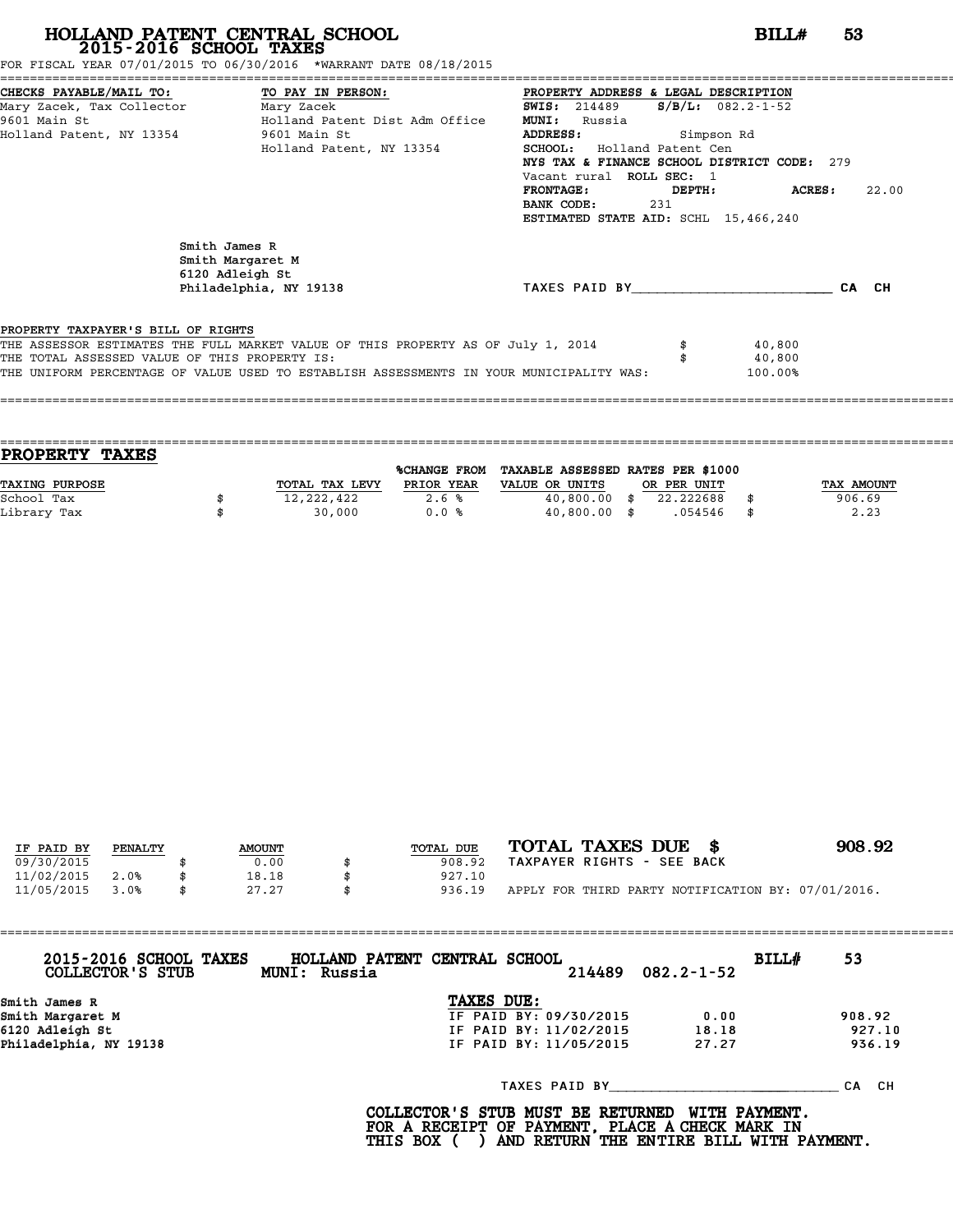| CHECKS PAYABLE/MAIL TO:<br>TO PAY IN PERSON:<br>PROPERTY ADDRESS & LEGAL DESCRIPTION<br>Mary Zacek, Tax Collector Mary Zacek<br><b>SWIS:</b> 214489 <b>S/B/L:</b> 082.2-1-51.2<br>Holland Patent Dist Adm Office<br>9601 Main St<br><b>MUNI:</b> Russia<br>Holland Patent, NY 13354 9601 Main St<br>ADDRESS:<br>264 Dover Rd<br>SCHOOL: Holland Patent Cen<br>Holland Patent, NY 13354<br>NYS TAX & FINANCE SCHOOL DISTRICT CODE: 279<br>1 Family Res ROLL SEC: 1<br>ACRES:<br><b>FRONTAGE:</b><br>DEPTH:<br>BANK CODE:<br>ESTIMATED STATE AID: SCHL 15,466,240<br>Underhill Suzanne E<br>264 Dover Rd<br>Barneveld, NY 13304 | 5.00                           |
|-------------------------------------------------------------------------------------------------------------------------------------------------------------------------------------------------------------------------------------------------------------------------------------------------------------------------------------------------------------------------------------------------------------------------------------------------------------------------------------------------------------------------------------------------------------------------------------------------------------------------------|--------------------------------|
|                                                                                                                                                                                                                                                                                                                                                                                                                                                                                                                                                                                                                               |                                |
| TAXES PAID BY CA CH<br>PROPERTY TAXPAYER'S BILL OF RIGHTS<br>THE ASSESSOR ESTIMATES THE FULL MARKET VALUE OF THIS PROPERTY AS OF July 1, 2014<br>240,000                                                                                                                                                                                                                                                                                                                                                                                                                                                                      |                                |
| THE TOTAL ASSESSED VALUE OF THIS PROPERTY IS:<br>240,000<br>THE UNIFORM PERCENTAGE OF VALUE USED TO ESTABLISH ASSESSMENTS IN YOUR MUNICIPALITY WAS:<br>100.00%                                                                                                                                                                                                                                                                                                                                                                                                                                                                |                                |
| EXEMPTION*<br>VALUE TAX PURPOSE<br>FULL VALUE EXEMPTION<br>VALUE TAX PURPOSE<br>65.300<br><b>SCHOOL</b><br>96,000<br>AGED-SCHL<br>96,000<br>STAR EN<br>SCHOOL                                                                                                                                                                                                                                                                                                                                                                                                                                                                 | FULL VALUE<br>65,300           |
| PROPERTY TAXES<br>%CHANGE FROM TAXABLE ASSESSED RATES PER \$1000<br><b>TAXING PURPOSE</b><br>TOTAL TAX LEVY PRIOR YEAR VALUE OR UNITS OR PER UNIT<br>144,000.00 \$ 22.222688 \$<br>School Tax<br>$12,222,422$ 2.6%<br>\$<br>$30,000$ 0.0 % 144,000.00 \$ .054546 \$<br>Library Tax<br>\$                                                                                                                                                                                                                                                                                                                                      | TAX AMOUNT<br>3,200.07<br>7.85 |

TOTAL SAVINGS DUE TO STAR \$ 1,211.00 \* THIS YEAR'S STAR TAX SAVINGS GENERALLY MAY NOT EXCEED LAST YEAR'S BY MORE THAN 2%.

| IF PAID BY | PENALTY | <b>AMOUNT</b> | TOTAL DUE | TOTAL TAXES DUE \$                                 | 1,996.92 |
|------------|---------|---------------|-----------|----------------------------------------------------|----------|
| 09/30/2015 |         | 0.00          | 1,996.92  | TAXPAYER RIGHTS - SEE BACK                         |          |
| 11/02/2015 | 2.0%    | 39.94         | 2,036.86  |                                                    |          |
| 11/05/2015 | 3.0%    | \$<br>59.91   | 2,056.83  | APPLY FOR THIRD PARTY NOTIFICATION BY: 07/01/2016. |          |

| 2015-2016 SCHOOL TAXES<br>COLLECTOR'S STUB | HOLLAND PATENT CENTRAL SCHOOL<br>MUNI: Russia | 214489                 | <b>BILL#</b><br>$082.2 - 1 - 51.2$ | 54       |
|--------------------------------------------|-----------------------------------------------|------------------------|------------------------------------|----------|
| Underhill Suzanne E                        |                                               | TAXES DUE:             |                                    |          |
| 264 Dover Rd                               |                                               | IF PAID BY: 09/30/2015 | 0.00                               | 1,996.92 |
| Barneveld, NY 13304                        |                                               | IF PAID BY: 11/02/2015 | 39.94                              | 2,036.86 |
|                                            |                                               | IF PAID BY: 11/05/2015 | 59.91                              | 2,056.83 |

TAXES PAID BY\_\_\_\_\_\_\_\_\_\_\_\_\_\_\_\_\_\_\_\_\_ \_\_\_\_\_\_\_\_\_\_ CA CH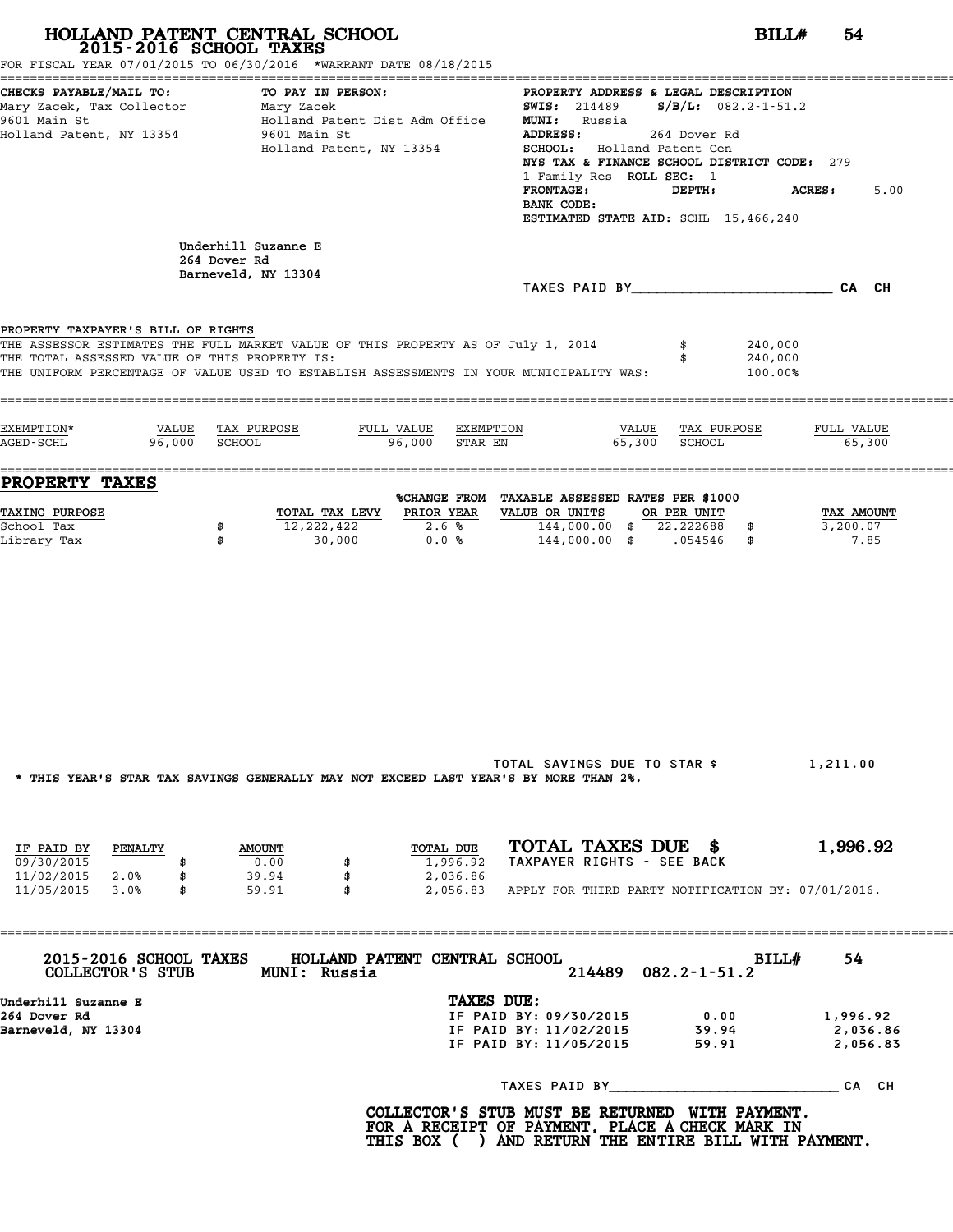FOR FISCAL YEAR 07/01/2015 TO 06/30/2016 \*WARRANT DATE 08/18/2015

| CHECKS PAYABLE/MAIL TO: TO PAY IN PERSON:     |                                                                                         | PROPERTY ADDRESS & LEGAL DESCRIPTION        |          |                        |       |      |
|-----------------------------------------------|-----------------------------------------------------------------------------------------|---------------------------------------------|----------|------------------------|-------|------|
| Mary Zacek, Tax Collector Mary Zacek          |                                                                                         | <b>SWIS:</b> 214489                         |          | $S/B/L$ : 082.2-1-46.1 |       |      |
| 9601 Main St                                  | Holland Patent Dist Adm Office                                                          | <b>MUNI:</b><br>Russia                      |          |                        |       |      |
| Holland Patent, NY 13354                      | 9601 Main St                                                                            | <b>ADDRESS:</b>                             | Dover Rd |                        |       |      |
|                                               | Holland Patent, NY 13354                                                                | SCHOOL: Holland Patent Cen                  |          |                        |       |      |
|                                               |                                                                                         | NYS TAX & FINANCE SCHOOL DISTRICT CODE: 279 |          |                        |       |      |
|                                               |                                                                                         | Res vac land ROLL SEC: 1                    |          |                        |       |      |
|                                               |                                                                                         | <b>FRONTAGE :</b>                           | DEPTH:   | ACRES :                |       | 3.00 |
|                                               |                                                                                         | BANK CODE:                                  |          |                        |       |      |
|                                               |                                                                                         | ESTIMATED STATE AID: SCHL 15,466,240        |          |                        |       |      |
|                                               | Welch Carolyn O<br>595 Partridge Hill Rd<br>Barneveld, NY 13304                         | TAXES PAID BY                               |          |                        | CA CH |      |
| PROPERTY TAXPAYER'S BILL OF RIGHTS            |                                                                                         |                                             |          |                        |       |      |
|                                               | THE ASSESSOR ESTIMATES THE FULL MARKET VALUE OF THIS PROPERTY AS OF July 1, 2014        |                                             |          | 12,000                 |       |      |
| THE TOTAL ASSESSED VALUE OF THIS PROPERTY IS: |                                                                                         |                                             |          | 12,000                 |       |      |
|                                               | THE UNIFORM PERCENTAGE OF VALUE USED TO ESTABLISH ASSESSMENTS IN YOUR MUNICIPALITY WAS: |                                             |          | 100.00%                |       |      |
|                                               |                                                                                         |                                             |          |                        |       |      |
|                                               |                                                                                         |                                             |          |                        |       |      |
|                                               |                                                                                         |                                             |          |                        |       |      |

| <b>PROPERTY TAXES</b> |                |              |                                   |             |      |            |
|-----------------------|----------------|--------------|-----------------------------------|-------------|------|------------|
|                       |                | %CHANGE FROM | TAXABLE ASSESSED RATES PER \$1000 |             |      |            |
| <b>TAXING PURPOSE</b> | TOTAL TAX LEVY | PRIOR YEAR   | VALUE OR UNITS                    | OR PER UNIT |      | TAX AMOUNT |
| School Tax            | 12,222,422     | 2.6%         | $12,000.00$ \$                    | 22.222688   |      | 266.67     |
| Library Tax           | 30,000         | 0.0%         | $12,000.00$ \$                    | .054546     | - \$ | 0.65       |
|                       |                |              |                                   |             |      |            |

| IF PAID BY | PENALTY |  | <b>AMOUNT</b> | TOTAL DUE | TOTAL TAXES DUE \$                                 | 267.32 |
|------------|---------|--|---------------|-----------|----------------------------------------------------|--------|
| 09/30/2015 |         |  | 0.00          | 267.32    | TAXPAYER RIGHTS - SEE BACK                         |        |
| 11/02/2015 | 2.0%    |  | 5.35          | 272.67    |                                                    |        |
| 11/05/2015 | 3.0%    |  | 8.02          | 275.34    | APPLY FOR THIRD PARTY NOTIFICATION BY: 07/01/2016. |        |

| 2015-2016 SCHOOL TAXES<br>COLLECTOR'S STUB | HOLLAND PATENT CENTRAL SCHOOL<br>MUNI: Russia | $214489$ $082.2 - 1 - 46.1$ | BILL#<br>55 |
|--------------------------------------------|-----------------------------------------------|-----------------------------|-------------|
| Welch Carolyn O                            | TAXES DUE:                                    |                             |             |
| 595 Partridge Hill Rd                      | IF PAID BY: 09/30/2015                        | 0.00                        | 267.32      |
| Barneveld, NY 13304                        | IF PAID BY: 11/02/2015                        | 5.35                        | 272.67      |
|                                            | IF PAID BY: 11/05/2015                        | 8.02                        | 275.34      |
|                                            |                                               | TAXES PAID BY               | CA CH       |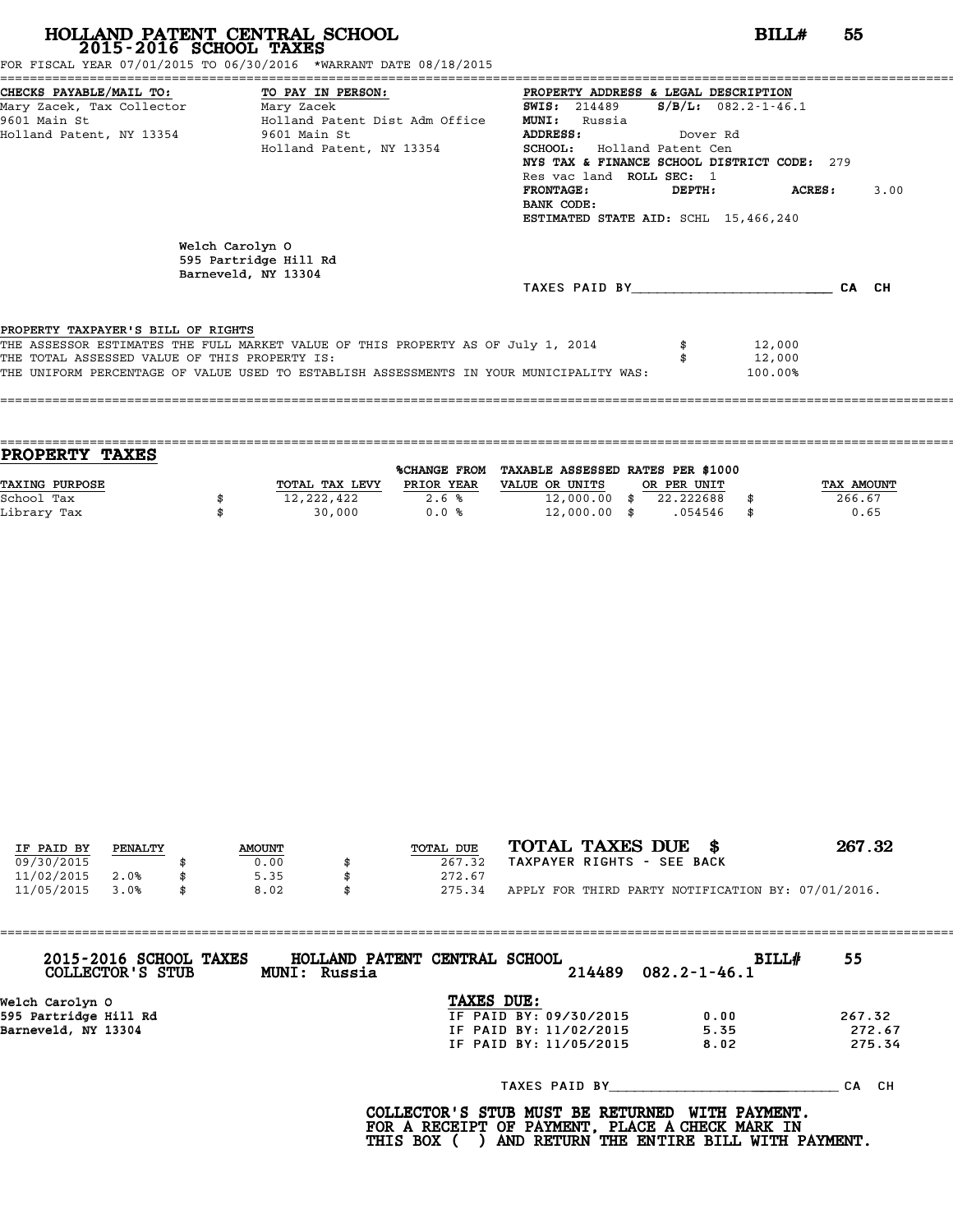FOR FISCAL YEAR 07/01/2015 TO 06/30/2016 \*WARRANT DATE 08/18/2015

| CHECKS PAYABLE/MAIL TO: TO PAY IN PERSON:     |                                                                                         | PROPERTY ADDRESS & LEGAL DESCRIPTION        |                            |       |     |
|-----------------------------------------------|-----------------------------------------------------------------------------------------|---------------------------------------------|----------------------------|-------|-----|
| Mary Zacek, Tax Collector Mary Zacek          |                                                                                         | <b>SWIS:</b> 214489                         | $S/B/L: 082.4 - 1 - 2$     |       |     |
| 9601 Main St                                  | Holland Patent Dist Adm Office                                                          | <b>MUNI:</b><br>Russia                      |                            |       |     |
| Holland Patent, NY 13354                      | 9601 Main St                                                                            | ADDRESS:                                    | Partridge Hill Rd          |       |     |
|                                               | Holland Patent, NY 13354                                                                | <b>SCHOOL:</b> Holland Patent Cen           |                            |       |     |
|                                               |                                                                                         | NYS TAX & FINANCE SCHOOL DISTRICT CODE: 279 |                            |       |     |
|                                               |                                                                                         | Vacant rural ROLL SEC: 1                    |                            |       |     |
|                                               |                                                                                         | <b>FRONTAGE:</b>                            | 24.00 DEPTH: 450.00 ACRES: |       | .25 |
|                                               |                                                                                         | BANK CODE:                                  |                            |       |     |
|                                               |                                                                                         | ESTIMATED STATE AID: SCHL 15,466,240        |                            |       |     |
|                                               | Welch Carolyn O<br>595 Partridge Hill Rd<br>Barneveld, NY 13304                         |                                             |                            |       |     |
|                                               |                                                                                         | TAXES PAID BY                               |                            | CA CH |     |
|                                               |                                                                                         |                                             |                            |       |     |
| PROPERTY TAXPAYER'S BILL OF RIGHTS            |                                                                                         |                                             |                            |       |     |
|                                               | THE ASSESSOR ESTIMATES THE FULL MARKET VALUE OF THIS PROPERTY AS OF July 1, 2014        |                                             | 900                        |       |     |
| THE TOTAL ASSESSED VALUE OF THIS PROPERTY IS: |                                                                                         |                                             | 900                        |       |     |
|                                               | THE UNIFORM PERCENTAGE OF VALUE USED TO ESTABLISH ASSESSMENTS IN YOUR MUNICIPALITY WAS: |                                             | 100.00%                    |       |     |
|                                               |                                                                                         |                                             |                            |       |     |
|                                               |                                                                                         |                                             |                            |       |     |

| <b>PROPERTY TAXES</b> |                |                     |                                   |             |            |
|-----------------------|----------------|---------------------|-----------------------------------|-------------|------------|
|                       |                | <b>%CHANGE FROM</b> | TAXABLE ASSESSED RATES PER \$1000 |             |            |
| <b>TAXING PURPOSE</b> | TOTAL TAX LEVY | PRIOR YEAR          | VALUE OR UNITS                    | OR PER UNIT | TAX AMOUNT |
| School Tax            | 12,222,422     | 2.6%                | 900.00                            | 22.222688   | 20.00      |
| Library Tax           | 30,000         | 0.0%                | $900.00$ \$                       | .054546     | \$<br>0.05 |
|                       |                |                     |                                   |             |            |

| IF PAID BY | PENALTY |  | <b>AMOUNT</b> | TOTAL DUE | TOTAL TAXES DUE \$                                 | 20.05 |
|------------|---------|--|---------------|-----------|----------------------------------------------------|-------|
| 09/30/2015 |         |  | 0.00          | 20.05     | TAXPAYER RIGHTS - SEE BACK                         |       |
|            |         |  |               |           |                                                    |       |
| 11/02/2015 | 2.0%    |  | 0.40          | 20.45     |                                                    |       |
| 11/05/2015 | 3.0%    |  | 0.60          | 20.65     | APPLY FOR THIRD PARTY NOTIFICATION BY: 07/01/2016. |       |

| 2015-2016 SCHOOL TAXES<br>COLLECTOR'S STUB | HOLLAND PATENT CENTRAL SCHOOL<br>MUNI: Russia |                        | 214489 | $082.4 - 1 - 2$ | BILL# | 56        |
|--------------------------------------------|-----------------------------------------------|------------------------|--------|-----------------|-------|-----------|
| Welch Carolyn O                            |                                               | TAXES DUE:             |        |                 |       |           |
| 595 Partridge Hill Rd                      |                                               | IF PAID BY: 09/30/2015 |        | 0.00            |       | 20.05     |
| Barneveld, NY 13304                        |                                               | IF PAID BY: 11/02/2015 |        | 0.40            |       | 20.45     |
|                                            |                                               | IF PAID BY: 11/05/2015 |        | 0.60            |       | 20.65     |
|                                            |                                               | TAXES PAID BY          |        |                 |       | CH.<br>СA |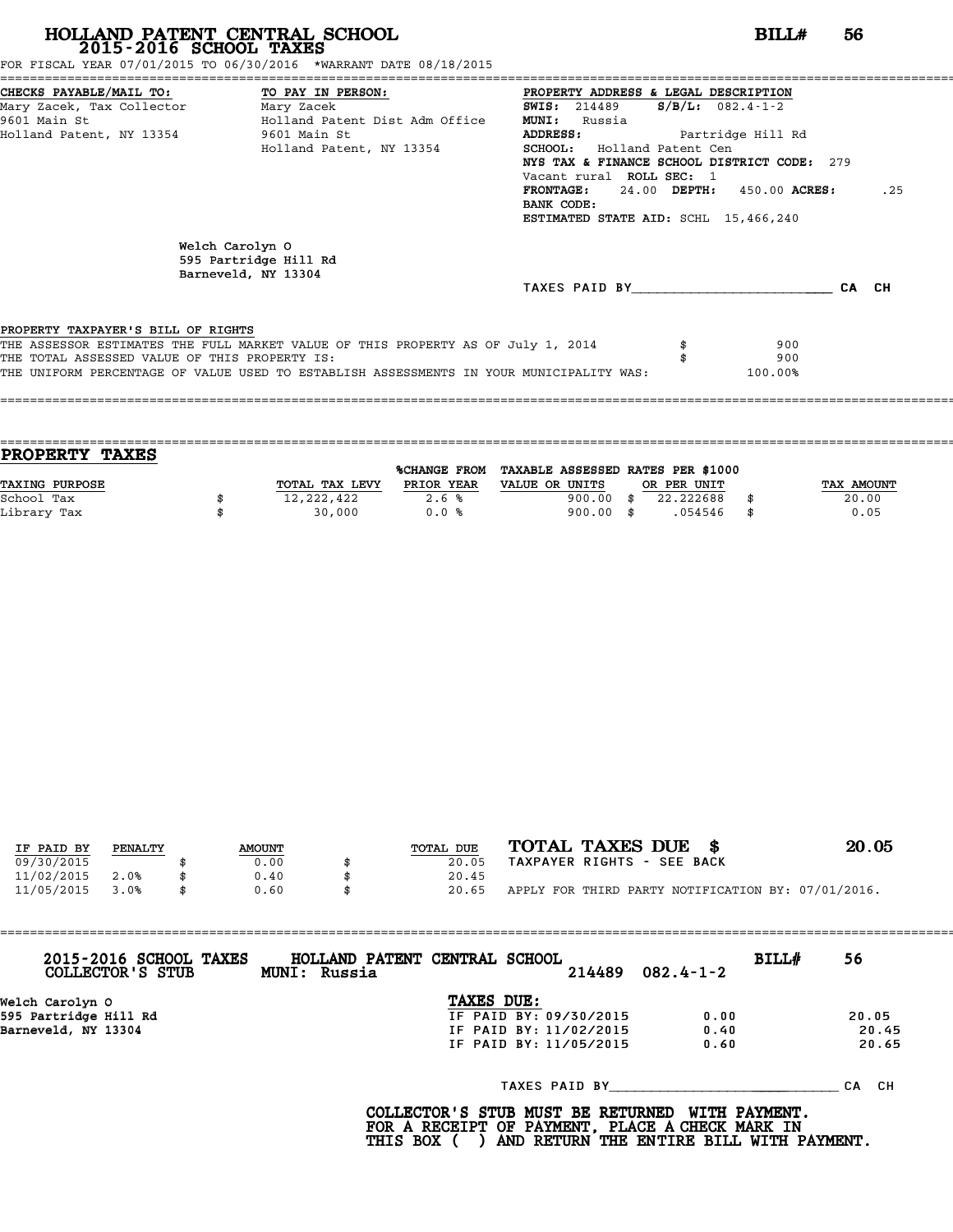| 2015-2016 SCHOOL TAXES<br>FOR FISCAL YEAR 07/01/2015 TO 06/30/2016 *WARRANT DATE 08/18/2015                                                                                                                                                                        | HOLLAND PATENT CENTRAL SCHOOL                                                                   |                       |                                                                                                                             |                                                                                                                                                                                                                     | BILLH<br>57                      |
|--------------------------------------------------------------------------------------------------------------------------------------------------------------------------------------------------------------------------------------------------------------------|-------------------------------------------------------------------------------------------------|-----------------------|-----------------------------------------------------------------------------------------------------------------------------|---------------------------------------------------------------------------------------------------------------------------------------------------------------------------------------------------------------------|----------------------------------|
| CHECKS PAYABLE/MAIL TO:<br>9601 Main St<br>Holland Patent, NY 13354                                                                                                                                                                                                | TO PAY IN PERSON:<br>Holland Patent Dist Adm Office<br>9601 Main St<br>Holland Patent, NY 13354 |                       | <b>MUNI:</b> Russia<br>ADDRESS:<br>SCHOOL: Holland Patent Cen<br>1 Family Res ROLL SEC: 1<br><b>FRONTAGE:</b><br>BANK CODE: | PROPERTY ADDRESS & LEGAL DESCRIPTION<br><b>SWIS:</b> 214489 <b>S/B/L:</b> $082.4 - 1 - 3$<br>595 Partridge Hill Rd<br>NYS TAX & FINANCE SCHOOL DISTRICT CODE: 279<br>DEPTH:<br>ESTIMATED STATE AID: SCHL 15,466,240 | <b>ACRES :</b><br>2.50           |
|                                                                                                                                                                                                                                                                    | Welch Carolyn O<br>595 Partridge Hill Rd<br>Barneveld, NY 13304                                 |                       |                                                                                                                             | TAXES PAID BY CA CH                                                                                                                                                                                                 |                                  |
| PROPERTY TAXPAYER'S BILL OF RIGHTS<br>THE ASSESSOR ESTIMATES THE FULL MARKET VALUE OF THIS PROPERTY AS OF July 1, 2014<br>THE TOTAL ASSESSED VALUE OF THIS PROPERTY IS:<br>THE UNIFORM PERCENTAGE OF VALUE USED TO ESTABLISH ASSESSMENTS IN YOUR MUNICIPALITY WAS: |                                                                                                 |                       |                                                                                                                             | \$<br>248,900<br>248,900<br>100.00%                                                                                                                                                                                 |                                  |
| EXEMPTION*<br>65,300 SCHOOL<br>STAR EN                                                                                                                                                                                                                             | VALUE TAX PURPOSE<br>FULL VALUE                                                                 | EXEMPTION<br>65,300   |                                                                                                                             | VALUE TAX PURPOSE                                                                                                                                                                                                   | FULL VALUE                       |
| <b>PROPERTY TAXES</b>                                                                                                                                                                                                                                              |                                                                                                 |                       |                                                                                                                             |                                                                                                                                                                                                                     |                                  |
| <b>TAXING PURPOSE</b><br>School Tax<br>Library Tax                                                                                                                                                                                                                 | TOTAL TAX LEVY PRIOR YEAR<br>12,222,422<br>\$<br>\$<br>30,000                                   | 2.6%<br>0.0%          | %CHANGE FROM TAXABLE ASSESSED RATES PER \$1000<br>VALUE OR UNITS<br>248,900.00 \$ 22.222688 \$                              | OR PER UNIT<br>248,900.00 \$ .054546 \$                                                                                                                                                                             | TAX AMOUNT<br>5,531.23<br>13.58  |
| * THIS YEAR'S STAR TAX SAVINGS GENERALLY MAY NOT EXCEED LAST YEAR'S BY MORE THAN 2%.                                                                                                                                                                               |                                                                                                 |                       | TOTAL SAVINGS DUE TO STAR \$                                                                                                |                                                                                                                                                                                                                     | 1,211.00                         |
|                                                                                                                                                                                                                                                                    |                                                                                                 |                       |                                                                                                                             |                                                                                                                                                                                                                     |                                  |
| IF PAID BY<br>PENALTY<br>09/30/2015<br>\$                                                                                                                                                                                                                          | <b>AMOUNT</b><br>0.00<br>\$                                                                     | TOTAL DUE<br>4,333.81 | TOTAL TAXES DUE \$<br>TAXPAYER RIGHTS - SEE BACK                                                                            |                                                                                                                                                                                                                     | 4,333.81                         |
| 11/02/2015<br>2.0%<br>\$<br>11/05/2015<br>3.0%<br>\$                                                                                                                                                                                                               | 86.68<br>\$<br>130.01<br>\$                                                                     | 4,420.49<br>4,463.82  |                                                                                                                             | APPLY FOR THIRD PARTY NOTIFICATION BY: 07/01/2016.                                                                                                                                                                  |                                  |
| 2015-2016 SCHOOL TAXES<br>COLLECTOR'S STUB                                                                                                                                                                                                                         | HOLLAND PATENT CENTRAL SCHOOL<br>MUNI: Russia                                                   |                       | 214489                                                                                                                      | BILL#<br>$082.4 - 1 - 3$                                                                                                                                                                                            | 57                               |
| Welch Carolyn O<br>595 Partridge Hill Rd<br>Barneveld, NY 13304                                                                                                                                                                                                    |                                                                                                 | TAXES DUE:            | IF PAID BY: 09/30/2015<br>IF PAID BY: 11/02/2015<br>IF PAID BY: 11/05/2015                                                  | 0.00<br>86.68<br>130.01                                                                                                                                                                                             | 4,333.81<br>4,420.49<br>4,463.82 |
|                                                                                                                                                                                                                                                                    |                                                                                                 |                       |                                                                                                                             |                                                                                                                                                                                                                     |                                  |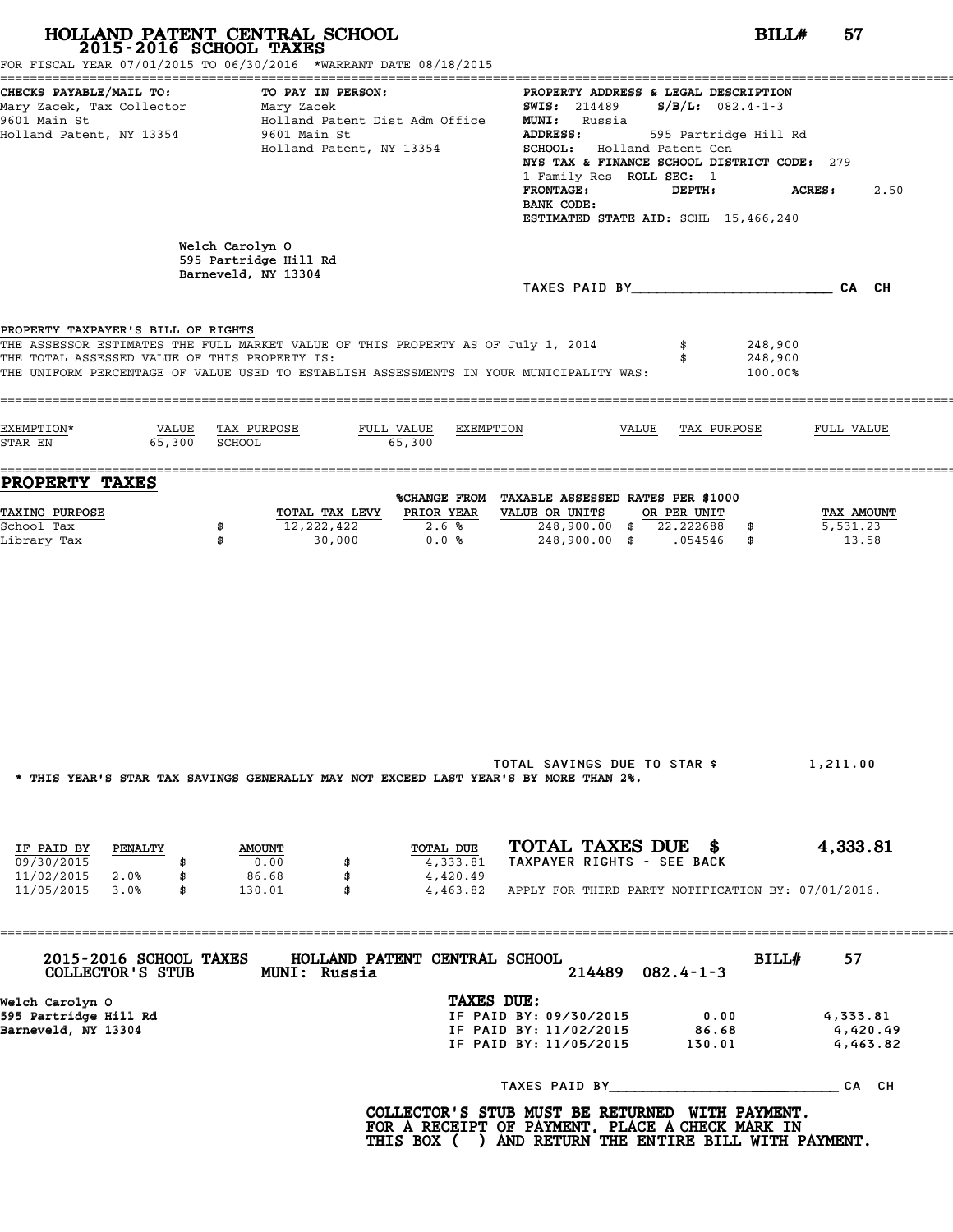FOR FISCAL YEAR 07/01/2015 TO 06/30/2016 \*WARRANT DATE 08/18/2015

| CHECKS PAYABLE/MAIL TO: TO PAY IN PERSON:     |                                                                                         | PROPERTY ADDRESS & LEGAL DESCRIPTION        |                          |       |      |
|-----------------------------------------------|-----------------------------------------------------------------------------------------|---------------------------------------------|--------------------------|-------|------|
| Mary Zacek, Tax Collector Mary Zacek          |                                                                                         | <b>SWIS:</b> 214489                         | $S/B/L: 082.4 - 1 - 6.5$ |       |      |
| 9601 Main St                                  | Holland Patent Dist Adm Office                                                          | <b>MUNI:</b><br>Russia                      |                          |       |      |
| Holland Patent, NY 13354 5601 Main St         |                                                                                         | <b>ADDRESS:</b>                             | Partridge Hill Rd        |       |      |
|                                               | Holland Patent, NY 13354                                                                | SCHOOL: Holland Patent Cen                  |                          |       |      |
|                                               |                                                                                         | NYS TAX & FINANCE SCHOOL DISTRICT CODE: 279 |                          |       |      |
|                                               |                                                                                         | Rural vac<10 ROLL SEC: 1                    |                          |       |      |
|                                               |                                                                                         | FRONTAGE: 923.00 DEPTH: ACRES:              |                          |       | 7.90 |
|                                               |                                                                                         | BANK CODE:                                  |                          |       |      |
|                                               |                                                                                         | ESTIMATED STATE AID: SCHL 15,466,240        |                          |       |      |
|                                               | Welch Carolyn O<br>595 Partridge Hill Rd                                                |                                             |                          |       |      |
|                                               | Barneveld, NY 13304                                                                     |                                             |                          |       |      |
|                                               |                                                                                         | TAXES PAID BY TAXES                         |                          | CA CH |      |
| PROPERTY TAXPAYER'S BILL OF RIGHTS            |                                                                                         |                                             |                          |       |      |
|                                               | THE ASSESSOR ESTIMATES THE FULL MARKET VALUE OF THIS PROPERTY AS OF July 1, 2014        |                                             | 13,400                   |       |      |
| THE TOTAL ASSESSED VALUE OF THIS PROPERTY IS: |                                                                                         |                                             | 13,400                   |       |      |
|                                               | THE UNIFORM PERCENTAGE OF VALUE USED TO ESTABLISH ASSESSMENTS IN YOUR MUNICIPALITY WAS: |                                             | 100.00%                  |       |      |
|                                               |                                                                                         |                                             |                          |       |      |
|                                               |                                                                                         |                                             |                          |       |      |
|                                               |                                                                                         |                                             |                          |       |      |

| <b>TAXES</b><br><b>PROPERTY</b> |                |                     |                                   |             |            |
|---------------------------------|----------------|---------------------|-----------------------------------|-------------|------------|
|                                 |                | <b>%CHANGE FROM</b> | TAXABLE ASSESSED RATES PER \$1000 |             |            |
| <b>TAXING PURPOSE</b>           | TOTAL TAX LEVY | PRIOR YEAR          | VALUE OR UNITS                    | OR PER UNIT | TAX AMOUNT |
| School Tax                      | 12,222,422     | 2.6%                | $13,400.00$ \$                    | 22.222688   | 297.78     |
| Library Tax                     | 30,000         | 0.0%                | $13,400.00$ \$                    | .054546     | \$<br>0.73 |
|                                 |                |                     |                                   |             |            |

| IF PAID BY | PENALTY |  | <b>AMOUNT</b> | TOTAL DUE | TOTAL TAXES DUE \$                                 | 298.51 |
|------------|---------|--|---------------|-----------|----------------------------------------------------|--------|
|            |         |  |               |           |                                                    |        |
| 09/30/2015 |         |  | 0.00          | 298.51    | TAXPAYER RIGHTS - SEE BACK                         |        |
| 11/02/2015 | 2.0%    |  | 5.97          | 304.48    |                                                    |        |
| 11/05/2015 | 3.0%    |  | 8.96          | 307.47    | APPLY FOR THIRD PARTY NOTIFICATION BY: 07/01/2016. |        |

| 2015-2016 SCHOOL TAXES<br>COLLECTOR'S STUB | HOLLAND PATENT CENTRAL SCHOOL<br>MUNI: Russia |            |                        | $214489$ $082.4 - 1 - 6.5$ | BILL# | 58     |
|--------------------------------------------|-----------------------------------------------|------------|------------------------|----------------------------|-------|--------|
| Welch Carolyn O                            |                                               | TAXES DUE: |                        |                            |       |        |
| 595 Partridge Hill Rd                      |                                               |            | IF PAID BY: 09/30/2015 | 0.00                       |       | 298.51 |
| Barneveld, NY 13304                        |                                               |            | IF PAID BY: 11/02/2015 | 5.97                       |       | 304.48 |
|                                            |                                               |            | IF PAID BY: 11/05/2015 | 8.96                       |       | 307.47 |
|                                            |                                               |            | TAXES PAID BY          |                            |       | CA CH  |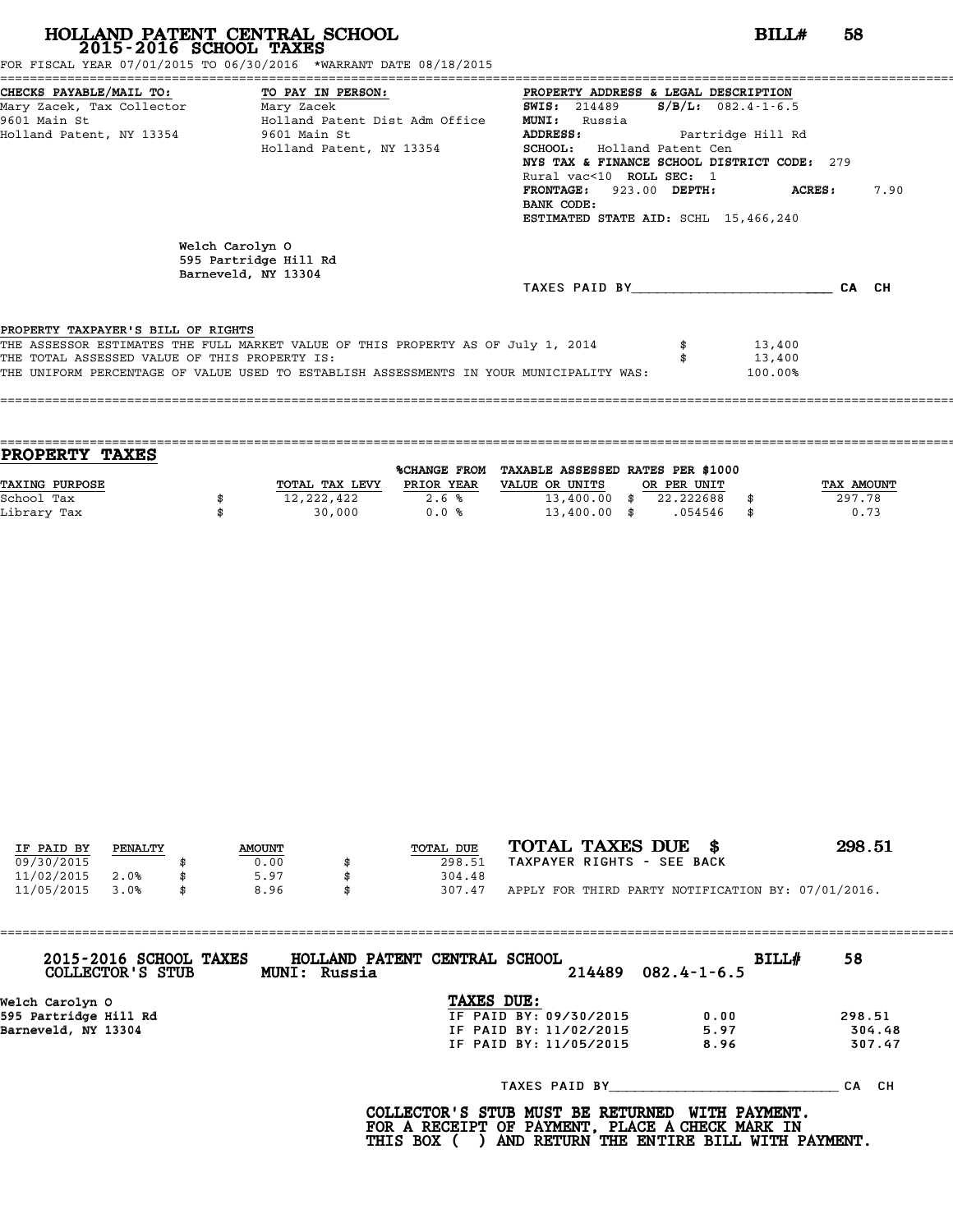FOR FISCAL YEAR 07/01/2015 TO 06/30/2016 \*WARRANT DATE 08/18/2015

| CHECKS PAYABLE/MAIL TO: TO PAY IN PERSON:     |                                                                                         | PROPERTY ADDRESS & LEGAL DESCRIPTION        |        |                       |       |
|-----------------------------------------------|-----------------------------------------------------------------------------------------|---------------------------------------------|--------|-----------------------|-------|
| Mary Zacek, Tax Collector Mary Zacek          |                                                                                         | <b>SWIS:</b> 214489                         |        | $S/B/L: 555. - 5 - 2$ |       |
| 9601 Main St                                  | Holland Patent Dist Adm Office                                                          | <b>MUNI:</b><br>Russia                      |        |                       |       |
| Holland Patent, NY 13354 9601 Main St         |                                                                                         | ADDRESS:                                    |        |                       |       |
|                                               | Holland Patent, NY 13354                                                                | <b>SCHOOL:</b> Holland Patent Cen           |        |                       |       |
|                                               |                                                                                         | NYS TAX & FINANCE SCHOOL DISTRICT CODE: 279 |        |                       |       |
|                                               |                                                                                         | Elec & gas ROLL SEC: 5                      |        |                       |       |
|                                               |                                                                                         | <b>FRONTAGE :</b>                           | DEPTH: | ACRES:                |       |
|                                               |                                                                                         | BANK CODE:<br>984                           |        |                       |       |
|                                               |                                                                                         | ESTIMATED STATE AID: SCHL 15,466,240        |        |                       |       |
|                                               | National Grid<br>Real Estate Tax Dept<br>300 Erie Blvd West<br>Syracuse, NY 13202       | TAXES PAID BY                               |        |                       | CA CH |
|                                               |                                                                                         |                                             |        |                       |       |
| PROPERTY TAXPAYER'S BILL OF RIGHTS            |                                                                                         |                                             |        |                       |       |
|                                               | THE ASSESSOR ESTIMATES THE FULL MARKET VALUE OF THIS PROPERTY AS OF July 1, 2014        |                                             |        | 48,925                |       |
| THE TOTAL ASSESSED VALUE OF THIS PROPERTY IS: |                                                                                         |                                             |        | 48,925                |       |
|                                               | THE UNIFORM PERCENTAGE OF VALUE USED TO ESTABLISH ASSESSMENTS IN YOUR MUNICIPALITY WAS: |                                             |        | 100.00%               |       |
|                                               |                                                                                         |                                             |        |                       |       |
|                                               |                                                                                         |                                             |        |                       |       |
|                                               |                                                                                         |                                             |        |                       |       |

| PROPERTY TAXES        |                |                     |                                   |             |      |                   |
|-----------------------|----------------|---------------------|-----------------------------------|-------------|------|-------------------|
|                       |                | <b>%CHANGE FROM</b> | TAXABLE ASSESSED RATES PER \$1000 |             |      |                   |
| <b>TAXING PURPOSE</b> | TOTAL TAX LEVY | PRIOR YEAR          | VALUE OR UNITS                    | OR PER UNIT |      | <b>TAX AMOUNT</b> |
| School Tax            | 12,222,422     | 2.6%                | 48,925.00                         | 22.222688   |      | 1,087.25          |
| Library Tax           | 30,000         | 0.0%                | $48,925.00$ \$                    | .054546     | - \$ | 2.67              |
|                       |                |                     |                                   |             |      |                   |

| IF PAID BY | PENALTY | <b>AMOUNT</b> | TOTAL DUE | TOTAL TAXES DUE \$                                 | 1,089.92 |
|------------|---------|---------------|-----------|----------------------------------------------------|----------|
| 09/30/2015 |         | 0.00          | 1,089.92  | TAXPAYER RIGHTS - SEE BACK                         |          |
| 11/02/2015 | 2.0%    | 21.80         | 1,111.72  |                                                    |          |
| 11/05/2015 | 3.0%    | \$<br>32.70   | 1,122.62  | APPLY FOR THIRD PARTY NOTIFICATION BY: 07/01/2016. |          |

| 2015-2016 SCHOOL TAXES<br>COLLECTOR'S STUB | HOLLAND PATENT CENTRAL SCHOOL<br>MUNI: Russia |                        | $214489$ $555. -5-2$ | BILL# | 59        |
|--------------------------------------------|-----------------------------------------------|------------------------|----------------------|-------|-----------|
| National Grid                              |                                               | <b>TAXES DUE:</b>      |                      |       |           |
| Real Estate Tax Dept                       |                                               | IF PAID BY: 09/30/2015 | 0.00                 |       | 1,089.92  |
| 300 Erie Blvd West                         |                                               | IF PAID BY: 11/02/2015 | 21.80                |       | 1,111.72  |
| Syracuse, NY 13202                         |                                               | IF PAID BY: 11/05/2015 | 32.70                |       | 1,122.62  |
|                                            |                                               | TAXES PAID BY          |                      |       | CH.<br>СA |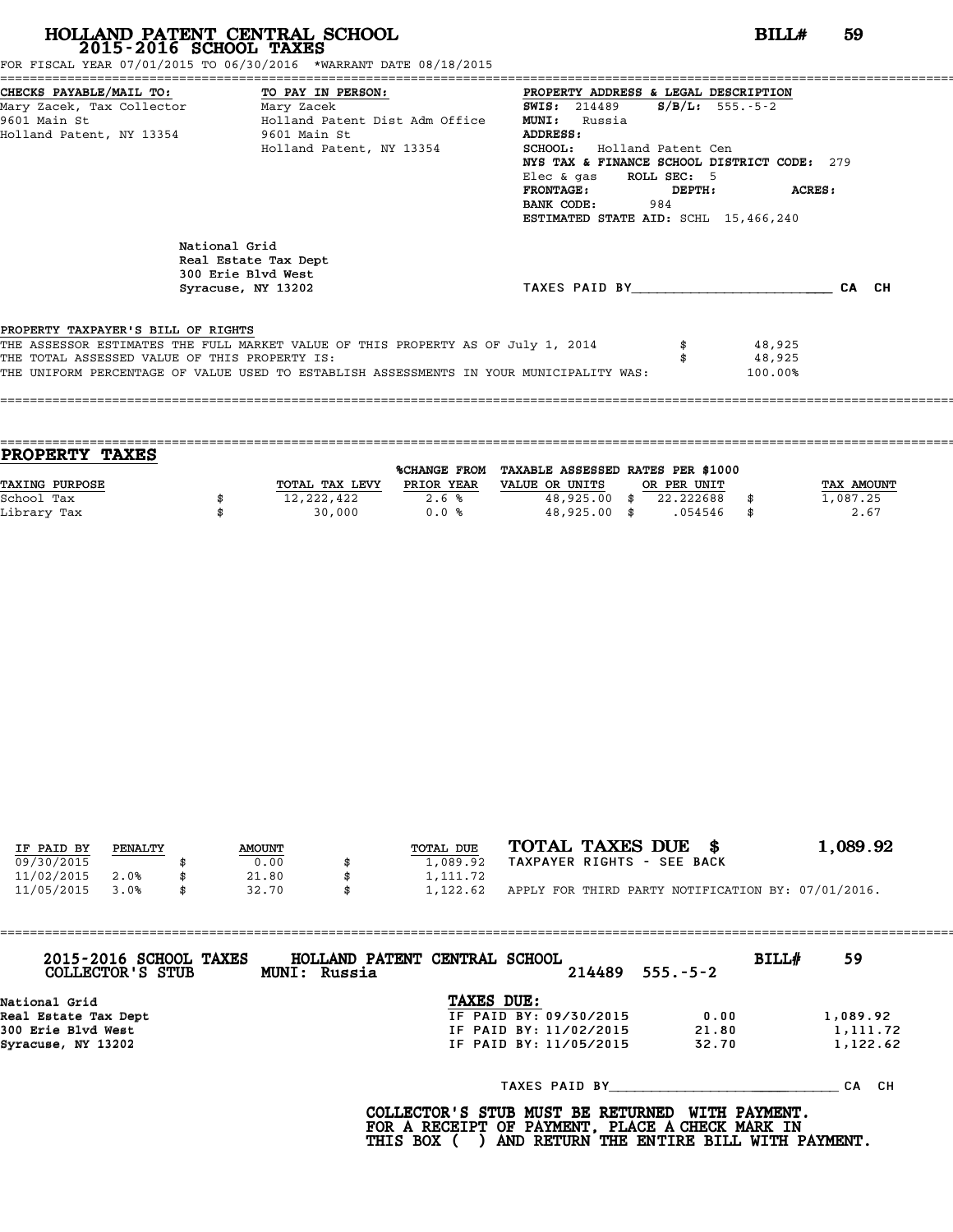FOR FISCAL YEAR 07/01/2015 TO 06/30/2016 \*WARRANT DATE 08/18/2015

|                                               | CHECKS PAYABLE/MAIL TO: TO PAY IN PERSON:                                                            | PROPERTY ADDRESS & LEGAL DESCRIPTION        |  |
|-----------------------------------------------|------------------------------------------------------------------------------------------------------|---------------------------------------------|--|
|                                               | Mary Zacek, Tax Collector Mary Zacek                                                                 | $S/B/L$ : 555.-3-2<br><b>SWIS:</b> 214489   |  |
| 9601 Main St                                  | Holland Patent Dist Adm Office                                                                       | <b>MUNI:</b><br>Russia                      |  |
|                                               | Holland Patent, NY 13354 9601 Main St                                                                | ADDRESS:                                    |  |
|                                               | Holland Patent, NY 13354                                                                             | <b>SCHOOL:</b><br>Holland Patent Cen        |  |
|                                               |                                                                                                      | NYS TAX & FINANCE SCHOOL DISTRICT CODE: 279 |  |
|                                               |                                                                                                      | ROLL SEC: 5<br>Telephone                    |  |
|                                               |                                                                                                      | <b>FRONTAGE:</b><br>ACRES:<br>DEPTH:        |  |
|                                               |                                                                                                      | BANK CODE:<br>984                           |  |
|                                               |                                                                                                      | ESTIMATED STATE AID: SCHL 15,466,240        |  |
|                                               | Verizon New York Inc<br>Property Tax Dept<br>$c/$ oDuff & Phelps<br>PO Box 2749<br>Addison, TX 75001 | TAXES PAID BY CA CH                         |  |
| PROPERTY TAXPAYER'S BILL OF RIGHTS            |                                                                                                      |                                             |  |
|                                               | THE ASSESSOR ESTIMATES THE FULL MARKET VALUE OF THIS PROPERTY AS OF July 1, 2014                     | 8,280                                       |  |
| THE TOTAL ASSESSED VALUE OF THIS PROPERTY IS: |                                                                                                      | 8,280                                       |  |
|                                               | THE UNIFORM PERCENTAGE OF VALUE USED TO ESTABLISH ASSESSMENTS IN YOUR MUNICIPALITY WAS:              | 100.00%                                     |  |
|                                               |                                                                                                      |                                             |  |

| <b>TAXES</b><br><b>PROPERTY</b> |                |              |                                   |             |      |            |
|---------------------------------|----------------|--------------|-----------------------------------|-------------|------|------------|
|                                 |                | %CHANGE FROM | TAXABLE ASSESSED RATES PER \$1000 |             |      |            |
| <b>TAXING PURPOSE</b>           | TOTAL TAX LEVY | PRIOR YEAR   | VALUE OR UNITS                    | OR PER UNIT |      | TAX AMOUNT |
| School Tax                      | 12,222,422     | 2.6%         | $8,280.00$ \$                     | 22.222688   |      | 184.00     |
| Library Tax                     | 30,000         | 0.0%         | $8,280.00$ \$                     | .054546     | - \$ | 0.45       |
|                                 |                |              |                                   |             |      |            |

====================================================================================================================================

|            |         |               |           | TOTAL TAXES DUE \$                                 | 184.45 |
|------------|---------|---------------|-----------|----------------------------------------------------|--------|
| IF PAID BY | PENALTY | <b>AMOUNT</b> | TOTAL DUE |                                                    |        |
| 09/30/2015 |         | 0.00          | 184.45    | TAXPAYER RIGHTS - SEE BACK                         |        |
| 11/02/2015 | 2.0%    | 3.69          | 188.14    |                                                    |        |
| 11/05/2015 | 3.0%    | \$<br>5.53    | 189.98    | APPLY FOR THIRD PARTY NOTIFICATION BY: 07/01/2016. |        |

| 2015-2016 SCHOOL TAXES<br>COLLECTOR'S STUB | <b>BILL#</b><br>$214489$ $555. -3-2$ | 60     |
|--------------------------------------------|--------------------------------------|--------|
| Verizon New York Inc                       |                                      |        |
| Property Tax Dept                          | 0.00                                 | 184.45 |
| c/oDuff & Phelps                           | 3.69                                 | 188.14 |
| PO Box 2749<br>Addison, TX 75001           | 5.53                                 | 189.98 |
|                                            | TAXES PAID BY                        | CA CH  |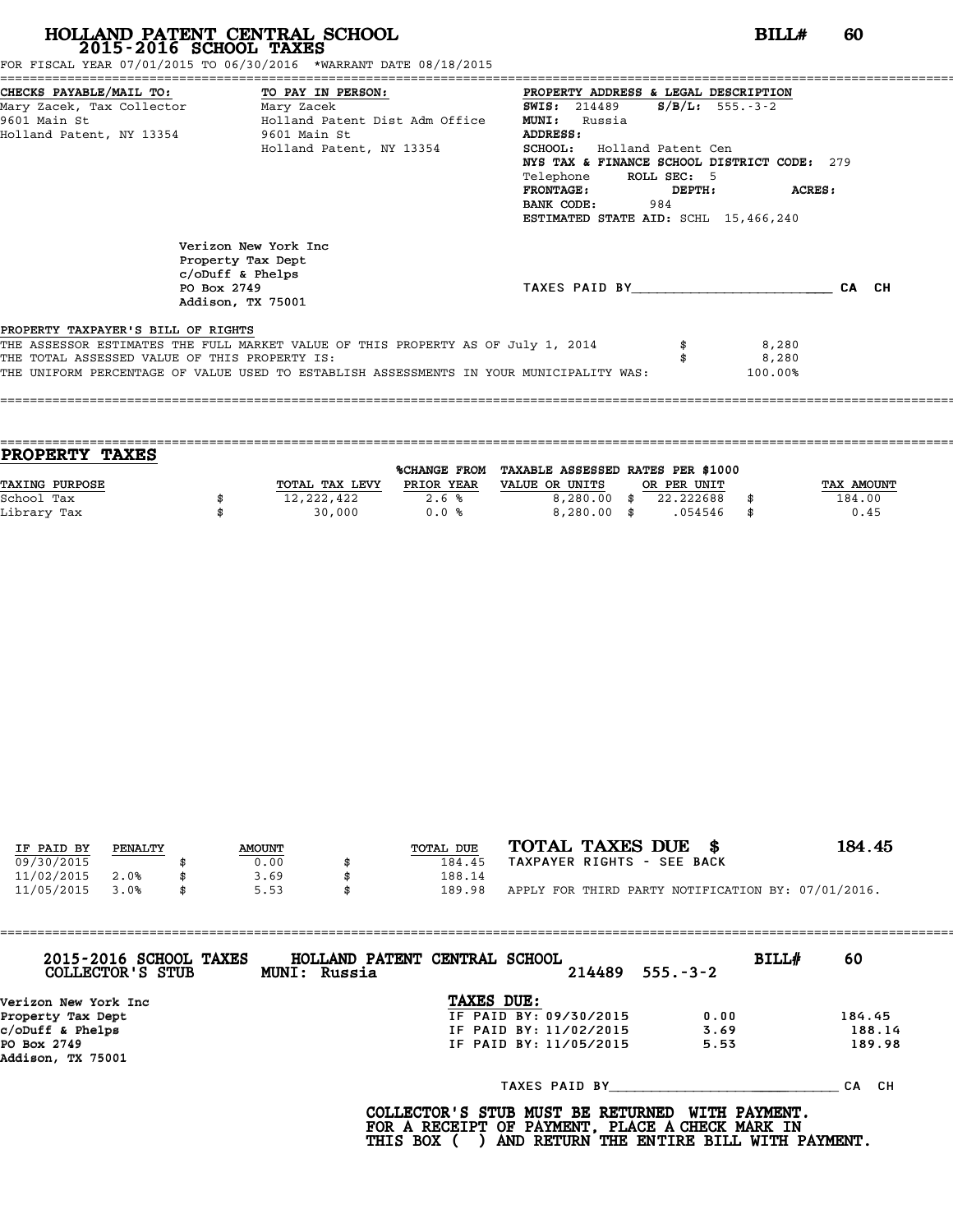| FOR FISCAL YEAR 07/01/2015 TO 06/30/2016  *WARRANT DATE 08/18/2015 |  |
|--------------------------------------------------------------------|--|
|--------------------------------------------------------------------|--|

|                                               | FOR FISCAL YEAR 07/01/2015 TO 06/30/2016 *WARRANT DATE 08/18/2015                       |                                                                 |
|-----------------------------------------------|-----------------------------------------------------------------------------------------|-----------------------------------------------------------------|
| CHECKS PAYABLE/MAIL TO: TO PAY IN PERSON:     |                                                                                         | PROPERTY ADDRESS & LEGAL DESCRIPTION                            |
|                                               | Mary Zacek, Tax Collector           Mary Zacek                                          | $S/B/L: 644.089 - 0000 - 618.750 - 1884$<br><b>SWIS:</b> 214489 |
| 9601 Main St                                  | Holland Patent Dist Adm Office                                                          | <b>MUNI:</b><br>Russia                                          |
| Holland Patent, NY 13354 9601 Main St         |                                                                                         | <b>ADDRESS:</b><br>888888                                       |
|                                               | Holland Patent, NY 13354                                                                | SCHOOL: Holland Patent Cen                                      |
|                                               |                                                                                         | NYS TAX & FINANCE SCHOOL DISTRICT CODE: 279                     |
|                                               |                                                                                         | Telecom. eq. ROLL SEC: 6                                        |
|                                               |                                                                                         | <b>FRONTAGE:</b><br>ACRES:<br>DEPTH:                            |
|                                               |                                                                                         | <b>BANK CODE:</b> 984                                           |
|                                               |                                                                                         | ESTIMATED STATE AID: SCHL 15,466,240                            |
|                                               | Citizens Communications                                                                 |                                                                 |
| Operations                                    |                                                                                         |                                                                 |
|                                               | 3 High Ridge Park                                                                       |                                                                 |
|                                               | Stamford, CT 06905                                                                      | TAXES PAID BY CA CH                                             |
|                                               |                                                                                         |                                                                 |
| PROPERTY TAXPAYER'S BILL OF RIGHTS            |                                                                                         |                                                                 |
|                                               | THE ASSESSOR ESTIMATES THE FULL MARKET VALUE OF THIS PROPERTY AS OF July 1, 2014        | 1,457                                                           |
| THE TOTAL ASSESSED VALUE OF THIS PROPERTY IS: |                                                                                         | 1,457                                                           |
|                                               | THE UNIFORM PERCENTAGE OF VALUE USED TO ESTABLISH ASSESSMENTS IN YOUR MUNICIPALITY WAS: | 100.00%                                                         |
|                                               |                                                                                         |                                                                 |
|                                               |                                                                                         |                                                                 |
|                                               |                                                                                         |                                                                 |

| <b>PROPERTY</b><br><b>TAXES</b> |                |                     |                                   |             |            |
|---------------------------------|----------------|---------------------|-----------------------------------|-------------|------------|
|                                 |                | <b>%CHANGE FROM</b> | TAXABLE ASSESSED RATES PER \$1000 |             |            |
| TAXING PURPOSE                  | TOTAL TAX LEVY | PRIOR YEAR          | VALUE OR UNITS                    | OR PER UNIT | TAX AMOUNT |
| School Tax                      | 12,222,422     | 2.6%                | $1,457.00$ \$                     | 22,222688   | 32.38      |
| Library Tax                     | 30,000         | 0.0%                | $1,457.00$ \$                     | .054546     | \$<br>0.08 |
|                                 |                |                     |                                   |             |            |

| IF PAID BY | PENALTY | <b>AMOUNT</b> | TOTAL DUE | TOTAL TAXES DUE \$                                 | 32.46 |
|------------|---------|---------------|-----------|----------------------------------------------------|-------|
|            |         |               |           | TAXPAYER RIGHTS - SEE BACK                         |       |
| 09/30/2015 |         | 0.00          | 32.46     |                                                    |       |
| 11/02/2015 | 2.0%    | 0.65          | 33.11     |                                                    |       |
| 11/05/2015 | 3.0%    | 0.97          | 33.43     | APPLY FOR THIRD PARTY NOTIFICATION BY: 07/01/2016. |       |

| 2015-2016 SCHOOL TAXES<br>COLLECTOR'S STUB | HOLLAND PATENT CENTRAL SCHOOL<br>MUNI: Russia |            |                        | 214489                 | BILL#<br>644.089-0000-618.750-1884 | 61        |
|--------------------------------------------|-----------------------------------------------|------------|------------------------|------------------------|------------------------------------|-----------|
| Citizens Communications                    |                                               | TAXES DUE: |                        |                        |                                    |           |
| Operations                                 |                                               |            |                        | IF PAID BY: 09/30/2015 | 0.00                               | 32.46     |
| 3 High Ridge Park                          |                                               |            | IF PAID BY: 11/02/2015 |                        | 0.65                               | 33.11     |
| Stamford, CT 06905                         |                                               |            | IF PAID BY: 11/05/2015 |                        | 0.97                               | 33.43     |
|                                            |                                               |            | TAXES PAID BY          |                        |                                    | CH.<br>СA |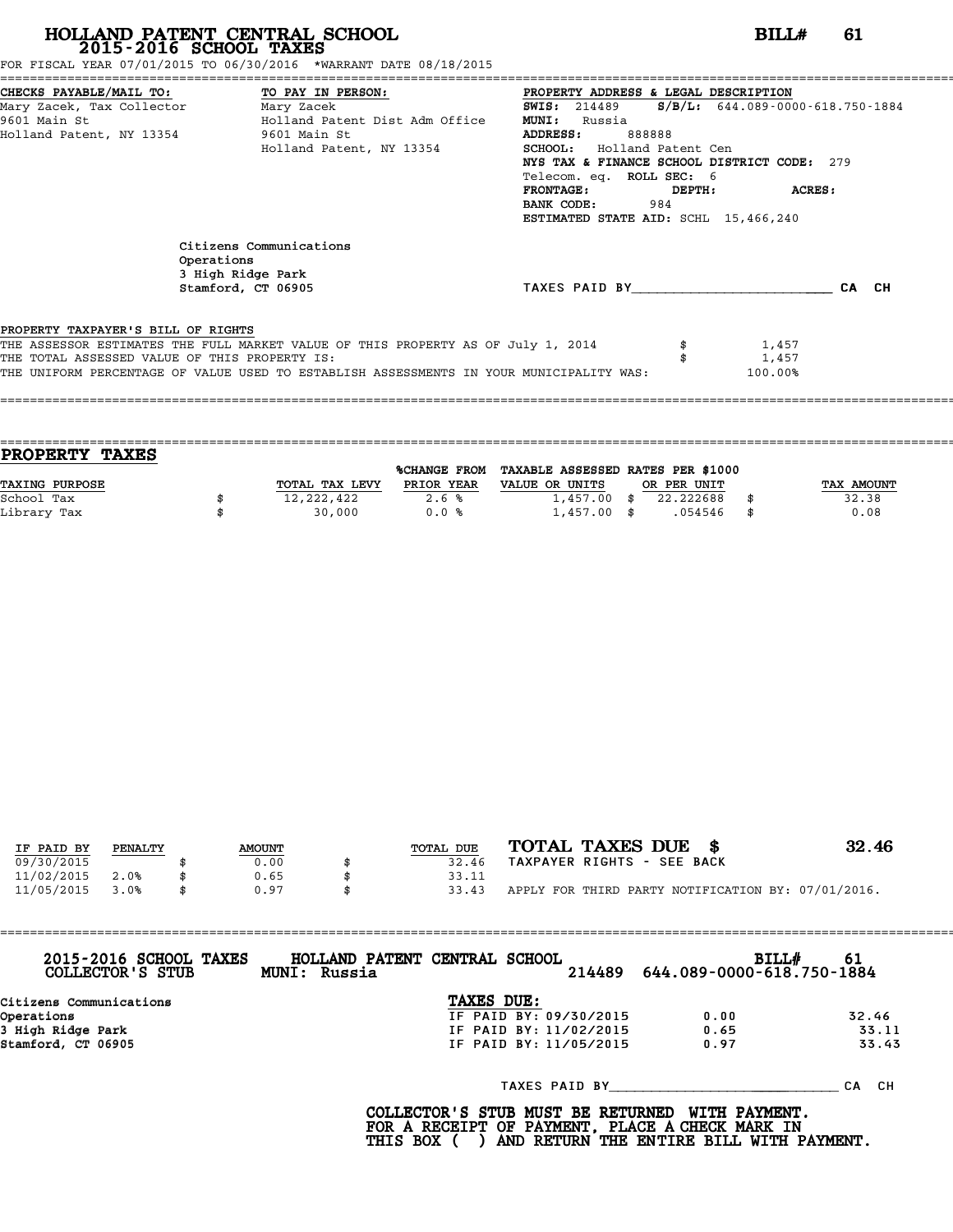| HOLLAND PATENT CENTRAL SCHOOL                                                               | BIIJ# | 62 |  |
|---------------------------------------------------------------------------------------------|-------|----|--|
| 2015-2016 SCHOOL TAXES<br>FOR FISCAL YEAR 07/01/2015 TO 06/30/2016 *WARRANT DATE 08/18/2015 |       |    |  |
|                                                                                             |       |    |  |

| FOR FISCAL YEAR 07/01/2015 TO 06/30/2016 *WARRANT DATE 08/18/2015                                                               |                                                                                                                                                         |
|---------------------------------------------------------------------------------------------------------------------------------|---------------------------------------------------------------------------------------------------------------------------------------------------------|
| CHECKS PAYABLE/MAIL TO:<br>TO PAY IN PERSON:<br>Mary Zacek, Tax Collector ________ Mary Zacek<br>Holland Patent Dist Adm Office | PROPERTY ADDRESS & LEGAL DESCRIPTION<br>$S/B/L: 644.89 - 9999 - 823.36 - 2004$<br><b>SWIS:</b> 214489<br><b>MUNI:</b><br>Russia                         |
| Holland Patent, NY 13354<br>9601 Main St                                                                                        | <b>ADDRESS:</b><br>888888 Outside Plant<br><b>SCHOOL:</b> Holland Patent Cen<br>NYS TAX & FINANCE SCHOOL DISTRICT CODE: 279<br>Gas Trans Im ROLL SEC: 6 |
|                                                                                                                                 | <b>ACRES:</b><br><b>FRONTAGE :</b><br>DEPTH:<br>.01<br>BANK CODE:<br>984<br>ESTIMATED STATE AID: SCHL 15,466,240                                        |
| Iroquois Gas Co<br>One Corporate Dr Ste 600<br>Shelton, CT 06484                                                                | CA CH<br>TAXES PAID BY                                                                                                                                  |
| PROPERTY TAXPAYER'S BILL OF RIGHTS                                                                                              | THE ASSESSOR ESTIMATES THE FULL MARKET VALUE OF THIS PROPERTY AS OF July 1, 2014<br>1,173,243                                                           |
|                                                                                                                                 | Holland Patent, NY 13354                                                                                                                                |

| <b>PROPERTY TAXES</b> |                |              |                                   |             |                   |
|-----------------------|----------------|--------------|-----------------------------------|-------------|-------------------|
|                       |                | %CHANGE FROM | TAXABLE ASSESSED RATES PER \$1000 |             |                   |
| TAXING PURPOSE        | TOTAL TAX LEVY | PRIOR YEAR   | VALUE OR UNITS                    | OR PER UNIT | <b>TAX AMOUNT</b> |
| School Tax            | 12,222,422     | 2.6%         | $1173, 243.00$ \$                 | 22.222688   | 26,072.61         |
| Library Tax           | 30,000         | 0.0%         | $1173, 243.00$ \$                 | .054546     | 64.00             |
|                       |                |              |                                   |             |                   |

====================================================================================================================================

| IF PAID BY | PENALTY | <b>AMOUNT</b> | TOTAL DUE       | TOTAL TAXES DUE \$                                 | 26,136.61 |
|------------|---------|---------------|-----------------|----------------------------------------------------|-----------|
| 09/30/2015 |         | 0.00          | 26,136.61       | TAXPAYER RIGHTS - SEE BACK                         |           |
| 11/02/2015 | 2.0%    | 522.73        | 26,659.34       |                                                    |           |
| 11/05/2015 | 3.0%    | \$<br>784.10  | \$<br>26,920.71 | APPLY FOR THIRD PARTY NOTIFICATION BY: 07/01/2016. |           |

| 2015-2016 SCHOOL TAXES<br>COLLECTOR'S STUB | MUNI: Russia | HOLLAND PATENT CENTRAL SCHOOL<br>214489 |        | BILL#<br>62<br>644.89-9999-823.36-2004 |
|--------------------------------------------|--------------|-----------------------------------------|--------|----------------------------------------|
| Iroquois Gas Co                            |              | TAXES DUE:                              |        |                                        |
| One Corporate Dr Ste 600                   |              | IF PAID BY: 09/30/2015                  | 0.00   | 26,136.61                              |
| Shelton, CT 06484                          |              | IF PAID BY: 11/02/2015                  | 522.73 | 26,659.34                              |
|                                            |              | IF PAID BY: 11/05/2015                  | 784.10 | 26,920.71                              |
|                                            |              | TAXES PAID BY                           |        | CH.<br>СA                              |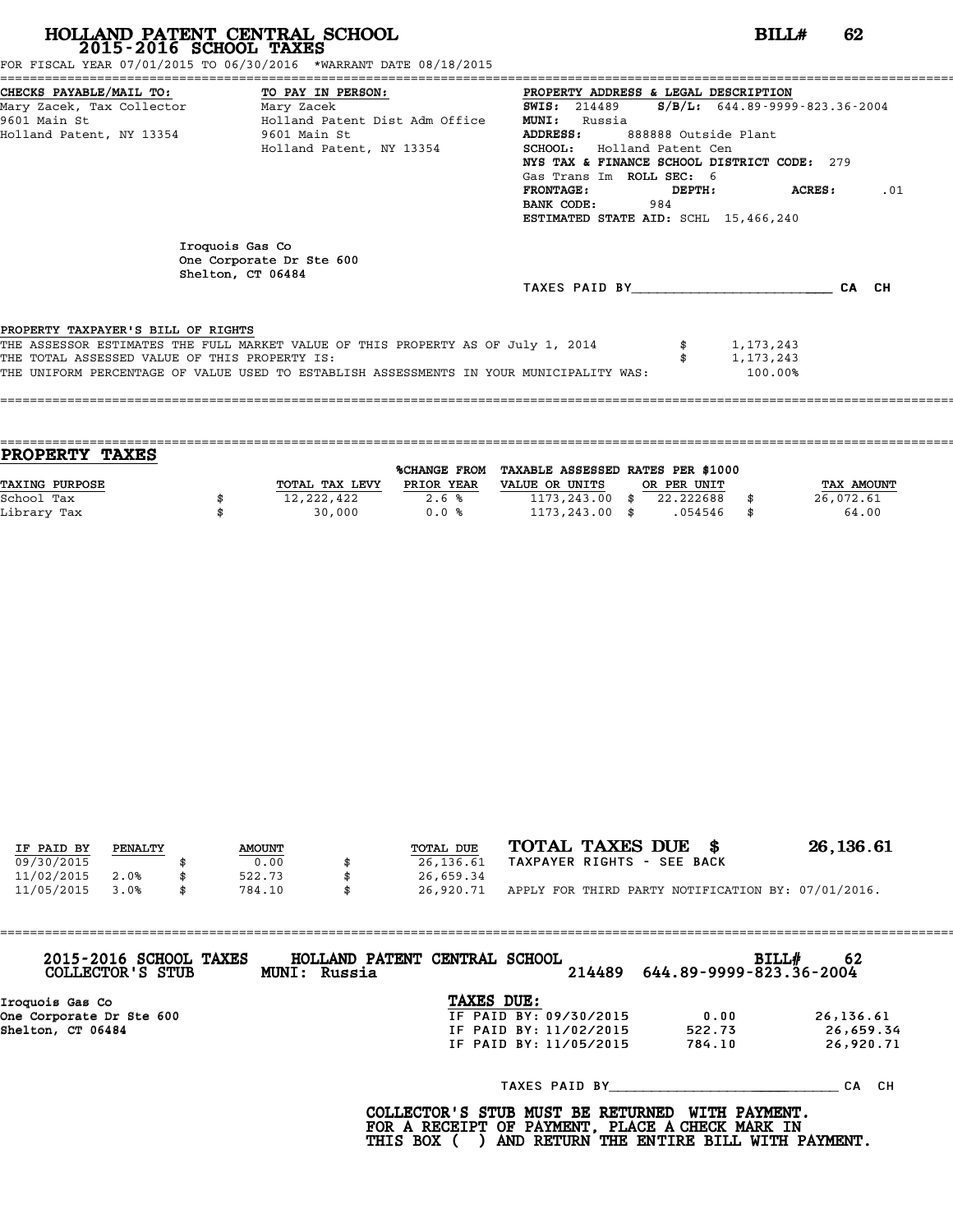FOR FISCAL YEAR 07/01/2015 TO 06/30/2016 \*WARRANT DATE 08/18/2015

|                                               | CHECKS PAYABLE/MAIL TO: TO PAY IN PERSON:                                               | PROPERTY ADDRESS & LEGAL DESCRIPTION                      |        |
|-----------------------------------------------|-----------------------------------------------------------------------------------------|-----------------------------------------------------------|--------|
| Mary Zacek, Tax Collector Mary Zacek          |                                                                                         | <b>SWIS:</b> 214489 <b>S/B/L:</b> 644.89-9999-132.35-1024 |        |
| 9601 Main St                                  | Holland Patent Dist Adm Office                                                          | <b>MUNI:</b><br>Russia                                    |        |
|                                               | Holland Patent, NY 13354 9601 Main St                                                   | <b>ADDRESS:</b><br>812349 Trenton Fls-Middlevil#24        |        |
|                                               | Holland Patent, NY 13354                                                                | SCHOOL: Holland Patent Cen                                |        |
|                                               |                                                                                         | NYS TAX & FINANCE SCHOOL DISTRICT CODE: 279               |        |
|                                               |                                                                                         | Elec Trans I ROLL SEC: 6                                  |        |
|                                               |                                                                                         | <b>FRONTAGE:</b><br>DEPTH:                                | ACRES: |
|                                               |                                                                                         | BANK CODE:                                                |        |
|                                               |                                                                                         | ESTIMATED STATE AID: SCHL 15,466,240                      |        |
|                                               | National Grid<br>Real Est Tax Dept<br>300 Erie Boulevard W<br>Syracuse, NY 13202        | TAXES PAID BY CA CH                                       |        |
| PROPERTY TAXPAYER'S BILL OF RIGHTS            |                                                                                         |                                                           |        |
|                                               | THE ASSESSOR ESTIMATES THE FULL MARKET VALUE OF THIS PROPERTY AS OF July 1, 2014        | 17,629                                                    |        |
| THE TOTAL ASSESSED VALUE OF THIS PROPERTY IS: |                                                                                         | 17,629                                                    |        |
|                                               | THE UNIFORM PERCENTAGE OF VALUE USED TO ESTABLISH ASSESSMENTS IN YOUR MUNICIPALITY WAS: | 100.00%                                                   |        |
|                                               |                                                                                         |                                                           |        |

|                | <b>%CHANGE FROM</b> |                |      |                             |             |                                   |
|----------------|---------------------|----------------|------|-----------------------------|-------------|-----------------------------------|
| TOTAL TAX LEVY | PRIOR YEAR          | VALUE OR UNITS |      |                             |             | TAX AMOUNT                        |
| 12,222,422     | 2.6%                |                | - \$ | 22.222688                   |             | 391.76                            |
| 30,000         | 0.0%                |                |      | .054546                     | - \$        | 0.96                              |
|                |                     |                |      | 17,629.00<br>$17,629.00$ \$ | OR PER UNIT | TAXABLE ASSESSED RATES PER \$1000 |

====================================================================================================================================

| IF PAID BY | PENALTY | <b>AMOUNT</b> | TOTAL DUE | TOTAL TAXES DUE \$                                 | 392.72 |
|------------|---------|---------------|-----------|----------------------------------------------------|--------|
| 09/30/2015 |         | 0.00          | 392.72    | TAXPAYER RIGHTS - SEE BACK                         |        |
| 11/02/2015 | 2.0%    | 7.85          | 400.57    |                                                    |        |
| 11/05/2015 | 3.0%    | \$<br>11.78   | 404.50    | APPLY FOR THIRD PARTY NOTIFICATION BY: 07/01/2016. |        |

| 2015-2016 SCHOOL TAXES<br>COLLECTOR'S STUB | HOLLAND PATENT CENTRAL SCHOOL<br>MUNI: Russia | 214489 644.89-9999-132.35-1024 | BILLH<br>-63 |
|--------------------------------------------|-----------------------------------------------|--------------------------------|--------------|
| National Grid                              | TAXES DUE:                                    |                                |              |
| Real Est Tax Dept                          | IF PAID BY: 09/30/2015                        | 0.00                           | 392.72       |
| 300 Erie Boulevard W                       | IF PAID BY: 11/02/2015                        | 7.85                           | 400.57       |
| Syracuse, NY 13202                         | IF PAID BY: 11/05/2015                        | 11.78                          | 404.50       |
|                                            |                                               | TAXES PAID BY                  | CA CH        |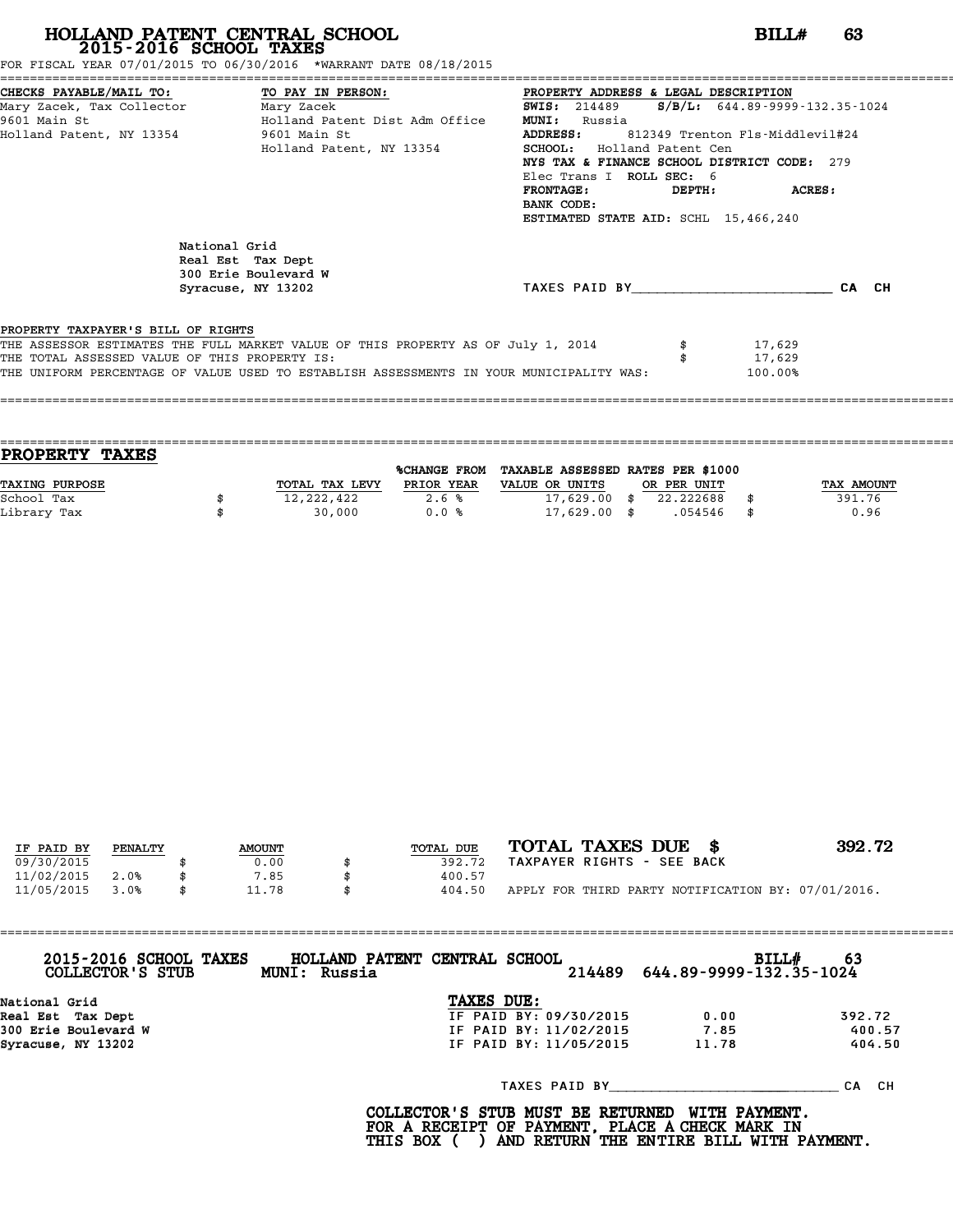FOR FISCAL YEAR 07/01/2015 TO 06/30/2016 \*WARRANT DATE 08/18/2015

|                                                | CHECKS PAYABLE/MAIL TO:             TO PAY IN PERSON:                     PROPERTY ADDRESS & LEGAL DESCRIPTION                    |                                                    |                                        |
|------------------------------------------------|-----------------------------------------------------------------------------------------------------------------------------------|----------------------------------------------------|----------------------------------------|
| Mary Zacek, Tax Collector ________ Mary Zacek  |                                                                                                                                   | <b>SWIS:</b> 214489                                | $S/B/L: 644.89 - 9999 - 132.35 - 1044$ |
| 9601 Main St<br>Holland Patent Dist Adm Office |                                                                                                                                   | <b>MUNI:</b><br>Russia                             |                                        |
| Holland Patent, NY 13354 5601 Main St          |                                                                                                                                   | <b>ADDRESS:</b><br>812384 T-P#23,trenton Hydro Tap |                                        |
|                                                | Holland Patent, NY 13354                                                                                                          | SCHOOL: Holland Patent Cen                         |                                        |
|                                                |                                                                                                                                   | NYS TAX & FINANCE SCHOOL DISTRICT CODE: 279        |                                        |
|                                                |                                                                                                                                   | Elec Trans I ROLL SEC: 6                           |                                        |
|                                                |                                                                                                                                   | <b>FRONTAGE:</b><br>DEPTH:                         | <b>ACRES:</b>                          |
|                                                |                                                                                                                                   | BANK CODE:                                         |                                        |
|                                                |                                                                                                                                   | ESTIMATED STATE AID: SCHL 15,466,240               |                                        |
| National Grid                                  | Real Est Tax Dept<br>300 Erie Boulevard W<br>Syracuse, NY 13202                                                                   | TAXES PAID BY                                      | CA CH                                  |
| PROPERTY TAXPAYER'S BILL OF RIGHTS             | THE ASSESSOR ESTIMATES THE FULL MARKET VALUE OF THIS PROPERTY AS OF July 1, 2014<br>THE TOTAL ASSESSED VALUE OF THIS PROPERTY IS: |                                                    | 767<br>767                             |

| <b>PROPERTY TAXES</b> |                |              |                                   |             |            |
|-----------------------|----------------|--------------|-----------------------------------|-------------|------------|
|                       |                | %CHANGE FROM | TAXABLE ASSESSED RATES PER \$1000 |             |            |
| TAXING PURPOSE        | TOTAL TAX LEVY | PRIOR YEAR   | VALUE OR UNITS                    | OR PER UNIT | TAX AMOUNT |
| School Tax            | 12,222,422     | 2.6%         | 767.00                            | 22.222688   | 17.04      |
| Library Tax           | 30,000         | 0.0%         | 767.00 \$                         | .054546     | \$<br>0.04 |
|                       |                |              |                                   |             |            |

| IF PAID BY | PENALTY | <b>AMOUNT</b> | TOTAL DUE | TOTAL TAXES DUE \$                                 | 17.08 |
|------------|---------|---------------|-----------|----------------------------------------------------|-------|
| 09/30/2015 |         | 0.00          | 17.08     | TAXPAYER RIGHTS - SEE BACK                         |       |
|            |         |               |           |                                                    |       |
| 11/02/2015 | 2.0%    | 0.34          | 17.42     |                                                    |       |
| 11/05/2015 | 3.0%    | \$<br>0.51    | 17.59     | APPLY FOR THIRD PARTY NOTIFICATION BY: 07/01/2016. |       |

| 2015-2016 SCHOOL TAXES<br>COLLECTOR'S STUB | HOLLAND PATENT CENTRAL SCHOOL<br>MUNI: Russia |                        | BILL#<br>214489   644.89-9999-132.35-1044 | -64   |
|--------------------------------------------|-----------------------------------------------|------------------------|-------------------------------------------|-------|
| National Grid                              | TAXES DUE:                                    |                        |                                           |       |
| Real Est Tax Dept                          |                                               | IF PAID BY: 09/30/2015 | 0.00                                      | 17.08 |
| 300 Erie Boulevard W                       |                                               | IF PAID BY: 11/02/2015 | 0.34                                      | 17.42 |
| Syracuse, NY 13202                         |                                               | IF PAID BY: 11/05/2015 | 0.51                                      | 17.59 |
|                                            |                                               | TAXES PAID BY          |                                           | CA CH |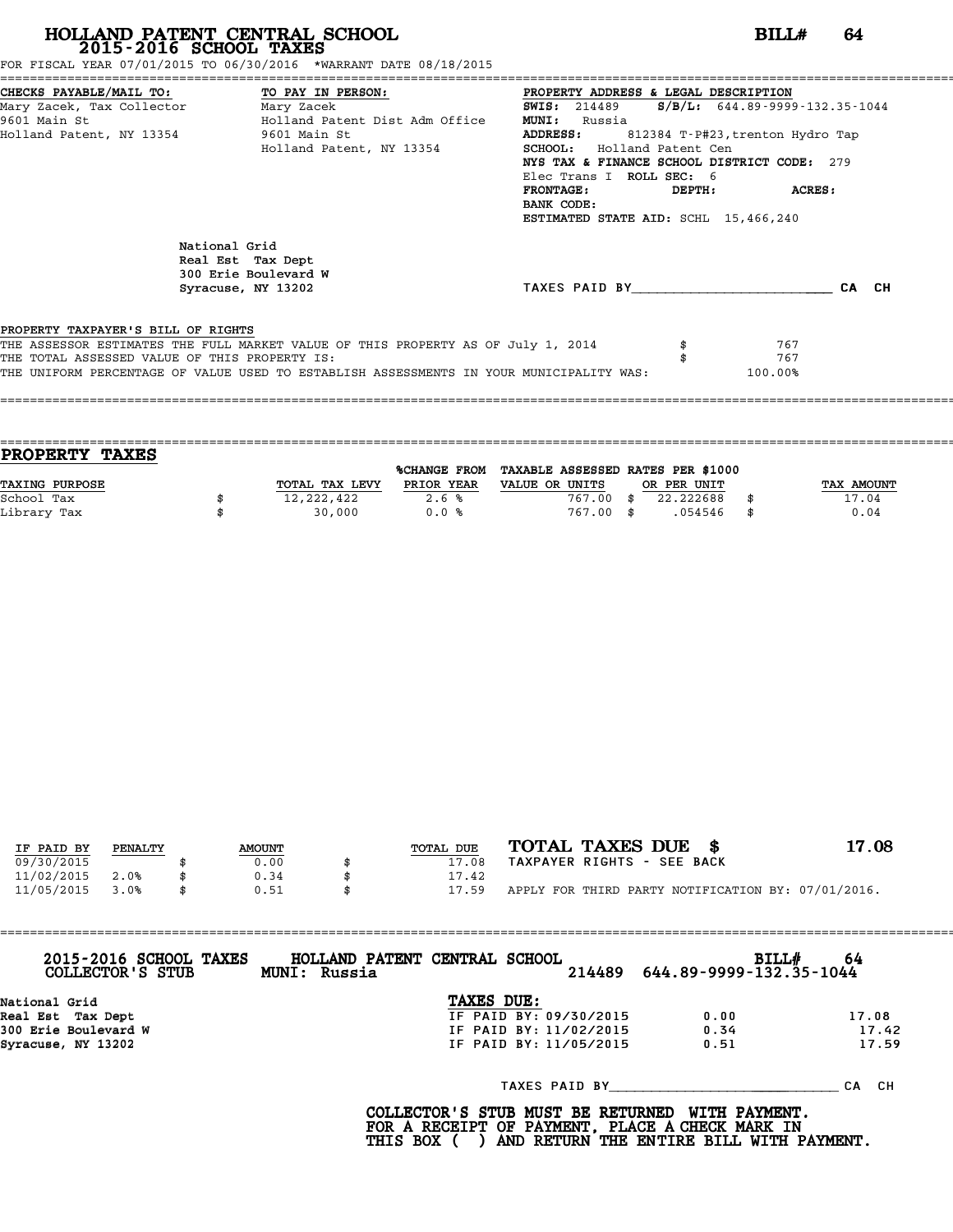FOR FISCAL YEAR 07/01/2015 TO 06/30/2016 \*WARRANT DATE 08/18/2015

| CHECKS PAYABLE/MAIL TO: TO PAY IN PERSON:     |                                                                                         | PROPERTY ADDRESS & LEGAL DESCRIPTION |        |                                             |
|-----------------------------------------------|-----------------------------------------------------------------------------------------|--------------------------------------|--------|---------------------------------------------|
| Mary Zacek, Tax Collector Mary Zacek          |                                                                                         | <b>SWIS:</b> 214489                  |        | $S/B/L: 644.89 - 9999 - 132.35 - 1884$      |
| 9601 Main St                                  | Holland Patent Dist Adm Office                                                          | <b>MUNI:</b><br>Russia               |        |                                             |
| Holland Patent, NY 13354 9601 Main St         |                                                                                         | ADDRESS:<br>888888                   |        |                                             |
|                                               | Holland Patent, NY 13354                                                                | <b>SCHOOL:</b> Holland Patent Cen    |        |                                             |
|                                               |                                                                                         |                                      |        | NYS TAX & FINANCE SCHOOL DISTRICT CODE: 279 |
|                                               |                                                                                         | Elec-hydro ROLL SEC: 6               |        |                                             |
|                                               |                                                                                         | $\tt FRONTAGE:$                      | DEPTH: | ACRES:                                      |
|                                               |                                                                                         | <b>BANK CODE:</b> 984                |        |                                             |
|                                               |                                                                                         | ESTIMATED STATE AID: SCHL 15,466,240 |        |                                             |
|                                               | National Grid<br>Real Estate Tax Dept<br>300 Erie Blvd West<br>Syracuse, NY 13202       |                                      |        | TAXES PAID BY CA CH                         |
| PROPERTY TAXPAYER'S BILL OF RIGHTS            |                                                                                         |                                      |        |                                             |
|                                               | THE ASSESSOR ESTIMATES THE FULL MARKET VALUE OF THIS PROPERTY AS OF July 1, 2014        |                                      |        | 315,343                                     |
| THE TOTAL ASSESSED VALUE OF THIS PROPERTY IS: |                                                                                         |                                      |        | 315,343                                     |
|                                               | THE UNIFORM PERCENTAGE OF VALUE USED TO ESTABLISH ASSESSMENTS IN YOUR MUNICIPALITY WAS: |                                      |        | 100.00%                                     |
|                                               |                                                                                         |                                      |        |                                             |
|                                               |                                                                                         |                                      |        |                                             |

| <b>TAXES</b><br><b>PROPERTY</b> |                |                     |                                   |             |             |
|---------------------------------|----------------|---------------------|-----------------------------------|-------------|-------------|
|                                 |                | <b>%CHANGE FROM</b> | TAXABLE ASSESSED RATES PER \$1000 |             |             |
| <b>TAXING PURPOSE</b>           | TOTAL TAX LEVY | PRIOR YEAR          | VALUE OR UNITS                    | OR PER UNIT | TAX AMOUNT  |
| School Tax                      | 12,222,422     | 2.6%                | $315,343.00$ \$                   | 22.222688   | 7,007.77    |
| Library Tax                     | 30,000         | 0.0%                | $315,343.00$ \$                   | .054546     | \$<br>17.20 |
|                                 |                |                     |                                   |             |             |

| IF PAID BY | PENALTY | <b>AMOUNT</b> | TOTAL DUE | TOTAL TAXES DUE \$                                 | 7,024.97 |
|------------|---------|---------------|-----------|----------------------------------------------------|----------|
| 09/30/2015 |         | 0.00          | 7,024.97  | TAXPAYER RIGHTS - SEE BACK                         |          |
| 11/02/2015 | 2.0%    | 140.50        | 7,165.47  |                                                    |          |
| 11/05/2015 | 3.0%    | \$<br>210.75  | 7,235.72  | APPLY FOR THIRD PARTY NOTIFICATION BY: 07/01/2016. |          |

| 2015-2016 SCHOOL TAXES<br>COLLECTOR'S STUB | HOLLAND PATENT CENTRAL SCHOOL<br><b>MUNI: Russia</b> |            | 214489                 | 644.89-9999-132.35-1884 | BILL#<br>65 |
|--------------------------------------------|------------------------------------------------------|------------|------------------------|-------------------------|-------------|
| National Grid                              |                                                      | TAXES DUE: |                        |                         |             |
| Real Estate Tax Dept                       |                                                      |            | IF PAID BY: 09/30/2015 | 0.00                    | 7,024.97    |
| 300 Erie Blvd West                         |                                                      |            | IF PAID BY: 11/02/2015 | 140.50                  | 7,165.47    |
| Syracuse, NY 13202                         |                                                      |            | IF PAID BY: 11/05/2015 | 210.75                  | 7,235.72    |
|                                            |                                                      |            | TAXES PAID BY          |                         | CH.<br>СA   |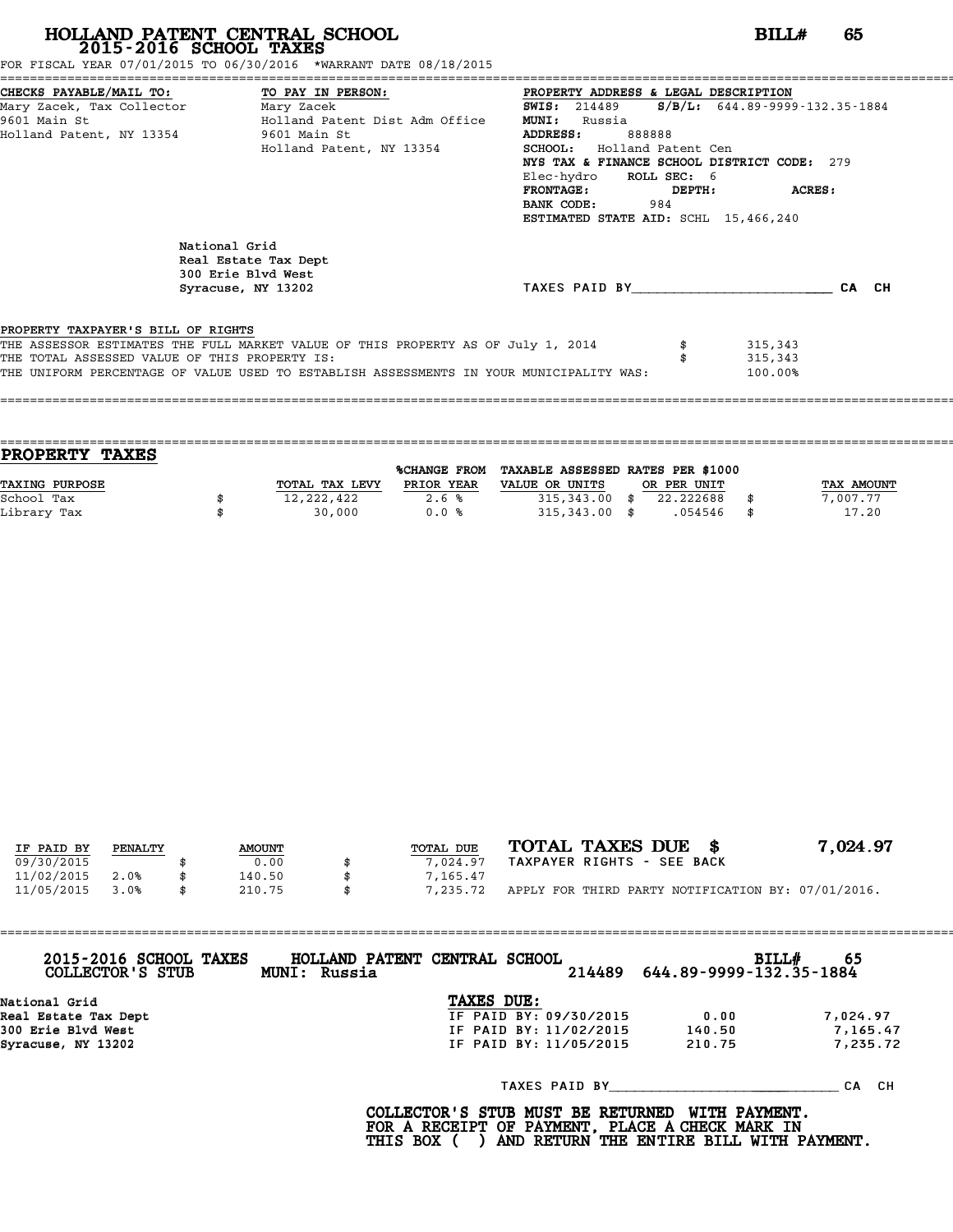FOR FISCAL YEAR 07/01/2015 TO 06/30/2016 \*WARRANT DATE 08/18/2015

|                                               | CHECKS PAYABLE/MAIL TO: TO PAY IN PERSON: PROPERTY ADDRESS & LEGAL DESCRIPTION          |                                               |                      |       |
|-----------------------------------------------|-----------------------------------------------------------------------------------------|-----------------------------------------------|----------------------|-------|
| Mary Zacek, Tax Collector Mary Zacek          |                                                                                         | SWIS: 214489 S/B/L: 644.089-0000-630.500-1884 |                      |       |
| 9601 Main St                                  | Holland Patent Dist Adm Office                                                          | <b>MUNI:</b><br>Russia                        |                      |       |
| Holland Patent, NY 13354 9601 Main St         |                                                                                         | <b>ADDRESS:</b>                               | 888888 Outside Plant |       |
|                                               | Holland Patent, NY 13354                                                                | <b>SCHOOL:</b> Holland Patent Cen             |                      |       |
|                                               |                                                                                         | NYS TAX & FINANCE SCHOOL DISTRICT CODE: 279   |                      |       |
|                                               |                                                                                         | Telecom. eq. ROLL SEC: 6                      |                      |       |
|                                               |                                                                                         | FRONTAGE:                                     | DEPTH: ACRES:        |       |
|                                               |                                                                                         | BANK CODE:                                    |                      |       |
|                                               |                                                                                         | ESTIMATED STATE AID: SCHL 15,466,240          |                      |       |
|                                               |                                                                                         |                                               |                      |       |
| Bridge St                                     | Newport Telephone Co Inc                                                                |                                               |                      |       |
|                                               | Newport, NY 13416                                                                       |                                               |                      |       |
|                                               |                                                                                         | TAXES PAID BY                                 |                      | CA CH |
|                                               |                                                                                         |                                               |                      |       |
|                                               |                                                                                         |                                               |                      |       |
| PROPERTY TAXPAYER'S BILL OF RIGHTS            |                                                                                         |                                               |                      |       |
|                                               | THE ASSESSOR ESTIMATES THE FULL MARKET VALUE OF THIS PROPERTY AS OF July 1, 2014        |                                               | 2,897                |       |
| THE TOTAL ASSESSED VALUE OF THIS PROPERTY IS: |                                                                                         |                                               | 2,897                |       |
|                                               | THE UNIFORM PERCENTAGE OF VALUE USED TO ESTABLISH ASSESSMENTS IN YOUR MUNICIPALITY WAS: |                                               | 100.00%              |       |
|                                               |                                                                                         |                                               |                      |       |
|                                               |                                                                                         |                                               |                      |       |

| FULL VALUE<br>TAX PURPOSE<br>FULL VALUE<br>EXEMPTION<br>EXEMPTION<br>TAX PURPOSE<br>VALUE<br>VALUE<br>Mass Telec<br>89<br>CO/TOWN/SCH<br>89<br>PROPERTY TAXES |  |
|---------------------------------------------------------------------------------------------------------------------------------------------------------------|--|
|                                                                                                                                                               |  |
|                                                                                                                                                               |  |
|                                                                                                                                                               |  |
|                                                                                                                                                               |  |

| PROPERTY TAXES |                |              |                                   |             |            |
|----------------|----------------|--------------|-----------------------------------|-------------|------------|
|                |                | %CHANGE FROM | TAXABLE ASSESSED RATES PER \$1000 |             |            |
| TAXING PURPOSE | TOTAL TAX LEVY | PRIOR YEAR   | VALUE OR UNITS                    | OR PER UNIT | TAX AMOUNT |
| School Tax     | 12,222,422     | 2.6%         | 2,808.00                          | 22.222688   | 62.40      |
| Library Tax    | 30,000         | 0.0%         | 2,808.00                          | .054546     | 0.15       |

|            |         |               |           | TOTAL TAXES DUE \$                                 | 62.55 |
|------------|---------|---------------|-----------|----------------------------------------------------|-------|
| IF PAID BY | PENALTY | <b>AMOUNT</b> | TOTAL DUE |                                                    |       |
| 09/30/2015 |         | 0.00          | 62.55     | TAXPAYER RIGHTS - SEE BACK                         |       |
| 11/02/2015 | 2.0%    | 1.25          | 63.80     |                                                    |       |
| 11/05/2015 | 3.0%    | 1.88          | 64.43     | APPLY FOR THIRD PARTY NOTIFICATION BY: 07/01/2016. |       |

| 2015-2016 SCHOOL TAXES<br>COLLECTOR'S STUB | HOLLAND PATENT CENTRAL SCHOOL<br><b>MUNI: Russia</b> |                        | 214489 | BILL#<br>644.089-0000-630.500-1884 | 66        |
|--------------------------------------------|------------------------------------------------------|------------------------|--------|------------------------------------|-----------|
| Newport Telephone Co Inc                   |                                                      | TAXES DUE:             |        |                                    |           |
| Bridge St                                  |                                                      | IF PAID BY: 09/30/2015 |        | 0.00                               | 62.55     |
| Newport, NY 13416                          |                                                      | IF PAID BY: 11/02/2015 |        | 1.25                               | 63.80     |
|                                            |                                                      | IF PAID BY: 11/05/2015 |        | 1.88                               | 64.43     |
|                                            |                                                      | TAXES PAID BY          |        |                                    | CH.<br>СA |